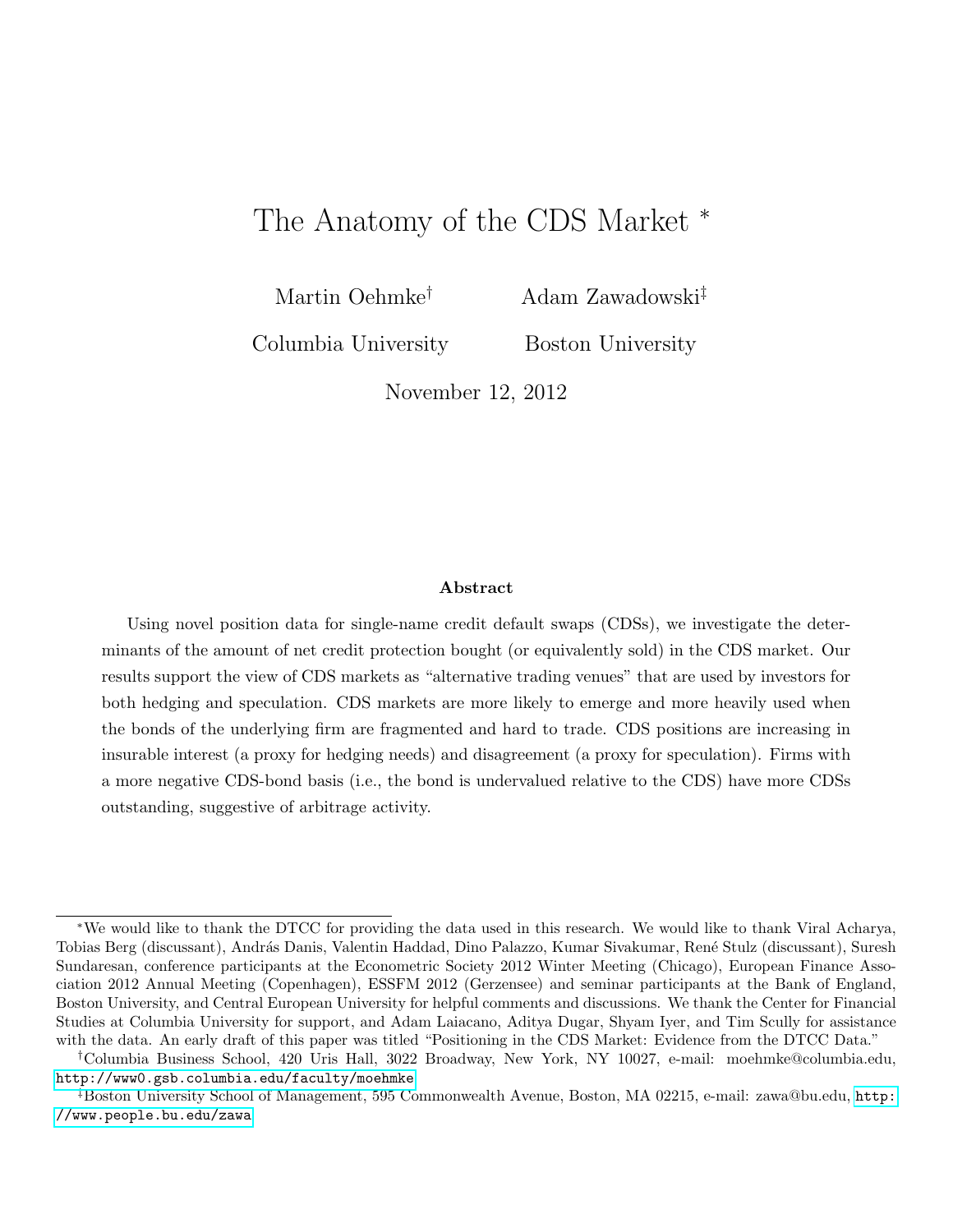## 1 Introduction

The market for credit default swaps (CDSs) has grown tremendously in recent years. According to the Bank for International Settlements (BIS), the size of the CDS market has increased from a total notional amount of \$6 trillion in 2004 to a peak of \$57 trillion by mid 2008—an almost seven-fold increase. While since then it has decreased in size to around \$29 trillion at the end of 2011, these numbers show that the CDS market has developed from an exotic niche market to an enormous and very active market for credit risk transfer. Concurrent to their growth, CDS markets have become the subject of a number of policy debates, including their role in the recent financial crisis (for a summary of the issues, see [Stulz, 2010\)](#page-38-0) and, more broadly, their impact on the debtor-creditor relationship, for example through the emergence of empty creditors (see, e.g., [Hu and Black, 2007;](#page-37-0) [Bolton and](#page-36-0) [Oehmke, 2011\)](#page-36-0).

Despite the growing importance of CDS markets, very little is known about the actual positions taken in these markets. This paper aims to fill this void. Using newly available, disaggregated data on individual single-name CDS positions, our paper makes three main contributions. First, we establish a number of basic stylized facts about the positions taken in the single-name CDS market. For example, we show that net notional CDS positions as a fraction of debt are generally smaller than is often claimed—not many firms have net notional CDS amounts outstanding that exceed their debt. Second, our analysis sheds light on the determinants of CDS market existence. In other words, what characteristics determine *whether* a firm becomes a traded entity in the CDS market? Third, we investigate the determinants of the size of CDS positions. Given that a firm is a traded reference entity in the CDS market, what determines the amount of credit risk that is transferred in those markets? The data underlying our analysis of CDS positions are newly available CDS market statistics that are released by the Depository Trust & Clearing Corporation (DTCC), the most comprehensive and disaggregated CDS position data available.

Broadly speaking, our results suggest that CDS markets function as alternative trading venues for both hedging and speculation in the underlying bond. They are alternative trading venues in the sense that investors could often make the same economic trade directly in the underlying bond, but choose to use the CDS market. This interpretation of CDS markets as alternative trading venues is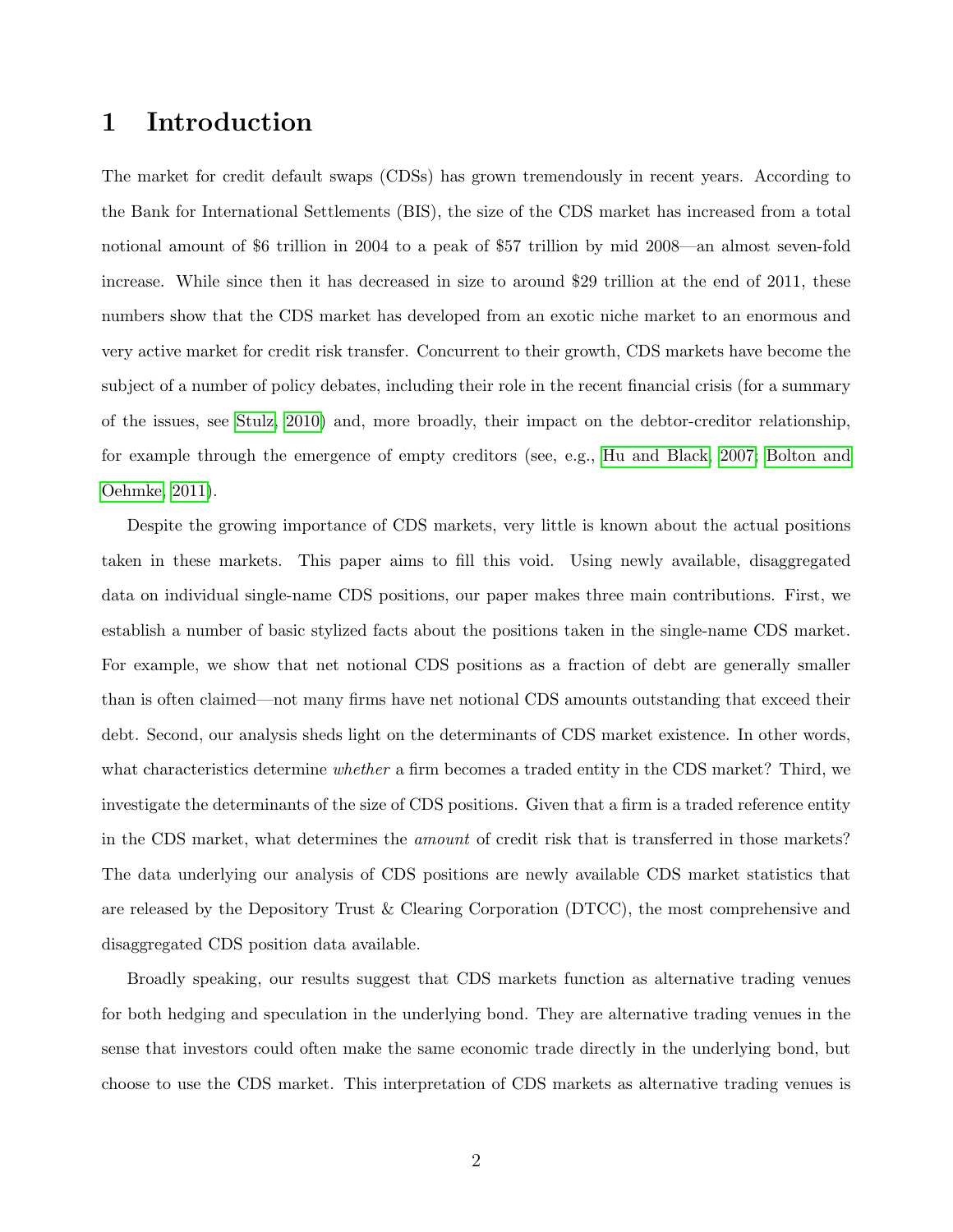supported by the finding that CDS markets are more likely to emerge when the underlying bonds of the firm are illiquid or fragmented, and thus hard or expensive to trade. Similarly, conditional on a CDS market existing for a reference entity, the CDS market is more likely to be used as vehicle for hedging or speculation when the underlying bond is illiquid.

In a CDS, a protection seller agrees to make a payment to the protection buyer in the case of a credit event on a prespecified reference entity. In exchange for this promised payment, the protection seller receives a periodic premium payment (and potentially an upfront payment) from the protection buyer. What exactly determines a credit event is defined in the initial CDS contract. Generally speaking, credit events include a bankruptcy filing of the reference entity, non-payment of debt, and, in some CDS contracts, debt restructuring or a credit-rating downgrade. When a credit event occurs, the protection seller pays the protection buyer the difference between the face value of a pre-specified reference bond and the recovery value of that bond, which is typically determined in a CDS settlement auction.

Our empirical analysis of CDS positions focuses on the net notional amounts of CDSs outstanding on individual reference entities. The net notional amount is calculated as the sum of net protection bought by counterparties that are net buyers of protection for a particular reference entity (or equivalently, the sum of net protection sold by all counterparties that are net sellers of protection for a particular reference entity). In other words, the net notional amount corrects for offsetting positions within counterparties. One way to interpret the net notional outstanding is to think of it as the maximum amount of payments that need to be made between counterparties in the case of a credit event on a particular reference entity.<sup>[1](#page-2-0)</sup> We focus on the net notional amount, because it provides a more accurate picture of the amount of credit risk transferred in the CDS market than the gross notional amount, the main alternative measure of CDS market size. The gross notional amount simply sums up all outstanding contracts: It is the sum of all protection bought, or equivalently all protection sold. The gross notional amount is an inaccurate measure of credit risk transfer through the CDS market because it can increase even when counterparties in the CDS market *reduce* their exposure by taking on offsetting positions. From an economic perspective, the gross notional amount is thus less

<span id="page-2-0"></span><sup>&</sup>lt;sup>1</sup>It is the maximum amount of payments, because actual payments will usually be less than the par value of the CDS, reflecting non-zero recovery rates on the defaulted bonds as well as previous marking-to-market by counterparties.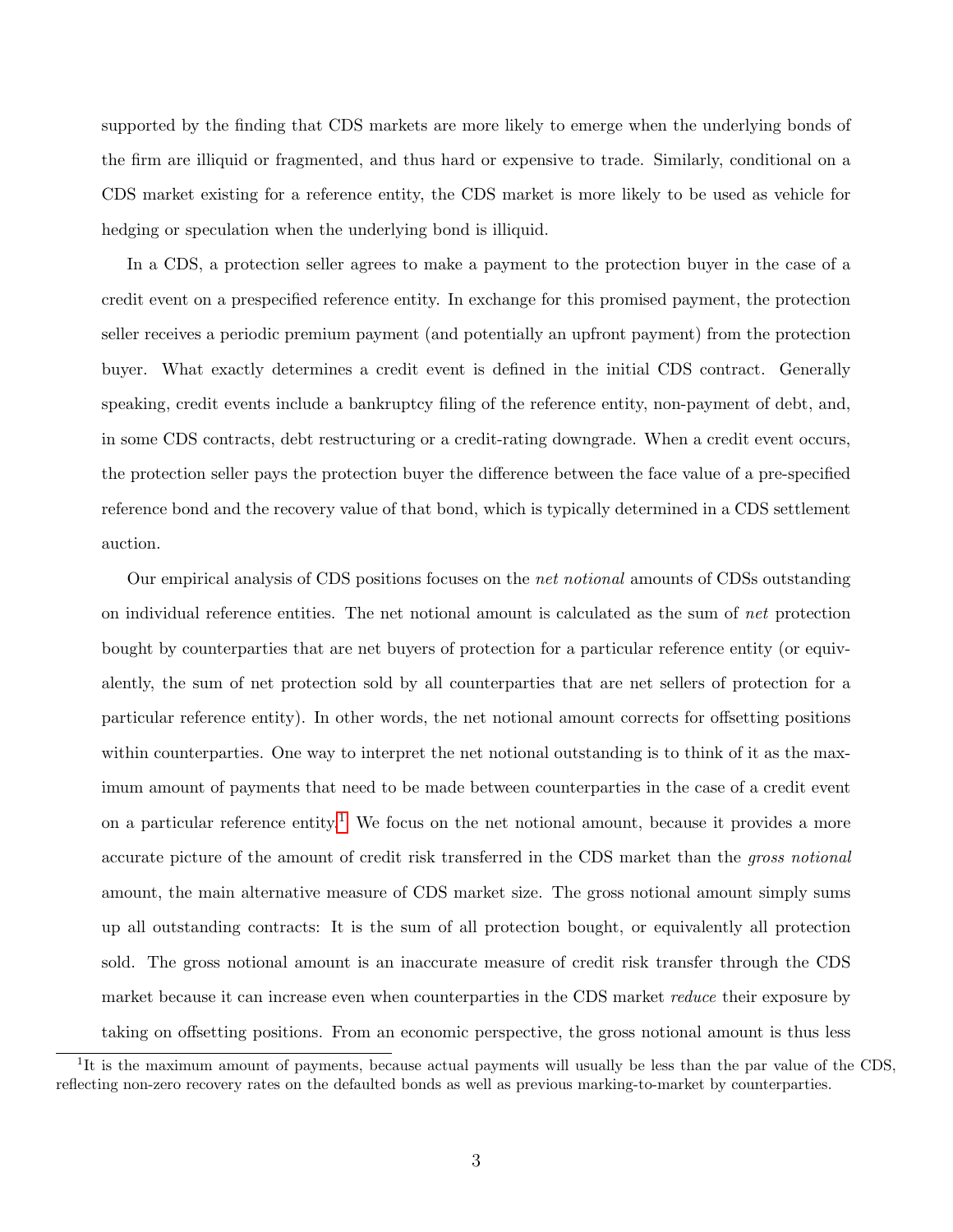meaningful.

In order to investigate the determinants of both existence and positioning in the CDS market, we combine the DTCC data on net notional amounts outstanding in the CDS market with a number of other data sources (e.g., Compustat, Mergent FISD, Trace, Bloomberg, Capital IQ). We then run probit regressions to estimate the determinants of CDS market existence, and censored regressions to investigate the determinants of CDS position sizes. We use a censored regression approach because the DTCC reports notional CDS amounts outstanding only for the 1,000 largest traded reference entities. This means that some traded reference entities with small amounts of CDS outstanding do not make it into the DTCC data.

We first document that firms with more assets are more likely to be traded reference entities in the CDS market. Similarly, firms with more debt outstanding are more likely to be traded reference entities. In addition, if they are traded reference entities, firms with more assets or more debt tend to have more CDS outstanding. When looking at disaggregated balance sheet data, we find that the effect of debt on CDS positions is mainly driven by bonds outstanding. The positive association of measures of indebtedness and the net notional CDS amounts outstanding suggests that insurable interest is a determinant of CDS positions. Similarly, firms that provide credit guarantees (e.g., monoline insurers) tend to have more CDS outstanding. Taken together, these findings are consistent with the view that at least some market participants use the CDS market to hedge their debt, bond, or other counterparty exposure.

Second, we document that for traded reference entities, disagreement about a reference entity's earnings prospects, as measured by earnings forecast dispersion, is associated with larger net notional amounts of CDS outstanding. This suggests that, in addition to hedging, investors use the CDS market to speculate by 'taking views' on the default probabilities of traded reference entities.

Third, we document effects of credit quality on CDS positions. Here we find that firms close to the cutoff between investment grade and non investment grade have more CDS outstanding. In addition, fallen angels (i.e., firms that have lost investment grade status) have more CDS outstanding, suggesting that investors exposed to these firms use the CDS market to hedge their exposure.

While these results suggest that both hedging and speculation are determinants of CDS positions, they do not explain why investors prefer to hedge or speculate in the CDS market, as opposed to trading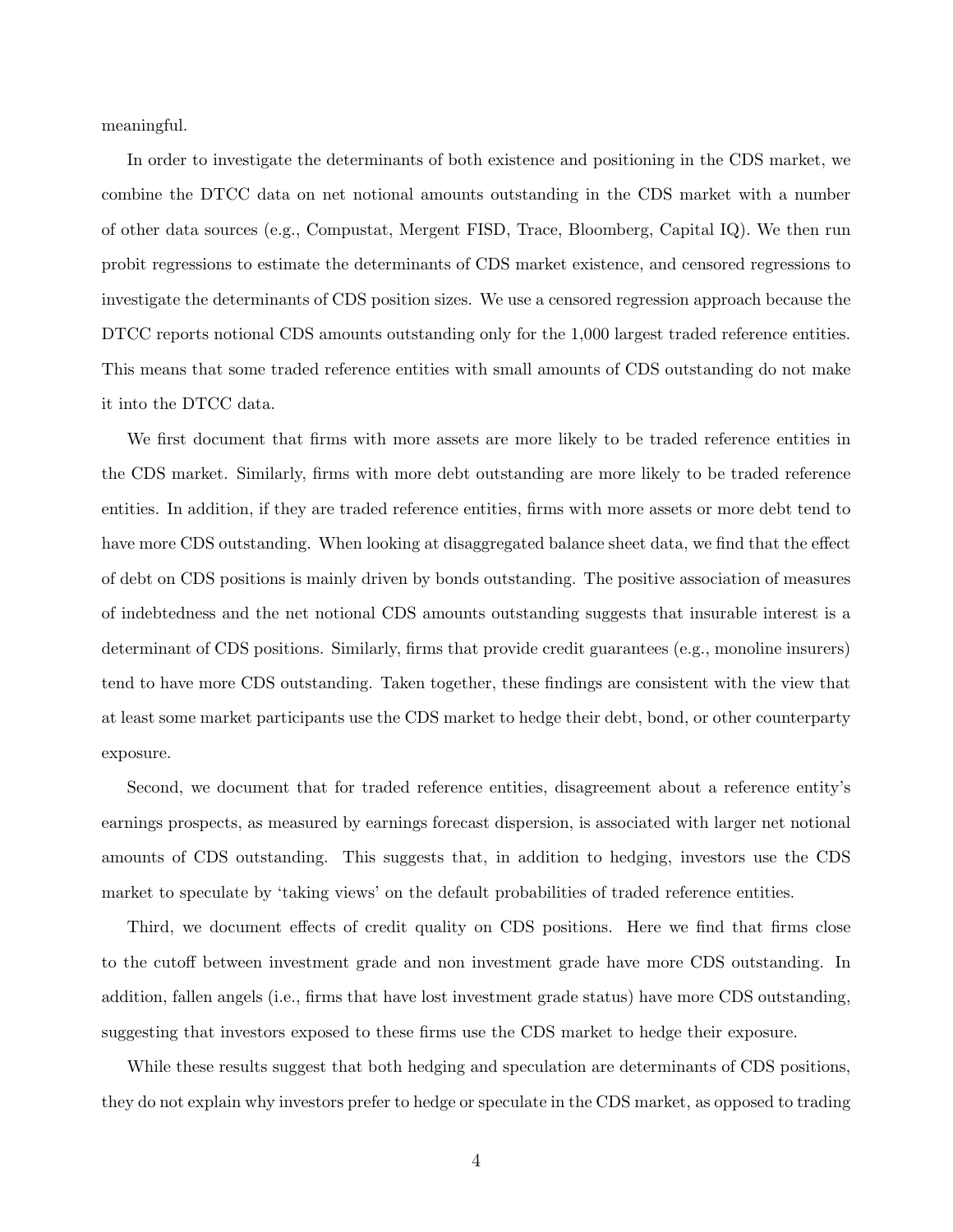directly in the underlying bond. Here our analysis suggests that CDS markets emerge as alternative trading venues for credit risk, in particular if the underlying bonds are illiquid or fragmented and thus harder to trade. Specifically, controlling for the amount of bonds outstanding, we show that if a firm's bond issues are fragmented, as proxied by the Herfindahl index, CDS markets are more likely to emerge. In addition, for firms that are traded reference entities in the CDS market, a more fragmented bond market is associated with larger CDS positions. Both of these results suggests that one of the economic functions of CDS markets is to create a unified, liquid market for credit risk when a reference entity's bonds are fragmented and split over multiple heterogeneous bond issues.

We find further support for this interpretation of CDS markets as alternative trading venues when we interact proxies for hedging or speculation motives with measures of trading frictions in the market for the underlying bond. In particular, we find that the effect of both disagreement (a proxy for speculation) and loss of investment grade status (a proxy for hedging pressure) on the net notional amounts of CDS outstanding are stronger for bonds that are illiquid. This gives further support for the view that investors use CDS markets to take views or hedge exposures when trading in the underlying bond is difficult or expensive.

Finally, we document that net notional CDS positions are increasing in the CDS-bond basis, which is the difference between the CDS spread and the spread over the risk-free rate on the reference bond. When the CDS-bond basis is negative (as it has been for many reference entities since the financial crisis), the underlying bond is cheap relative to a synthetic bond formed out of a CDS and a risk-free bond. This situation gives rise to the so-called negative basis trade, in which a trader purchases the bond and buys CDS protection to exploit the relative price difference between the bond and CDS markets. Our analysis shows that firms which have a more negative CDS-bond basis have more CDS outstanding. This result suggests that arbitrageurs use CDSs to lean against the negative CDSbond basis. By partially eliminating mispricing in the bond market, the negative-basis trade may help to compress spreads for bond issuers. The presence of CDSs may thus improve firms' access to financing. This interpretation echoes the arguments in [Saretto and Tookes](#page-38-1) [\(2010\)](#page-38-1), who document that the presence of CDSs allows firms to borrow more and at longer maturities. Interestingly, while a negative basis is associated with larger net amounts of CDSs outstanding, the same is not true for a positive basis (which gives rise to a similar arbitrage trade). We argue that this asymmetry could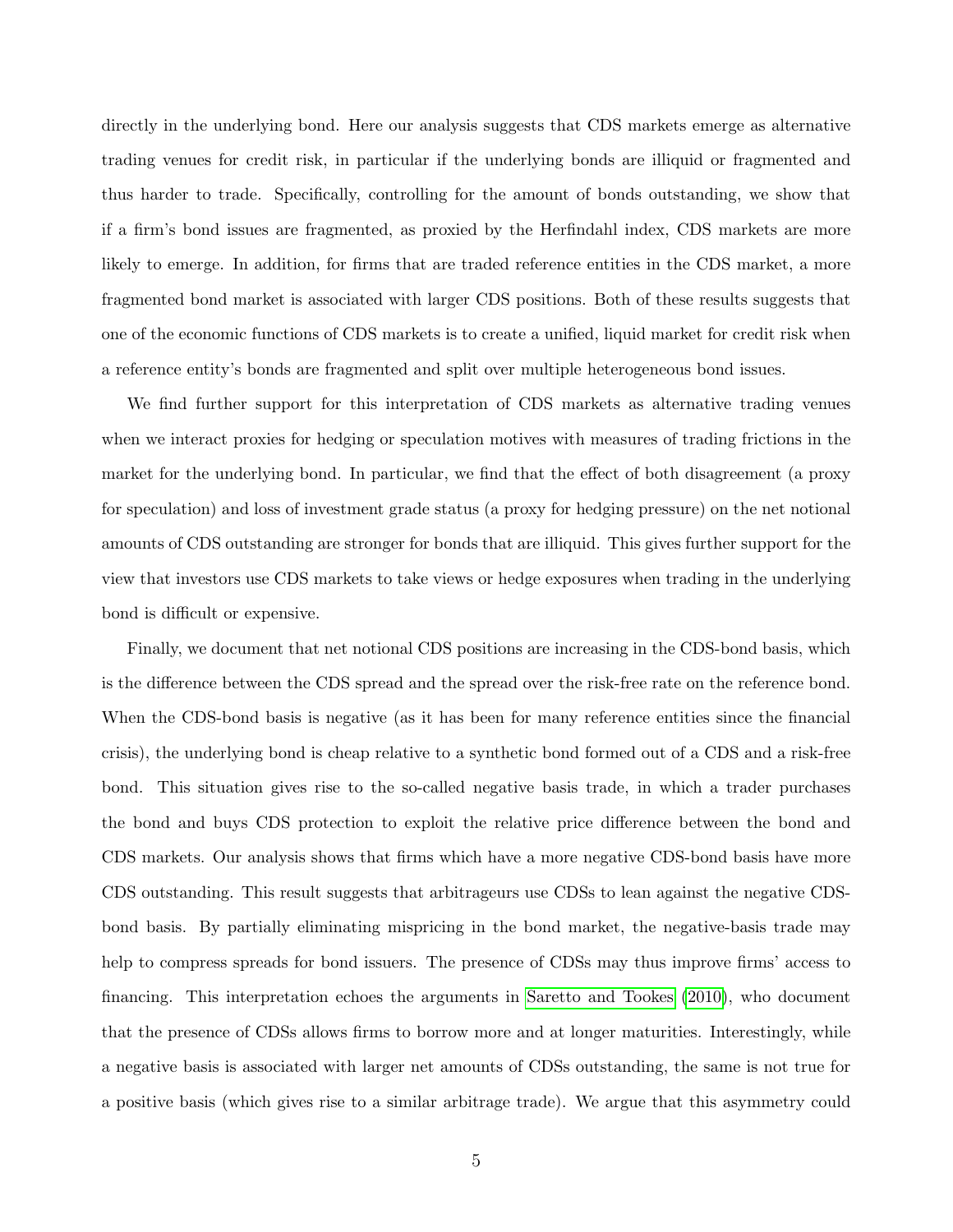be due to short-selling constraints in the underlying bond.

The remainder of the paper is structured as follows. In Section [2](#page-5-0) we discuss the related literature and in Section [3](#page-7-0) develop a number of empirical hypotheses. In Section [4](#page-8-0) we describe our data sources. Section [5](#page-15-0) discusses our empirical strategy and presents the main empirical findings. In Section [6](#page-34-0) we discuss a number of robustness checks. Section [7](#page-35-0) concludes.

## <span id="page-5-0"></span>2 Related Literature

Despite the recent growth in the literature on CDS markets, relatively little is known about positioning and the determinants of position sizes in these markets. To our knowledge, this is the first paper that systematically investigates positioning in the CDS market using position data at the reference entity level. In his survey of CDS markets and their role in the recent crisis, [Stulz](#page-38-0) [\(2010\)](#page-38-0) provides a number of summary statistics based on aggregate position data from the DTCC and survey data from the Bank for International Settlements (BIS), which was the main source of position information before the DTCC data became available. [Stulz](#page-38-0) [\(2010\)](#page-38-0) also provides an introduction to the basics of CDS markets and the current policy debates about CDS.

A number of other recent empirical studies look at CDS positions or transaction volume. [Chen et](#page-36-1) [al.](#page-36-1) [\(2011\)](#page-36-1) analyze three months of confidential trading activity data. They document relatively low unconditional trading volume in CDSs, with spikes in trading around credit events. They also show that most trading in CDS markets concentrates in standardized contracts that follow the industry's "big bang protocol." [Shachar](#page-38-2) [\(2011\)](#page-38-2) uses detailed transaction level data to investigate price effects of traded volume, order imbalances and dealer inventories in the CDS market. [Lee](#page-37-1) [\(2011\)](#page-37-1) uses data from the DTCC to document a predictive effect of the ratio of net notional CDS amounts to debt on future stock prices and CDS spreads. None of these papers investigate the determinants of the positions taken in the CDS market. In addition, a number of recent papers investigate the CDS-bond basis, which is the difference between the CDS spread and the spread over the risk-free rate of the underlying bond including [Blanco et al.](#page-36-2) [\(2005\)](#page-36-2), [Nashikkar et al.](#page-38-3) [\(2010\)](#page-38-3), [Bai and Collin-Dufresne](#page-36-3) [\(2010\)](#page-36-3), and [Fontana](#page-37-2)  $(2011).<sup>2</sup>$  $(2011).<sup>2</sup>$  $(2011).<sup>2</sup>$  $(2011).<sup>2</sup>$  Our paper contributes to this literature by linking the CDS-bond basis to quantities in the

<span id="page-5-1"></span> ${}^{2}$ For details on the CDS-bond basis and conditions under which it should be zero by no arbitrage, see [Duffie](#page-37-3) [\(1999\)](#page-37-3).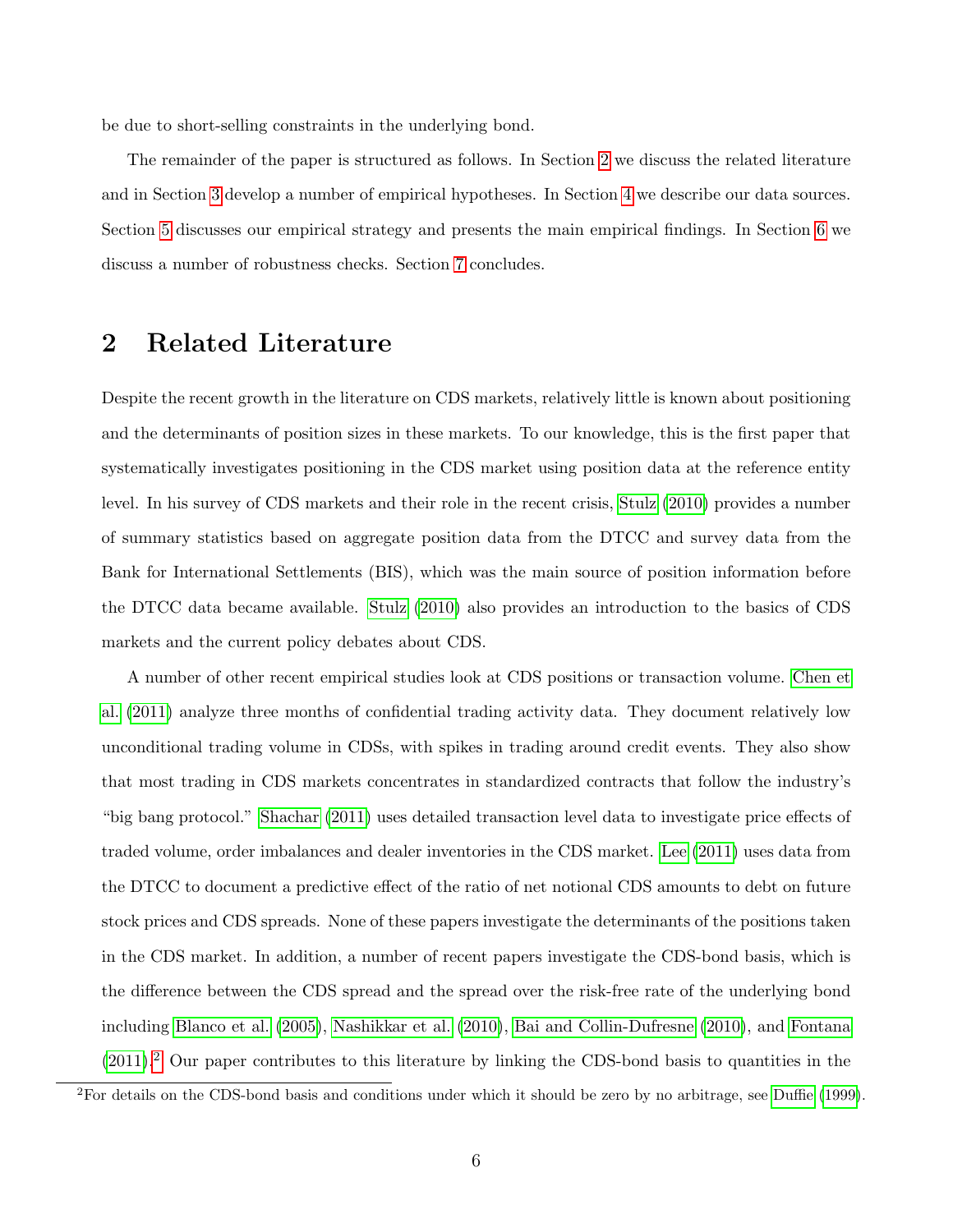CDS market.

More broadly, there is a growing empirical literature that investigates the effects of CDS markets on information transmission, risk transfer, and credit market outcomes. [Acharya and Johnson](#page-35-1) [\(2007\)](#page-35-1) document informed trading in CDS markets that leads equity markets in response to negative credit news, suggesting that price discovery for those events tends to happen in CDS markets. [Qiu and Yu](#page-38-4) [\(2012\)](#page-38-4) examine liquidity provision in CDS markets by investigating the number of distinct dealers that provide quotes for certain reference entities. They link their liquidity proxy to obligor size, credit rating and to information flow from the CDS market to the stock market. [Minton et al.](#page-37-4) [\(2009\)](#page-37-4) investigate the use of CDSs as risk transfer instruments by U.S. bank holding companies. [Ashcraft](#page-36-4) [and Santos](#page-36-4) [\(2009\)](#page-36-4) find that the introduction of CDSs has lead to an improvement in borrowing terms for safe and transparent firms, where banks' monitoring incentives are not likely to play a major role. [Hirtle](#page-37-5) [\(2009\)](#page-37-5) argues that greater use of CDSs leads to an increase in bank credit supply and an improvement in credit terms, such as maturity and required spreads, for large loans that are likely to be issued by companies that are 'named credits' in the CDS market. [Saretto and Tookes](#page-38-1) [\(2010\)](#page-38-1) document that firms with traded CDS contracts can sustain higher leverage and borrow at longer debt maturities.

Finally, our paper relates to a growing theory literature on the use of CDSs. Much of that literature has focused on why investors may have an incentive to trade in the CDS markets. One strand of literature links trading in CDSs to hedging demands by banks or investors. For example, in [Duffee](#page-37-6) [and Zhou](#page-37-6) [\(2001\)](#page-37-6), CDS contracts allow for the decomposition of credit risk into components that are more or less information sensitive, thus potentially helping banks overcome a lemons problem when hedging credit risk. [Parlour and Plantin](#page-38-5) [\(2008\)](#page-38-5) analyze under which conditions liquid markets for credit risk transfer (loan sales or CDSs) can emerge when there is asymmetric information about credit quality. In their model, markets for credit risk transfer are more likely to be active for high-quality issuers. [Thompson](#page-38-6) [\(2009\)](#page-38-6) and [Parlour and Winton](#page-38-7) [\(2012\)](#page-38-7) analyze how banks lay off credit risk when they have a choice between loan sales and purchasing CDS protection. In [Bolton and Oehmke](#page-36-0) [\(2011\)](#page-36-0) CDS contracts strengthen the ex-post bargaining position of creditors and thus allow the firm to raise more financing ex-ante. At the same time, CDSs may also lead to inefficient liquidation of the firm at an interim date. In [Zawadowski](#page-38-8) [\(2011\)](#page-38-8) investors can use CDS to insure counterparty risk. [Atkeson](#page-36-5)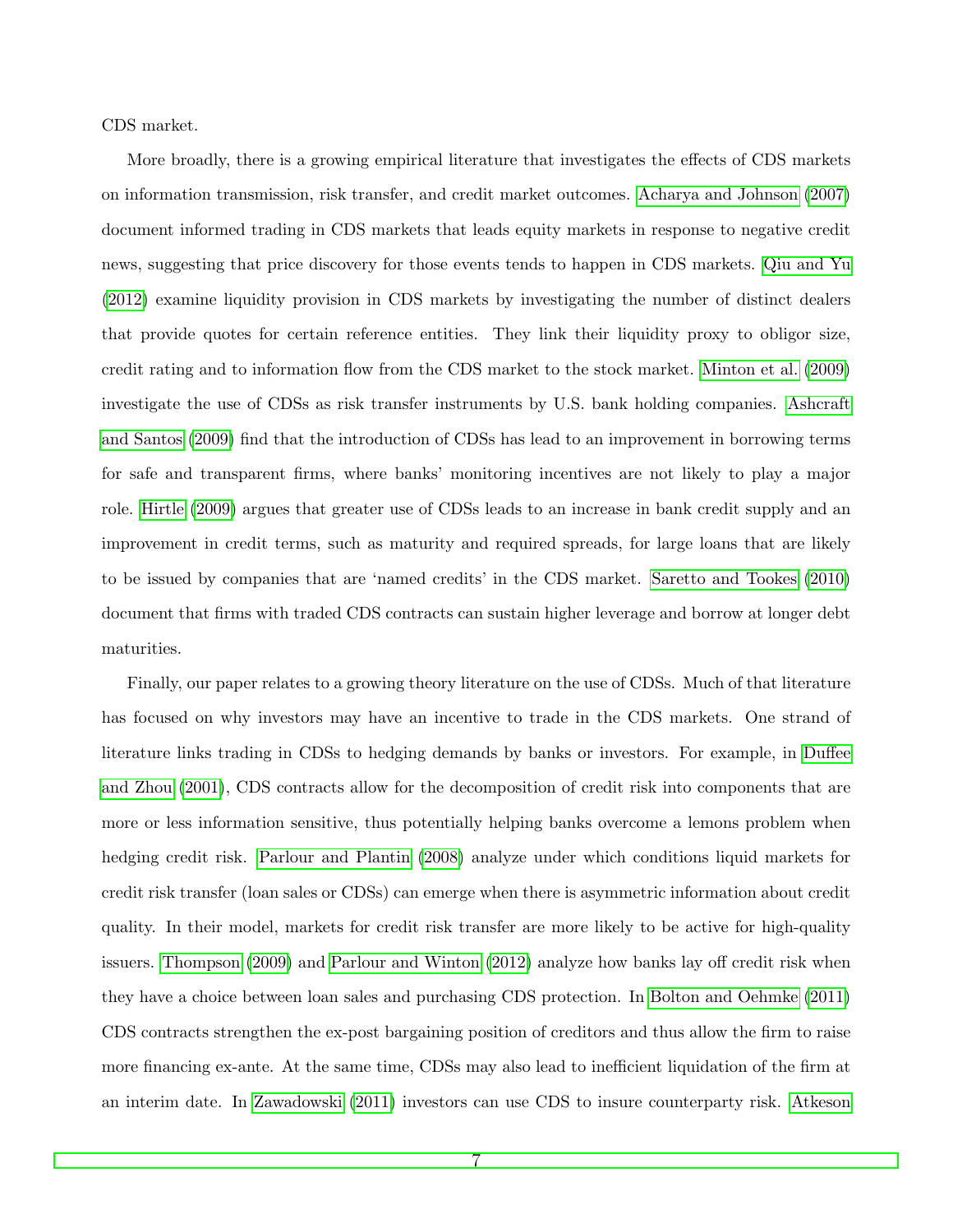[et al.](#page-36-5) [\(2012\)](#page-36-5) develop a model in which banks insure loan exposures via an OTC CDS market.

A number of recent papers use heterogeneous beliefs models to analyze trading in CDSs. For example, [Che and Sethi](#page-36-6) [\(2011\)](#page-36-6) use a model with heterogeneous beliefs to analyze the impact of credit derivatives on firms' cost of capital. In their model, the presence of the CDS market can lead some investors to take CDS positions rather than buying the bond, which can raise a firm's cost of capital. [Geanakoplos and Fostel](#page-37-7) [\(2011\)](#page-37-7) argue, within a heterogeneous beliefs model, that tranching and CDS may have contributed to the recent boom-bust cycle. One general implication of models with heterogeneous beliefs is that an increase in disagreement among investors usually leads to more CDS outstanding.

## <span id="page-7-0"></span>3 Hypothesis development

Taken together, the theory literature suggests several motives for taking positions in the CDS market. We distill these motives into four hypotheses. In our empirical investigation in Section [5](#page-15-0) we show that the data supports these four hypotheses.

#### H1: Higher hedging demand increases the amount of CDSs outstanding.

To the extent that CDSs are used for hedging, insurable interest should play a role in determining the net notional amounts of CDSs outstanding. Consider, for example, a setting in which investors insure a constant fraction of their bonds. When more bonds are outstanding (i.e., insurable interest rises) we should expect to see a larger net notional amount of CDSs outstanding. In contrast, speculative activity in the CDS market should not be directly related to insurable interest since it is a pure bet on future changes in credit quality and thus does not directly depend on the amounts of bonds outstanding or the size of the reference entity.

#### H2: Higher speculative demand increases the amount of CDSs outstanding.

Investors may use CDS contracts as speculative vehicles in order to express views about a reference entity's default prospects, even if they do not own the bond or have any other exposure to the reference entity. To the extent that CDSs are used as speculative instruments, all else equal reference entities on which investors' beliefs differ more should have larger CDS positions outstanding than reference entities with less disagreement, as in the heterogeneous beliefs models of [Che and Sethi](#page-36-6) [\(2011\)](#page-36-6) and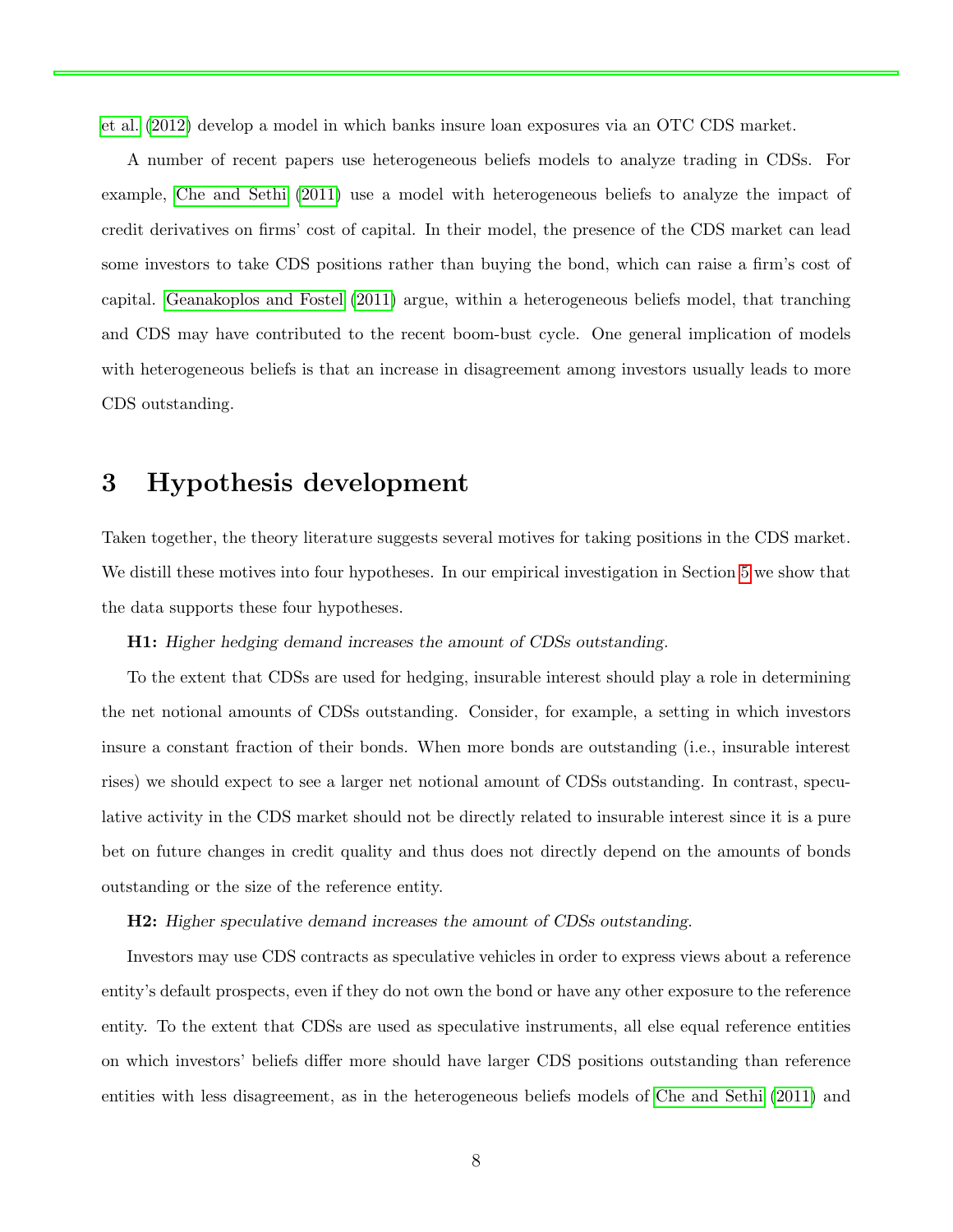[Geanakoplos and Fostel](#page-37-7) [\(2011\)](#page-37-7).

H3: Illiquidity of the bond market increases the amount of CDSs outstanding. Furthermore, H1 and H2 should be more pronounced if the bond market is illiquid.

Since investors can choose between trading in the CDS market or directly in the underlying bond, CDS markets should be more likely to emerge and more heavily used when the underlying bond is illiquid and thus hard or expensive to trade. We also expect the effects of speculation or hedging motives on the amount of net notional CDS protection outstanding (H1 and H2) to be more pronounced for firms with less liquid bonds. The rationale is that, while in principle investors can hedge or take a speculative position either using the bond or the CDS market, they should have a preference for using the CDS market when the underlying bond is illiquid or if the firm's bonds are fragmented into many separate bond issues. As pointed out by [Stulz](#page-38-9) [\(2009\)](#page-38-9), "firms have all sort of different bonds whose prices are affected by call provisions, covenants, coupon, maturity, liquidity, and so on; in contrast, CDS are like standardized bonds." Hence, the more fragmented and diverse a company's bonds, the more attractive the CDS market becomes as a venue for hedging or speculation.

H4: Higher demand from abitrageurs increases the amount of CDSs outstanding.

No arbitrage implies that a long position in a bond hedged with the appropriate CDS should earn (approximately) the risk-free rate (for the exact conditions under which this arbitrage relation holds, see [Duffie](#page-37-3) [\(1999\)](#page-37-3)). Deviations from this no-arbitrage relationship should thus generate demand for trading in the bond and the CDS as arbitrageurs attempt to exploit relative mispricing between the bond and CDS markets. For example, if insuring the bond in the CDS market is cheap relative to the default premium offered by the bond (a negative basis), arbitrageurs have an incentive to buy the bond and go long CDS protection, thus increasing the amount of CDS outstanding.

## <span id="page-8-0"></span>4 Data

## 4.1 DTCC data

Our data on CDS positions comes from the Depository Trust & Clearing Corporation (DTCC). The DTCC provides clearing, settlement and trade confirmation in a number of markets, such as equities,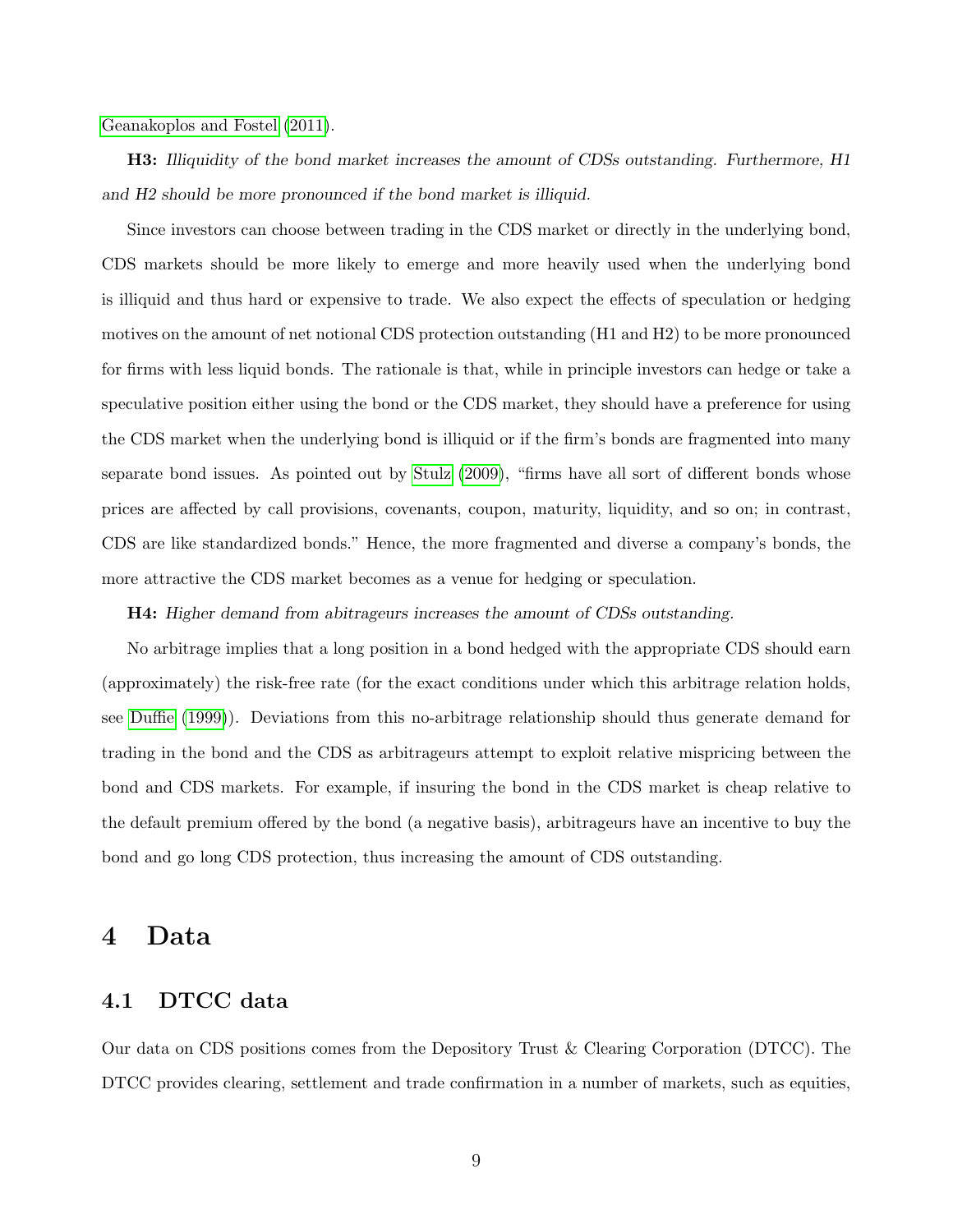corporate and municipal bonds, and over-the-counter derivatives. In the CDS market, the DTCC provides trade processing and trade registration services. All major dealers register their standard CDS trades with the DTCC. The DTCC then enters these trades into a Trade Information Warehouse (TIW). Since October 31, 2008, the DTCC has published weekly reports on CDS positions based on the trades recorded in the TIW. The positions recorded in the TIW capture almost the entire market for standard single-name CDSs.<sup>[3](#page-9-0)</sup> According to the [DTCC](#page-36-7) [\(2009\)](#page-36-7), the TIW captures around 95% of globally traded CDSs. The data is thus the most accurate and comprehensive dataset that is available on CDS positions. In this study we use 39 months of DTCC data, from October 2008 to December 2011.[4](#page-9-1)

Prior to the release of position data by the DTCC, the main source of information about position sizes in the CDS market was the survey data from the  $BIS$ .<sup>[5](#page-9-2)</sup> Relative to the DTCC data, the BIS data has a number of disadvantages. First, the BIS data only provides aggregate market statistics, while the DTCC data provides positioning at the reference entity level. Second, the BIS data is based on surveys as opposed to actual registered positions in the market. Third, because of its survey-based nature, the BIS data is prone to double counting: The same CDS transaction may be reported both by the buyer and the seller to the transaction, resulting in a double count.

In its weekly reports, the DTCC discloses both the aggregate gross notional as well as the aggregate net notional amounts outstanding on a particular reference entity, where "notional" refers to the par amount of credit protection that is bought or sold. The *gross notional* amount outstanding is the sum of all notional CDS contracts on a given reference entity. The gross notional amount thus reflects the total par amount of credit protection bought (or equivalently sold). It is defined as either the sum of all long or, equivalently, the sum of all short CDS contracts outstanding. With the exception of occasional compression trades, in which offsetting CDS positions are eliminated, the gross notional amount outstanding increases with every trade. In particular, the gross notional position increases even if a trade offsets an existing trade and thus reduces the overall amount of credit risk transfer in the CDS market. This makes the gross notional amount outstanding a very imprecise proxy for the

<span id="page-9-0"></span><sup>&</sup>lt;sup>3</sup>The DTCC also registers CDS positions on sovereigns, indices, and structured financial instruments. In this study we focus on single-name CDS on companies. According to [Stulz](#page-38-0) [\(2010\)](#page-38-0), in June 2008 single-name CDS made up about 58% of the overall CDS market.

<span id="page-9-1"></span><sup>4</sup>The monthly DTCC CDS amounts are the last weekly release in a given month.

<span id="page-9-2"></span><sup>&</sup>lt;sup>5</sup>This data is available from 2004 onward and can be found at http://www.bis.org/statistics/derstats.htm.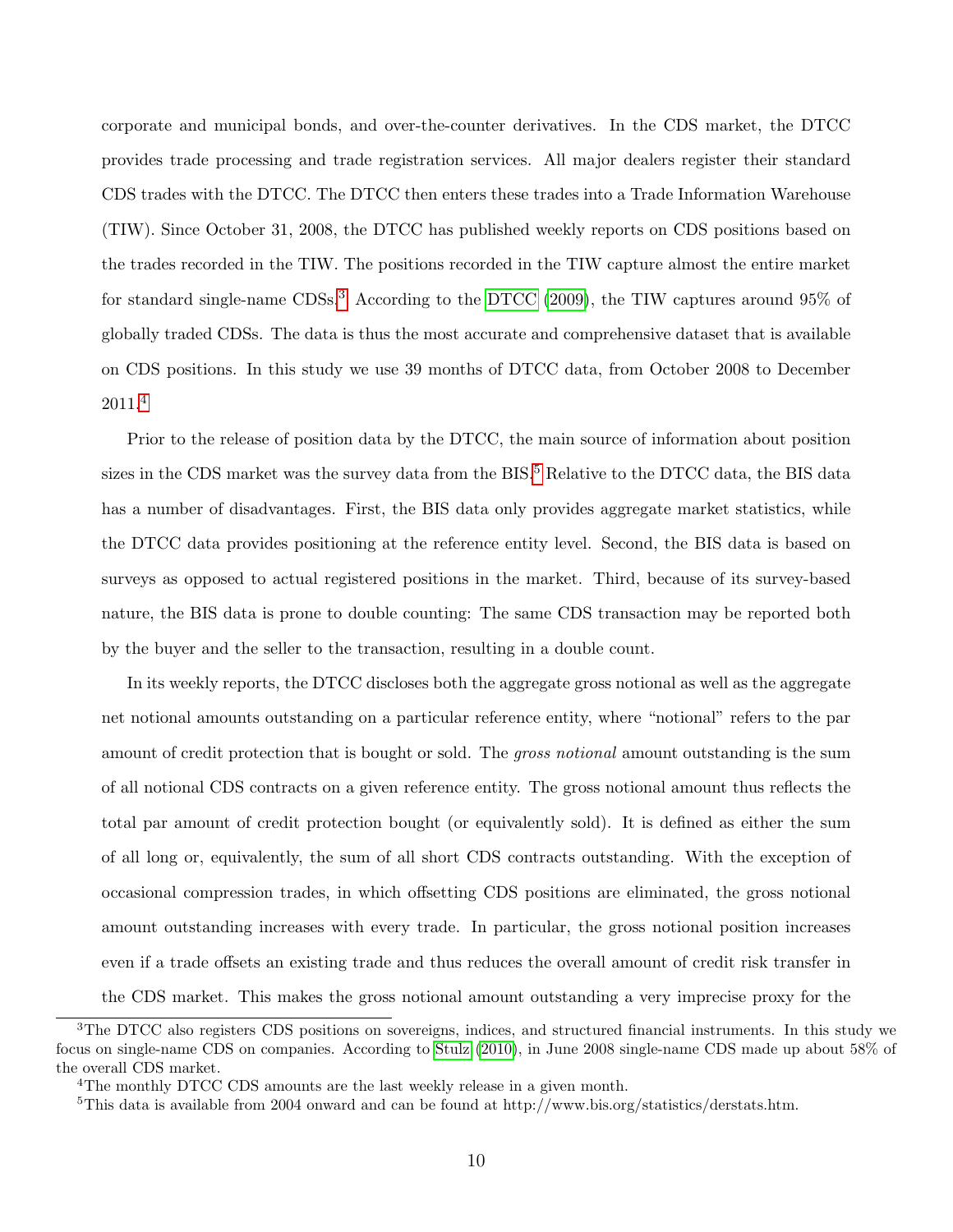amount of credit risk that is transferred in the CDS market.

The net notional amount outstanding adjusts the gross notional amount for offsetting positions in order to better reflect the actual economic protection purchased. The DTCC calculates the net notional amount outstanding as the sum of net protection bought by counterparties that are net buyers of protection for a particular reference entity (or equivalently, as the sum of net protection sold by all counterparties that are net sellers of protection for a particular reference entity). A counterparty's net position is less than its gross position whenever it has entered partially offsetting trades. This is usually the case because entering offsetting trades is a more common way to reduce exposure in the CDS market than canceling an existing CDS contract. One intuitive way to interpret the net notional amount outstanding is to think of it as the maximum amount of payments that need to be made between counterparties in the case of a credit event on a particular reference entity. It is the maximum amount of payments, because actual payments will usually be less than the par value of the CDS, reflecting non-zero recovery rates on the defaulted bonds as well as previous marking-to-market by counterparties.

The difference between gross notional amounts and net notional amounts is best illustrated via a simple example. For a graphical illustration of this example, see Figure [1.](#page-39-0) Consider three banks, A, B and C, that are trading CDSs on a given reference entity. Assume that initially B has purchased \$10m in credit protection from A. The gross notional amount outstanding, calculated as either the sum of all gross protection bought or sold, is given by \$10m: Bank A has sold a gross amount of \$10m to bank B, and bank B has bought a gross amount of \$10m from bank A. By similar reasoning, the net notional amount, calculated as the sum of all net protection bought or sold, is also given by \$10m. This is illustrated in Panel (a) of Figure [1.](#page-39-0) Now assume that B offsets the initial trade by selling \$10m in protection to C. This raises the gross notional amount to \$20m: Bank B has bought a gross amount of \$10m in protection from bank A, and bank C has bought a gross amount of \$10m in protection from bank B. The net notional amount, however, remains at \$10m. The reason for this is that B is now fully hedged, such that the only net payment to be made in the case of default is a payment of \$10m from A to C. This is illustrated in Panel (b) of Figure [1.](#page-39-0) Finally, in Panel (c), C sells \$10m in protection to A, such that all three parties have a net zero position. This means that the net notional outstanding, the sum of all long or short net positions, is also \$0. The gross notional,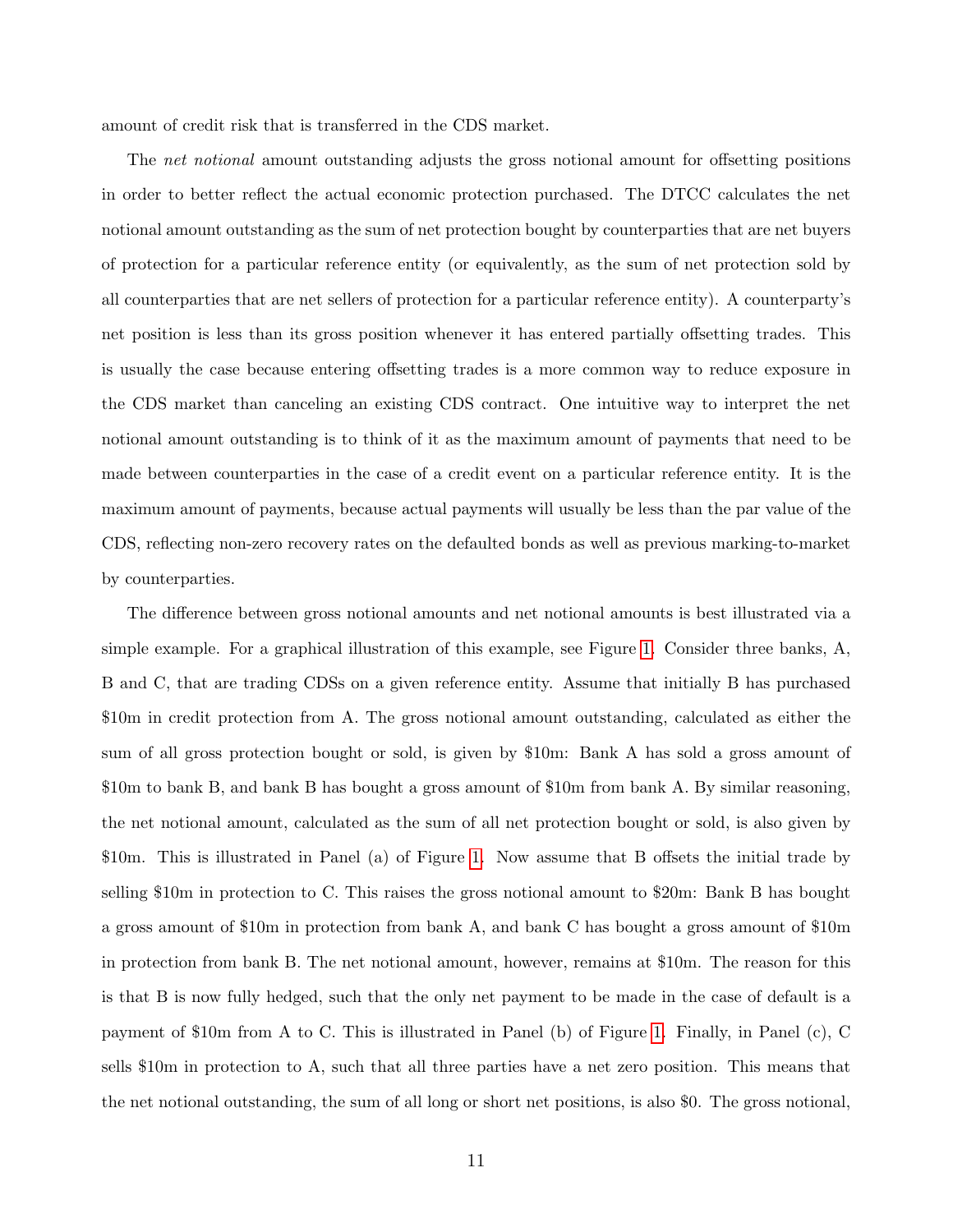on the other hand, is now \$30m.

## <span id="page-11-0"></span>4.2 Sample construction

We combine the DTCC position data with a number of other data sources. We take balance sheet data, credit ratings, and industry codes from Compustat. For more detailed capital structure information, we hand collect information from Capital IQ. We use CRSP for equity market data, IBES for earnings forecasts. We gather data on outstanding bonds from Mergent FISD, and obtain bond trading data from TRACE.

In terms of dataset construction, we start with the universe of US and international firms contained in Compustat. We use consolidated balance sheet data; debt is defined as the sum of current and long-term debt. We then merge this data to all 1208 single-name reference entities (excluding states and sovereigns) in the DTCC data using firm name as an identifier. If the DTCC reference entity is not in Compustat but the parent is, we match to the parent. We hand check these merges to make sure that the reference entities in DTCC are correctly assigned to companies in Compustat: 1047 names in the DTCC data can be assigned to a Compustat company. We drop the 161 DTCC reference entities that we could not find in either the domestic or the international Compustat dataset.

We then exclude companies that are not uniquely merged, i.e., cases where several reference entities from DTCC are matched to a single Compustat firm. The rationale for dropping these companies is the following: If there are several different CDSs that refer, directly or indirectly, to the same Compustat company, the netting procedure of DTCC might not yield the true net exposure. The Compustat company AT&T Inc. for example can be matched to four entities in DTCC: the parent company "AT&T INC." and three subsidiaries: "AT&T CORP.", "AT&T MOBILITY LLC" , and "NEW CINGULAR WIRELESS SERVICES, INC.". For the same reason, we also drop all companies for which both the parent and subsidiary (or two subsidiaries) have a CDS market. We define existence of the CDS market at a given date as having a Bloomberg CDS quote sometime before the given date (but after Jan 2007) or having appeared in the DTCC data before. Companies that could only indirectly be matched to a CDS market (e.g. through a subsidiary) are also dropped. We also exclude companies which are in bankruptcy and ones for which there was a CDS settlement auction after 2007. Finally, we check whether a certain reference entity is part of a major CDS index (CDX.NA.IG,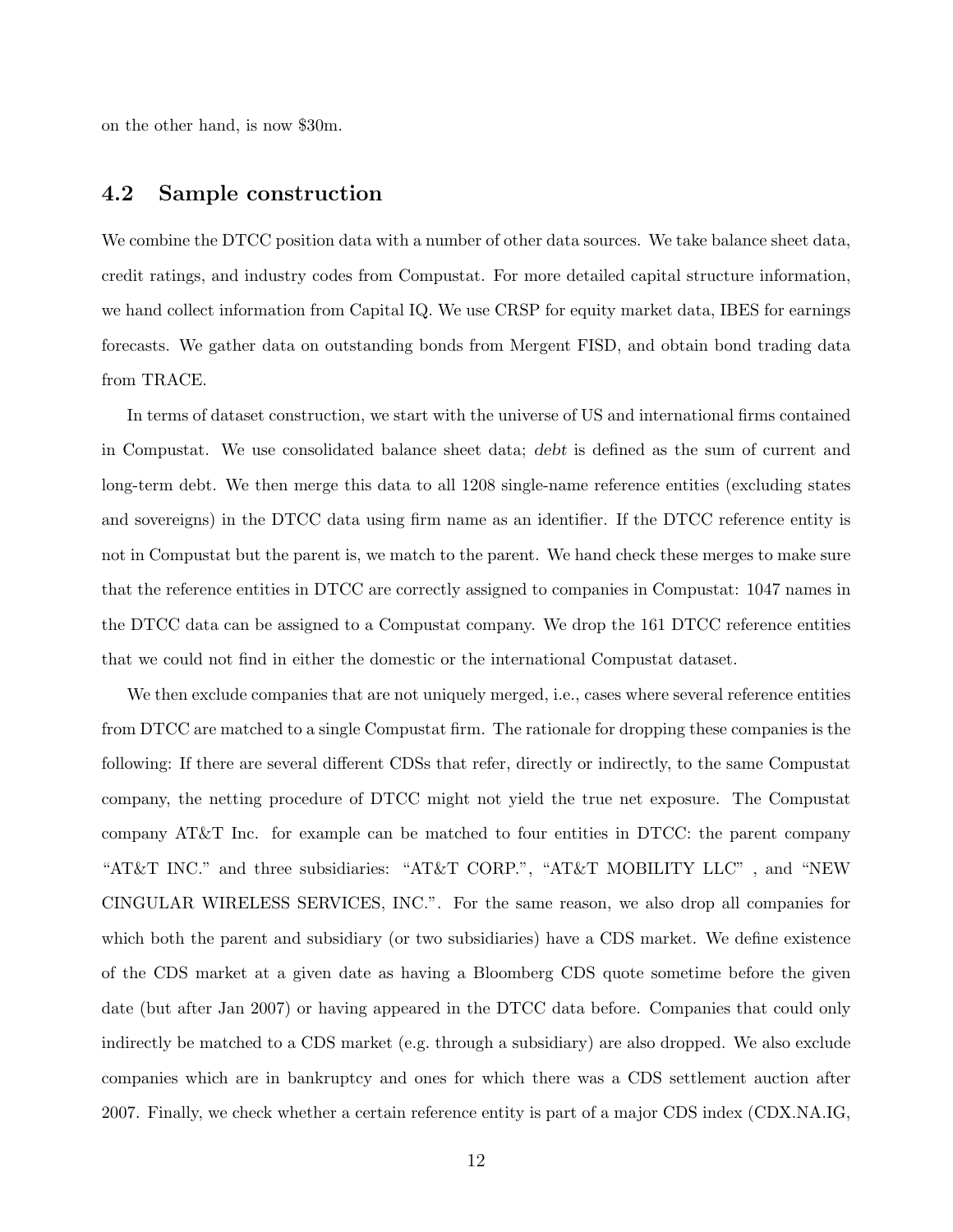CDX.NA.HY, Itraxx) based on the Markit manual.

We then add data on bonds outstanding of US companies using Mergent FISD. We exclude all short-term bonds; only bonds with at least 366 days of original maturity are considered. We also exclude bonds in the month of their issuance and the month of their redemption. Pass-through notes are also dropped. In Mergent FISD, we drop bonds that have been effectively recalled or decrease the amount outstanding by the recall amount. We also drop bonds with zero or unrecorded offering amount. We calculate bond trading for the bonds in Mergent FISD using Trace and match the two using the CUSIP of the bond issues. In Trace "1MM+" is replaced by 1 million and "5MM+" by 5 million.

Given the complicated legal structure of companies, we construct two different measures of bonds outstanding. The first measure, bonds outstanding, includes all bonds of a given limited liability entity, including all bonds issued by companies that have been acquired and fully dissolved. This is important because in case of mergers and acquisitions, the new parent inherits the bonds of the old company. The second measure, consolidated bonds outstanding, includes all bonds issued by all companies with the same ultimate parent. This distinction is important but imperfect. For example, ExxonMobil in its 2010 annual report (which is consolidated), reports bonds issued by the acquired companies Mobil, SeaRiver Maritime Financial Holdings, and XTO Energy as liabilities. However while ExxonMobil is legally liable for Mobil bonds since it is a not a separate legal entity, this is not necessarily the case for the bonds of XTO Energy since it is a limited liability subsidiary. SeaRiver Maritime Financial Holdings is also a limited liability entity and as such ExxonMobil is not necessarily liable in case of a default on these bonds. However, in its 2010 annual report ExxonMobil explicitly states that it guarantees bonds issued by SeaRiver Maritime Financial Holdings, while no explicit guarantees are stated in case of XTO Energy (which of course does not rule out implicit guarantees). In the DTCC database we do find CDS outstanding on both ExxonMobil and XTO Energy but not on the other subsidiaries of ExxonMobil (Note that in this case since CDSs are traded both on the parent and subsidiary, these companies are dropped from our final sample). Thus parent companies may or may not be liable for the bonds of their subsidiaries leading to potential joint defaults. While it is extremely cumbersome to verify all such guarantees, in our regression analysis we analyze whether they matter. Note that Compustat and Capital IQ both look at consolidated balance sheets thus they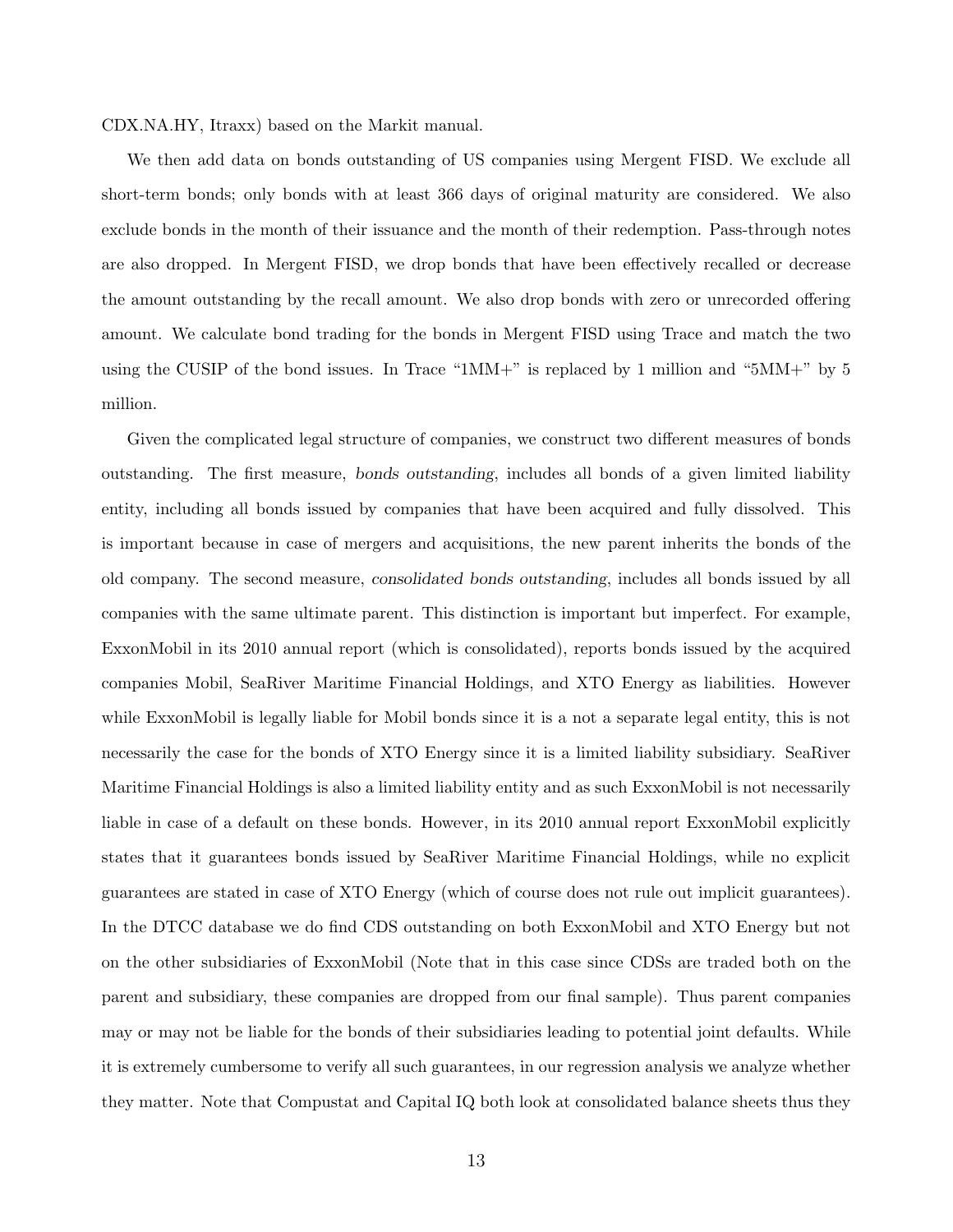treat the bond issuances of all subsidiaries as that of the parent or acquirer.

Matching between bond issues and Compustat companies is done along two dimensions. First, since most of the companies issuing debt also have traded equity, we use the CRSP files to match old cusips (e.g., acquired company) to new cusips (e.g., acquirer). In case of a merger or acquisition, we use the same file to find the new parent company. We then hand-check all the matches and verify whether the acquired companies (or subsidiaries) are limited liability entities or not (i.e., whether the parent is liable for the obligations). Second, we use the Mergent FISD parent identifier to consolidate companies with the same parent. To exclude potential erroneous matches between Compustat and FISD Mergent we exclude companies that have more than twice as many bonds than debt.<sup>[6](#page-13-0)</sup> We then use the first six digits of CUSIP (which identifies the issuer) to match our data to bond data from Mergent FISD. In a second round of matching all unmatched issues in Mergent FISD are, if possible, hand matched to Compustat.

We compute three different measures of bond liquidity. First, number of trades is the number of all trades in all bonds of a given issuer over the previous 12 months. Second, we compute annual bond turnover the following way: we firs compute the monthly trading volume from Trace for all bonds outstanding over all bonds of a given reference entity and then take the sum over the previous 12 months. When using the above two measures as a liquidity proxy, we use the rolling average of the preceding 12 months in order to minimize the confounding effect of current trading demand. Our third liquidity measure is adj. log(bond Herfindahl) which measures bond market fragmentation at the issuer level adjusted for the dollar amount of bonds an issuer has outstanding. This measure is constructed in the following way: bond Herfindahl measures the sum of the squared shares that each bond issue contributes to the overall amount of bonds a limited liability entity (issuer) has issued. It is thus analogous to the Herfindahl index used in industrial organization. In our context, we use the Herfindahl index to measure the fragmentation of a firms total outstanding bonds into separate bond issues. In a similar spirit, [Choi et al.](#page-36-8) [\(2012\)](#page-36-8) use the Herfindahl index to measure how spread out over time the maturity dates of a firm's bonds are. To adjust for the fact that companies with more bonds outstanding have more issuances, we then run a regression of log(bond Herfindahl) on

<span id="page-13-0"></span><sup>&</sup>lt;sup>6</sup>Note that a company might have somewhat more bonds because Compustat and Mergent FISD data are not perfectly synchronized in time.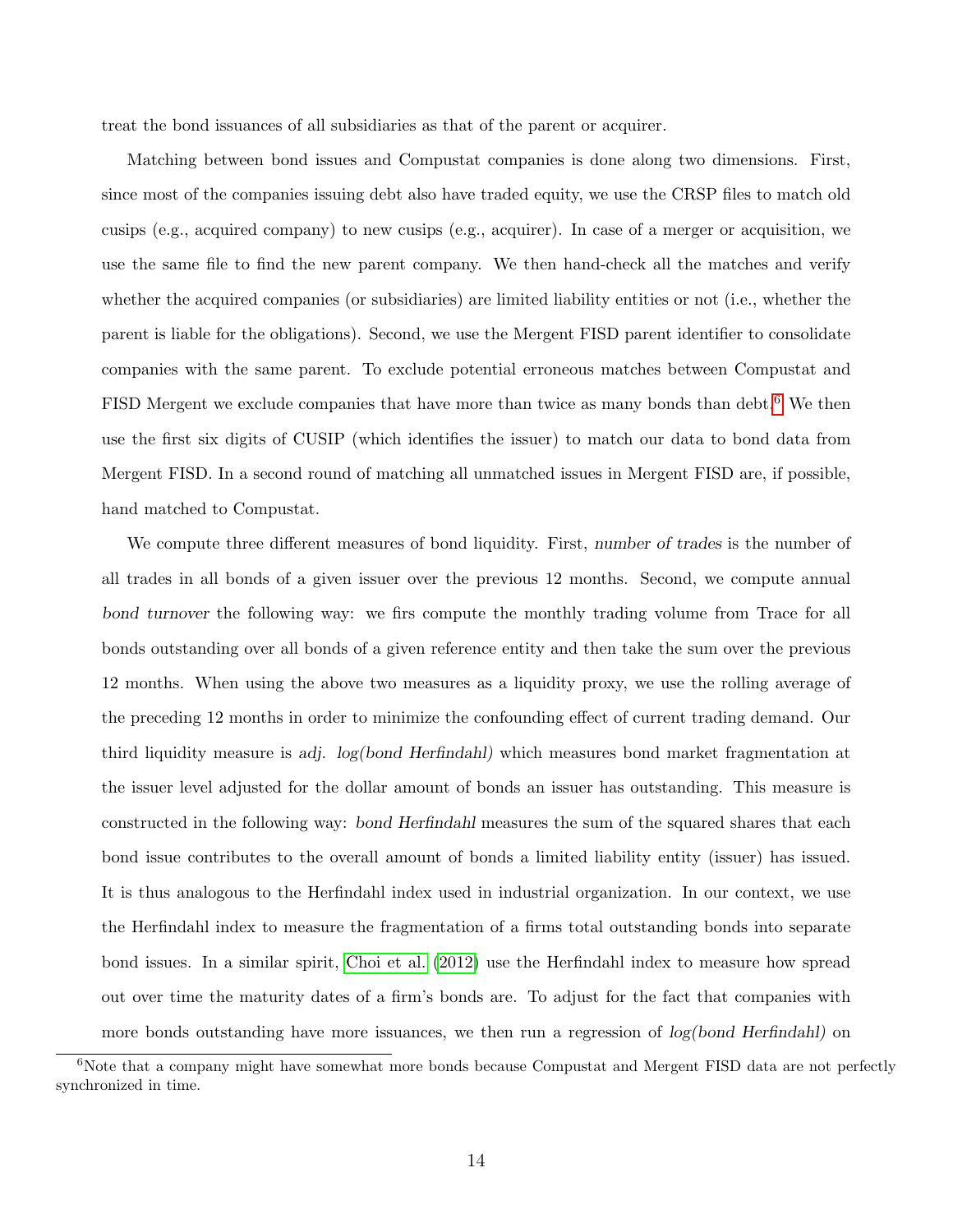the log of the \$ amount of bonds outstanding for the particular issuer. The adj. log(bond Herfindahl) is given by the residual of this regression. In calculating the Herfindahl, we exclude companies with only a single bond issue from the adjustment regression, since having one bond issues might reflect a corner solution (lower bound on the number of bond issuances).

For all companies with at least one bond issue identified in the FISD Mergent database, we hand search Bloomberg for 5 year CDS spreads. We use 5 year CDS spreads because they are the most liquid. For all companies with a CDS spread we then search for fixed-coupon bonds without any embedded options<sup>[7](#page-14-0)</sup> and a remaining maturity of 1 to 10 years. For every issuer we rank these bonds by dollar volume of trade. This enables us to concentrate on the 5 most liquid bond issues of a given company. We then hand-search Bloomberg for the CDS-bond basis of these bonds (up to 5), and for every trading day take the average CDS-bond basis of these bonds. Bloomberg calculates this as the difference of the CDS spread (interpolated to the exact remaining time to maturity) and the Z-spread (the yield above the treasury yield of the underlying corporate bond). The monthly CDS-bond basis is calculated as an average of all monthly observations (which themselves are averages using up to 5 bonds) in order to reduce noise.

We use IBES earnings analyst forecasts to calculate measures of disagreement. We take monthly data on the two-year earnings per share forecast (since it has the most forecasts). For the analyst disagreement: std./mean measure we calculate the standard deviation divided by the mean estimate of 2 year earnings if the mean estimate is above 5 cents per share and there are at least 3 forecasts; analyst disagreement: std./price is calculated by dividing the standard deviation of forecasts by the CRSP stock price if the stock price is above one dollar.

After the matching to our CDS data, we also exclude all companies that are subsidiaries. We drop companies with SIC industry code 9995 (non-operating establishments) and companies with no assets. We also drop companies for which we have no SIC codes. To avoid possibly erroneous matches with Capital IQ and Mergent FISD that result in outliers, we filter our matches. We exclude Capital IQ observations for which the total amount of borrowing measured by Capital IQ exceeds the total amount of debt measured by Compustat by more than 50% of assets (measured by Compustat).

<span id="page-14-0"></span><sup>7</sup>Thus we exclude all bonds with floating coupon, all bonds that are putable, redeemable (callable), exchangeable or convertible.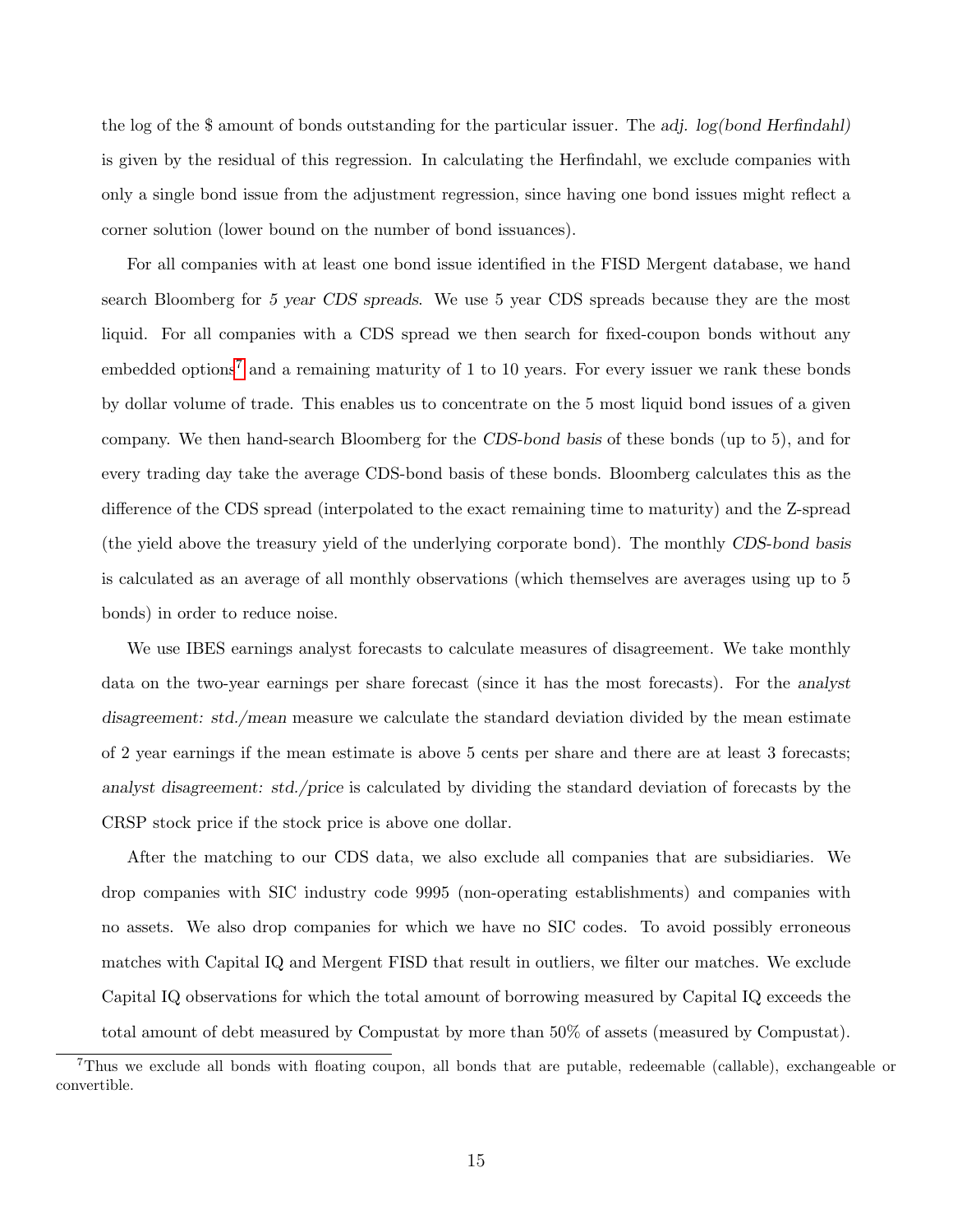Similarly we exclude all Mergent FISD observations for which the total amount bonds outstanding measured by Mergent FISD exceeds the total amount of debt measured by Compustat by more than 50% of assets. The results are not sensitive to the exact specification of such data filtering. Companies with SIC code 9997 are hand-assigned to industries.We winsorize all variables computed as ratios at the 99% level. We winsorize the CDS-bond basis at the 5% and 95% level because of outliers but the winsorization does not effect the results. Finally, we drop (quasi) state-owned companies (Fannie Mae, Federal Home Loan Mortgage Corporation, United States Postal Service). These companies have large asset bases but no CDS in DTCC, and thus behave very differently from the regular sample.

In the end, our baseline sample comprises 1798 rated firms in Compustat, out of which 481 are in DTCC. We restrict our baseline sample to companies rated by S&P since we control for credit quality in all regressions. When looking at liquidity measures, we further restrict our sample to rated US companies which have at least one bond issue in Mergent FISD. This restricted sample consists of 1051 firms of which 301 are in DTCC. Our third sample is when we hand-match our data to balance sheet data from Capital IQ. This restricted sample with detailed balance sheet information includes 484 rated Compustat firms, 296 of which have a DTCC entry. Our sample of firms with a CDS-bond basis consists of 56 companies.

## <span id="page-15-0"></span>5 Empirical Analysis and Results

### 5.1 Summary Statistics

Table [1](#page-43-0) provides summary statistics for our data. The table is split into three parts. First we provide summary statistics for our rated Compustat sample. We then present summary statistics for the subsample of U.S. firms that have at least one bond outstanding in Mergent FISD. We restrict our attention to U.S. firms in Mergent FISD because non-U.S. firms are likely to issue a substantial fraction of their bonds in other jurisdictions and would thus are not be captured in the dataset. Finally, we provide summary statistics for the subset of firms for which we have detailed (annual) balance sheet data from Capital IQ.

Overall, we have data on gross and net notional CDS positions for about 16,520 firm-month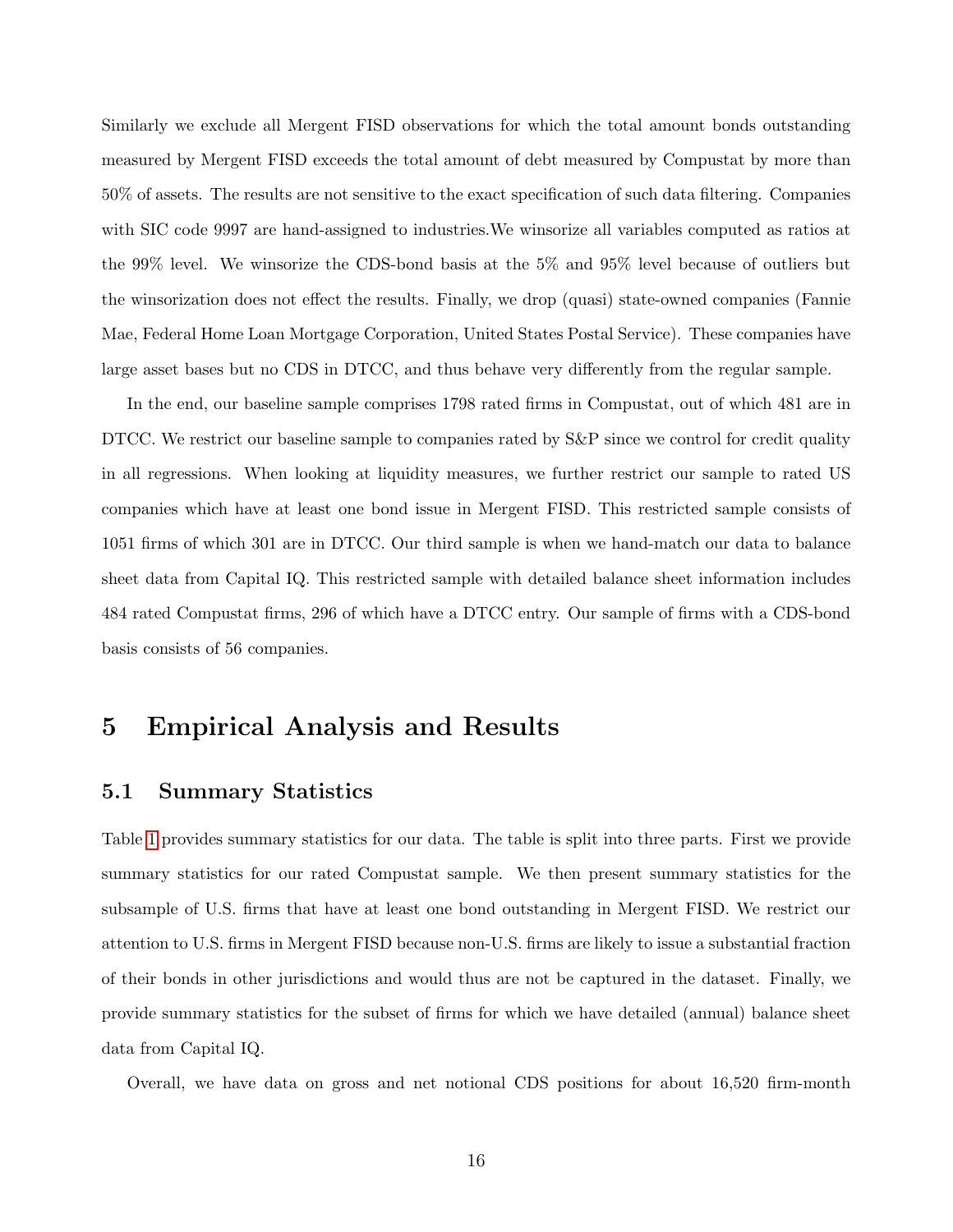observations. The mean gross notional amount of CDS outstanding on a reference entity in our sample is \$14.36bn. The mean net notional amount outstanding is given by \$1.096bn. Hence, on average netting within counterparties reduces the amount of CDS outstanding by a factor of more than ten. The average number of CDS contracts outstanding on firms in our sample is 2,178.

Normalizing the amount of CDS protection bought or sold by either total assets or total debt of the reference entity, we find that the net notional amount of CDS outstanding for the average firm in our DTCC sample is equal to 8.41% of total assets. The 90th percentile of net CDS as a fraction of assets is 20.8%, the 10th percentile 0.7%. When looking at net notional as a fraction of the reference entity's outstanding debt, we find that for the average firm in our sample the amount of net notional outstanding is CDS is equal to 30.0% of the company's debt. Even at the 90th percentile, net notional CDS outstanding are equal to "only" 69.8% of debt. For companies where we have FISD data on bonds outstanding, the mean ratio of CDS to bonds is 57.1% when only looking at bonds issued directly by that firm, and 48.3% when we consolidate bonds to also include bonds issued by all firms with the same parent. The 90th percentiles given by 125.0% and 110.6%, respectively.

One interesting observation is that while these numbers suggest that significant amounts of credit risk are transferred through the CDS market, the data does not confirm the conventional wisdom that the amounts outstanding in CDS markets usually vastly exceed insurable interest (at least not when looking at the economically more meaningful quantity of net protection bought or sold). For most firms, net notional CDS amounts outstanding are significantly less than their outstanding debt.<sup>[8](#page-16-0)</sup>

Turning to the time series of outstanding CDS amounts, Figure [2](#page-40-0) plots the total outstanding gross notional and net notional amounts in single-name CDS over our sample period. Both quantities are relatively stable over our sample period; the gross notional hovers around \$15 trillion, while the total net notional amount outstanding is relatively constant (although somewhat decreasing) around \$1.5 trillion. Figure [3](#page-40-1) digs deeper into the evolution of the total net notional amounts outstanding. The top solid line depicts the total amount of net CDS outstanding on all single-name reference entities, as

<span id="page-16-0"></span><sup>8</sup>Nonetheless, there are a few companies for which the amount of net notional of CDS outstanding exceeds debt or the amount of bonds outstanding, sometimes by significant amounts. However, these companies are exceptions. Some of the companies that have high CDS as a fraction of their debt outstanding are potential buyout targets (with low current debt, but potentially large future debt if a leveraged buyout is to take place). Examples from this group are the clothing retailer Gap, or the electronics distributer Arrow Electronics. Other types of companies with high CDS as a fraction of debt are homebuilders, mortgage insurers and suppliers for the automobile industry.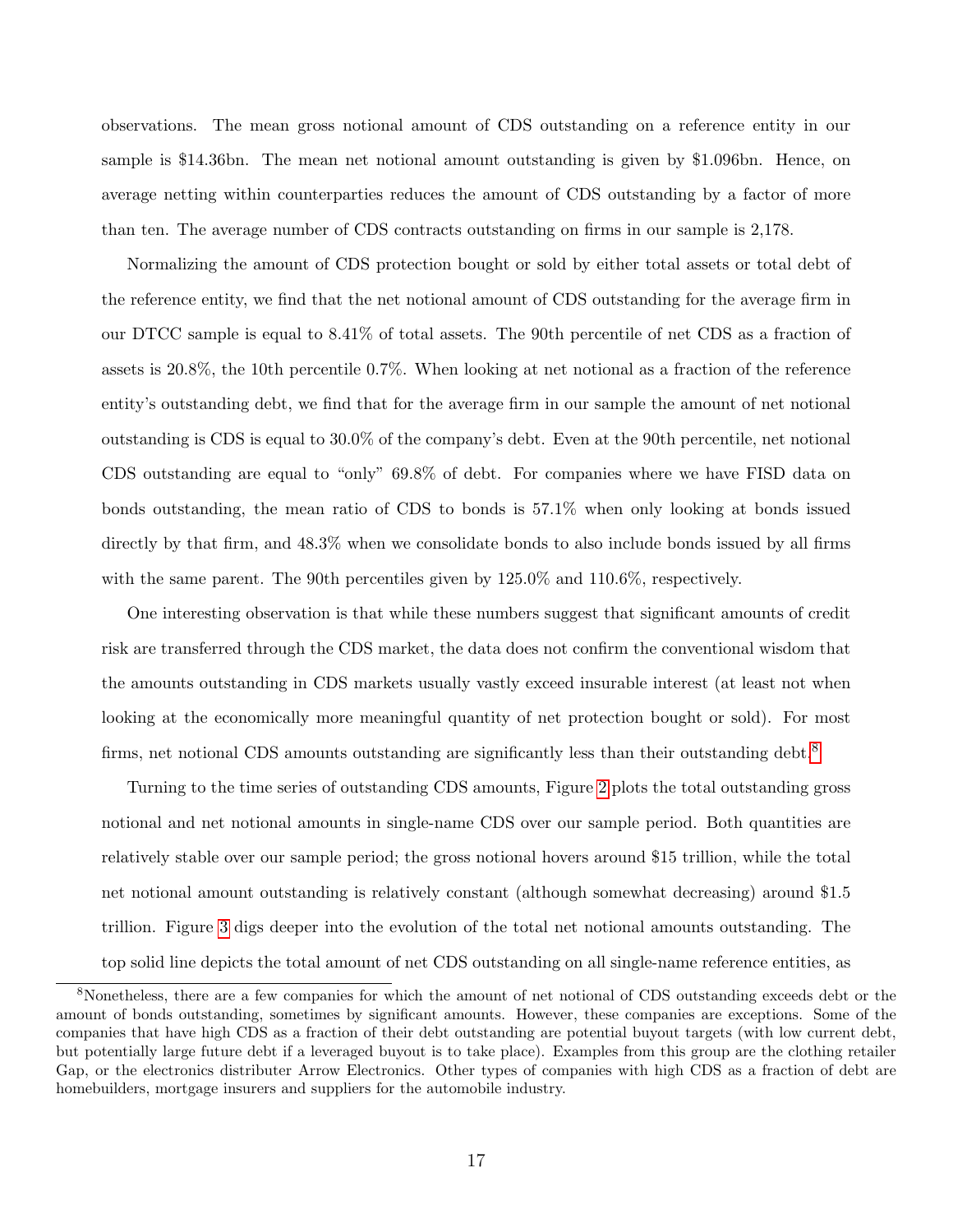reported by the DTCC. It thus captures the net notional outstanding in the entire single-name CDS market. The dashed line below the solid line is the total net notional in CDS protection written on the top 1,000 single name entities. Comparing this line to the total single-name CDS market demonstrates that the top 1,000 reference entities make up a large fraction of the overall single-name CDS market, at least when measured in terms of net notional CDS amounts outstanding. The dotted line plots the top 1,000 single name reference entities excluding states and sovereigns. Finally, the dash-dotted line plots the total net notional amounts of outstanding CDSs for rated reference entities that are in our final sample. While we lose some reference entities in the matching process, our matched reference entities still constitute around 40% of the total single-name corporate CDS market.

Finally, Figure [4](#page-41-0) plots the ratio of gross notional to net notional CDS amounts outstanding at the reference entity level. The figure illustrates that over our sample period the ratio of gross notional amounts to net notional amounts outstanding increases. This is true for the median ratio of gross to net, but also for the 10th and 90th percentile. This reflects that over our sample period, net positions have been decreasing, while gross positions have remained roughly constant.

## <span id="page-17-0"></span>5.2 Censoring in the DTCC Data

For single-name CDSs, the DTCC provides weekly position data (gross and net notional) for the top 1,000 traded reference entities in terms of aggregate gross notional amounts outstanding. This implies that there is a censoring issue in the data: We do not observe CDS positions for firms that have gross notional amounts outstanding that are too small to make it into the top 1,000 reference entities.

The censoring issue is illustrated in Figure [6.](#page-42-0) The figure plots the logarithm of net notional amounts in CDS outstanding as a function of log assets. The figure displays the reference entities for which we have CDS position data from the DTCC and the censored observations, for which we do not have CDS position data. In the figure, we set the censored observations to the log of the minimum contract size of \$10m. There are two potential reasons why these observations are censored. A censored firm either has CDS traded but does not make it into the top 1,000 reference entities, or the firm is not a traded entity in the CDS market. For some of the censored reference entities we know that a CDS market exists because CDS quotes are available in the same month on Bloomberg. We can thus infer that these firms have gross notional amounts outstanding that lie below the cutoff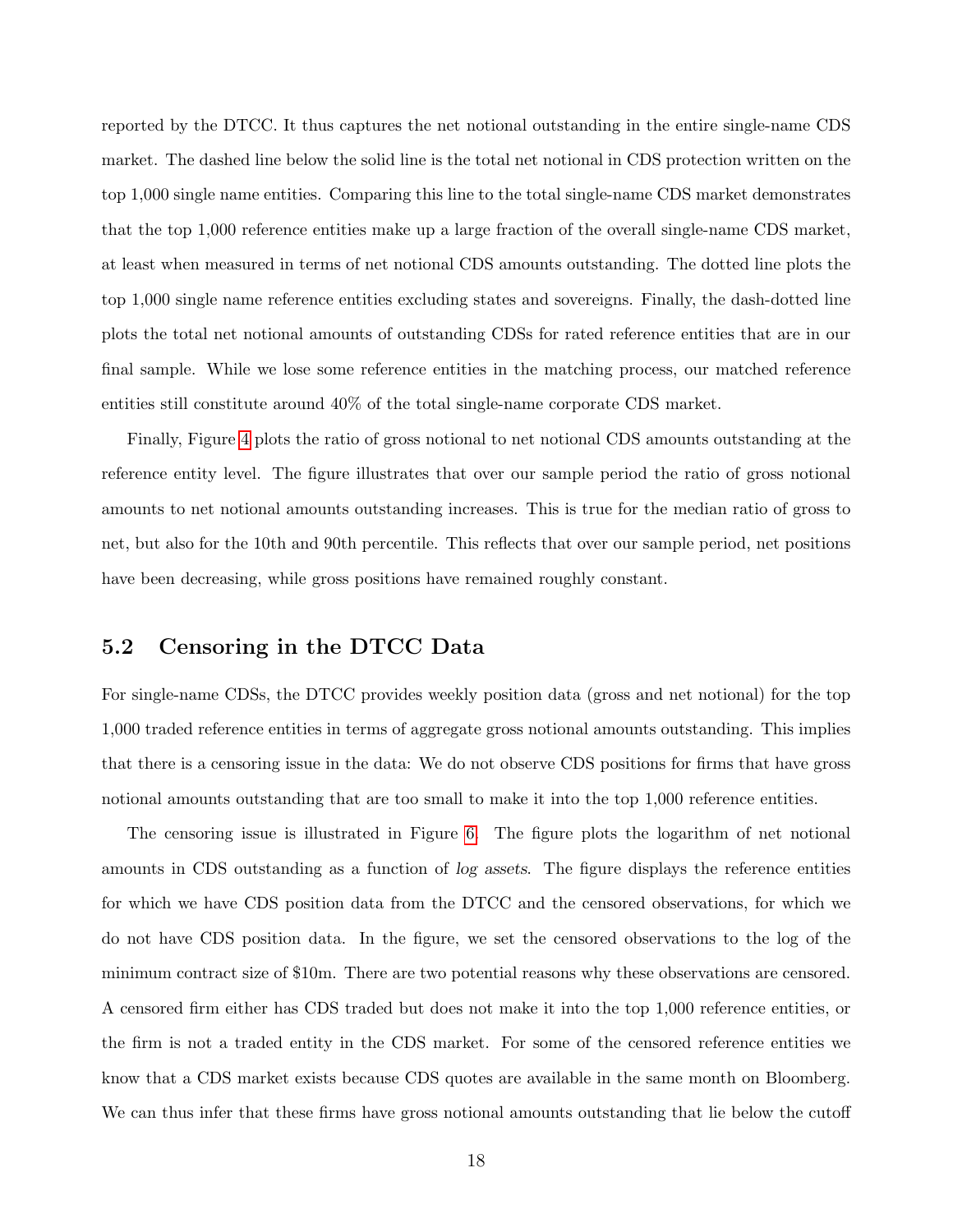to the 1,000 largest reference entities.

Not taking into account this censoring problem would result in censoring bias (see, e.g., [Wooldridge,](#page-38-10) [2010\)](#page-38-10). For example, the slope coefficient in on OLS regression of log net CDS on log assets, illustrated in Figure [6,](#page-42-0) would be biased downward. In our empirical analysis we thus use a censored regression approach that takes into account that firms for which we do not observe CDS position data either are not traded reference entities, or are traded but do not make it into the top 1,000 reference entities.

One complication that arises in adjusting for the censoring problem is that, while our analysis focuses on the net notional outstanding, the DTCC determines the cutoff as to which reference entity makes the top 1,000 list in terms of the gross notional outstanding. Of course, the resulting censoring problem carries over to net notional values: Reference entities that have low gross notional amounts of CDSs outstanding, are also likely to have low net notional amounts outstanding. Hence, because of the cutoff in terms of gross notional outstanding, our data is also likely to leave out reference entities with small amounts of net notional CDS outstanding. However, because the DTCC cutoff is in gross notional, in adjusting for this bias we have to make an assumption on the relation between gross notional and net notional amounts of CDS outstanding.

We make this adjustment by exploiting the empirical relation between gross notional and net notional amounts. This relation is illustrated in Figure [5.](#page-41-1) The Figure plots a sample histogram of the net notional divided by the gross notional outstanding in a given observation month (December 2009). From Figure [5,](#page-41-1) we see that on average net notional amounts outstanding that are roughly 9- 10% of the gross notional amount outstanding. However, the figure also shows that there is significant variation in this relation across reference entities. To make the adjustment from gross notional to net notional we assume that for companies that are left out of our data because their gross notional amount outstanding are too small, the relation between gross notional and net notional amounts has the same mean and standard deviation as the empirical gross-net relation of firms for which we observe CDS positions (i.e., for December 2009 we would assume that the gross-net relation has the same mean and standard deviation as the distribution depicted in Figure [5\)](#page-41-1).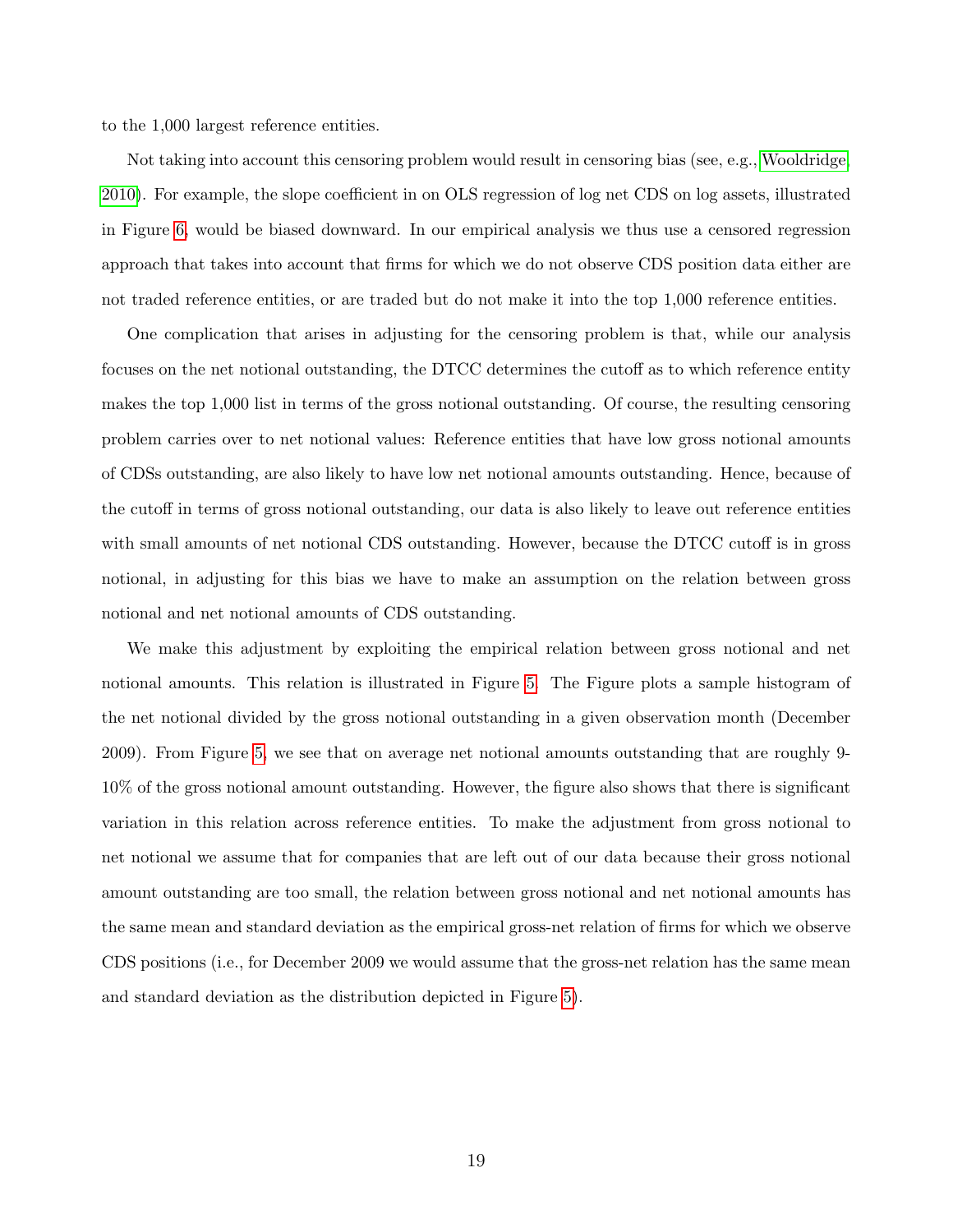## 5.3 Regression Specification

In our regression specification, we focus on the log of the net notional amount of CDS outstanding as our main left-hand side variable. Our regression specification is thus given by

<span id="page-19-0"></span>
$$
y_{i,t} = \log(Net\_CDS_{i,t}) = \beta \cdot X_{i,t} + \epsilon_{i,t},\tag{1}
$$

where the vector X contains our explanatory variables and a constant, and  $\epsilon$  is an error term. The reason we chose a log specification instead of normalizing by assets is that  $Net\_CDS$  does not scale with the size of the company: Large companies typically have very small  $\frac{Net\text{ }CDS_{i,t}}{Assets_{i,t}}$  ratios, while this can be high for mid-size companies.

Because of the censoring in the DTCC data, we cannot estimate equation [1](#page-19-0) via OLS, since this would bias our results. We thus run a maximum likelihood estimation that corrects for the cutoff in the reference entities that we observe in the data. The likelihood function is constructed as follows. We observe  $y_i = \log(Net\_CDS_{i,t})$  for all firms for which  $y_{i,t}$  exceeds the threshold  $\tilde{y}_{i,t}$ , where

$$
\tilde{y}_{i,t} = \log(NetCutoff_t) = \log(GrossCutoff_t) + \mu_{n2g,t},\tag{2}
$$

where  $\mu_{n2g}$  is the average observed log(net/gross) in a given month. Given this observation specific censoring cutoff, we can write the likelihood function as:

$$
L_t = \prod_{i=1}^n \left[ \frac{1}{\sigma} \cdot \phi \left( \frac{y_{i,t} - \beta \cdot X_{i,t}}{\sigma} \right) \right]^{d_{i,t}} \cdot \left[ \Phi \left( \frac{\tilde{y}_{i,t} - \beta \cdot X_{i,t}}{\sqrt{\sigma^2 + \sigma_{n2g,t}^2}} \right) \right]^{1 - d_{i,t}}, \tag{3}
$$

where  $d_{i,t}$  is an indicator for observing net notional CDS outstanding,

$$
d_{i,t} = \begin{cases} 1 & \text{if } y_{i,t} \ge \tilde{y}_{i,t} \\ 0 & \text{if } y_{i,t} < \tilde{y}_{i,t}. \end{cases}
$$
 (4)

X is a vector that contains our explanatory variables and a constant.  $\phi(\cdot)$  is the pdf of the standard normal distribution, and  $\Phi(\cdot)$  the cdf of the standard normal distribution. This specification assumes that  $NetCutoff$  is given by the average ratio of net to gross for a given date t plus an error term with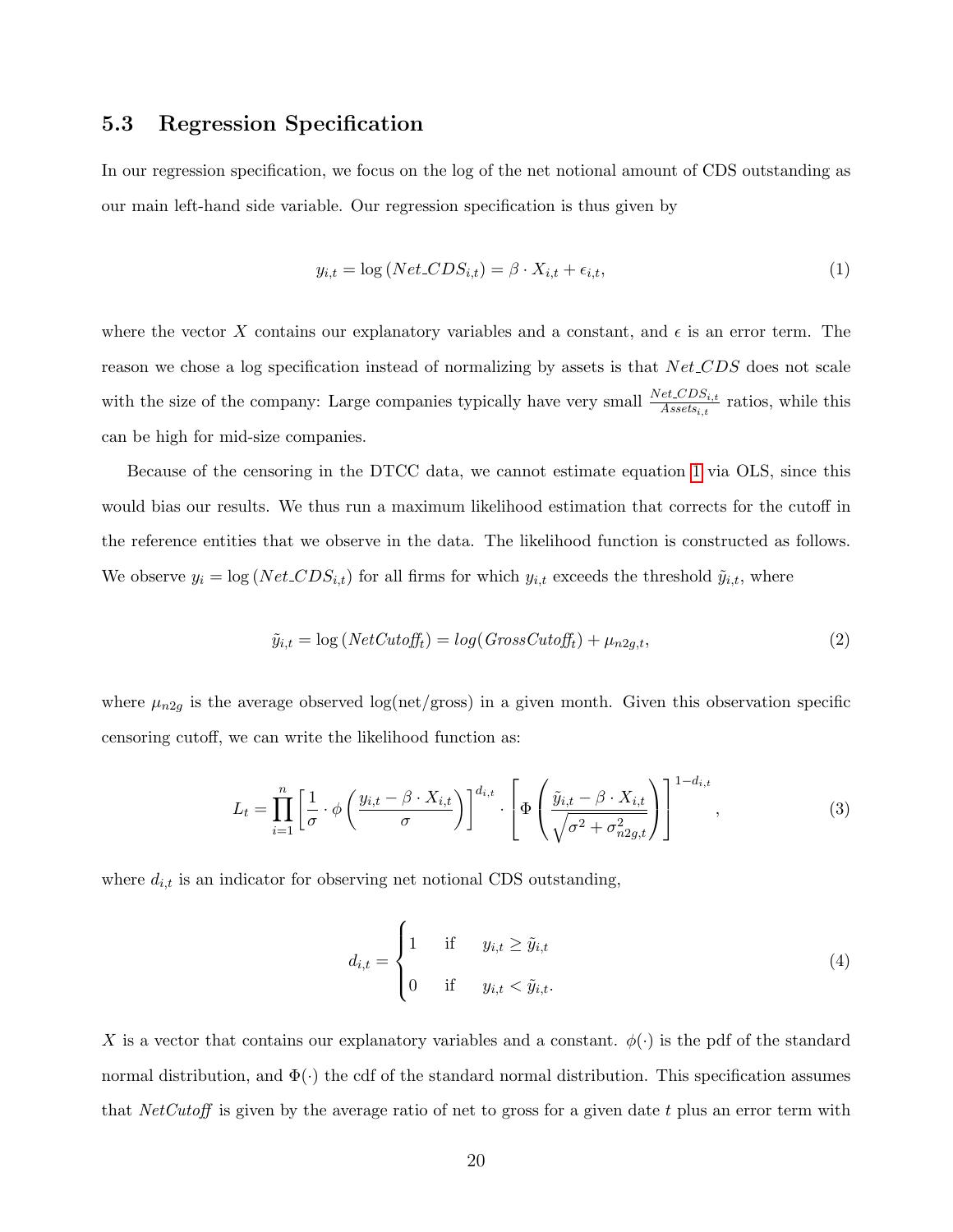the standard deviation equal to the standard deviation of net to gross ratios on that date. In the specification, this additional error term is captured by  $\sigma_{n2g}$ , the standard deviation of the observed log(net/gross) ratio in a given month.

A reference entity may be left out of our data for two reasons. Either the firm is a traded reference entity in the CDS market but the gross notional amount of CDS outstanding is too small to make it into the top 1,000 traded reference entities. Alternatively, the company may not be a traded reference entity at all (i.e., no CDS market exists for this reference entity). This means that the coefficients resulting from the specification [\(1\)](#page-19-0) are driven both by the existence of a CDS market for a given firm, and its size conditional on existence.

To disentangle these effects, we then run two separate regressions, one investigating the existence of a CDS market, the other investigating the determinants of the size of net CDS positions conditional on existence of a CDS market. We run a probit regression to investigate which firm characteristics are determinants of the emergence of a CDS market for a firm, i.e., whether a firm is a traded reference entity. Existence of a CDS market is defined as being in the DTCC dataset of the largest 1,000 reference entities and/or having a Bloomberg quote. If we see a company in DTCC or Bloomberg at least once in or after 2007, we assume the CDS market exists from then on.<sup>[9](#page-20-0)</sup> Coefficients from this probit regression should isolate, as much as possible, the determinants of CDS market existence.

We then run a censored regression conditional on existence of a CDS market to investigate the determinants of the size of net CDS positions conditional on existence. Here we again run a censored regression, but only using companies for which we know that a CDS market exists. In other words, companies for which we know that a market exists because they are traded reference entities on Bloomberg but for which we do not observe net notionals outstanding because they are not among the largest 1,000 traded reference entities, are treated as censored observations. The coefficients from this specification should capture the determinants of the amount of net notional outstanding for a reference entity, conditional on a CDS market existing.

In all of our regressions we control for time fixed effects and industry fixed effects using first-digit SIC codes. Because our time series is relatively short and because of the limited time series variation

<span id="page-20-0"></span><sup>&</sup>lt;sup>9</sup>The results are similar if we define existence of the CDS market on a monthly basis as having a Bloomberg quote or a DTCC entry in that given month.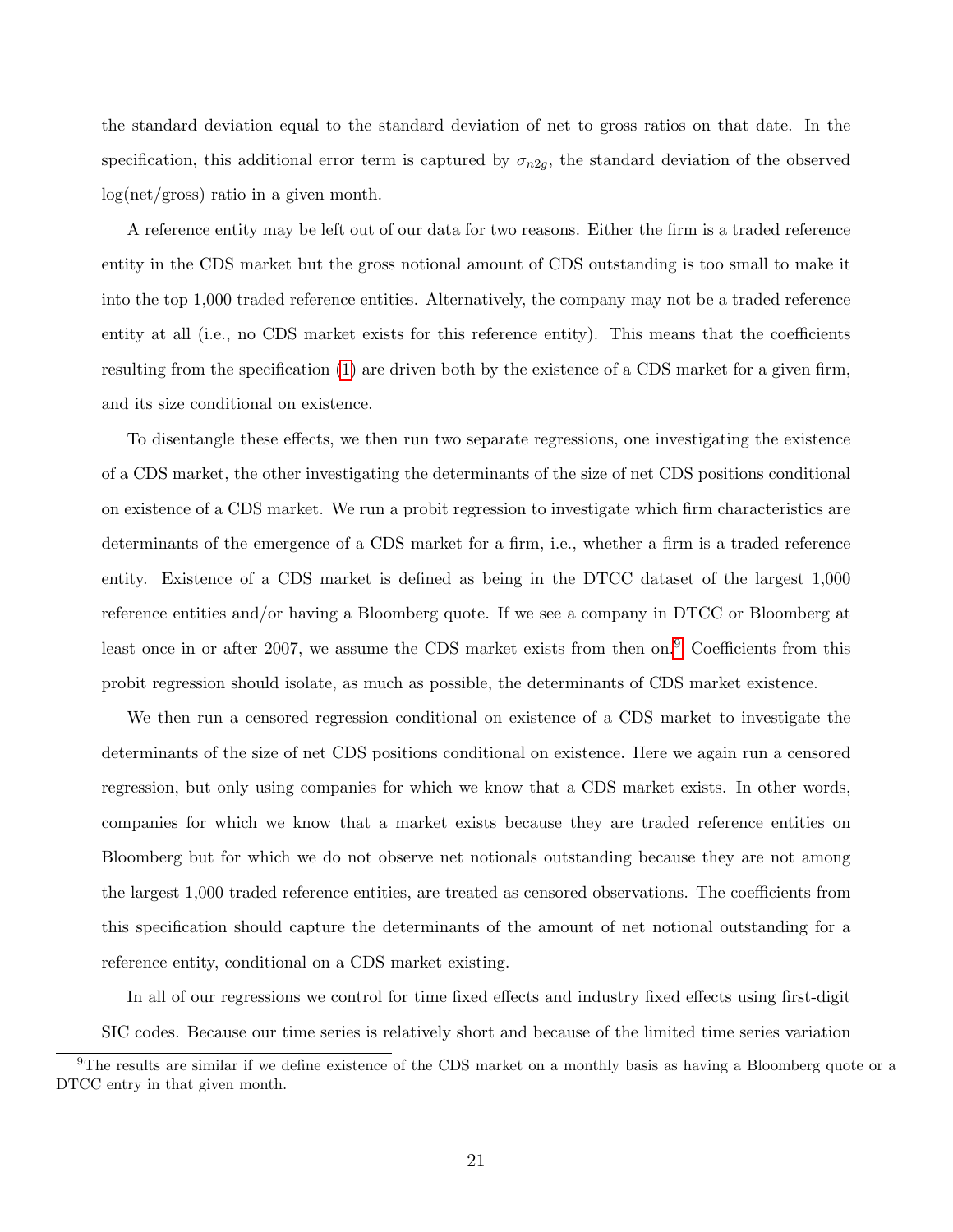in our data, we do not control for firm fixed effects. Since most of the variation in our data is crosssectional, firm fixed effects would soak up most of the variation in the data. Thus our results are predominantly driven by the cross-sectional variation between firms.

## 5.4 Regression Analysis

#### 5.4.1 Baseline Regression

Table [2](#page-44-0) reports our baseline specification, based on the DTCC data and Compustat. In this baseline regression we focus on four potential determinants of CDS market existence and position sizes in the CDS market: (i) insurable interest (as measured by size and by the amount of loans, bonds and other obligations outstanding), (ii) speculative trading demand (as measured by disagreement on the firm's earnings prospects), (iii) bond market turnover and bond market fragmentation (the ease with which the firm's bonds can be traded), and (iv) credit quality (as measured by credit ratings).

Table [2](#page-44-0) is structured as follows. Column (1) presents the results of a censored regression using all rated firms. As discussed above, coefficients from this regression indicate both whether a certain right hand side variable is associated with existence of a CDS market on a given reference entity, and whether conditional on existence that right hand side variable is associated with larger net notional CDS positions. Columns (2) and (3) disentangle this effect. Column (2) presents the results of a censored regression conditional on a CDS market existing. In other words, we only use reference entities for which we know that a CDS market exists, either because the reference entity is part of the DTCC sample or because CDS quotes are available on Bloomberg. Column (3) presents the results of a probit regression that investigates the existence of CDS markets. Throughout the paper, in the probit regressions we exclude variables that perfectly predict the existence of the CDS market. Coefficients from this regression show which right hand side variables are associated with a CDS market existing for a given reference entity. Columns  $(4)-(9)$  repeat the analysis in columns  $(1)-(3)$  for U.S. firms with at least one bond issue in Mergent FISD. Here we also include a number of additional regressors that proxy for the liquidity of the reference entity's bonds and disagreement about the reference entity's earnings prospects.

Size and Insurable Interest. We start by investigating the censored regression that uses all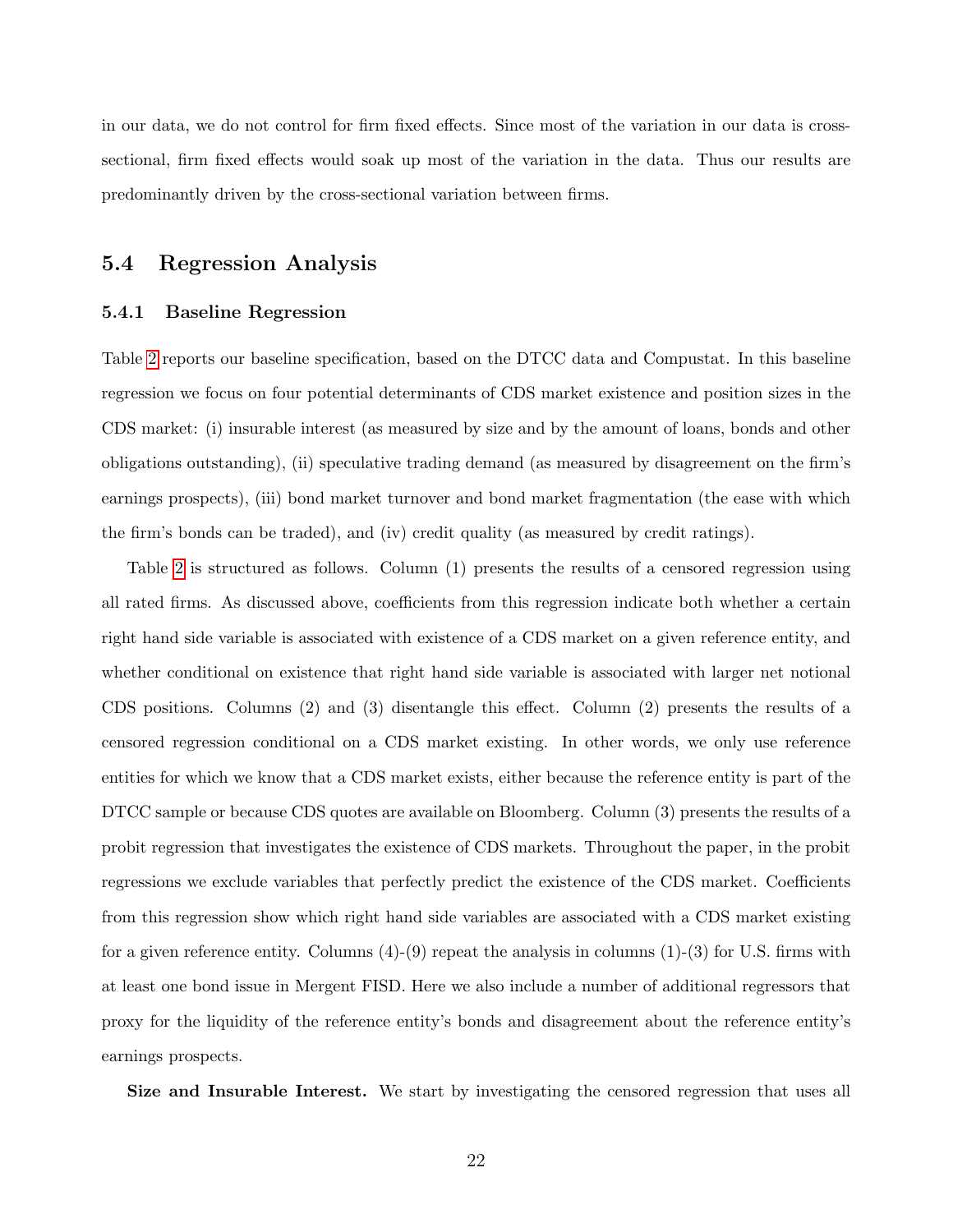the data, shown in column (1). The regression output shows that firms with more assets tend to have more net notional CDS outstanding: The coefficient on  $log(asserts)$  is positive and statistically significant when looking at the entire sample. Second, we see that firms with more debt outstanding (even controlling for size) have more net notional CDS outstanding, as illustrated by the positive and significant coefficient on  $log(debt)$ .

However, from column (1) we cannot tell whether these effects arise because  $log(assert)$  and log(debt) are associated with more CDS outstanding, or whether they make it more likely that a CDS market on a given reference entity exists. Columns (2) and (3) decompose these two effects. This decomposition reveals that  $log(asserts)$  and  $log(dett)$  are significant determinants both for the existence of CDS markets and for the size of outstanding net notional CDS positions conditional on CDS market existence.

In columns (4)-(9) we restrict our sample to US firms with at least one bond in FISD Mergent, i.e., firms for which we have detailed data on their bond market. Controlling for the amount of debt, we see that the amount of bonds outstanding on a reference entity,  $log(bonds outstanding)$ , is associated with larger net notional CDS positions. Comparing columns (8) and (9), we see that the effect is driven both by the fact that CDS markets are more likely to exist for companies that have more bonds outstanding and by larger CDS positions conditional on existence. Note also that once we include bonds outstanding, log debt generally ceases to be a significant predictor of CDS market existence or size.

The positive coefficients on  $log(debt)$  and on  $log(bonds$  outstanding) across the different specifications suggest that insurable interest is a significant determinant both of whether a CDS market emerges on a given reference entity, and of the net notional amount of credit risk traded in the CDS market if a CDS market exists. This finding is consistent with Hypothesis H1 and supports the view that (at least some) traders in the CDS market use CDS to hedge existing debt (or bond) exposure.

Speculative Trading Demand. To investigate the role of speculative trading demand, we investigate the role of analyst earnings disagreement. The rationale is that the more traders disagree on a firm's earnings prospects, the more they may want to use the CDS market to take views on credit risk. Columns (4), (7), and (8) in Table [2](#page-44-0) show that analyst disagreement: std/price is associated with more net CDS outstanding for traded reference entities. This implies that given the existence of a CDS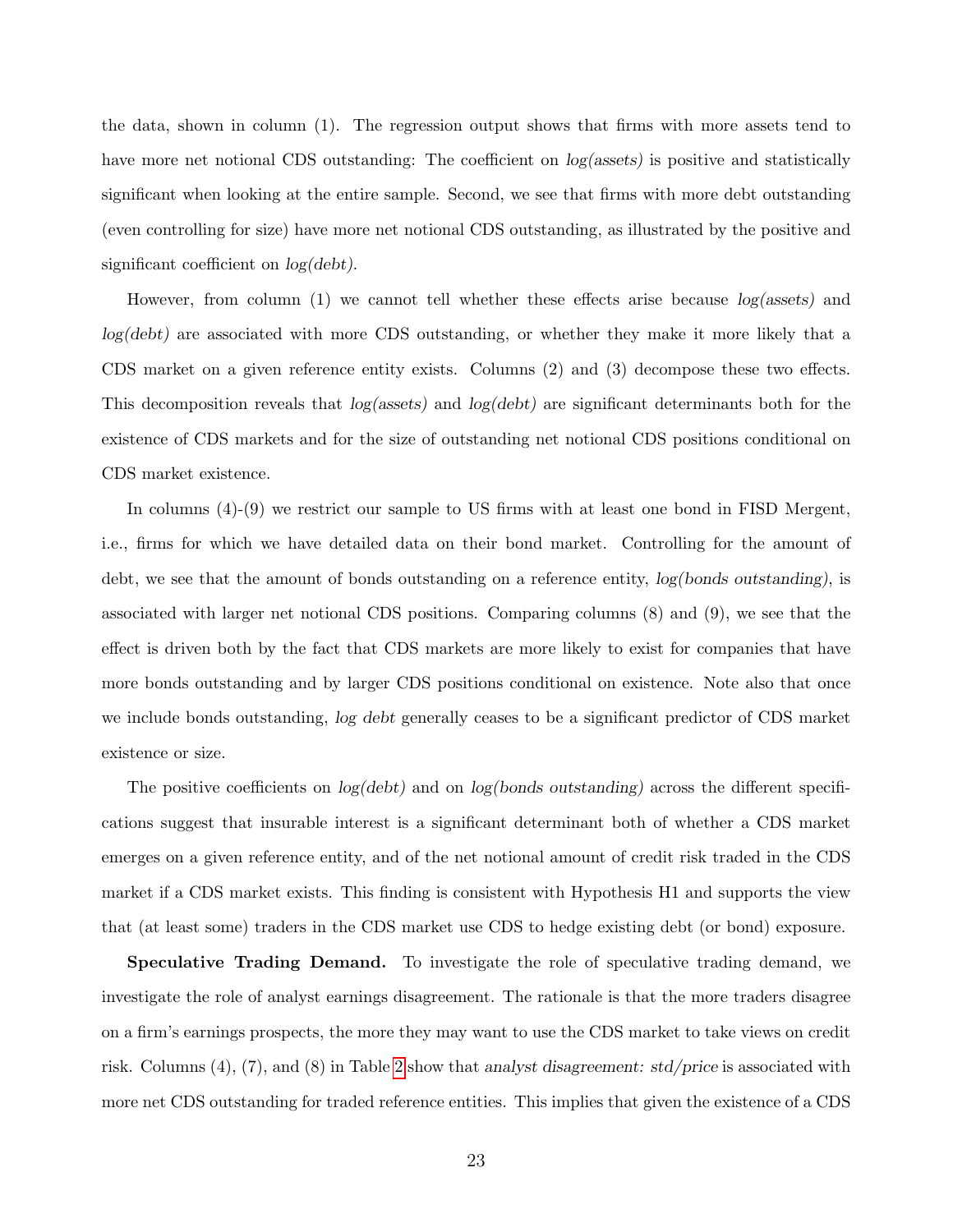market, net positions in the CDS market tend to be larger when there is more disagreement about the reference entity's earnings prospects, lending support to H2, which predicts a positive relation between speculative trading demand and net CDS amounts. However, as we can see from column (9), disagreement is not significant in the probit regression.

**Bond Market Liquidity and Fragmentation.** Specifications  $(4)-(9)$  in Table [2](#page-44-0) include a number of additional control variables that proxy for bond market liquidity and bond market fragmentation. On the one hand we find that bond turnover (last 12 months) is not associated with larger net CDS amounts outstanding and is only associated with a marginally significant higher likelihood that a company is a traded entity in the CDS market. On the other hand, the fragmentation of a firm's outstanding bonds, adjusted log(bond Herfindahl), is a highly significant determinant of CDS market existence and outstanding CDS amounts given existence.

Bond market fragmentation may matter for CDS positions because for firms whose outstanding bonds are fragmented into a large number of individual issues, a unified CDS market may be a particularly appealing venue for trading credit risk. The adjusted log(bond Herfindahl) in specifications (4), (6), (8) and (9) measures the fragmentation of a company's outstanding bonds, controlling for the overall dollar amount of bonds issued.<sup>[10](#page-23-0)</sup> It is thus a proxy for how easy it is to trade a firm's bonds controlling for the amount of bonds outstanding. $^{11}$  $^{11}$  $^{11}$ 

One advantage of the Herfindahl index relative to other liquidity measures, such as turnover or the number of trades, is that it is more likely to be exogenous to trading and hedging demand. In other words, measures of liquidity that rely on turnover or the number of trades confound the effects of the ease of trading and the demand for trading. The Herfindahl index is likely a purer measure of the ease of trading. In addition, because we adjust the Herfindahl for the amount of bonds that a firm has outstanding, it only picks up variation in liquidity that is orthogonal to the size of firm's bond market. The Herfindahl measure is thus not confounded by the mechanical relationship between bond liquidity and the overall size of a firm's bond market. Table [3](#page-45-0) confirms that the adjusted Herfindahl index is indeed a reasonable measure of bond market liquidity in the sense that it is a significant determinant of bond turnover after controlling for bonds outstanding and a number of other issuer characteristics.

<span id="page-23-1"></span><span id="page-23-0"></span> $10$ See Section [4.2](#page-11-0) for a discussion of the construction of the bond Herfindahl index.

<sup>&</sup>lt;sup>11</sup>This measure is consistent with empirical evidence in [Longstaff et al.](#page-37-8)  $(2005)$  and [Mahanti et al.](#page-37-9)  $(2008)$ , who document that bond issue size tends to be correlated with secondary market liquidity.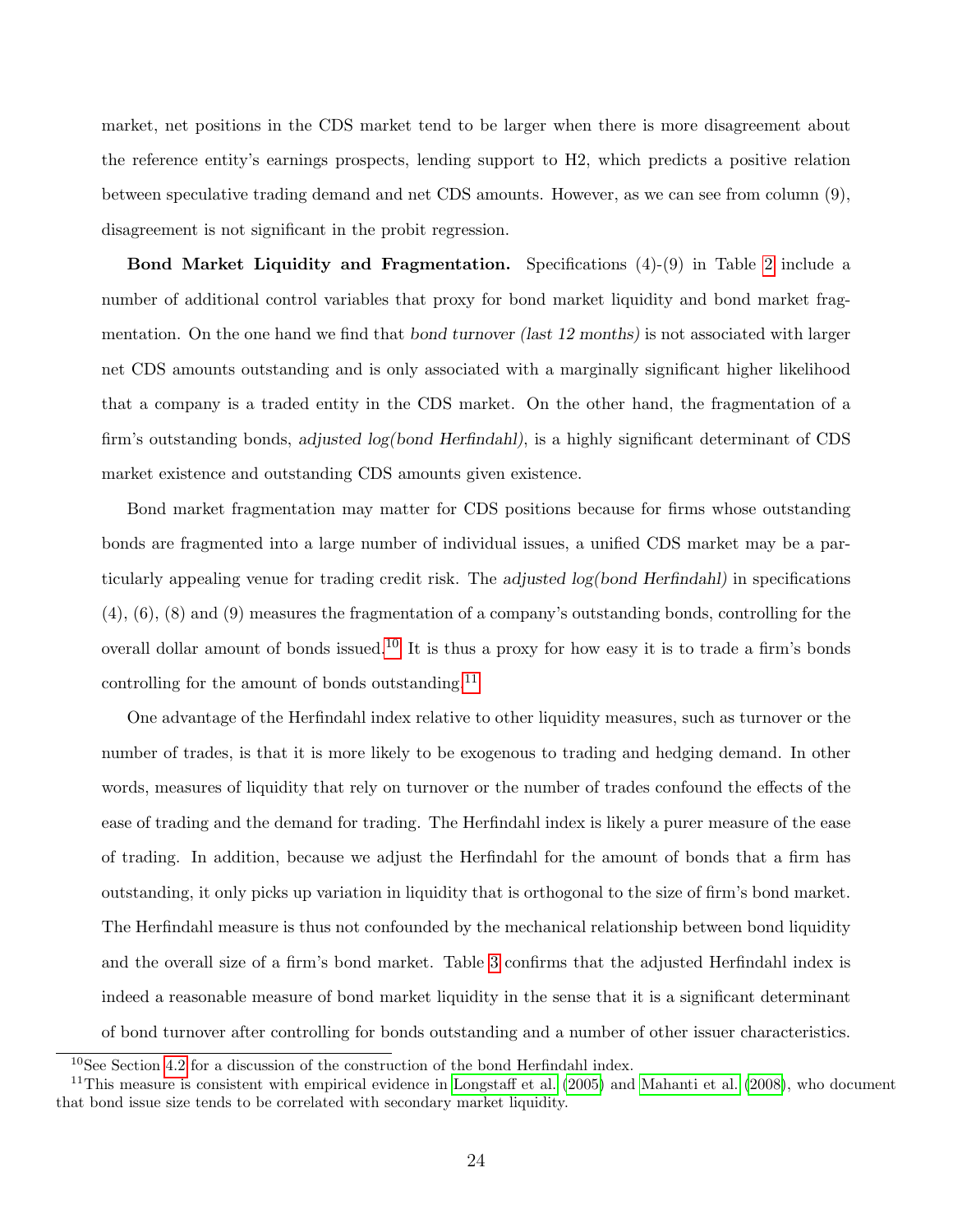Note also that, as one would expect, the adjusted Herfindahl is not a significant predictor of equity turnover.

The adjusted log(bond Herfindahl) is significant in the overall regression, as well as the regression conditional on existence of a CDS market and the probit regression for existence. The strongly negative coefficient in the existence regression suggests that controlling for the amount of bonds that a firm has outstanding, CDS markets are more likely to emerge when a firm's bond issues are very fragmented (more negative adjusted log(bond Herfindahl)) and thus likely hard to trade. In addition, the regression conditional on existence of a CDS market suggests that firms that are traded reference entities in the CDS market tend to have more CDSs outstanding if their bonds are very fragmented.

From an economic perspective, this finding supports the argument in [Stulz](#page-38-9) [\(2009\)](#page-38-9), who points out that "firms have all sort of different bonds whose prices are affected by call provisions, covenants, coupon, maturity, liquidity, and so on; in contrast, CDS are like standardized bonds." Hence, the more fragmented and diverse a company's bonds (which corresponds to a lower value for the firm's adjusted log(bond Herfindahl)), the more attractive the CDS market becomes as a venue for hedging or speculation. This is also consistent with the theoretical model of [Vayanos and Wang](#page-38-11) [\(2007\)](#page-38-11), which suggests that if there are multiple markets with equivalent payoffs, liquidity and trading tend to concentrate in one.

Credit Risk. The next set of explanatory variables explores the effect of credit risk, as proxied by credit ratings, on the net notional CDS amount outstanding. To investigate credit quality, we include dummies for ratings classes, such as AA, A, BBB, etc. We use dummies for ratings buckets rather than a numerical rating scale to allow for non-linear and non-monotonic effects of credit quality. The regression does not include a dummy for BB, which is the benchmark case. The dummy coefficients should thus be interpreted as level effects relative to a BB rated firm. We also include a regressor to capture changes in credit quality. Specifically, lost inv. grade in last 5 years is a dummy variable that takes value one for reference entities that are not currently investment grade, but were investment grade at some point over the preceding five years.

The analysis of credit quality reveals two main effects. First, we see that firms tend to have more CDSs outstanding when they are closer to the investment grade/non investment grade cutoff. Across the different specifications in Table [2,](#page-44-0) the coefficients on the ratings dummies are generally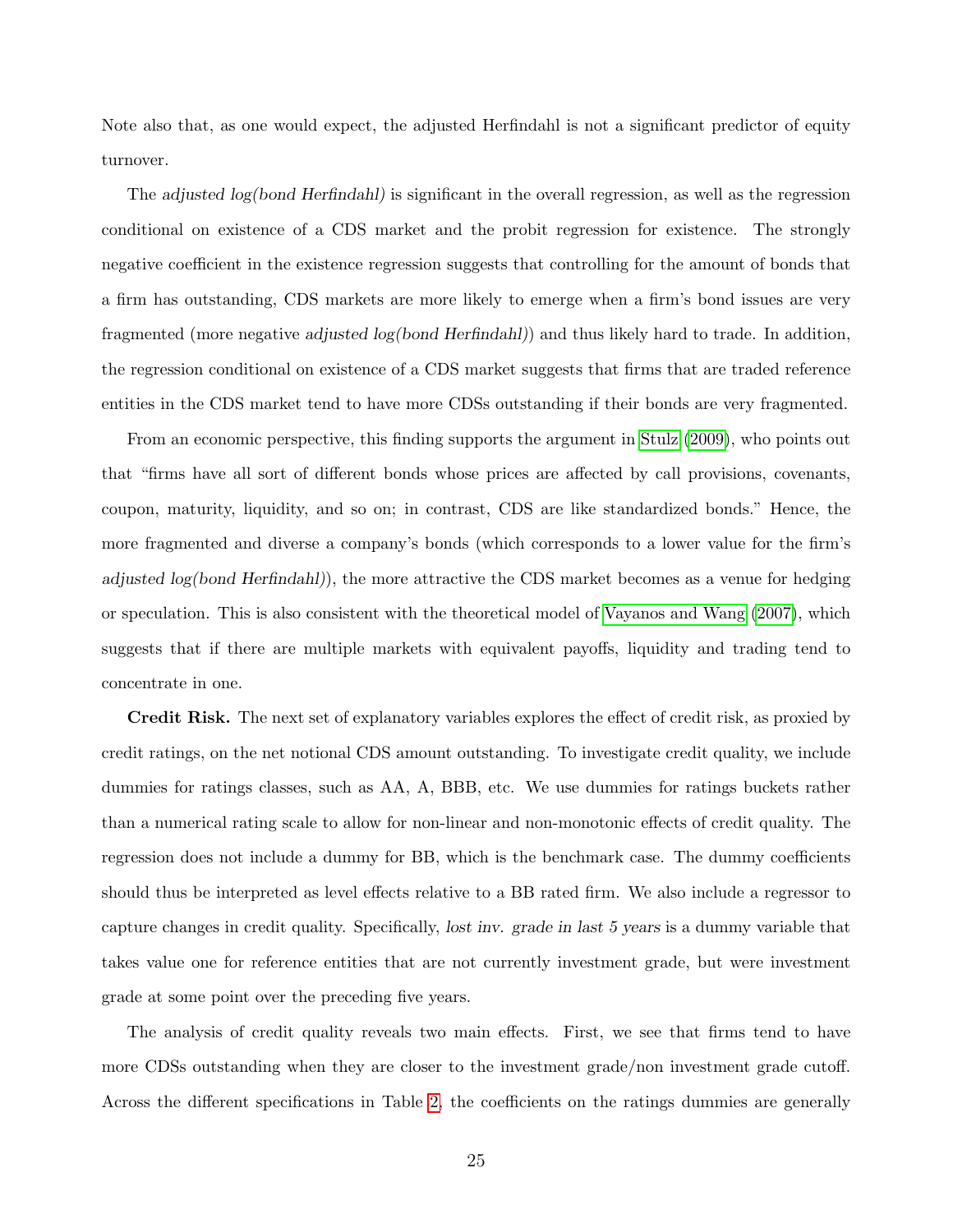increasing when we move from AA or higher towards the investment grade cutoff BBB. The positive coefficient on BBB indicates that reference entities that are just above the investment grade cutoff tend to have more CDSs outstanding than reference entities that are BB, which is the highest credit quality that is not investment grade. Reference entities that are rated B, on the other hand, have similar amounts of CDS outstanding as the benchmark BB firm (the dummy coefficient on ratings class B is not significant). Finally, firms rated CCC or lower have more net CDSs outstanding than the BB benchmark: The coefficients on CCC or lower are generally positive and significant. This may reflect additional hedging demands or speculative trading for firms that are distressed or close to bankruptcy.

In addition to the level of a reference entity's rating, the change in the rating also matters. In particular, the positive and significant coefficient on lost inv. grade in last 5 years across all specifications indicates that reference entities that were investment grade at some point, but have lost their investment grade rating, tend to have more CDSs outstanding. This may be the case because after loss of investment grade, many investors may decide (or even be required) to hedge their exposure, a point to which we return below.

Industry Dummies. Finally, Table [2](#page-44-0) investigates a number of industry dummies, two of which warrant discussion. First, there is a large amount of net notional CDS protection written on companies that provide credit enhancement. These include monoline insurers and other insurance companies.<sup>[12](#page-25-0)</sup> Most likely, there are more CDS outstanding on companies that provide credit enhancement because investors who rely on insurance from monoline insurance companies and other providers of credit enhancement purchase CDS in order to eliminate their counterparty risk (for a model where CDS are used to insure counterparty risk, see [Zawadowski](#page-38-8) [\(2011\)](#page-38-8)). In these cases, the protection provided by credit enhancement firms represents an insurable interest that purchasers of this insurance may want to hedge in the CDS market. Anecdotal evidence for such behavior is given by the report of the Financial Crisis Inquiry Commission:<sup>[13](#page-25-1)</sup> In 2007-2008 Goldman Sachs purchased CDS protection on AIG after buying substantial amounts of under-collateralized OTC derivatives on subprime housing

<span id="page-25-0"></span><sup>&</sup>lt;sup>12</sup>The list of companies we categorized as providing credit enhancement are: AMBAC, MBIA, Primus Guaranty, Triad Guaranty, Assured Guaranty, XL Group, Radian Group, ACE, Berkshire Hathaway, PMI Group, AIG.

<span id="page-25-1"></span><sup>&</sup>lt;sup>13</sup>See the supporting document of "The Financial Crisis Inquiry Report" compiled by the FCIC describing the timeline of Goldman's hedges with AIG downloadable from http://fcic-static.law.stanford.edu/cdn media/fcic-testimony/2010-0701- Goldman-AIG-Collateral-Call-timeline.pdf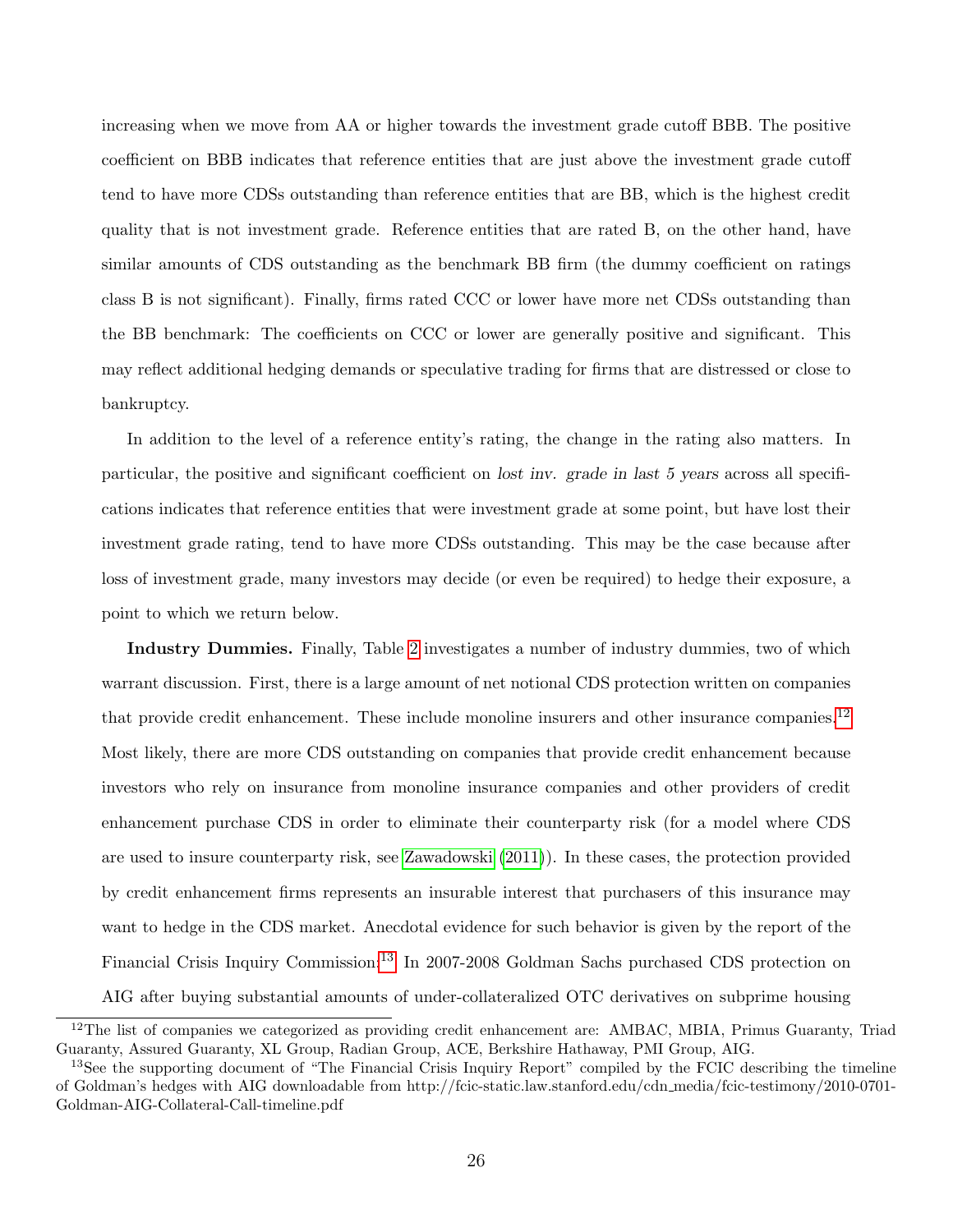from AIG. Once we move to the US sample of FISD firms, the credit enhancement dummy is dropped because only a few firms providing credit enhancement have traded stock, which means that we cannot calculate the earnings disagreement or equity turnover variables.

Second, the negative coefficient on the financial industry dummy indicates that, on average, there are less net CDSs outstanding on financial companies than on non-financial companies. Mostly, this effect seems to be driven by smaller, non-systemic financial institutions. This can be seen by the positive coefficient on the systemic financial institution dummy which, conditional on existence of a CDS market, roughly cancels out the negative effect of the finance dummy. The systemic dummy takes value one if a certain reference entity belongs to the top 30 systemic financial institutions as ranked by NYU-Stern's mean expected shortfall measure.<sup>[14](#page-26-0)</sup> Finally, looking at the entire sample we find that service companies are less likely to be traded reference entities in the CDS market, as indicated by the negative coefficient on the service dummy in the probit regression.

Economic Magnitudes. The documented effects in our baseline regression are economically meaningful. For example, a coefficient of 0.301 on log(bonds outstanding) in column (8) of Table [2](#page-44-0) implies that a 10% increase in bonds outstanding (keeping assets fixed) roughly translates into a 3.01% increase in net CDS outstanding. Looking again at column (8) in Table [2,](#page-44-0) a one-standard deviation increase in disagreement, which proxies for speculative trading demand, increases the amount of net CDS outstanding by  $e^{3.352*0.0291} - 1 = 10.2\%$ . Looking at the results on credit quality in the same specification (column (8)), we see for a firm with traded CDS loss of investment grade rating within the last 5 years is associated with an increase in the net notional CDS amount of  $e^{0.991} - 1 = 169.4\%$ . Finally, from the industry dummies we see that financial institutions, on average, have  $e^{-0.614} - 1 = 45.8\%$  less in net notional CDS outstanding.

#### 5.4.2 Hedging, Speculation and Liquidity

In this Section we further investigate the uses of CDSs by linking the effects of hedging and speculation motives in the CDS market to the liquidity of the underlying reference bond. As pointed out in Section [3,](#page-7-0) investors who hold a reference entity's bonds or are otherwise exposed to the reference entity's credit

<span id="page-26-0"></span><sup>&</sup>lt;sup>14</sup>We use the list as of September 2008, the month before our DTCC sample starts. For details, see http://vlab.stern.nyu.edu/analysis/RISK.WORLDFIN-MR.GMES.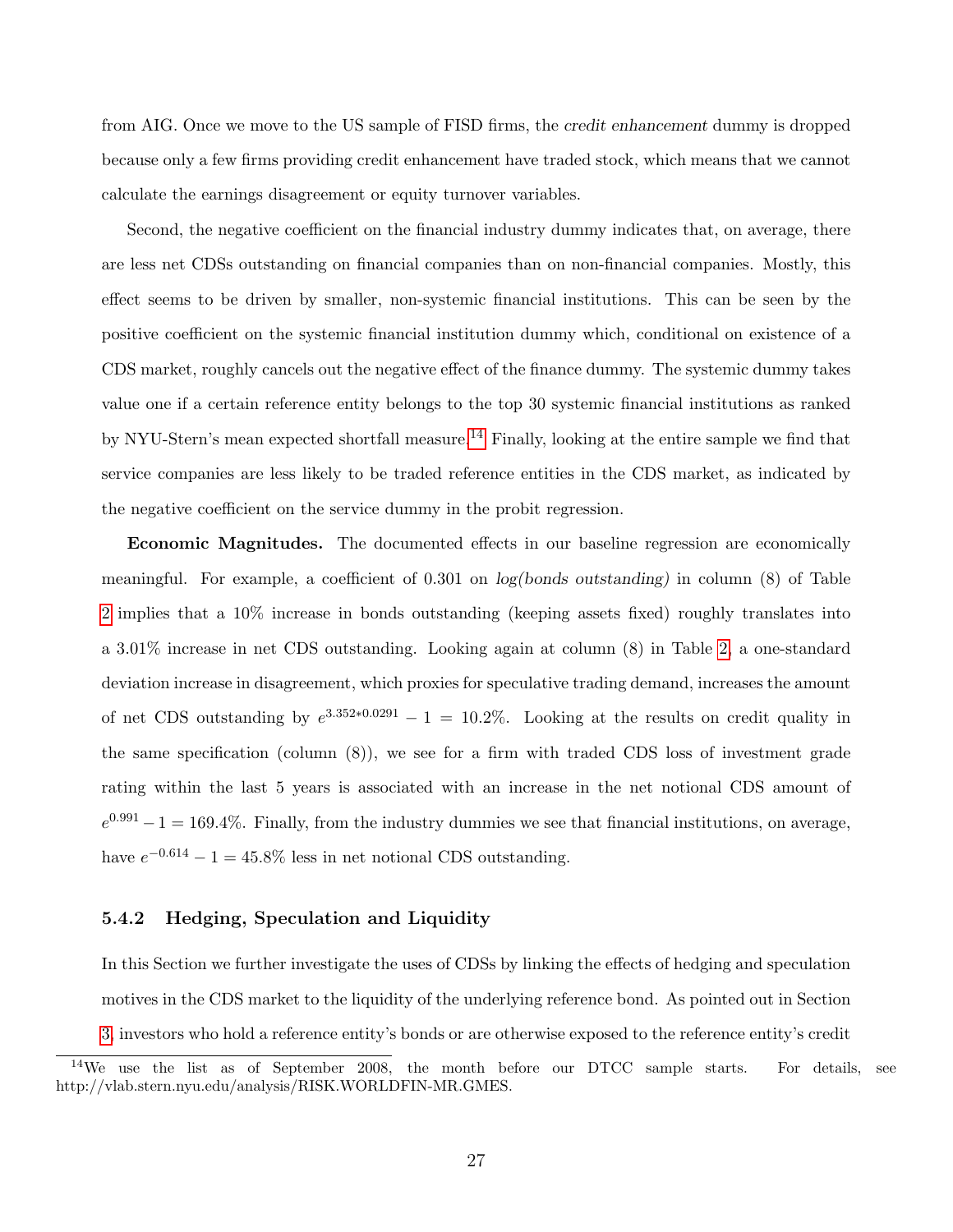risk may use CDSs to partially or fully hedge this exposure (H1). Alternatively, investors may use CDSs to take bets: They may purchase naked CDS protection on a reference entity to profit from future deterioration in the reference entity's credit quality, or they may sell CDS protection to other investors such that they profit from future improvements in the reference entity's credit quality. We expect these types of speculative trades to be particularly pronounced when there is more disagreement about the reference entities credit prospects.(H2)

Recall that the analysis in the previous section suggested that both hedging needs and speculation are significant determinants of CDS positions. The significant coefficients on variables that proxy for insurable interest point at hedging needs as a determinant of CDS positions. The finding that disagreement about earnings potential (and thus credit prospects) is associated with higher net notional CDS positions outstanding in the CDS market, on the other hand, suggests that CDS positions to some extent be driven by speculation or 'taking views' on default probabilities.

However, both hedging and speculation need not necessarily involve trading in CDSs. A trader who wants to rid himself of the exposure to the credit risk inherent in a particular bond can also simply sell the bond. A speculator who wants to bet that a reference entity's credit is going to deteriorate can simply take a short position in the bond. The effects of hedging and speculation on CDS markets should thus be related to liquidity in the reference entity's bond $(s)$ : Because it is possible to take views directly in the underlying or, alternatively, through the CDS market, we expect that the choice of the instrument that is used for speculation depends on how expensive it is to trade directly in the bond market relative to trading the CDS market (H3). Tables [4](#page-46-0) and [5](#page-47-0) investigate this hypothesis by examining the effect of the liquidity of the underlying bond on the incentives to use the CDS market in order to hedge or speculate.

Liquidity Measures. In order to investigate the impact of bond market illiquidity, we use three measures for bond market liquidity to group companies into three liquidity buckets. Our first liquidity measure is the number of trades in a company's bond in a given year. Given that the number of trades is relatively low for many companies, this measure is similar to that of the number of zero return days measure used in other studies, such as [Chen et al.](#page-36-9) [\(2007\)](#page-36-9). Our second liquidity measure is the annual turnover in the firm's bonds, which is constructed using the TRACE bond market data. Our third liquidity measure is the adjusted log(bond Herfindahl) discussed in the previous section. This proxy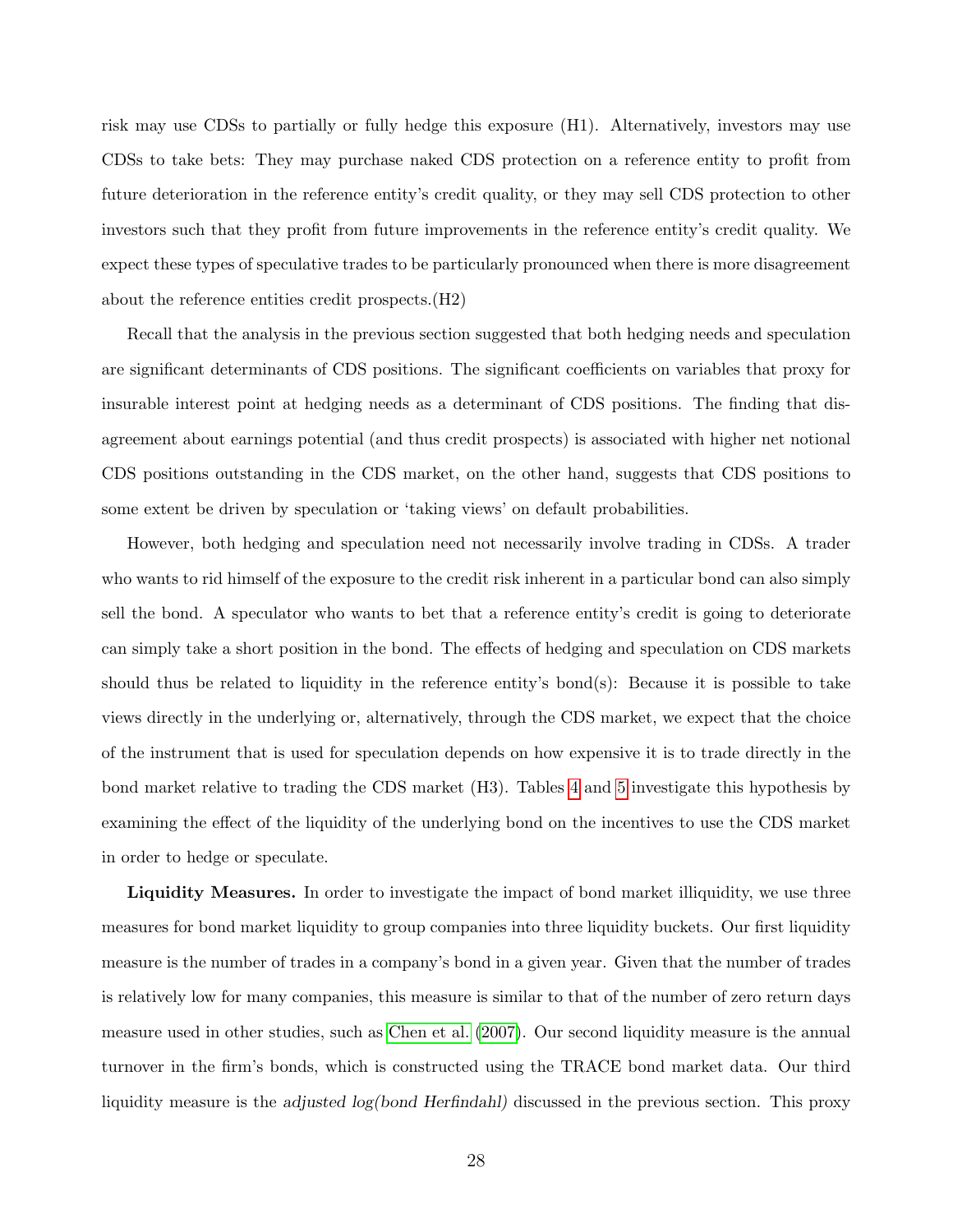is based on the hypothesis that, controlling for the amount of bonds outstanding, a more fragmented bond market is less liquid and makes trading directly in the bond harder. We calculate these three bond liquidity measures using the methodology described in Section [4.2](#page-11-0) for each U.S. firm with at least one bond issue in the Mergent FISD dataset. We then sort firms into terciles based these three liquidity measures.

Speculation and Liquidity. Table [4](#page-46-0) investigates speculation and liquidity. The results indicate that disagreement, our proxy for speculation, is a stronger determinant of the net notional amount of outstanding CDS for firms whose bonds are not particularly liquid. Specifically, column (2) shows that conditional on existence of a CDS market, increased analyst forecast dispersion is associated with larger net notional amounts of CDS when the underlying bond has low or medium liquidity than when it has high liquidity. This is indicated by the statistically significant and positive coefficients on low liquidity \* disagree and medium liquidity \* disagree relative to the benchmark case of high liquidity. The same broad pattern emerges for all three liquidity measures (although when using the Herfindahl index, the effect is strongest for the medium liquidity bucket). Note that in contrast to the interaction terms, the dummy coefficients on medium liquidity and low liquidity cannot be easily interpreted in this regression since the three liquidity samples are different in their basic characteristics (e.g., size).

This finding confirms the intuition that more disagreement should go hand in hand with more bets being taken in the CDS market when trading in the underlying bond is costly. This is consistent with the interpretation that when a firm's bond market is liquid, investors are more likely to express their views directly through the bond market, while when the bonds are illiquid and trade infrequently, increased disagreement among investors manifests itself as bets in the CDS market. This corroborates our result from the previous section, which suggested that CDS markets are more likely to emerge and have larger positions when the bonds of the underlying reference entity are hard to trade, consistent with H3.

Hedging and Liquidity. Table [5](#page-47-0) investigates how the CDS market's role as a hedging tool correlates with the liquidity of the reference entity's bonds. In order to proxy for hedging pressure, we look at reference entities that lose investment grade status. This link between loss of investment grade and selling or hedging pressure has been documented, for example, by [Acharya et al.](#page-36-10) [\(2008\)](#page-36-10) and Feldhütter  $(2012)$  in relation to the Ford/GM downgrade of 2005. The reason for selling and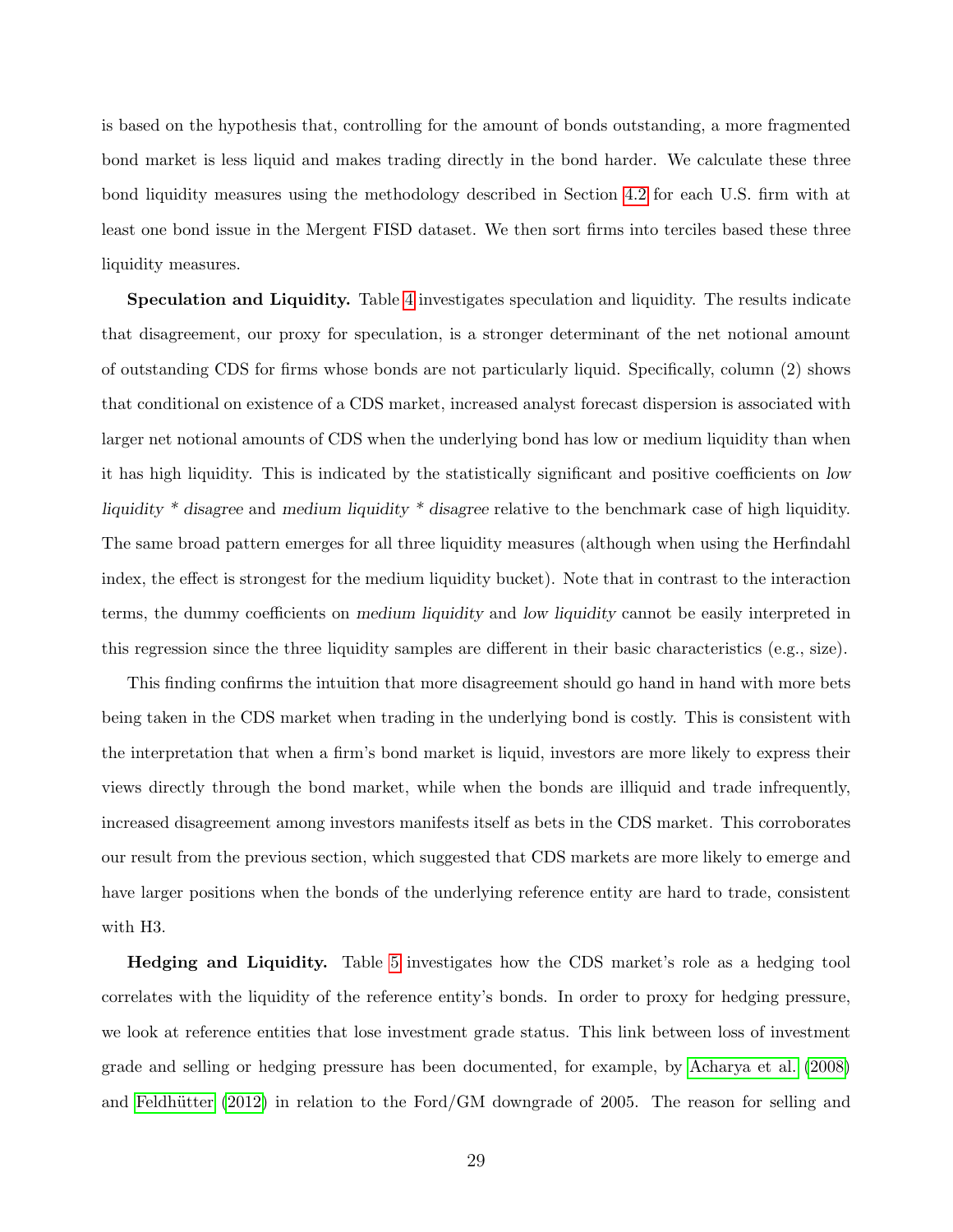hedging pressure in response to a downgrade from investment grade to non-investment grade is that as a company's debt becomes speculative grade, investors may want to, or, in the case of institutional investors with portfolio restrictions, even be required to hedge or offload their exposure.

Recall that in the previous section we found that firms that have lost investment grade status have more CDSs outstanding. This is indicative of investors reducing their exposure to those firms by purchasing CDS protection, either in anticipation of or in response to the downgrade. We now use our liquidity proxies to investigate how this effect depends on how easy it is for investors to trade the underlying bond. As with the effects of disagreement on CDS outstanding, we find that this effect is concentrated in firms with less liquid bonds.

In particular, while losing investment grade is generally associated with higher net notional amounts of CDSs outstanding (the coefficient on lost inv. grade in last 5 years is positive and significant across all specifications), the effect of losing investment grade is stronger for firms with less liquid bonds. This is illustrated by positive and significant coefficient on the interaction term low liquidity  $*$  5yr lost IG conditional on CDS market existence in columns (2) and (5). The coefficient is positive but not statistically significant when using the Herfindahl index in column (8) (the reason could be that the Herfindahl measure is orthogonal to size and is likely to pick up only a small variation in bond liquidity; thus with only about 20 firms in the sample that have lost IG, we do not obtain statistical significance). Note however, that even in this case the coefficient of the interaction term is economically significant. Our overall finding is consistent with the view that investors who wish to reduce their exposure after a downgrade tend to sell their bonds when the market for the bond is liquid, while they tend to use CDSs to hedge their exposure when the market for the downgraded firm's bond is illiquid.

This finding also sharpens our results on credit quality from the previous section. Consider Figure [7,](#page-42-1) which shows the dummy coefficients for different rating categories and the additional effect of having lost investment grade status. The net notional amount of CDSs outstanding increases as the credit rating deteriorates up to the investment grade cutoff. Once below the investment grade cutoff, on the other hand, the net notional CDS amount for B rated firms is lower than right above the investment grade cutoff, before it increases again for firms rated CCC or lower. This echoes the results on credit quality in Table [2.](#page-44-0)

However, if a firm used to have investment grade status but has been downgraded to non-investment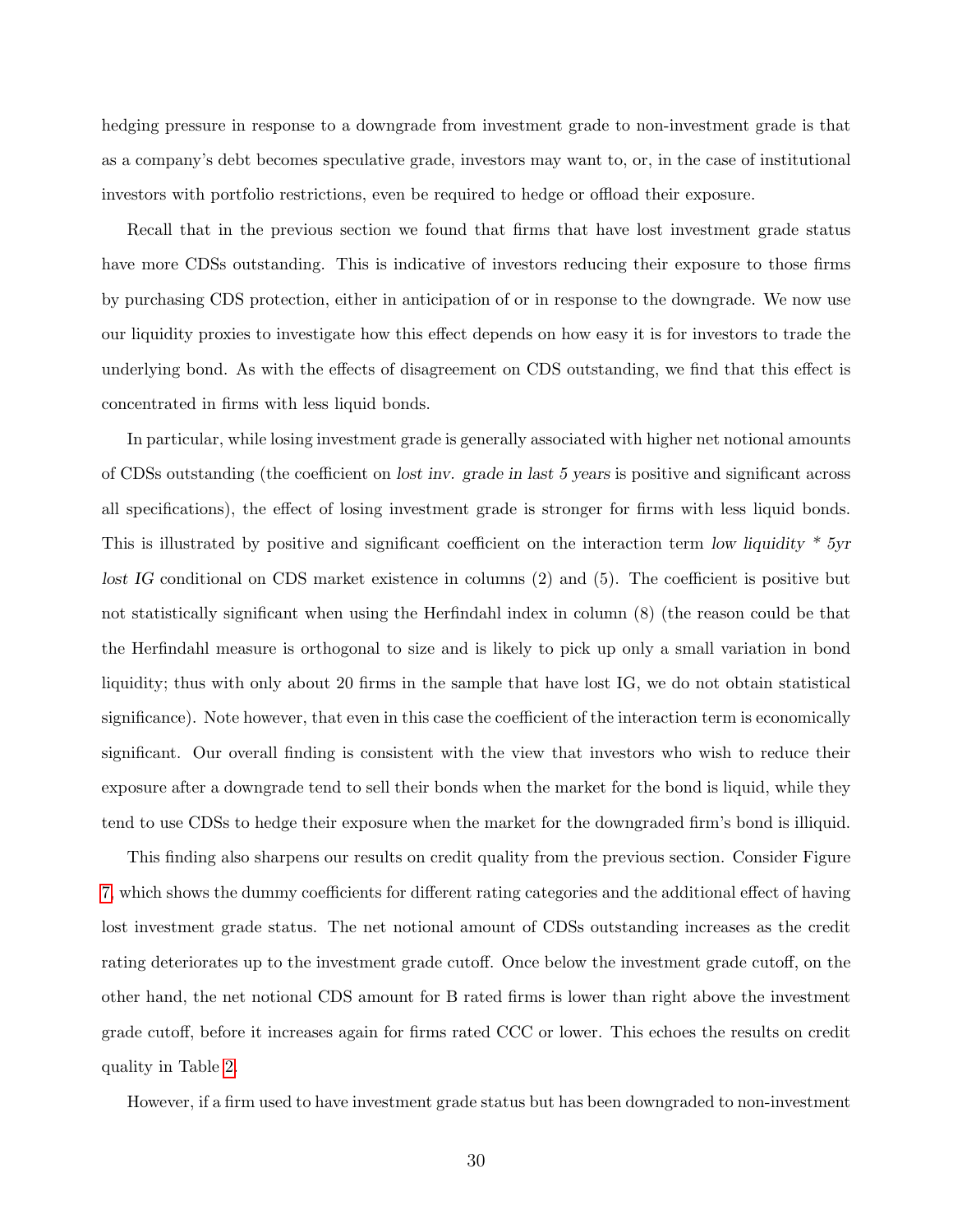grade (a so-called fallen angel), it tends to have more CDSs outstanding than firms that have been non-investment grade for all of the 5 preceding years. Figure [7](#page-42-1) illustrates this additional effect for each non-investment grade ratings category by adding the interaction term between the underlying bond's liquidity and lost investment grade status to the unconditional ratings dummy. This shows that conditional on having lost investment grade status, firms with more liquid bond markets continue to have a higher level of CDS, comparable to that of investment grade BBB firms. Hence, firms with liquid bonds that used to be investment grade continue to have more CDS outstanding even after losing investment grade status, but there is no clear increase in CDS because of having lost investment grade status. On the other hand, for firms with illiquid bonds, losing investment grade is associated with an increase in the amount of CDS outstanding relative to comparable firms right above the investment grade cutoff. This may be the case as for firms with illiquid bonds investors choose to hedge their positions in the CDS market when a firm loses investment grade status, resulting in an increase in the net notional amount of CDS outstanding.

Economic Magnitudes. Let us again consider a few examples to illustrate the economic size of the effects. Using the number of bond trades as a liquidity measure (which captures that larger bond markets are more liquid) from Table [4](#page-46-0) column (2) a one standard deviation increase in disagreement increases net CDS by  $e^{1.956*0.0291} - 1 = 5.85\%$  for high liquidity companies, which is our benchmark category. The same increase in disagreement raises net CDS by a further  $e^{4.095*0.0291} - 1 = 12.6\%$  for medium liquidity companies (leading to an overall increase of 19.25%) and  $e^{14.45*0.0291} - 1 = 52.2\%$ for low liquidity companies (leading to an overall increase of 61.2%).

Turning to the effect of losing investment grade statues, using number of bond trades as a liquidity measure, from Table [5](#page-47-0) column (2) we see that having been downgraded from investment grade in the last 5 years is associated with an increase in net CDS of  $e^{0.801} - 1 = 122.7\%$  for high liquidity companies. Having lost investment grade status raises net CDS by a further  $e^{0.228} - 1 = 25.6\%$  for medium liquidity companies (although this increase is not statistically significant) and  $e^{1.116} - 1 = 205.2\%$  for low liquidity companies (up and beyond the high liquidity benchmark).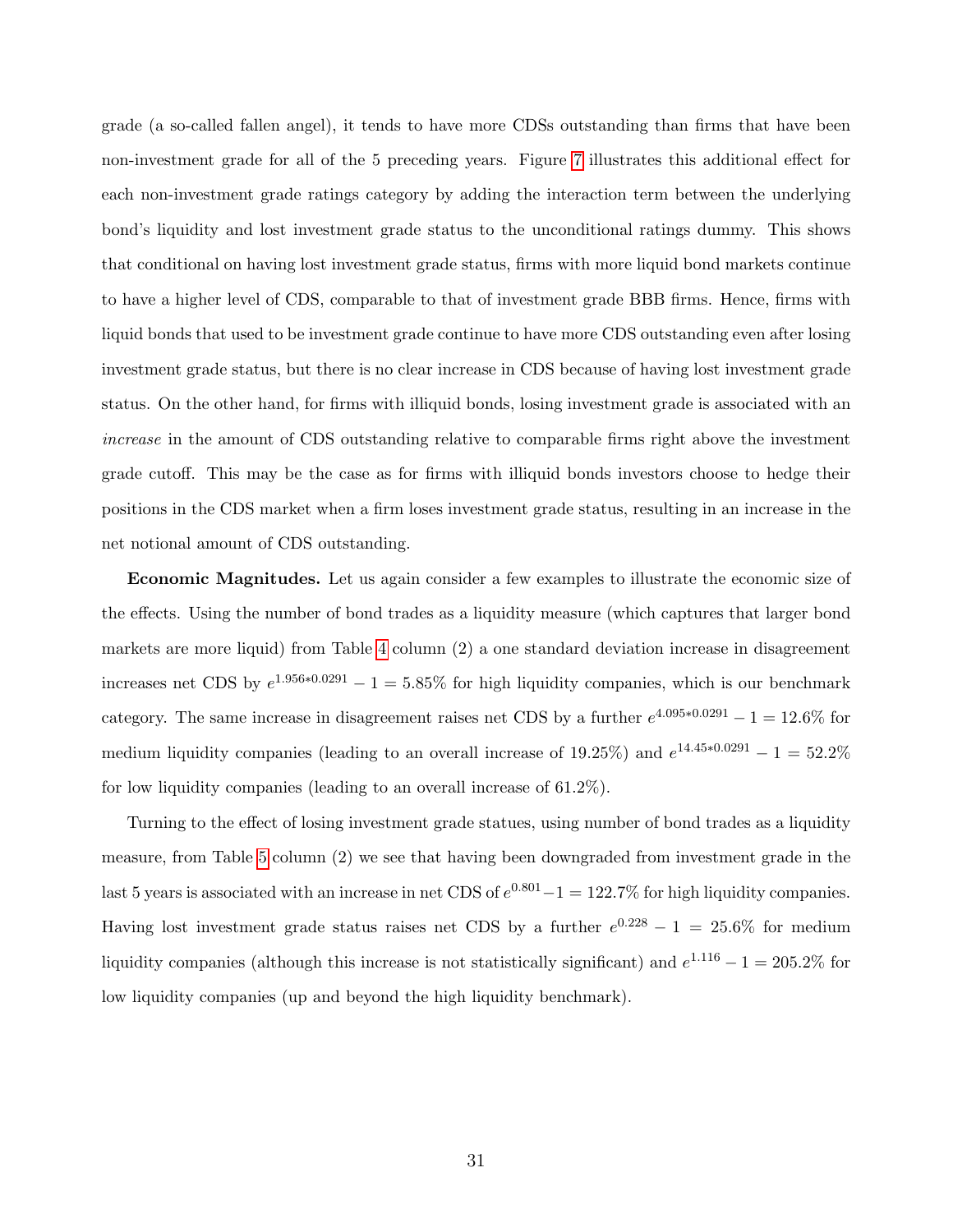#### 5.4.3 Which Type of Debt Matters?

Table [6](#page-48-0) investigates whether the mix of debt outstanding affects the net notional amount of CDS outstanding, using detailed balance sheet data from Capital IQ. This data allows us to split a firm's debt obligations into finer categorizations such as bonds, commercial paper, capital leases, revolving credit, term loans, trust preferred borrowing, etc. Additionally we use accounts payable data from Compustat. Because balance sheet information from Capital IQ is only available for a fraction of the companies in our dataset, we can only run this analysis using a smaller sample. Also, the Capital IQ data is annual, which means that we only have four time series observations: 2008-2011.

Table [6](#page-48-0) uses a log-log setup, meaning that we regress the log of the net notional amount of CDS outstanding on the log of the different balance sheet items. Before taking logs of each of the debt items, we add 0.1 to each observation. This is necessary, because for this detailed data many observations are zero and we want to avoid taking logs of zero. However, we verified that the exact number added to each observation does not influence our results. As we can see from the summary statistics in Table [1,](#page-43-0) the three main sources of borrowing for firms are term loans, accounts payable, and bonds.

Across the different specifications (U.S. and International, U.S. firms in FISD, and U.S. firms in FISD with additional controls), the analysis points to two main effects. First, more bonds outstanding are associated with larger amounts of net CDS. This confirms the positive effect of log(bonds outstanding) in Table [2.](#page-44-0) This effect is present in all specifications and is driven both by larger CDS positions conditional on existence of a CDS market (see columns (2), (5), and (8)), and a higher likelihood that the issuing firm is a traded reference entity in the CDS market (see columns (3), (6), and (9)). In a similar manner, firms' other borrowing is also a significant determinant both of CDS market existence and net CDS amounts conditional on existence.

Second, we find that firms with more term loans relative to assets on average have fewer CDS outstanding. In all specifications, this effect arises because more term loans are associated with a smaller probability that a CDS market exists in the first place. However, conditional on existence of a CDS market, term loans are not a significant determinant of CDS positions. This is somewhat counterintuitive as one would expect term loans, such as bank lending, to behave in exactly the same way as other types of insurable interest, as argued in [Stulz](#page-38-0) [\(2010\)](#page-38-0). First, [Minton et al.](#page-37-4) [\(2009\)](#page-37-4) also find that few banks use CDS to insure loans and even if they do so, they insure only a small fraction: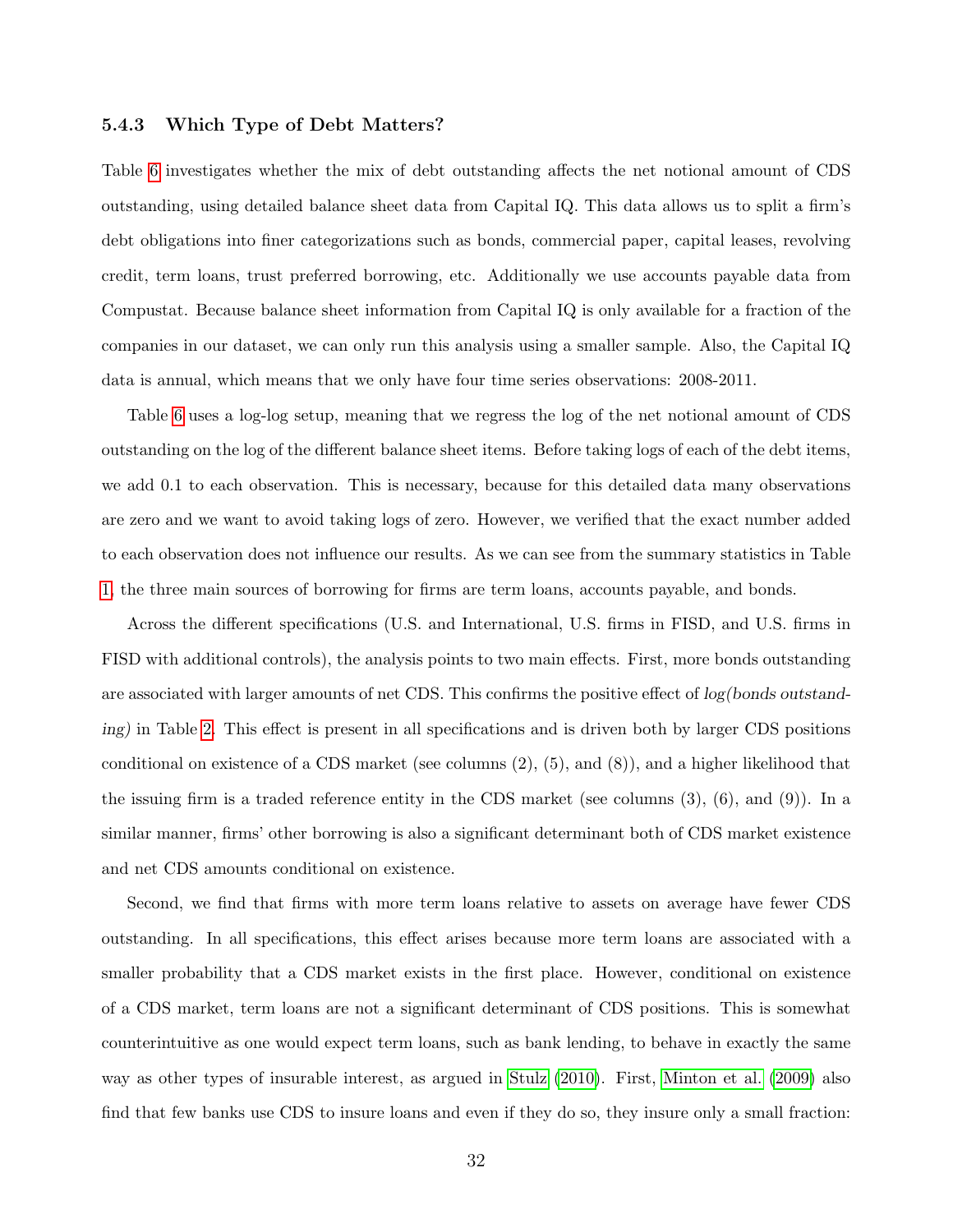2 cents for each dollar of lending. Second, the negative coefficient might be due to firms with term loans being safer, for example, because they face less rollover risk and thus there is less demand for CDS. In a similar manner, trust preferred securities are associated with a smaller likelihood that a company is a traded entity in the CDS market.

Hence, the effect of insurable interest on existence and size of CDS markets is driven mainly by bonds and other borrowings. CDS markets are less likely to exist for companies that use term loans or trust preferred securities.

#### 5.4.4 The CDS-Bond Basis

One quantity that has received considerable attention over the last few years (and especially during the financial turmoil of 2008/2009) is the CDS-bond basis. The CDS-bond basis is defined as the CDS spread minus the yield of the underlying bond minus the Treasury rate<sup>[15](#page-32-0)</sup> (or other risk-free rate). No arbitrage implies that the CDS-bond basis should be approximately zero. The reason is that a portfolio consisting of a long bond position and a CDS that insures the default risk of the bond should yield the risk-free rate. While the CDS-bond basis should be exactly equal to zero only if certain assumptions hold (see [Duffie, 1999\)](#page-37-3), absent limits-to-arbitrage frictions it should be approximately zero in practice.<sup>[16](#page-32-1)</sup>

During the recent financial crisis, the CDS-bond basis became significantly negative for many reference entities as documented, for example, by [Bai and Collin-Dufresne](#page-36-3) [\(2010\)](#page-36-3) and [Fontana](#page-37-2) [\(2011\)](#page-37-2). A negative CDS-bond basis means that the CDS spread is lower than the spread over the risk-free rate on the underlying bond. Intuitively speaking, this implies that one can earn a higher spread on the bond than it costs to insure the default risk of the bond in the CDS market. This gives rise to the so-called negative basis trade, in which a trader who seeks to profit from a negative basis buys the underlying bond and purchases credit protection on the bond in the CDS market. Because the arbitrage trade involves a long position in the CDS, if arbitrageurs seek to profit from a negative CDS-bond basis, such a negative basis should be associated with larger net notional CDS positions outstanding.

<span id="page-32-1"></span><span id="page-32-0"></span><sup>&</sup>lt;sup>15</sup>This quantity is also known as the Z-spread.

<sup>&</sup>lt;sup>16</sup>In practice, the CDS-bond basis has historically been slightly positive for technical reasons, such as imperfections in the repo market and the cheapest-to-deliver option (see [JPMorgan, 2006\)](#page-37-11).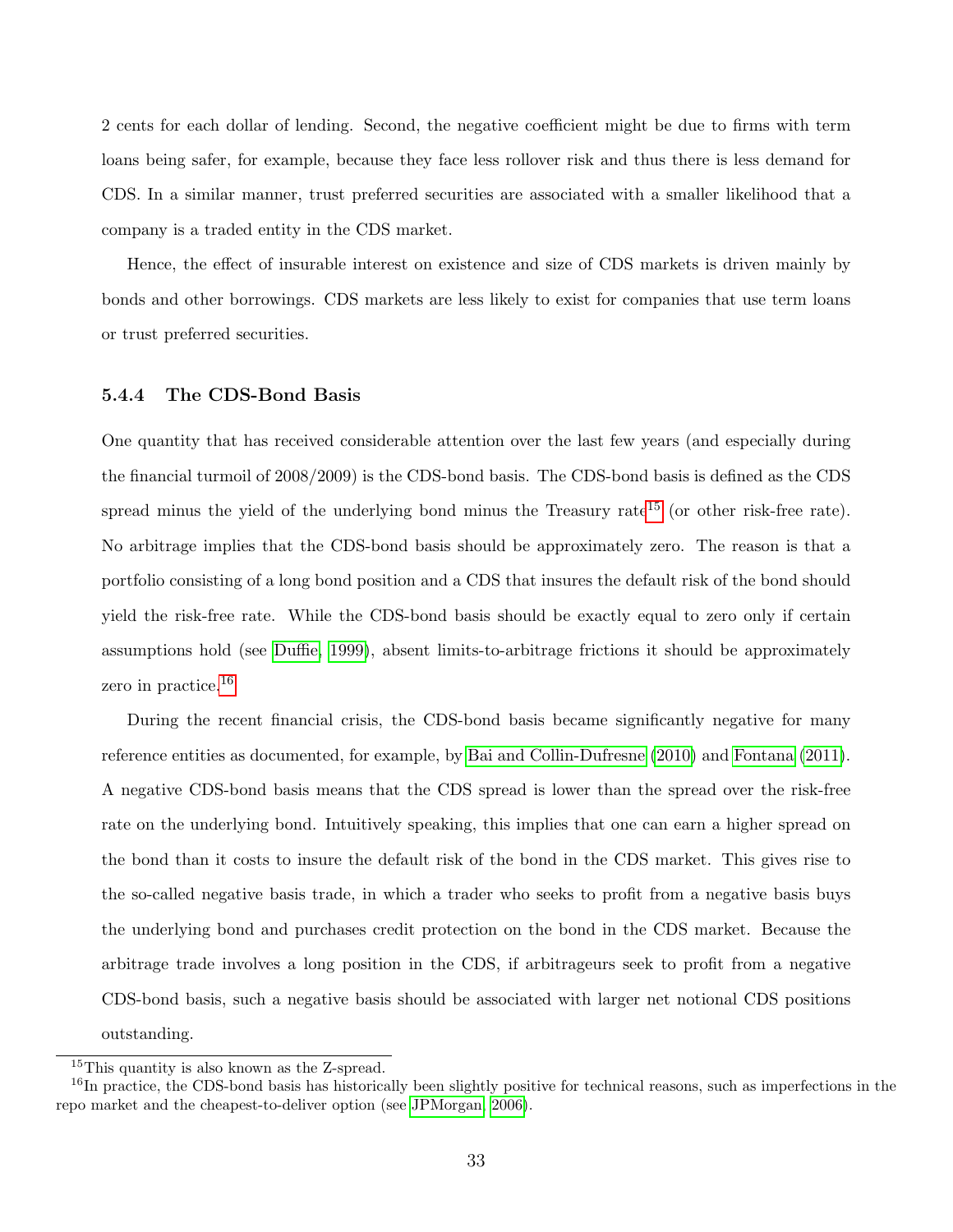We investigate the role of the CDS-bond basis on net notional amounts outstanding in the CDS market in Table [7.](#page-49-0) In order to do this, we run a similar regression as before, but include the CDS-bond basis as a right hand side variable. We use the CDS-bond basis as calculated by Bloomberg. To be conservative, we eliminate bonds with embedded options (puttable, callable, redeemable) and end up with data on the CDS-bond basis data for 56 companies. Note that because of the significantly smaller sample, the regressions in Table [7](#page-49-0) include fewer control variables than our baseline regressions above.

Column (1) in Table [7](#page-49-0) shows that deviations of the CDS-bond basis from zero (i.e., the absolute value of the CDS-bond basis) are associated with more net notional in CDS outstanding, as predicted by the arbitrage trade required to profit from a negative or positive basis. The significant positive coefficient on the absolute value of the CDS-bond basis implies that, unconditionally, a deviation of the basis from zero is associated with larger net notional CDS amounts outstanding.

Column (2) decomposes the effect of the CDS-bond basis by examining negative and positive CDSbond bases separately. The results in Column (2) indicate that the effect of the CDS-bond basis is asymmetric. While a negative CDS-bond basis is associated with a statistically significant increase in net notional CDS outstanding, the coefficient on the positive CDS-bond basis is smaller (even negative) and not statistically significant. While this could partially be driven by lack of data (during our sample period, significant positive CDS-bond bases are rare), the result suggests that there is an asymmetry in the effect of negative and positive CDS-bond bases on net notional amounts of CDS outstanding. One interpretation of this asymmetry is that profiting from a positive CDS-bond basis requires shortselling the bond, which is often difficult and costly. Trading against a negative CDS-bond basis, on the other hand, does not require short-selling the bond. This may explain why arbitrageurs trade less aggressively against a positive CDS-bond basis. Consistent with this interpretation, [Blanco et al.](#page-36-2) [\(2005\)](#page-36-2) argue that the difficulty of shorting bonds may be one of the reasons why during normal times (i.e., prior to the financial crisis) the CDS-bond basis has usually been slightly positive.

In terms of economic magnitudes, column (2) in Table [7](#page-49-0) indicates that for bonds with a negative basis, a one standard deviation decrease in the basis (i.e., a more negative basis) is associated with an increase in net notional CDS outstanding of  $e^{0.239*1.190} - 1 = 32.9\%$ .

To the extent that the significant coefficient on the negative CDS-bond basis reflects arbitrage activity, this points at a potential economic effect of CDS markets. If via the negative basis trade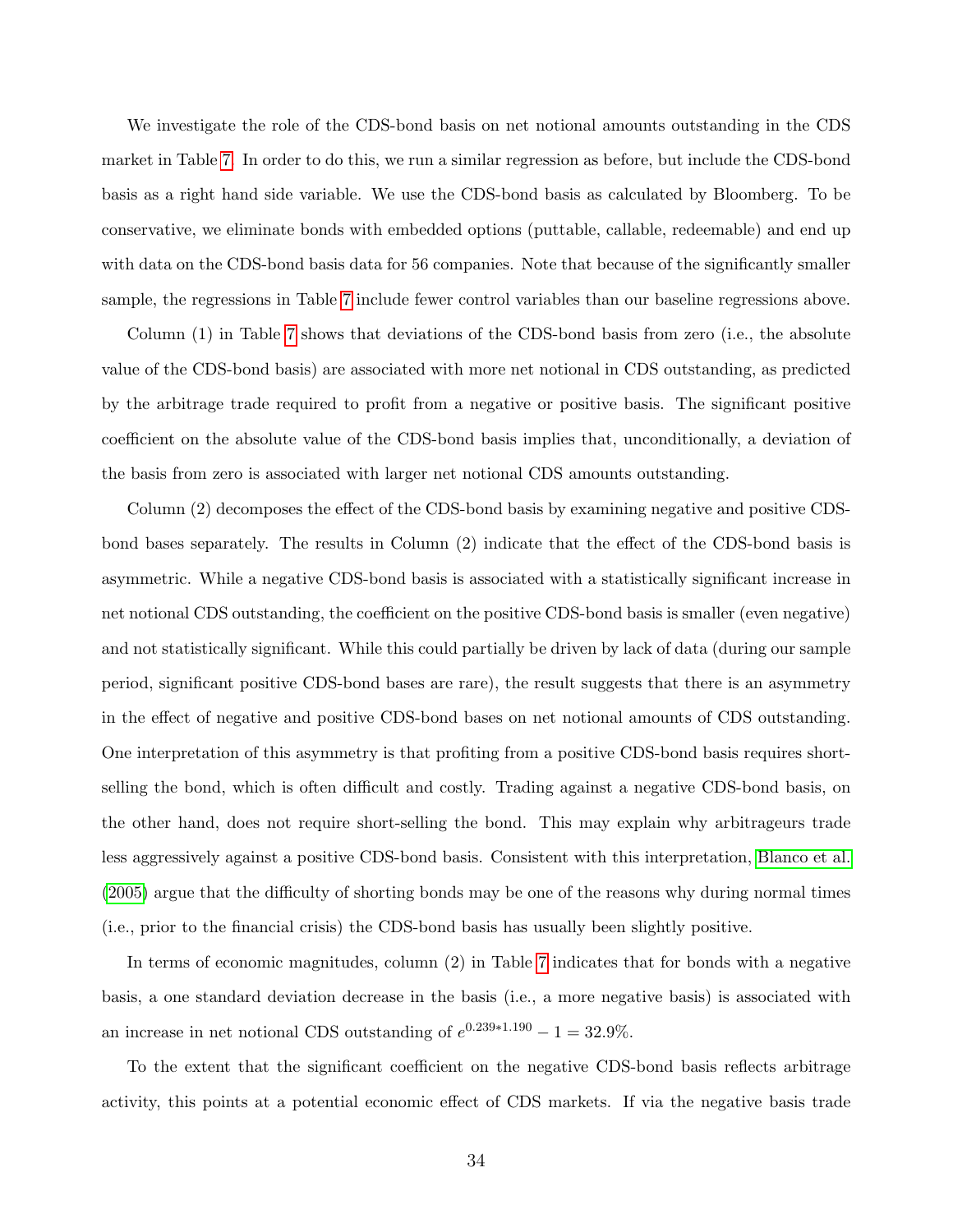the presence of CDS can help to (partially) eliminate mispricings in the bond market and potentially compress spreads for bond issuers, this may improve firms' access to financing. This interpretation echoes the arguments in [Saretto and Tookes](#page-38-1) [\(2010\)](#page-38-1), who maintain that the presence of CDS allows firms to borrow more and at longer maturities.

## <span id="page-34-0"></span>6 Robustness

We have performed a battery of robustness checks to corroborate our main results. First, we reran our analysis explicitly controlling for membership of reference entities in the major CDS indices, specifically the CDX.NA.IG (the investment grade CDX index), the CDX.NA.HY (the high yield CDX index), and the iTraxx Europe index. Our results remain significant and qualitatively very similar when controlling for CDS index membership. One additional finding from the specification that controls for index membership is reference entities that are in the CDX or iTraxx have more net notional amounts in CDS outstanding than reference entities that are not part of these indices. This result is intuitive for two reasons. First, reference entities with more outstanding CDS are more likely to be selected for index membership. Second, once part of the CDX or iTraxx, these individual reference entities may become more heavily traded in their single-name CDS, for examples as market participants hedge exposure to or replicate those indices using single-name CDS.

Second, we replicated our results using alternative measures for disagreement. Specifically, we replace our main proxy for disagreement (the dispersion of analyst forecasts scaled by price) with two alternative measures (the dispersion of analyst forecasts scaled by their mean, equity turnover). Also in this case, our main results remain qualitatively unchanged and statistically significant.

Finally, we also check that our main results also carry through when we look directly at the net notional amount of CDS as our left-hand side variable, as opposed to *log(net CDS)*, which we used in our main specification.

These robustness tables can be found in the online appendix. Specifically, Tables [A.1](#page-43-0) and [A.2](#page-44-0) replicate our baseline regression controlling for CDS index membership and using net CDS as the dependent variable. Tables [A.3,](#page-45-0) [A.4,](#page-46-0) [A.5,](#page-47-0) and [A.6](#page-48-0) regenerate our results on disagreement and bond market liquidity using alternative disagreement measures, controlling for CDS index membership,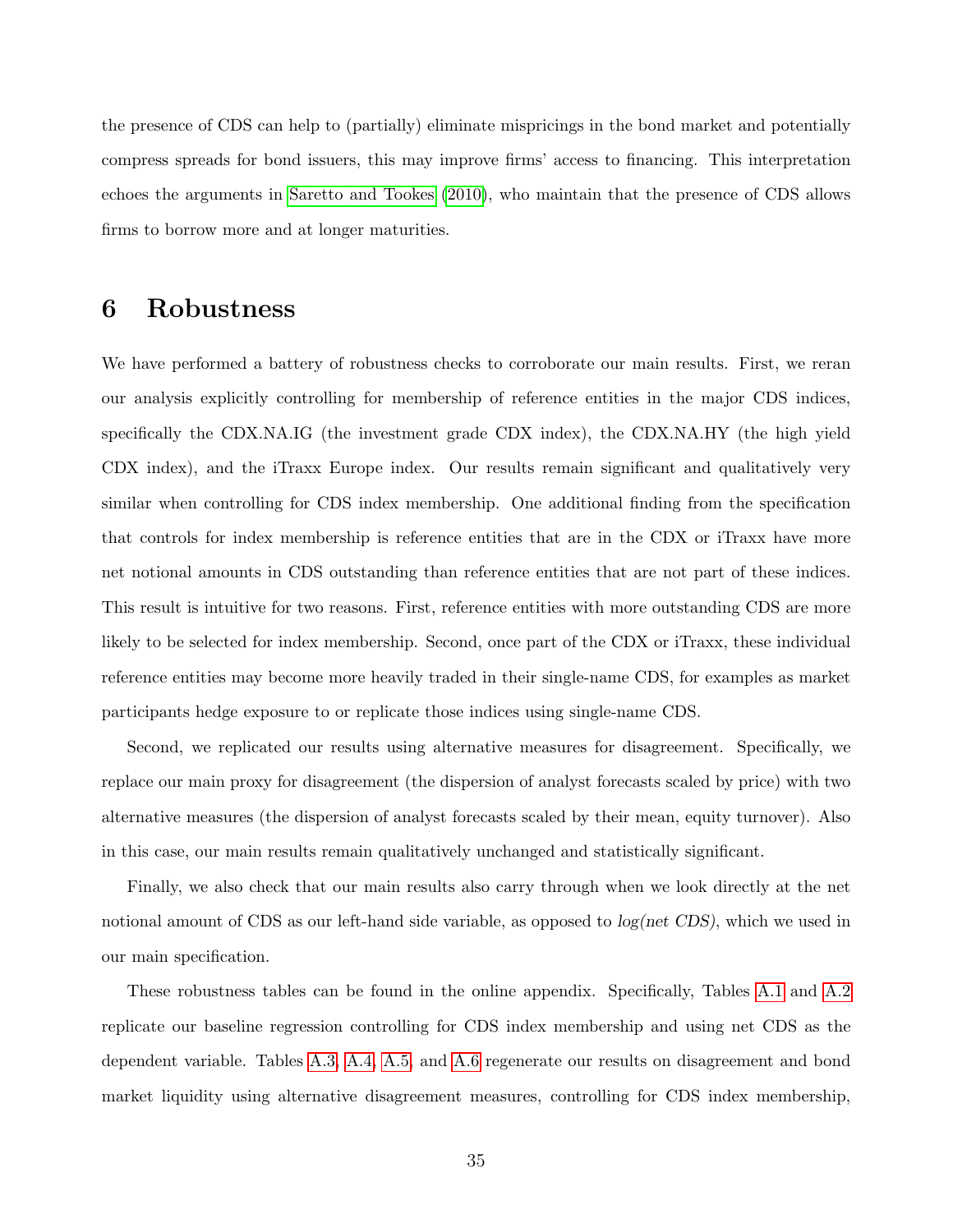and using net CDS as the dependent variable. Tables [A.7](#page-49-0) and [A.8](#page-57-0) repeats the analysis of losing investment grade and bond liquidity using net CDS as the dependent variable and controlling for CDS index membership. Tables [A.9](#page-58-0) and [A.10](#page-59-0) repeat the detailed debt structure analysis using net CDS as the dependent variable and controlling for CDS index membership. Finally, Table [A.11](#page-60-0) and repeats the analysis of the effect of the CDS-bond basis on the log of net CDS outstanding controlling for CDX membership and using net CDS as the dependent variable.

## <span id="page-35-0"></span>7 Conclusion

This paper provides a first analysis of the determinants of the amount credit protection bought (or equivalently sold) in the market for credit default swaps (CDS). Combining novel data on net notional CDS positions outstanding from the Depository Trust  $&$  Clearing Corporation (DTCC) with a number of other data sources, our results suggest that CDS markets function as alternative trading venues for both hedging and speculation on the underlying bond. They are alternative trading venues in the sense that investor could often make the same economic trade directly in the underlying bond, but choose to use the CDS market. This interpretation of CDS markets as alternative trading venues is supported by the finding that CDS markets more likely to emerge when the underlying bonds of the firm are illiquid and thus hard or expensive to trade. Similarly, conditional on a CDS market existing for a reference entity, the positions taken in the CDS market are larger when the underlying bond is illiquid. Finally, firms which have a more negative CDS-bond basis (i.e., the bond is undervalued relative to the CDS) have more CDS outstanding, suggesting that arbitrageurs lean against the negative CDS-bond basis. Through the negative basis trade the presence of CDS may help eliminate mispricing in the bond market and compress spreads for bond issuers, thus improving firms' access to financing.

## References

<span id="page-35-1"></span>Acharya, Viral V. and Timothy C. Johnson, "Insider Trading in Credit Derivatives," Journal of Financial Economics, 2007, 84 (1), 110–141.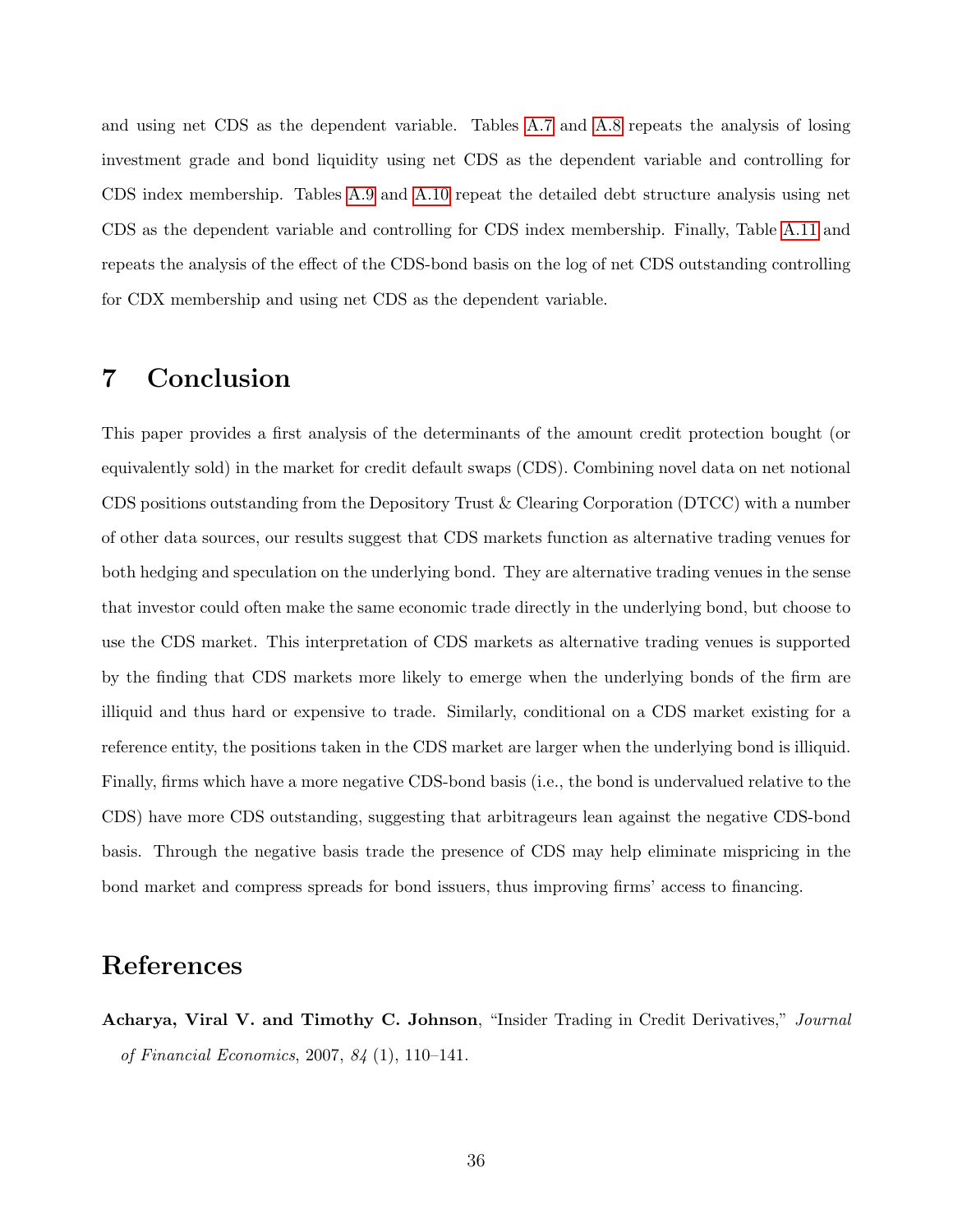- <span id="page-36-10"></span> $\equiv$ , Stephen Schaefer, and Yili Zhang, "Liquidity Risk and Correlation Risk: A Clinical Study of the General Motors and Ford Downgrade of May 2005," 2008. Working Paper, London Business School.
- <span id="page-36-4"></span>Ashcraft, Adam B. and Joao A. C. Santos, "Has the CDS Market Lowered the Cost of Corporate Debt," Journal of Monetary Economics, 2009, 56 (4), 514–523.
- <span id="page-36-5"></span>Atkeson, Andrew G., Andrea L. Eisfeldt, and Pierre-Olivier Weill, "The Market for OTC Credit Derivatives," 2012. Working paper, UCLA.
- <span id="page-36-3"></span>Bai, Jennie and Pierre Collin-Dufresne, "The Determinants of the CDS-Bond Basis During the Financial Crisis of 2007-2009," 2010. Working Paper, Columbia University.
- <span id="page-36-2"></span>Blanco, Roberto, Simon Brennan, and Ian W. Marsh, "An Empirical Analysis of the Dynamic Relation between Investment-Grade Bonds and Credit Default Swaps," The Journal of Finance, 2005, 60 (5), pp. 2255–2281.
- <span id="page-36-0"></span>Bolton, Patrick and Martin Oehmke, "Credit Default Swaps and the Empty Creditor Problem," Review of Financial Studies, 2011, 24 (8), 2617–2655.
- <span id="page-36-6"></span>Che, Yeon-Koo and Rajiv Sethi, "Credit Derivatives and the Cost of Capital," 2011. Working Paper, Columbia University.
- <span id="page-36-1"></span>Chen, Kathryn, Michael Fleming, John Jackson, Ada Li, and Asani Sarkar, "An Analysis of CDS Transactions: Implications for Public Reporting," Federal Reserve Bank of New York Staff Reports, 2011, 517.
- <span id="page-36-9"></span>Chen, Long, David A. Lesmond, and Jason Wei, "Corporate Yield Spreads and Bond Liquidity," The Journal of Finance, 2007, 62 (1), 119–149.
- <span id="page-36-8"></span>Choi, Jaewon, Dirk Hackbarth, and Josef Zechner, "Granularity of Corporate Debt: Theory and Tests," 2012. Working Paper, University of Illinois.
- <span id="page-36-7"></span>DTCC, "Deriv/SERV Today," October 2009.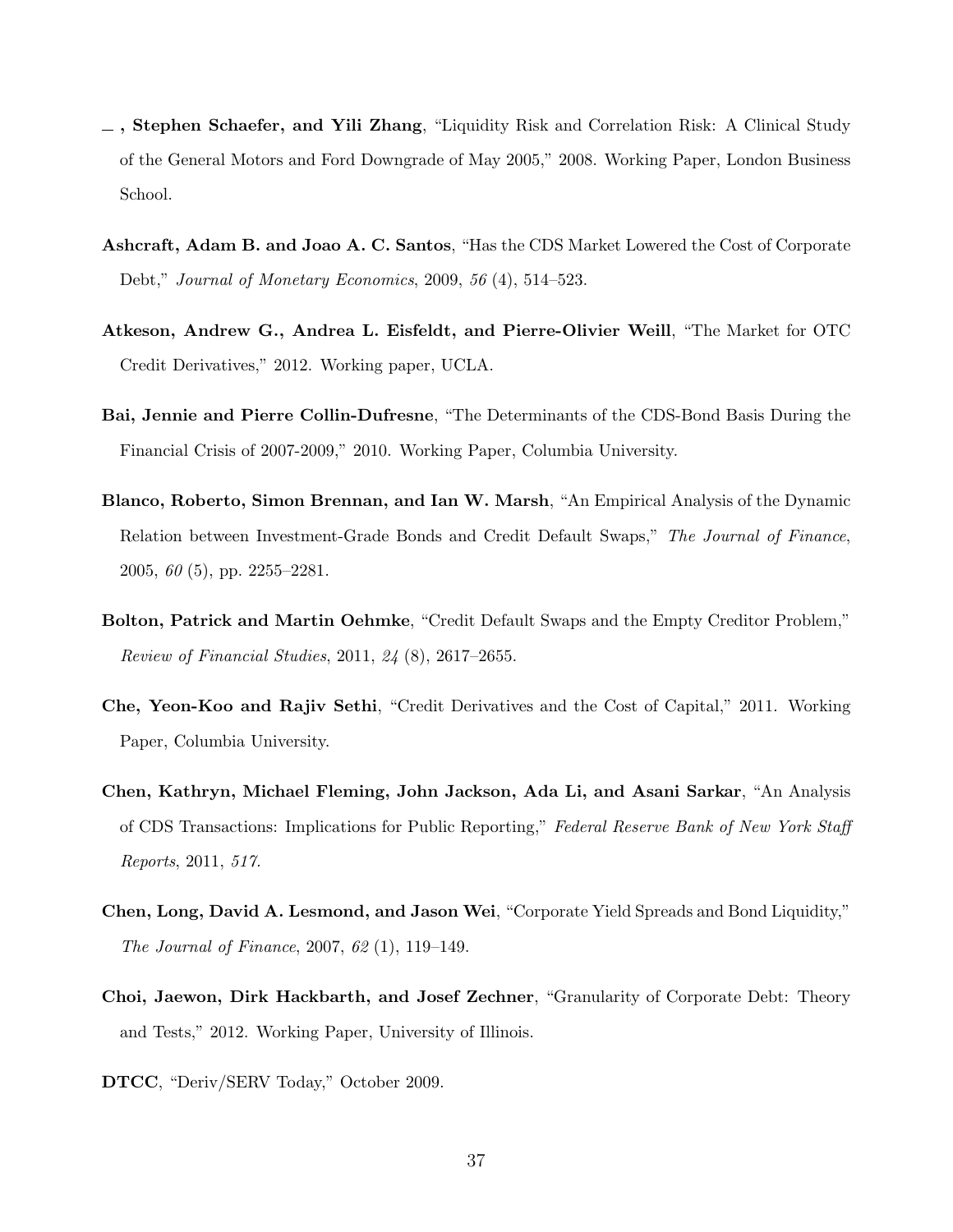- <span id="page-37-6"></span>Duffee, Gregory R. and Chunsheng Zhou, "Credit derivatives in banking: Useful tools for managing risk?," Journal of Monetary Economics, 2001,  $48(1)$ , 25 – 54.
- <span id="page-37-3"></span>Duffie, Darrell, "Credit Swap Valuation," Financial Analyst Journal, 1999, 55 (1), 73–87.
- <span id="page-37-10"></span>Feldhütter, Peter, "The Same Bond at Different Prices: Identifying Search Frictions and Selling Pressures," Review of Financial Studies, 2012, 25, 1155–1206.
- <span id="page-37-2"></span>Fontana, Alessandro, "The Negative CDS-bond Basis and Convergence Trading during the 2007/09 Financial Crisis," 2011. Working Paper, Geneva Finance Research Institute.
- <span id="page-37-7"></span>Geanakoplos, John and Ana Fostel, "Tranching, CDS and Asset Prices: How Financial Innovation can Cause Bubbles and Crashes," 2011. Working Paper, Yale University.
- <span id="page-37-5"></span>Hirtle, Beverly, "Credit Derivatives and Bank Credit Supply," Journal of Financial Intermediation, 2009, 18 (2), 125–150.
- <span id="page-37-0"></span>Hu, Henry T. C. and Bernard Black, "Hedge Funds, Insiders, and the Decoupling of Economic and Voting Ownership: Empty Voting and Hidden (Morphable) Ownership," Journal of Corporate Finance, 2007, 13, 343–367.
- <span id="page-37-11"></span>JPMorgan, "Credit Derivatives Handbook," 2006.
- <span id="page-37-1"></span>Lee, Dongyoup, "The Information in Credit Default Swap Volume," 2011. Working Paper, Columbia University.
- <span id="page-37-8"></span>Longstaff, Francis A., Sanjay Mithal, and Eric Neis, "Corporate Yield Spreads: Default Risk or Liquidity? New Evidence from the Credit Default Swap Market," Journal of Finance, 2005, 60 (5), pp. 2213–2253.
- <span id="page-37-9"></span>Mahanti, Sriketan, Amrut Nashikkar, Marti Subrahmanyam, George Chacko, and Gaurav Mallik, "Latent liquidity: A new measure of liquidity, with an application to corporate bonds," Journal of Financial Economics, 2008, 88 (2), 272 – 298.
- <span id="page-37-4"></span>Minton, Bernadette, René M. Stulz, and Rohan Williamson, "How Much Do Banks Use Credit Derivatives to Hedge Loans," Journal of Financial Services Research, 2009, 35 (1), 1–31.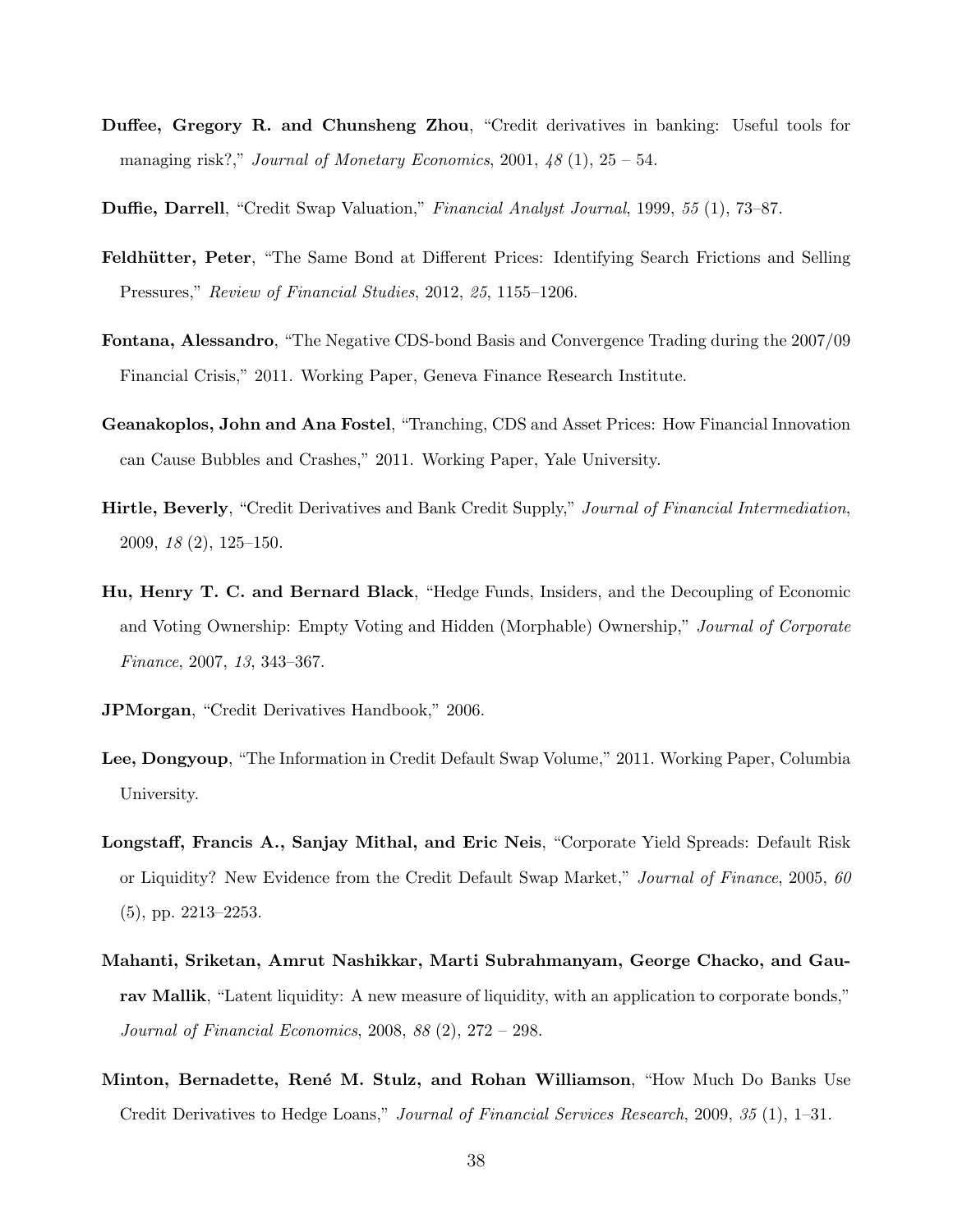- <span id="page-38-3"></span>Nashikkar, Amrut, Marti G. Subrahmanyam, and Sriketan Mahanti, "Liquidity and Arbitrage in the Market for Credit Risk," Journal of Financial and Quantitative Analysis, 2010. (forthcoming).
- <span id="page-38-7"></span>Parlour, Christine A. and Andrew Winton, "Laying off Credit Risk: Loan Sales versus Credit Default Swaps," Journal of Financial Economics, 2012. (forthcoming).
- <span id="page-38-5"></span> $\Delta$  and Guillaume Plantin, "Loan Sales and Relationship Banking," Journal of Finance, 2008, 63 (3), 1291–1314.
- <span id="page-38-4"></span>Qiu, Jiaping and Fan Yu, "Endogenous liquidity in credit derivatives," Journal of Financial Economics, 2012,  $103(3)$ , 611 – 631.
- <span id="page-38-1"></span>Saretto, Alessio and Heather Tookes, "Corporate Leverage, Debt Maturity and Credit Default Swaps: The Role of Credit Supply," 2010. Working Paper, Yale University.
- <span id="page-38-2"></span>Shachar, Or, "Exposing the Exposed: Intermediation Capacity in the Credit Default Swap Market," 2011. Working Paper, NYU Stern.
- <span id="page-38-9"></span>Stulz, René M., "Credit Default Swaps and the Credit Crisis," 2009. NBER Working Paper 15384.
- <span id="page-38-0"></span> $\ldots$ , "Credit Default Swaps and the Credit Crisis," Journal of Economic Perspectives, 2010, 24 (1), 73–92.
- <span id="page-38-6"></span>Thompson, James R., "Credit Risk Transfer: To Sell or to Insure," 2009. Working Paper, University of Waterloo.
- <span id="page-38-11"></span>Vayanos, Dimitri and Tan Wang, "Search and endogenous concentration of liquidity in asset markets," *Journal of Economic Theory*, 2007, 136 (1), 66 – 104.
- <span id="page-38-10"></span>Wooldridge, Jeffrey M., Econometric Analysis of Cross Section and Panel Data (2nd edition), MIT Press, 2010.
- <span id="page-38-8"></span>Zawadowski, Adam, "Entangled Financial Systems," 2011. Working Paper, Boston University.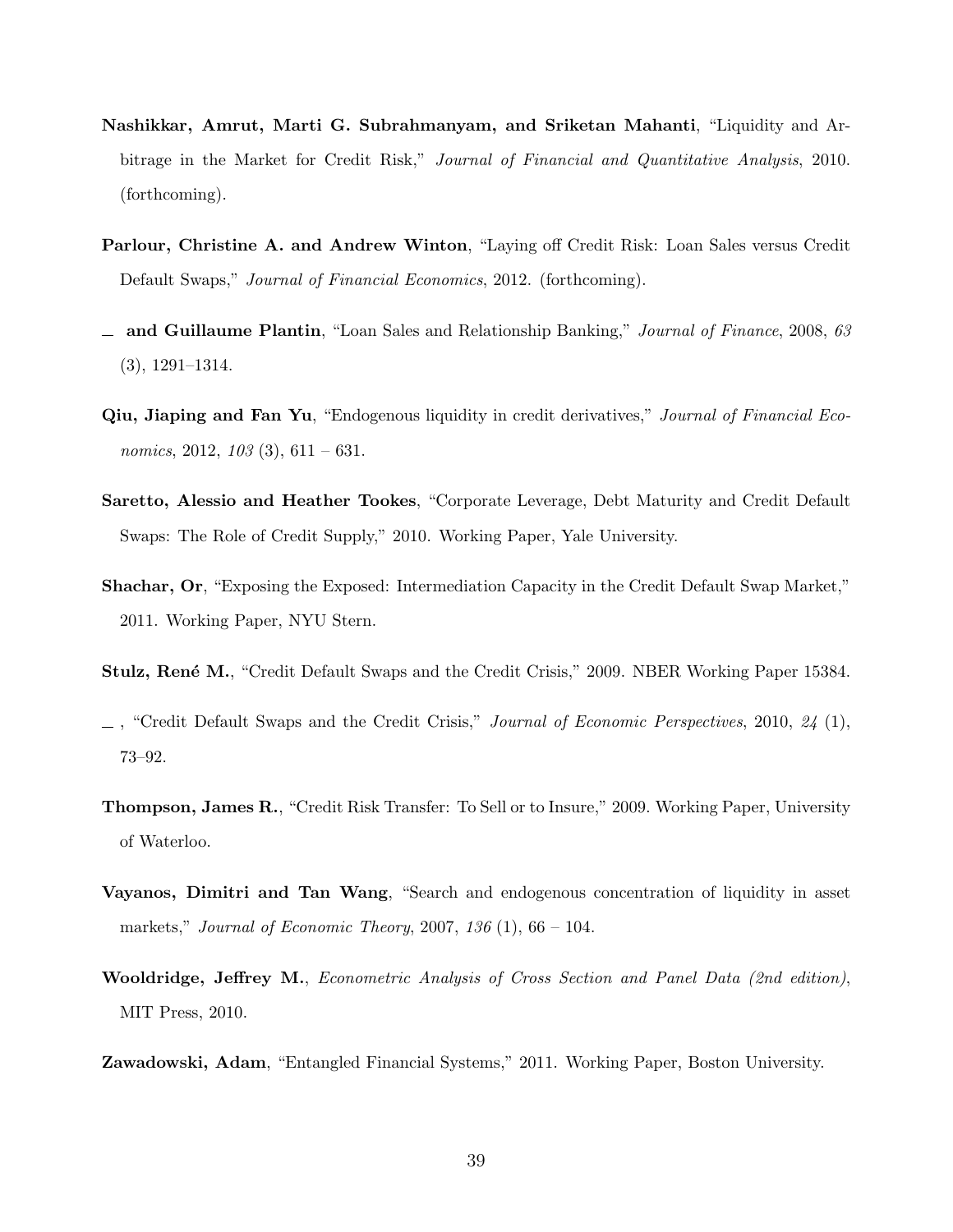

**Example (a): Gross and net notional positions**

**Example (b): Gross and net notional positions**



|              | <b>Gross CDS bought</b>              | <b>Gross CDS sold</b>                | <b>Net CDS</b>                        |
|--------------|--------------------------------------|--------------------------------------|---------------------------------------|
|              |                                      | 10                                   | (10)                                  |
| B            | 10                                   | 10                                   |                                       |
|              | 10                                   |                                      | 10                                    |
| <b>Total</b> | <b>Gross Notional</b><br>Bought = 20 | <b>Gross Notional</b><br>$Sold = 20$ | <b>Net Notional</b><br>Bought/Sold=10 |

#### **Example (c): Gross and net notional positions**



### <span id="page-39-0"></span>Figure 1: Gross Notional vs. Net Notional Amounts

The figure illustrates the difference between gross notional and net notional amounts in the DTCC data. In Example (a), B has purchased \$10m in protection from A. Both the gross notional and the net notional amount outstanding are \$10m. In Example (b), B offsets the initial trade by selling \$10m in protection to C. This raises the gross notional amount to \$20m. The net notional amount remains at \$10m. In Example (c), C sells \$10m in protection to A, such that all three parties have a net zero position. The gross notional is now \$30m, but because all net positions are zero, the net notional is \$0.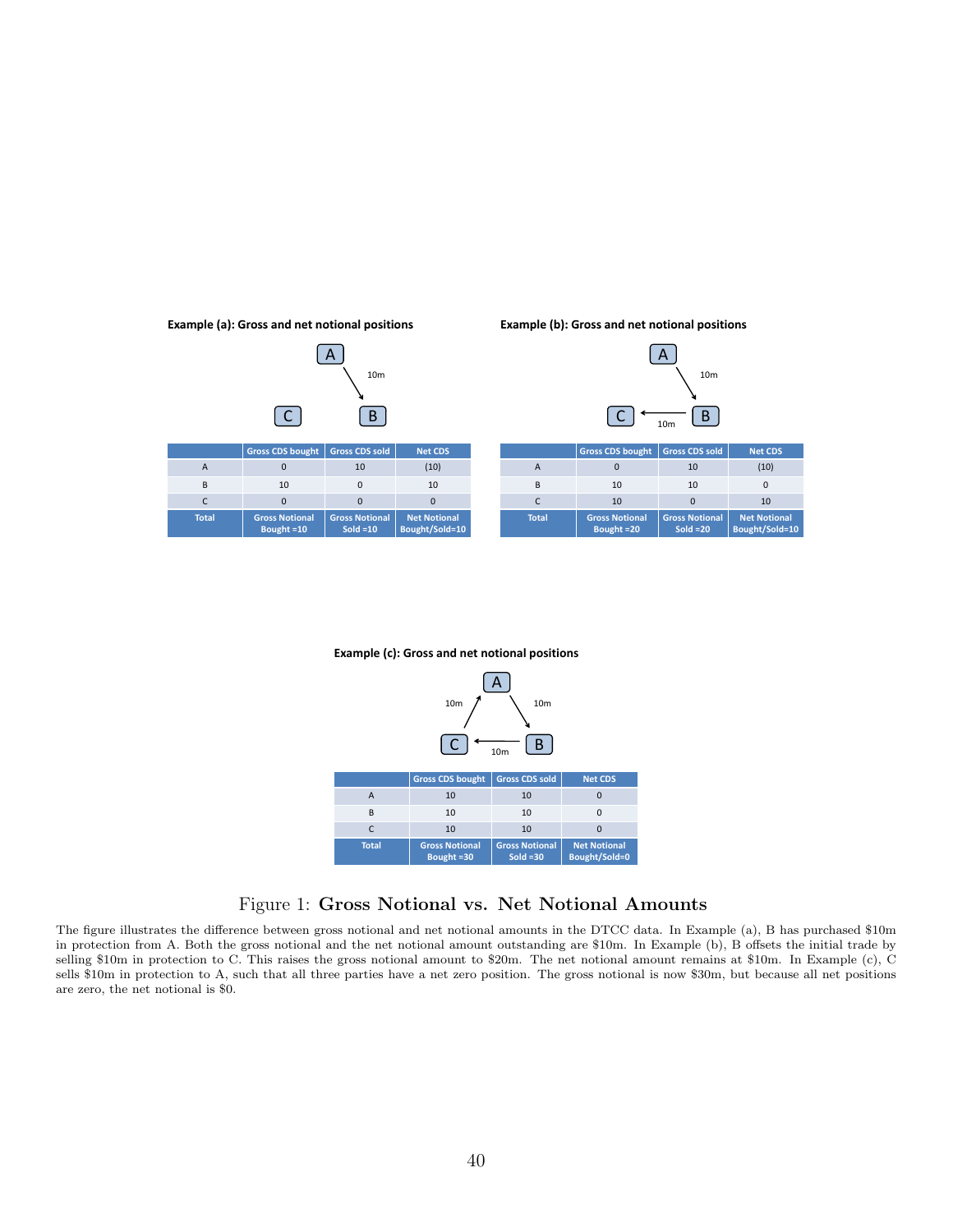

<span id="page-40-0"></span>Figure 2: Single-name CDS gross and net notional outstanding over time

The figure plots the total gross notional and net notional CDS amounts outstanding on all single-name reference entities, as reported by the DTCC.



### <span id="page-40-1"></span>Figure 3: Single-name CDS net notional outstanding over time

The top solid line plots the total amount of net CDS outstanding on all single-name reference entities, as reported by DTCC. It thus captures the net notional outstanding in the entire single-name CDS market. The dashed line below the solid line is the net total net notional in CDS protection written on the top 1,000 single name entities. Comparing this line to the total single-name CDS market demonstrates that the top 1,000 reference entities make up almost the entire single-name CDS market when measured in terms of net notional outstanding. The dash-dotted blue line plots the total net notional amounts of outstanding CDSs for the reference entities that we managed to match uniquely with a rated Compustat firm.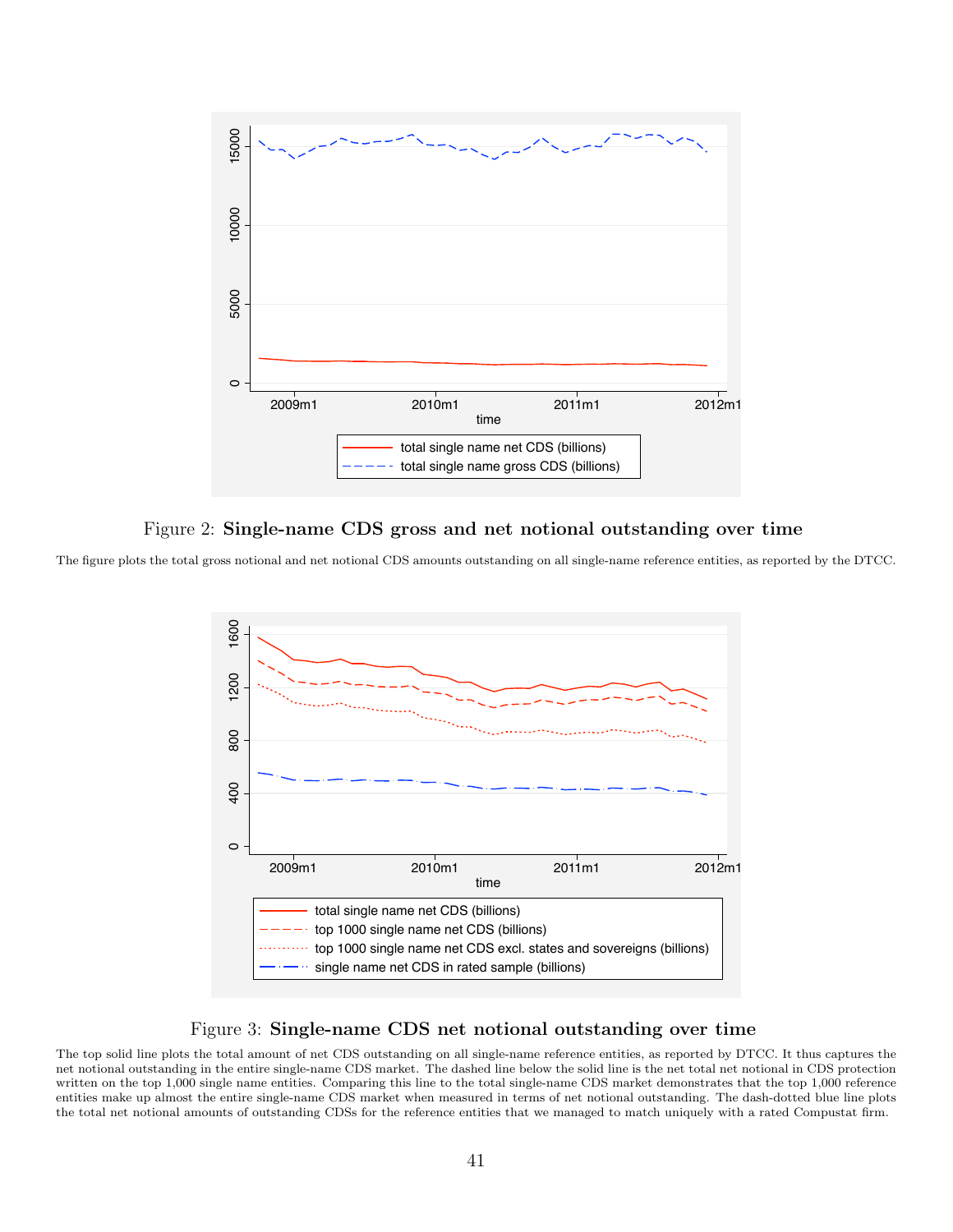

### <span id="page-41-0"></span>Figure 4: Gross to net CDS over time

The figure plots the ratio of gross to net amounts in CDS outstanding over time. While overall positions in CDS markets decline over our sample, the ratio of gross to net increases. This is true for the median ratio of gross to net, but also for the 10th and 90th percentile. Hence, net positions have been decreasing faster than gross positions.



<span id="page-41-1"></span>Figure 5: Gross Notional vs. Net Notional Amounts

This figure plots the empirical density of the ratio of the net notional amount outstanding to the gross notional amounts outstanding for single-name CDS contracts in the DTCC data for December 2009.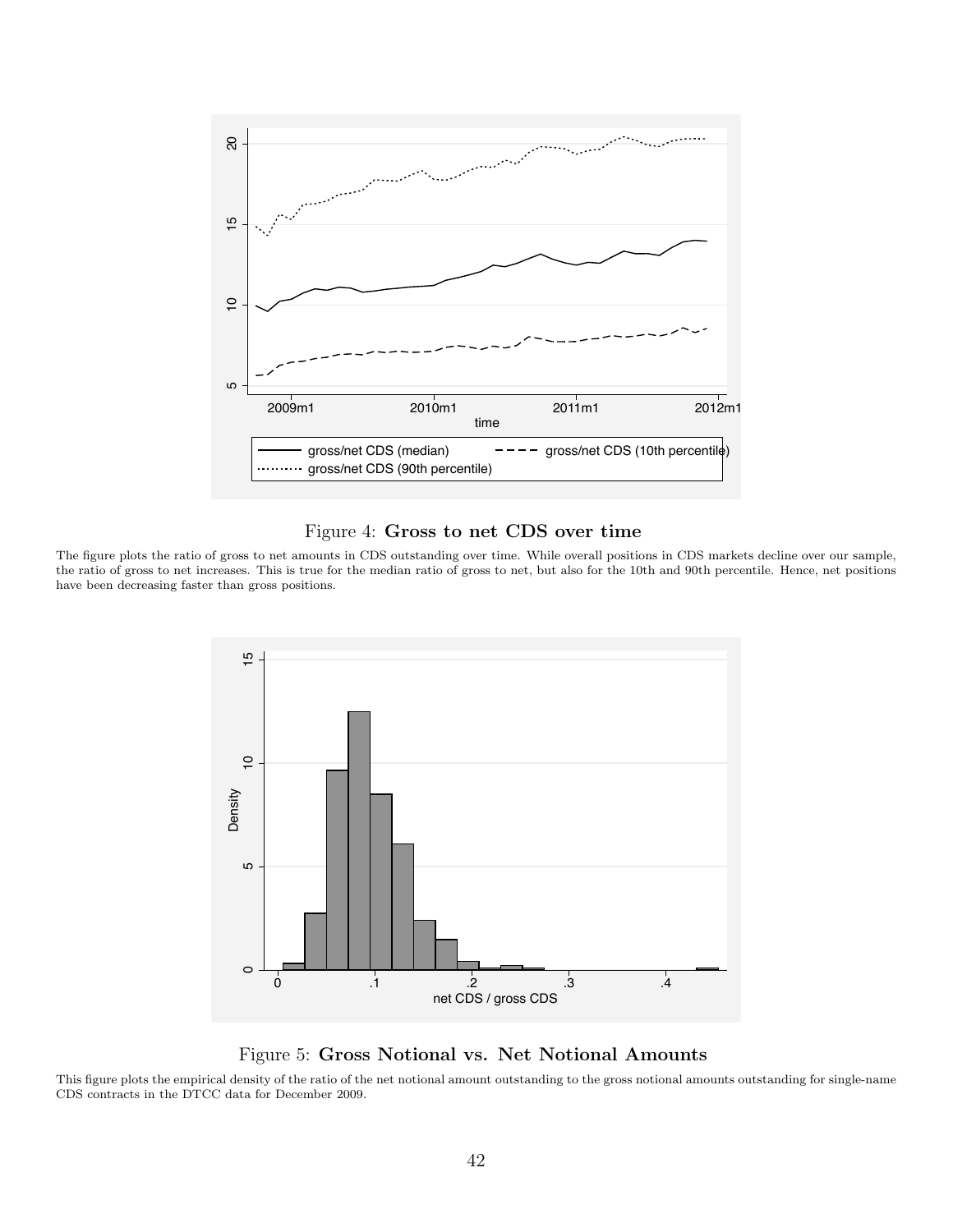

#### <span id="page-42-0"></span>Figure 6: Net CDS and firm size

This figure illustrates the censoring and market existence issues in our data for Compustat firms rated by S&P for December 2009. The shape of the marker indicates whether we can locate a certain reference entity (i) as one of the 1,000 largest reference entities as provided by the DTCC and (ii) as a reference entity for which we can find at least one price quote in Bloomberg. For reference entities that we observe in the DTCC data set and/or for which we can find Bloomberg quotes we know that a CDS market exists. If a reference entity is in Bloomberg but not in DTCC we know that it is censored, i.e., a CDS market exists but we do not observe the net notional outstanding. Reference entities that we cannot locate in Bloomberg or DTCC are censored and we do not know whether a CDS market exists for those reference entities. Censored reference entities have been set to the log of the minimum contract size of \$10m, i.e.,  $log(0.01) \approx -4.61$ 



#### <span id="page-42-1"></span>Figure 7: Effect of ratings and losing investment grade status

The figure depicts the dummy variables on ratings for the regression in column (5) of Table [5.](#page-47-0) The black bars are the unconditional dummy coefficients. The other three bars are the coefficients conditionally on having lost investment grade split by the liquidity of the bond market based on the bond turnover measure.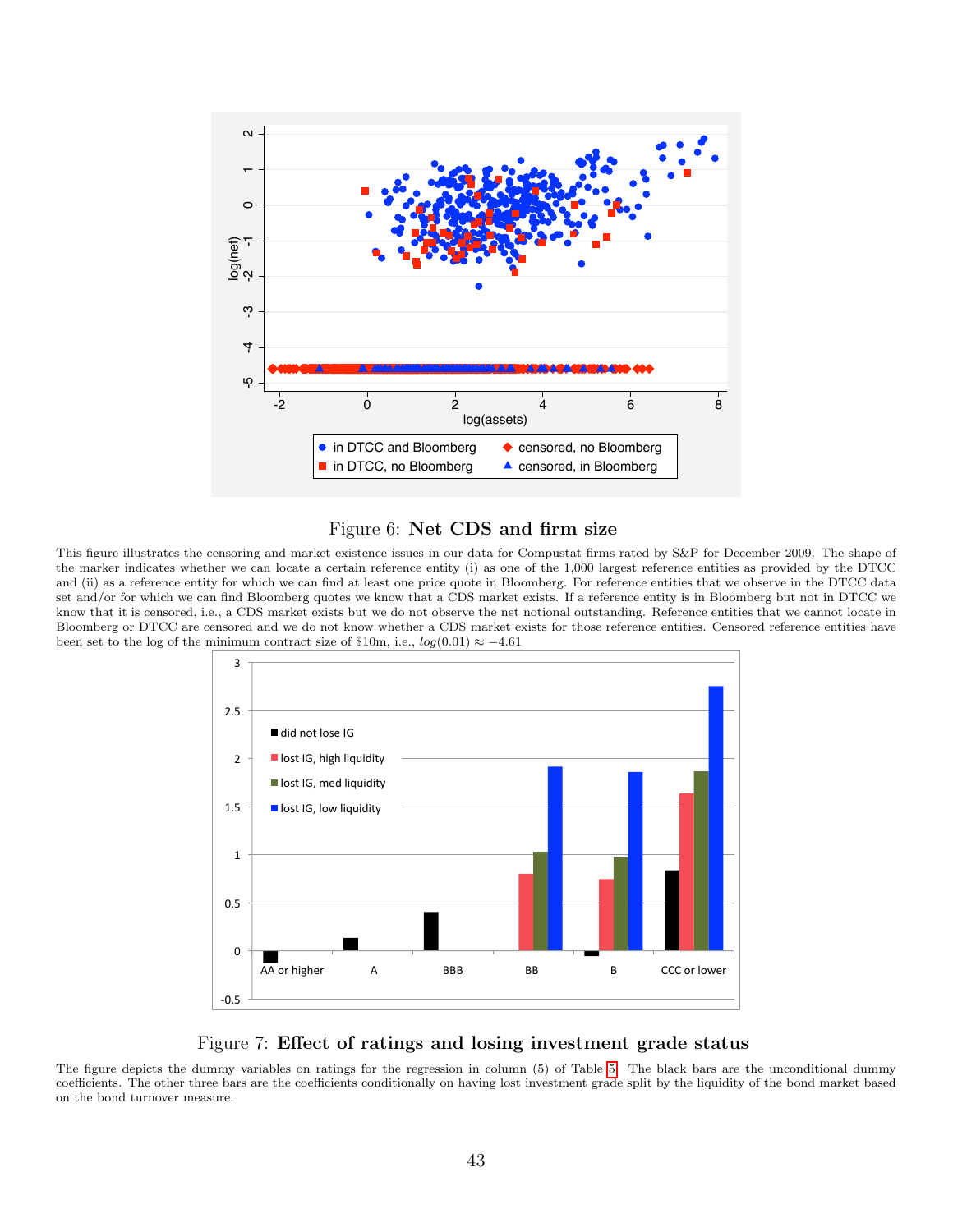#### <span id="page-43-0"></span>Table 1: Summary Statistics

This table presents summary statistics for monthly data from October 2008 to December 2011 for all Compustat companies above 100 million of assets and rated by S&P. assets is total assets and debt is total long and short-term debt from Compustat. Quarterly data from Compustat is converted into monthly. net CDS, gross CDS, and number of CDS are the net and gross notional amount, and number of CDS outstanding respectively as reported by the DTCC. The last weekly DTCC observation each month is used. accounts payable is from Compustat and set to zero for financials. S&P rating (notch) captures a firm's S&P rating; it takes value 1 for AAA, 2 for AA+ etc. The maximum value, 22, indicates that the bond has defaulted. S&P rating change is defined as the number of notches by which a bond was upgraded (negative values) or downgraded (positive values) over the last 12 months. When S&P rating takes a value between 1 and 10, the corresponding bond is investment grade. lost investment grade last 5 years is an indicator variable that takes value one if a company lost its investment grade rating in the last 5 year. number of trades (last 12 months) is total number of trades registered in Trace for all bonds in Mergent FISD of a specific company over the preceding 12 months. annual bond turnover (last 12 months) is total bond trading volume from Trace for all bonds of a company in Mergent FISD divided by total bonds outstanding over the preceding 12 months. analyst disagreement: std/price is defined as the standard deviation of analyst earnings forecast from IBES normalized by stock price. analyst disagreement: std/abs(mean) is defined as the standard deviation of analysts earnings forecasts normalized by the mean analyst forecast. commercial paper, other borrowing, capital lease, revolving credit, term loans and trust preferred borrowing are annual data from the detailed balance sheet data from Capital IQ and normalized by total assets from Compustat. issuer bonds outstanding is the total amount of bonds outstanding of the issuing entity in from Mergent FISD, while consolidated bonds outstanding is the total amount of bonds issued by all entities belonging to the same ultimate parent. All dollar amounts in billions, ratios winsorized at the 1% level.

|                                                                   |       |        |         | All Compustat firms rated by S&P:          |                  |                  |                  |                  |
|-------------------------------------------------------------------|-------|--------|---------|--------------------------------------------|------------------|------------------|------------------|------------------|
| VARIABLES                                                         |       | Ν      | mean    | $_{\rm std}$                               | p10              |                  | p50              | p90              |
| assets (USD billions)                                             |       | 58,035 | 33.33   | 151.2                                      | 0.806            |                  | 4.847            | 48.35            |
| net CDS (USD billions)                                            |       | 16,523 | 1.096   | 0.897                                      | 0.320            |                  | 0.851            | 2.080            |
| gross CDS (USD billions)                                          |       | 16,525 | 14.36   | 13.56                                      | 2.847            |                  | 10.08            | 29.47            |
| number of CDS                                                     |       | 16,525 | 2,178   | 1,518                                      | 573              |                  | 1,843            | 4,184            |
| net CDS / assets                                                  |       | 16,523 | 0.0841  | 0.125                                      | 0.00701          |                  | 0.0382           | 0.208            |
| net CDS / debt                                                    |       | 16,394 | 0.300   | 0.461                                      | 0.0340           |                  | 0.150            | 0.698            |
| book leverage                                                     |       | 58,035 | 0.336   | 0.232                                      | 0.0702           |                  | 0.306            | 0.617            |
| accounts payable / assets                                         |       | 58,035 | 0.0623  | 0.0697                                     | $\boldsymbol{0}$ |                  | 0.0425           | 0.152            |
| $S\&P$ rating (notch)                                             |       | 58,035 | 10.62   | 3.632                                      | 6                |                  | 10               | 15               |
| S&P rating change last year                                       |       | 58,035 | 0.109   | 1.026                                      | $-1$             |                  | $\boldsymbol{0}$ | $\mathbf{1}$     |
| investment grade                                                  |       | 58,035 | 0.525   | 0.499                                      | $\boldsymbol{0}$ |                  | $\mathbf 1$      | $\mathbf{1}$     |
| lost inv. grade in last 5 years                                   |       | 58,035 | 0.0629  | 0.243                                      | $\boldsymbol{0}$ |                  | 0                | $\boldsymbol{0}$ |
| disagree: analyst std/price                                       |       | 40,404 | 0.0154  | 0.0291                                     | 0.00181          |                  | 0.00686          | 0.0332           |
| disagree: analyst $std/abs(mean)$                                 |       | 38,895 | 0.167   | 0.271                                      | 0.0253           |                  | 0.0828           | 0.356            |
| US firms conditional on having at least one bond in Mergent FISD: |       |        |         |                                            |                  |                  |                  |                  |
| VARIABLES                                                         |       | Ν      | mean    | std                                        |                  | p10              | p50              | p90              |
| net CDS (USD billions)                                            |       | 10,192 | 1.018   | 0.840                                      |                  | 0.327            | 0.785            | 1.908            |
| net CDS / assets                                                  |       | 10,192 | 0.103   | 0.130                                      |                  | 0.0114           | 0.0523           | 0.259            |
| net CDS / issuer bonds (FISD)                                     |       | 9,961  | 0.570   | 0.832                                      |                  | 0.0916           | 0.303            | 1.245            |
| net CDS / consol'd bonds (FISD)                                   |       | 10,043 | 0.482   | 0.714                                      |                  | 0.0678           | 0.242            | 1.104            |
| 5y CDS spread (bps)                                               |       | 11,792 | 268.5   | 490.3                                      |                  | 49.65            | 132.8            | 571.4            |
| CDS-bond basis (mly avg, $\%$ )                                   |       | 1,773  | $-8344$ | 1.189                                      |                  | $-2.141$         | $-.6379$         | .2354            |
| assets (USD billions)                                             |       | 34,536 | 22.57   | 111.7                                      |                  | 0.872            | 4.367            | 34.05            |
| issuer bonds outstanding / assets                                 |       | 32,756 | 0.216   | 0.178                                      |                  | 0.0272           | 0.184            | 0.434            |
| cons'd bonds out. / assets                                        |       | 32,756 | 0.264   | 0.312                                      |                  | 0.0525           | 0.214            | 0.488            |
| $S\&P$ rating (notch)                                             |       | 34,536 | 10.91   | 3.475                                      |                  | 6                | 11               | 15               |
| S&P rating change last year                                       |       | 34,536 | 0.114   | 1.021                                      |                  | $-1$             | 0                | 1                |
| investment grade                                                  |       | 34,536 | 0.495   | 0.500                                      |                  | $\boldsymbol{0}$ | $\boldsymbol{0}$ | 1                |
| lost inv. grade in last 5 years                                   |       | 34,536 | 0.0709  | 0.257                                      |                  | $\boldsymbol{0}$ | $\boldsymbol{0}$ | $\boldsymbol{0}$ |
| bond turnover (monthly)                                           |       | 32,756 | 0.0361  | 0.0388                                     |                  | 0                | 0.0265           | 0.0825           |
| bond turnover (last 12 months)                                    |       | 30,206 | 0.442   | 0.357                                      |                  | 0.0455           | 0.374            | 0.894            |
| number of trades (last 12 months)                                 |       | 30,206 | 4,381   | 16,656                                     |                  | 30               | 764              | 8,111            |
| issuer bond Herfindahl                                            |       | 32,756 | 0.517   | 0.347                                      |                  | 0.115            | 0.455            | 1                |
| equity turnover (monthly)                                         |       | 32,574 | 2.706   | 2.154                                      |                  | 0.896            | 2.106            | 5.136            |
| disagree: analyst std/price                                       |       | 30,103 | 0.0154  | 0.0302                                     |                  | 0.00174          | 0.00658          | 0.0327           |
|                                                                   |       |        |         | Firms in Capital IQ (annual observations): |                  |                  |                  |                  |
| <b>VARIABLES</b>                                                  | N     |        | mean    | std                                        | p10              |                  | p50              | p90              |
| assets (USD billions)                                             | 1,738 |        | 99.21   | 263.6                                      | 11.77            |                  | 28.87            | 192.2            |
| net CDS (USD billions)                                            | 1,038 |        | 1.225   | 1.001                                      | 0.347            |                  | 0.943            | 2.329            |
| net CDS $\slash$ bonds                                            | 1,034 |        | 0.256   | 0.424                                      | 0.0389           |                  | 0.148            | 0.518            |
| bonds / assets                                                    | 1,738 |        | 0.160   | 0.142                                      | 0.0145           |                  | 0.128            | 0.344            |
| accounts payable / assets                                         | 1,738 |        | 0.0577  | 0.0756                                     | $\overline{0}$   |                  | 0.0353           | 0.156            |
| term loans $\frac{\ }{2}$ assets                                  | 1,738 |        | 0.0414  | 0.0782                                     | $\boldsymbol{0}$ |                  | 0.00309          | 0.138            |
| commercial paper / assets                                         | 1,738 |        | 0.00804 | 0.0202                                     | $\boldsymbol{0}$ |                  | 0                | 0.0276           |
| other borrowing / assets                                          | 1,738 |        | 0.0206  | 0.0459                                     | $\mathbf{0}$     |                  | 0.00210          | 0.0600           |
| capital lease / assets                                            | 1,738 |        | 0.00331 | 0.00834                                    | $\boldsymbol{0}$ |                  | 1.54e-05         | 0.0102           |
| revolving credit / assets                                         | 1,738 |        | 0.00952 | 0.0234                                     | $\boldsymbol{0}$ |                  | 0                | 0.0299           |
| trust preferred / assets                                          | 1,738 |        | 0.00152 | 0.00442                                    | $\overline{0}$   |                  | 0                | 0.00608          |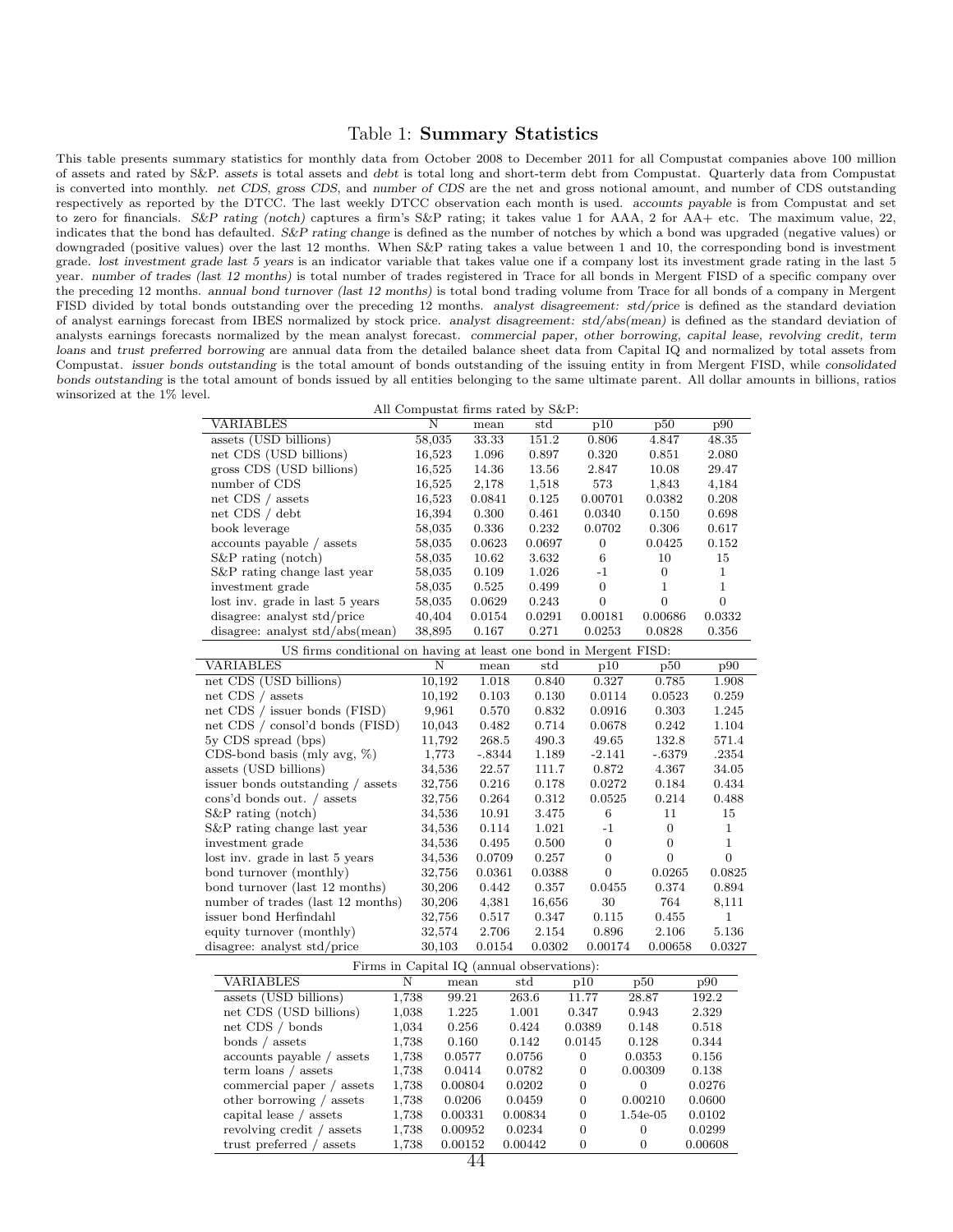#### <span id="page-44-0"></span>Table 2: Baseline Results

This table presents the determinants of the size and existence of the CDS market using Compustat companies with S&P ratings. Columns (1)-(3) use all rated companies; columns (3)-(9) only US companies with at least one bond issue in Mergent FISD. Within every sample the first column uses all companies, the left hand side variable is log net notional CDS and applies a censored regression approach as described in Section [5.2;](#page-17-0) the middle column(s) restricts the sample to those companies with a CDS market (in the DTCC database or with a Bloomberg quote) and also applies a censored regression approach; the last column runs a probit regression on a dummy variable indicating the existence of a CDS market. credit enhancement is an indicator dummy that is one for firms that provide credit enhancement. systemic is a dummy for the top 30 most systemic financial institutions. All other variables are defined in Table [1.](#page-43-0) The number of observations refers to firm-month observations. Industry effects controlled for using first digit SIC codes. Time fixed effects are included. Clustered standard errors (by firm) given in parentheses. \*\*\*, \*\*, and \* denote significance at the 1%, 5% and 10% level, respectively.

|                                  |                      | Baseline: US and international |                          |                       |                        |                        | US firms in FISD        |                  |                       |
|----------------------------------|----------------------|--------------------------------|--------------------------|-----------------------|------------------------|------------------------|-------------------------|------------------|-----------------------|
|                                  | (1)<br>all           | (2)<br>if exist                | (3)<br>probit            | (4)<br>all            | (5)<br>if exist        | (6)<br>if exist        | (7)<br>if exist         | (8)<br>if exist  | (9)<br>probit         |
| $log($ assets $)$                | $0.443***$           | $0.172***$                     | $0.339***$               | $0.391***$            | $0.206***$             | $0.276***$             | $0.190**$               | $0.244***$       | $0.250**$             |
|                                  | (5.32)               | (2.87)                         | (5.61)                   | (3.81)                | (2.67)                 | (3.54)                 | (2.47)                  | (3.08)           | (2.33)                |
| log(debt)                        | $0.513***$<br>(7.22) | $0.333***$<br>(6.37)           | $0.217***$<br>(4.22)     | $-0.147$<br>$(-1.23)$ | 0.0524<br>(0.60)       | 0.0373<br>(0.42)       | 0.0967<br>(1.13)        | 0.0718<br>(0.74) | $-0.192$<br>$(-1.60)$ |
| log(bonds outstanding)           |                      |                                |                          | $0.559***$            | $0.392***$             | $0.302***$             | $0.385***$              | $0.301***$       | $0.501***$            |
|                                  |                      |                                |                          | (3.56)                | (6.09)                 | (3.74)                 | (5.86)                  | (2.62)           | (3.13)                |
| $log(constd)$ bonds outstanding) |                      |                                |                          | 0.227                 |                        |                        |                         | 0.0119           | 0.215                 |
|                                  |                      |                                |                          | (1.24)                |                        |                        |                         | (0.09)           | (1.15)                |
| bond turnover (last 12 months)   |                      |                                |                          | 0.264<br>(1.52)       | 0.00340<br>(0.02)      |                        |                         | 0.0303<br>(0.19) | $0.328*$<br>(1.94)    |
| adj. log(bond Herfindahl)        |                      |                                |                          | $-0.645***$           |                        | $-0.347***$            |                         | $-0.313***$      | $-0.559***$           |
|                                  |                      |                                |                          | $(-4.50)$             |                        | $(-2.88)$              |                         | $(-2.58)$        | $(-3.59)$             |
| disagree: analyst std/price      |                      |                                |                          | $4.046***$            |                        |                        | $3.746***$              | $3.352***$       | 1.224                 |
|                                  |                      |                                |                          | (3.67)                |                        |                        | (4.36)                  | (3.94)           | (1.07)                |
| AA or higher rating              | 0.108                | $-0.280$                       | 0.289                    | $-0.0123$             | $-0.303$               | $-0.341$               | $-0.259$                | $-0.249$         | 0.283                 |
|                                  | (0.40)               | $(-1.46)$                      | (1.31)                   | $(-0.04)$             | $(-1.44)$              | $(-1.61)$              | $(-1.23)$               | $(-1.12)$        | (0.72)                |
| A rating                         | $0.907***$<br>(4.66) | 0.116<br>(0.80)                | $0.764***$<br>(5.53)     | $0.457*$<br>(1.76)    | $-0.0813$<br>$(-0.45)$ | $-0.0843$<br>$(-0.47)$ | $-0.00278$<br>$(-0.02)$ | 0.0270<br>(0.14) | $0.651***$<br>(2.91)  |
| <b>BBB</b> rating                | $1.149***$           | $0.358***$                     | $0.854***$               | $0.866***$            | 0.184                  | 0.163                  | $0.259*$                | $0.262*$         | $1.002***$            |
|                                  | (6.92)               | (2.65)                         | (7.76)                   | (4.24)                | (1.26)                 | (1.10)                 | (1.74)                  | (1.66)           | (5.71)                |
| <b>B</b> rating                  | 0.0324               | $-0.156$                       | 0.0743                   | 0.0961                | $-0.0580$              | $-0.0495$              | $-0.0884$               | $-0.0562$        | 0.172                 |
|                                  | (0.20)               | $(-1.15)$                      | (0.70)                   | (0.53)                | $(-0.39)$              | $(-0.35)$              | $(-0.58)$               | $(-0.37)$        | (1.06)                |
| CCC or lower rating              | 0.359                | 0.152                          | 0.237                    | $1.335***$            | $0.627**$              | $0.723**$              | $0.803***$              | $0.851***$       | $0.786***$            |
|                                  | (1.10)               | (0.52)                         | (1.28)                   | (4.87)                | (2.02)                 | (2.46)                 | (4.26)                  | (4.73)           | (2.91)                |
| lost inv. grade in last 5 years  | $1.926***$           | $0.862***$                     | $1.268***$               | $1.919***$            | $0.924***$             | $0.951***$             | $0.963***$              | $0.991***$       | $1.570***$            |
|                                  | (9.42)               | (5.81)                         | (8.50)                   | (8.75)                | (5.55)                 | (6.04)                 | (5.82)                  | (5.65)           | (6.86)                |
| credit enhancement (dummy)       | $3.276***$           | $1.789***$                     | $perfect +$              |                       |                        |                        |                         |                  |                       |
|                                  | (6.05)               | (6.16)                         | (omitted)                |                       |                        |                        |                         |                  |                       |
| systemic                         | $0.578*$<br>(1.71)   | $0.560***$<br>(2.58)           | $perfect +$<br>(omitted) |                       |                        |                        |                         |                  |                       |
| industry: finance                | $-1.920***$          | $-0.606***$                    | $-1.300***$              | $-1.404***$           | $-0.495***$            | $-0.583***$            | $-0.533***$             | $-0.614***$      | $-1.129***$           |
|                                  | $(-10.96)$           | $(-5.08)$                      | $(-10.00)$               | $(-6.57)$             | $(-3.40)$              | $(-3.80)$              | $(-3.64)$               | $(-3.97)$        | $(-5.63)$             |
| industry: agricultural           | 0.253                | $-0.225$                       | 0.215                    | 0.535                 | 0.0295                 | $-0.0208$              | $0.263*$                | 0.184            | 0.253                 |
|                                  | (0.47)               | $(-0.64)$                      | (0.47)                   | (0.63)                | (0.22)                 | $(-0.16)$              | (1.76)                  | (1.12)           | (0.27)                |
| industry: service                | $-0.369***$          | $-0.0864$                      | $-0.384***$              | $-0.214$              | $-0.0541$              | $-0.0355$              | $-0.0403$               | $-0.0523$        | $-0.259*$             |
|                                  | $(-3.11)$            | $(-0.95)$                      | $(-4.35)$                | $(-1.43)$             | $(-0.47)$              | $(-0.31)$              | $(-0.34)$               | $(-0.43)$        | $(-1.75)$             |
| industry: cons. & mining         | 0.0742               | $-0.0176$                      | $-0.0287$                | $-0.165$              | $-0.0373$              | $-0.0459$              | $-0.0976$               | $-0.118$         | $-0.163$              |
|                                  | (0.43)               | $(-0.14)$                      | $(-0.22)$                | $(-0.89)$             | $(-0.28)$              | $(-0.34)$              | $(-0.72)$               | $(-0.85)$        | $(-0.77)$             |
| Constant                         | $-3.894***$          | $-1.473***$<br>$(-9.52)$       | $-1.284***$              | $-2.889***$           | $-1.232***$            | $-1.307***$            | $-1.365***$             | $-1.402***$      | $-0.802***$           |
| time fixed effects               | $(-20.87)$<br>Yes    | Yes                            | $(-10.96)$<br>Yes        | $(-11.22)$<br>Yes     | $(-6.57)$<br>Yes       | $(-7.33)$<br>Yes       | $(-7.45)$<br>Yes        | $(-6.76)$<br>Yes | $(-3.62)$<br>Yes      |
| Number of Firms                  | 1784                 | 609                            | 1784                     | 685                   | 378                    | 355                    | 360                     | 335              | 685                   |
| Number of Observations           | 57220                | 21095                          | 57220                    | 19966                 | 12767                  | 11967                  | 12152                   | 11101            | 19966                 |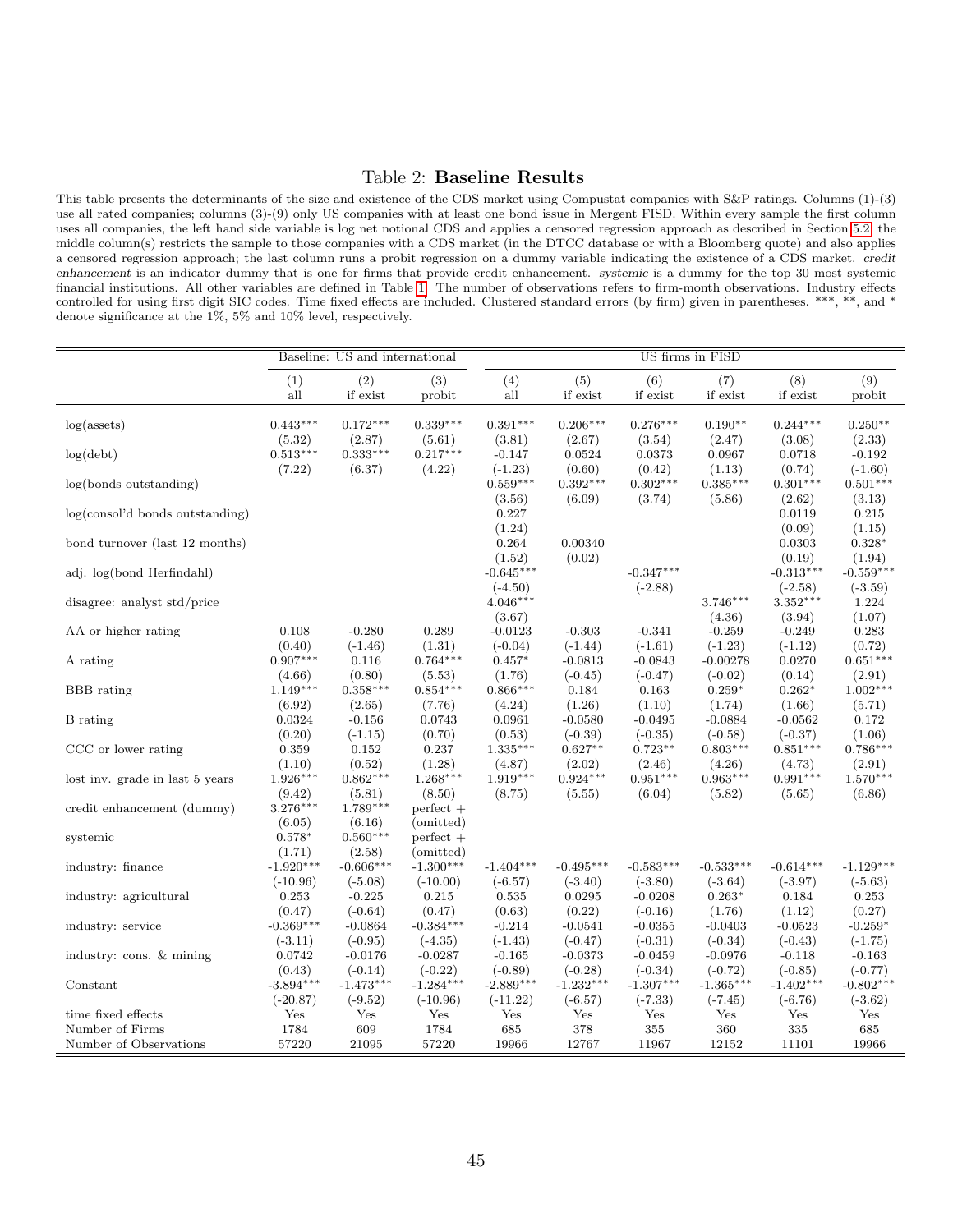### <span id="page-45-0"></span>Table 3: Determinants of Bond and Equity Turnover

This table presents the results of a tobit regression of bond turnover (left column in each pair) and equity turnover (right column in pair) using S&P rated US companies in Compustat for which we have at least one bond issue in Mergent FISD. A tobit approach is used to account for the fact that turnover is bounded from below by zero. Columns (1)-(2) use disagreement: std/price as a measure of disagreement; (3)-(4) use disagreement: std/abs(mean) as a measure of disagreement; (5)-(6) use disagreement: std (unscaled) as a measure of disagreement; while (7) uses equity turnover as a measure of disagreement. All other variables are defined in Table [1.](#page-43-0) The number of observations refers to firm-month observations. Industry effects controlled for using first digit SIC codes. Time fixed effects are included. Clustered standard errors (by firm) given in parentheses. \*\*\*, \*\*, and  $^*$  denote significance at the  $1\%,\,5\%$  and  $10\%$  level, respectively.

|                                   |              | disagree: analyst std/price |              | disagree: analyst $std/abs(mean)$ | disagree: equity turnover |
|-----------------------------------|--------------|-----------------------------|--------------|-----------------------------------|---------------------------|
|                                   | (1)          | (2)                         | (3)          | (4)                               | (5)                       |
|                                   | bonds        | equity                      | bonds        | equity                            | bonds                     |
|                                   |              |                             |              |                                   |                           |
| log(bonds outstanding)            | $0.00779***$ | 0.163                       | $0.00791***$ | $0.177*$                          | $0.00687***$              |
|                                   | (5.19)       | (1.60)                      | (5.75)       | (1.94)                            | (4.82)                    |
| adj. log(bond Herfindahl)         | $0.0162***$  | $-0.0447$                   | $0.0159***$  | $-0.0134$                         | $0.0161***$               |
|                                   | (6.63)       | $(-0.37)$                   | (6.60)       | $(-0.12)$                         | (6.82)                    |
| disagree: analyst std/price       | $0.0455*$    | $14.54***$                  |              |                                   |                           |
|                                   | (1.84)       | (5.52)                      |              |                                   |                           |
| disagree: analyst $std/abs(mean)$ |              |                             | $0.00478*$   | $1.487***$                        |                           |
|                                   |              |                             | (1.84)       | (6.51)                            |                           |
| equity turnover (monthly)         |              |                             |              |                                   | $0.00336***$              |
|                                   |              |                             |              |                                   | (8.36)                    |
| log(asserts)                      | $0.00482***$ | $0.254**$                   | $0.00482***$ | $0.261***$                        | $0.00397**$               |
|                                   | (2.85)       | (2.56)                      | (2.75)       | (2.65)                            | (2.51)                    |
| log(debt)                         | $-0.00204$   | $-0.112$                    | $-0.00188$   | $-0.128$                          | $-0.00163$                |
|                                   | $(-1.07)$    | $(-0.98)$                   | $(-0.95)$    | $(-1.21)$                         | $(-0.90)$                 |
| AA or higher rating               | $-0.0115***$ | $-2.394***$                 | $-0.0126***$ | $-2.315***$                       | $-0.00232$                |
|                                   | $(-2.64)$    | $(-9.11)$                   | $(-2.84)$    | $(-8.75)$                         | $(-0.57)$                 |
| A rating                          | $-0.0118***$ | $-1.678***$                 | $-0.0127***$ | $-1.592***$                       | $-0.00549**$              |
|                                   | $(-4.05)$    | $(-8.17)$                   | $(-4.19)$    | $(-7.79)$                         | $(-2.02)$                 |
| <b>BBB</b> rating                 | $-0.00154$   | $-0.943***$                 | $-0.00252$   | $-0.919***$                       | 0.00223                   |
|                                   | $(-0.61)$    | $(-5.76)$                   | $(-0.98)$    | $(-5.61)$                         | (0.95)                    |
| B rating                          | $0.00701***$ | 0.163                       | $0.00735***$ | 0.210                             | $0.00534**$               |
|                                   | (2.71)       | (0.73)                      | (2.77)       | (0.90)                            | (2.12)                    |
| CCC or lower rating               | $0.0151**$   | $2.195***$                  | $0.0203*$    | $1.365***$                        | 0.00985                   |
|                                   | (2.03)       | (3.86)                      | (1.89)       | (2.18)                            | (1.44)                    |
| Constant                          | $0.0252***$  | $4.889***$                  | $0.0266***$  | $4.827***$                        | $0.00797**$               |
|                                   | (7.20)       | (20.83)                     | (7.57)       | (22.08)                           | (2.21)                    |
| time fixed effects                | Yes          | Yes                         | Yes          | Yes                               | Yes                       |
| industry fixed effects            | Yes          | Yes                         | Yes          | Yes                               | Yes                       |
| Number of Firms                   | 710          | 710                         | 697          | 696                               | 752                       |
| Number of Observations            | 20664        | 20664                       | 19466        | 19423                             | 21921                     |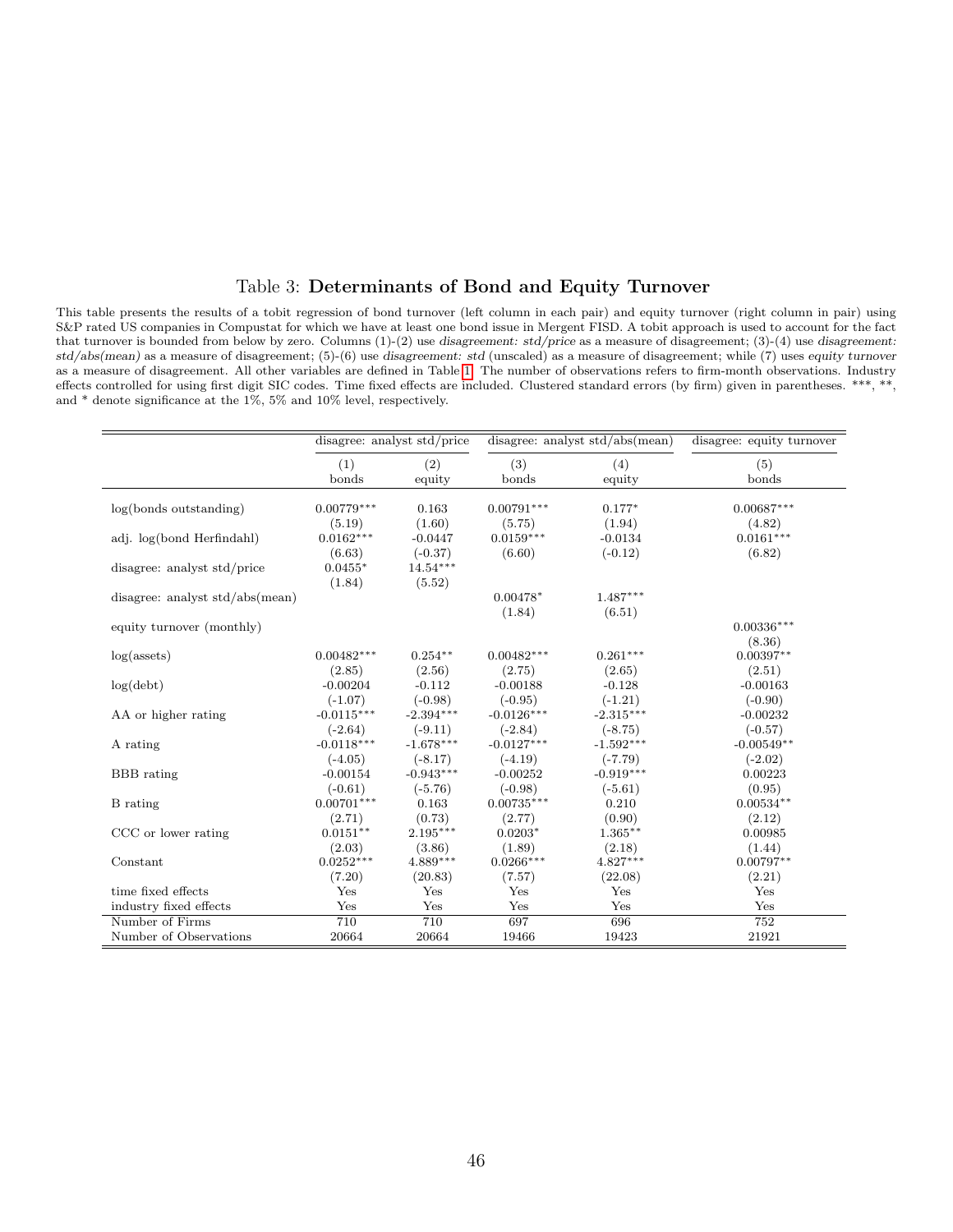### <span id="page-46-0"></span>Table 4: Disagreement and Bond Market Liquidity

This table presents the effect of the interaction of disagreement and bond market liquidity on the size and existence of the CDS market using US Compustat companies with S&P ratings that have at least bond issue according to Mergent FISD. low liquidity, medium liquidity, and high liquidity are assigned based on the liquidity terciles in each given month. Columns (1)-(3) uses number of bond trades to measure liquidity, columns  $(4)-(6)$  use bond turnover (last 12 months), while columns (7)-(9) use adjusted log(bond Herfindahl). Within every liquidity measure, the first column uses all companies, the left hand side variable is log net notional CDS and applies a censored regression approach as described in Section [5.2;](#page-17-0) the second column restricts the sample to those companies with a CDS market (in the DTCC database or with a Bloomberg quote) and also applies a censored regression approach; the third column runs a probit regression on a dummy variable indicating the existence of a CDS market. The coefficients on the interaction terms medium liquidity  $*$  disagree and low liquidity  $*$  disagree measure the additional effect of disagreement on medium and low liquidity companies beyond the unconditional effect measured by analyst disagreement: std/price. In the interaction terms disagree refers to analyst disagreement: std/price. All other variables are defined in Table [1.](#page-43-0) The number of observations refers to firm-month observations. Industry effects controlled for using first digit SIC codes. Time fixed effects are included. Clustered standard errors (by firm) given in parentheses. \*\*\*, \*\*, and \* denote significance at the  $1\%$ , 5% and  $10\%$  level, respectively.

|                                 |             | liquidity: $\#$ of bond trades |             |             | liquidity: bond turnover |             |             | liquidity: adj. bond Herfindahl |             |  |  |
|---------------------------------|-------------|--------------------------------|-------------|-------------|--------------------------|-------------|-------------|---------------------------------|-------------|--|--|
|                                 | (1)         | (2)                            | (3)         | (4)         | (5)                      | (6)         | (7)         | (8)                             | (9)         |  |  |
|                                 | all         | if exist                       | probit      | all         | if exist                 | probit      | all         | if exist                        | probit      |  |  |
| disagree: analyst std/price     | $2.785**$   | $1.956***$                     | 0.997       | $4.224***$  | $2.712***$               | $2.092*$    | 0.0545      | 0.809                           | $-0.329$    |  |  |
|                                 | (2.55)      | (2.60)                         | (0.72)      | (3.83)      | (3.13)                   | (1.88)      | (0.02)      | (0.43)                          | $(-0.14)$   |  |  |
| medium liquidity * disagree     | 3.033       | $4.095***$                     | 0.448       | 0.268       | $2.413**$                | $-2.156$    | $5.998**$   | $5.052**$                       | 1.141       |  |  |
|                                 | (1.52)      | (2.65)                         | (0.25)      | (0.18)      | (2.38)                   | $(-1.47)$   | (2.12)      | (2.37)                          | (0.42)      |  |  |
| low liquidity * disagree        | $5.124*$    | $14.45***$                     | $-0.941$    | 3.812       | $5.664***$               | 0.420       | 3.505       | 1.226                           | 2.886       |  |  |
| lost inv. grade in last 5 years | (1.65)      | (4.03)                         | $(-0.39)$   | (1.42)      | (2.36)                   | (0.18)      | (1.33)      | (0.60)                          | (0.94)      |  |  |
|                                 | $2.084***$  | $1.004***$                     | $1.676***$  | $2.039***$  | $0.941***$               | $1.577***$  | $1.889***$  | $0.968***$                      | $1.507***$  |  |  |
| medium liquidity (dummy)        | (9.35)      | (5.87)                         | (7.98)      | (8.94)      | (5.38)                   | (7.71)      | (8.77)      | (5.74)                          | (6.66)      |  |  |
|                                 | $-0.549***$ | $-0.210*$                      | $-0.483***$ | $0.262***$  | 0.0507                   | $0.304***$  | $0.330**$   | 0.0304                          | $0.441***$  |  |  |
| low liquidity (dummy)           | $(-3.95)$   | $(-1.83)$                      | $(-4.00)$   | (2.58)      | (0.64)                   | (3.17)      | (2.40)      | (0.28)                          | (3.58)      |  |  |
|                                 | $-1.325***$ | $-0.811***$                    | $-0.839***$ | $-0.236$    | $-0.204$                 | $-0.0557$   | $0.544***$  | $0.216*$                        | $0.579***$  |  |  |
| $log($ assets $)$               | $(-6.58)$   | $(-4.02)$                      | $(-5.03)$   | $(-1.50)$   | $(-1.58)$                | $(-0.44)$   | (3.53)      | (1.77)                          | (3.82)      |  |  |
|                                 | $0.275***$  | $0.174**$                      | $0.190**$   | $0.344***$  | $0.188**$                | $0.254***$  | $0.399***$  | $0.222***$                      | $0.265***$  |  |  |
| log(debt)                       | (2.88)      | (2.35)                         | (2.03)      | (3.46)      | (2.49)                   | (2.77)      | (3.96)      | (2.92)                          | (2.60)      |  |  |
|                                 | 0.0331      | 0.129                          | $-0.0149$   | 0.0122      | 0.109                    | $-0.0140$   | $-0.0407$   | 0.0950                          | $-0.0871$   |  |  |
| log(bonds outstanding)          | (0.31)      | (1.50)                         | $(-0.16)$   | (0.11)      | (1.28)                   | $(-0.15)$   | $(-0.36)$   | (1.06)                          | $(-0.78)$   |  |  |
|                                 | $0.537***$  | $0.267***$                     | $0.349***$  | $0.778***$  | $0.359***$               | $0.514***$  | $0.712***$  | $0.314***$                      | $0.637***$  |  |  |
| AA or higher rating             | (5.42)      | (3.81)                         | (3.79)      | (8.37)      | (5.45)                   | (6.11)      | (6.37)      | (3.81)                          | (6.24)      |  |  |
|                                 | 0.272       | $-0.172$                       | 0.567       | 0.000976    | $-0.265$                 | 0.285       | $-0.0542$   | $-0.252$                        | 0.238       |  |  |
| A rating                        | (0.90)      | $(-0.83)$                      | (1.60)      | (0.00)      | $(-1.26)$                | (0.80)      | $(-0.17)$   | $(-1.16)$                       | (0.61)      |  |  |
|                                 | $0.700***$  | 0.0865                         | $0.893***$  | $0.524**$   | $-0.00164$               | $0.706***$  | $0.430*$    | 0.0127                          | $0.604***$  |  |  |
| <b>BBB</b> rating               | (2.90)      | (0.48)                         | (4.41)      | (2.05)      | $(-0.01)$                | (3.55)      | (1.70)      | (0.07)                          | (2.79)      |  |  |
|                                 | $1.107***$  | $0.347**$                      | $1.164***$  | $1.003***$  | $0.266*$                 | $1.024***$  | $0.883***$  | $0.263*$                        | $0.974***$  |  |  |
| B rating                        | (5.60)      | (2.29)                         | (7.16)      | (4.96)      | (1.75)                   | (6.63)      | (4.38)      | (1.67)                          | (5.78)      |  |  |
|                                 | 0.0404      | $-0.0868$                      | 0.118       | 0.0905      | $-0.0973$                | 0.160       | 0.124       | $-0.0478$                       | 0.196       |  |  |
| CCC or lower rating             | (0.22)      | $(-0.57)$                      | (0.80)      | (0.50)      | $(-0.63)$                | (1.16)      | (0.68)      | $(-0.31)$                       | (1.23)      |  |  |
|                                 | $1.070***$  | $0.800***$                     | $0.526*$    | $1.141***$  | $0.754***$               | $0.624**$   | $1.265***$  | $0.727***$                      | $0.743***$  |  |  |
| Constant                        | (3.47)      | (4.57)                         | (1.92)      | (3.58)      | (4.08)                   | (2.30)      | (4.71)      | (3.95)                          | (2.72)      |  |  |
|                                 | $-2.459***$ | $-1.198***$                    | $-0.461**$  | $-3.058***$ | $-1.339***$              | $-0.954***$ | $-3.132***$ | $-1.436***$                     | $-1.056***$ |  |  |
| time fixed effects              | $(-10.68)$  | $(-6.50)$                      | $(-2.35)$   | $(-13.00)$  | $(-7.20)$                | $(-5.01)$   | $(-11.86)$  | $(-6.89)$                       | $(-4.76)$   |  |  |
|                                 | Yes         | Yes                            | Yes         | Yes         | Yes                      | Yes         | Yes         | Yes                             | Yes         |  |  |
| industry fixed effects          | Yes         | Yes                            | Yes         | Yes         | Yes                      | Yes         | Yes         | Yes                             | Yes         |  |  |
| Number of Firms                 | 865         | 359                            | 865         | 900         | 360                      | 900         | 710         | 337                             | 710         |  |  |
| Number of Observations          | 25700       | 11972                          | 25700       | 27884       | 12152                    | 27884       | 20664       | 11195                           | 20664       |  |  |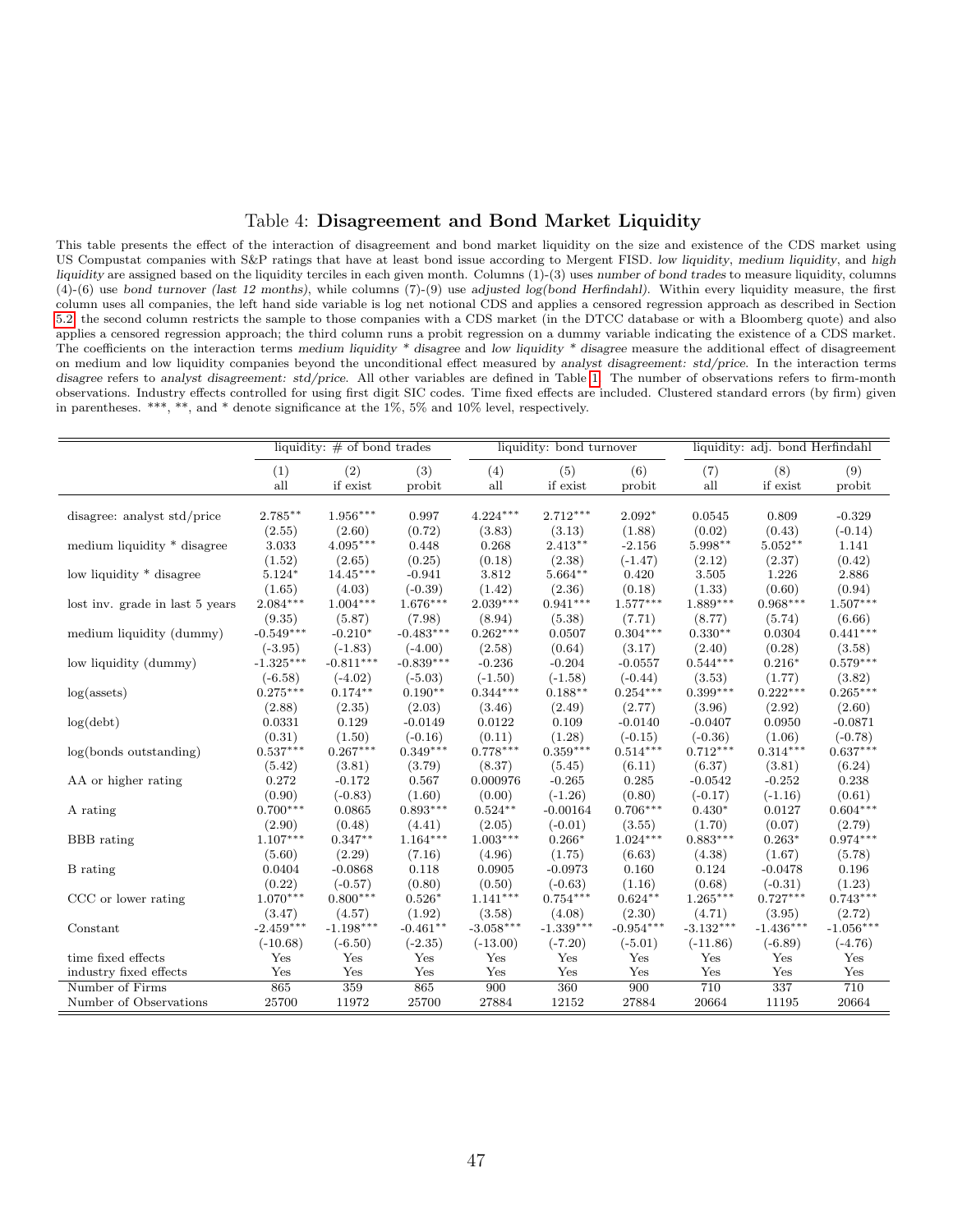### <span id="page-47-0"></span>Table 5: Losing Investment Grade and Bond Market Liquidity

This table presents the effect of the interaction of losing investment grade status and bond market liquidity on the size and existence of the CDS market using US Compustat companies with S&P ratings that have at least bond issue according to Mergent FISD. low liquidity, medium liquidity, and high liquidity are assigned based on the liquidity terciles in each given month. Columns (1)-(3) uses number of bond trades to measure liquidity, columns (4)-(6) use bond turnover (last 12 months), while columns (7)-(9) use adjusted log(bond Herfindahl). Within every liquidity measure the first column uses all companies, the left hand side variable is log net notional CDS and applies a censored regression approach as described in Section [5.2;](#page-17-0) the second column restricts the sample to those companies with a CDS market (in the DTCC database or with a Bloomberg quote) and also applies a censored regression approach; the third column runs a probit regression on a dummy variable indicating the existence of a CDS market. The coefficients on the interaction terms medium liquidity \* lost IG and low liquidity \* lost IG measure the additional effect of losing investment grade on medium and low liquidity companies beyond the unconditional effect measured by lost inv. grade in last 5 years. All other variables are defined in Table [1.](#page-43-0) The number of observations refers to firm-month observations. Industry effects controlled for using first digit SIC codes. Time fixed effects are included. Clustered standard errors (by firm) given in parentheses. \*\*\*, \*\*, and \* denote significance at the  $1\%$ ,  $5\%$ and 10% level, respectively.

|                                                                                                                                     |                                                                                                                              | liquidity: $\#$ of bond trades                                                                                                    |                                                                                                                         |                                                                                                                              | liquidity: bond turnover                                                                                                        |                                                                                                                           |                                                                                                                             | liquidity: adj. bond Herfindahl                                                                                                 |                                                                                                                            |
|-------------------------------------------------------------------------------------------------------------------------------------|------------------------------------------------------------------------------------------------------------------------------|-----------------------------------------------------------------------------------------------------------------------------------|-------------------------------------------------------------------------------------------------------------------------|------------------------------------------------------------------------------------------------------------------------------|---------------------------------------------------------------------------------------------------------------------------------|---------------------------------------------------------------------------------------------------------------------------|-----------------------------------------------------------------------------------------------------------------------------|---------------------------------------------------------------------------------------------------------------------------------|----------------------------------------------------------------------------------------------------------------------------|
|                                                                                                                                     | (1)                                                                                                                          | (2)                                                                                                                               | (3)                                                                                                                     | (4)                                                                                                                          | (5)                                                                                                                             | (6)                                                                                                                       | (7)                                                                                                                         | (8)                                                                                                                             | (9)                                                                                                                        |
|                                                                                                                                     | all                                                                                                                          | if exist                                                                                                                          | probit                                                                                                                  | all                                                                                                                          | if exist                                                                                                                        | probit                                                                                                                    | all                                                                                                                         | if exist                                                                                                                        | probit                                                                                                                     |
|                                                                                                                                     |                                                                                                                              |                                                                                                                                   |                                                                                                                         |                                                                                                                              |                                                                                                                                 |                                                                                                                           |                                                                                                                             |                                                                                                                                 |                                                                                                                            |
| lost inv. grade in last 5 years                                                                                                     | $1.582***$                                                                                                                   | $0.801***$                                                                                                                        | $1.310***$                                                                                                              | $1.517***$                                                                                                                   | $0.535**$                                                                                                                       | $1.329***$                                                                                                                | $1.775***$                                                                                                                  | $0.743***$                                                                                                                      | $1.540***$                                                                                                                 |
|                                                                                                                                     | (6.47)                                                                                                                       | (4.08)                                                                                                                            | (4.96)                                                                                                                  | (5.24)                                                                                                                       | (2.33)                                                                                                                          | (4.98)                                                                                                                    | (5.58)                                                                                                                      | (2.89)                                                                                                                          | (4.82)                                                                                                                     |
| medium liquidity * 5yr lost IG                                                                                                      | $0.620**$                                                                                                                    | 0.228                                                                                                                             | $0.515*$                                                                                                                | 0.341                                                                                                                        | 0.298                                                                                                                           | 0.301                                                                                                                     | $-0.0966$                                                                                                                   | 0.234                                                                                                                           | $-0.384$                                                                                                                   |
|                                                                                                                                     | (1.99)                                                                                                                       | (0.87)                                                                                                                            | (1.73)                                                                                                                  | (1.21)                                                                                                                       | (1.29)                                                                                                                          | (0.98)                                                                                                                    | $(-0.26)$                                                                                                                   | (0.83)                                                                                                                          | $(-1.07)$                                                                                                                  |
| low liquidity $*$ 5yr lost IG                                                                                                       | $1.289***$                                                                                                                   | $1.116***$                                                                                                                        | 0.441                                                                                                                   | $1.154***$                                                                                                                   | $0.968***$                                                                                                                      | 0.392                                                                                                                     | 0.450                                                                                                                       | 0.394                                                                                                                           | 0.677                                                                                                                      |
|                                                                                                                                     | (2.77)                                                                                                                       | (2.77)                                                                                                                            | (1.16)                                                                                                                  | (3.07)                                                                                                                       | (3.22)                                                                                                                          | (1.10)                                                                                                                    | (1.21)                                                                                                                      | (1.29)                                                                                                                          | (1.53)                                                                                                                     |
| disagree: analyst std/price                                                                                                         | $4.336***$                                                                                                                   | $3.719***$                                                                                                                        | 1.106                                                                                                                   | $4.823***$                                                                                                                   | $3.862***$                                                                                                                      | 1.553                                                                                                                     | $4.110***$                                                                                                                  | $3.320***$                                                                                                                      | 1.259                                                                                                                      |
|                                                                                                                                     | (4.09)                                                                                                                       | (4.49)                                                                                                                            | (1.08)                                                                                                                  | (4.51)                                                                                                                       | (4.53)                                                                                                                          | (1.52)                                                                                                                    | (3.69)                                                                                                                      | (3.94)                                                                                                                          | (1.12)                                                                                                                     |
| medium liquidity (dummy)                                                                                                            | $-0.568***$                                                                                                                  | $-0.179$                                                                                                                          | $-0.514***$                                                                                                             | $0.254***$                                                                                                                   | 0.0758                                                                                                                          | $0.252***$                                                                                                                | $0.431***$                                                                                                                  | 0.0761                                                                                                                          | $0.490***$                                                                                                                 |
|                                                                                                                                     | $(-4.11)$                                                                                                                    | $(-1.58)$                                                                                                                         | $(-4.26)$                                                                                                               | (2.61)                                                                                                                       | (1.01)                                                                                                                          | (2.79)                                                                                                                    | (3.31)                                                                                                                      | (0.72)                                                                                                                          | (4.33)                                                                                                                     |
| low liquidity (dummy)                                                                                                               | $-1.459***$                                                                                                                  | $-0.869***$                                                                                                                       | $-0.887***$                                                                                                             | $-0.330**$                                                                                                                   | $-0.276**$                                                                                                                      | $-0.0853$                                                                                                                 | $0.547***$                                                                                                                  | 0.186                                                                                                                           | $0.588***$                                                                                                                 |
|                                                                                                                                     | $(-7.33)$                                                                                                                    | $(-4.44)$                                                                                                                         | $(-5.49)$                                                                                                               | $(-2.11)$                                                                                                                    | $(-2.13)$                                                                                                                       | $(-0.71)$                                                                                                                 | (3.64)                                                                                                                      | (1.57)                                                                                                                          | (4.01)                                                                                                                     |
| $log($ assets)                                                                                                                      | $0.267***$                                                                                                                   | $0.177**$                                                                                                                         | $0.186**$                                                                                                               | $0.342***$                                                                                                                   | $0.189**$                                                                                                                       | $0.254***$                                                                                                                | $0.407***$                                                                                                                  | $0.231***$                                                                                                                      | $0.269***$                                                                                                                 |
|                                                                                                                                     | (2.79)                                                                                                                       | (2.39)                                                                                                                            | (1.99)                                                                                                                  | (3.46)                                                                                                                       | (2.52)                                                                                                                          | (2.77)                                                                                                                    | (4.05)                                                                                                                      | (3.04)                                                                                                                          | (2.64)                                                                                                                     |
| log(debt)                                                                                                                           | 0.0524                                                                                                                       | 0.141                                                                                                                             | $-0.0121$                                                                                                               | 0.0318                                                                                                                       | 0.128                                                                                                                           | $-0.00990$                                                                                                                | $-0.0581$                                                                                                                   | 0.0844                                                                                                                          | $-0.0956$                                                                                                                  |
|                                                                                                                                     | (0.49)<br>$0.510***$                                                                                                         | (1.64)<br>$0.241***$                                                                                                              | $(-0.13)$<br>$0.343***$                                                                                                 | (0.30)<br>$0.749***$                                                                                                         | (1.49)<br>$0.333***$                                                                                                            | $(-0.11)$<br>$0.509***$                                                                                                   | $(-0.51)$<br>$0.715***$                                                                                                     | (0.93)<br>$0.312***$                                                                                                            | $(-0.85)$<br>$0.644***$                                                                                                    |
| log(bonds outstanding)                                                                                                              | (5.15)                                                                                                                       |                                                                                                                                   |                                                                                                                         |                                                                                                                              |                                                                                                                                 |                                                                                                                           |                                                                                                                             |                                                                                                                                 |                                                                                                                            |
|                                                                                                                                     | 0.290                                                                                                                        | (3.46)<br>$-0.124$                                                                                                                | (3.74)<br>0.564                                                                                                         | (8.02)<br>0.0101                                                                                                             | (4.93)<br>$-0.249$                                                                                                              | (6.07)<br>0.285                                                                                                           | (6.38)<br>$-0.0467$                                                                                                         | (3.76)<br>$-0.255$                                                                                                              | (6.26)<br>0.237                                                                                                            |
| AA or higher rating                                                                                                                 | (0.95)                                                                                                                       |                                                                                                                                   |                                                                                                                         | (0.03)                                                                                                                       | $(-1.19)$                                                                                                                       |                                                                                                                           |                                                                                                                             |                                                                                                                                 |                                                                                                                            |
| A rating                                                                                                                            | $0.719***$                                                                                                                   | $(-0.59)$<br>0.135                                                                                                                | (1.58)<br>$0.893***$                                                                                                    | $0.540**$                                                                                                                    | 0.0164                                                                                                                          | (0.80)<br>$0.712***$                                                                                                      | $(-0.14)$<br>$0.441*$                                                                                                       | $(-1.18)$<br>0.0150                                                                                                             | (0.60)<br>$0.605***$                                                                                                       |
|                                                                                                                                     |                                                                                                                              |                                                                                                                                   |                                                                                                                         |                                                                                                                              |                                                                                                                                 |                                                                                                                           |                                                                                                                             |                                                                                                                                 |                                                                                                                            |
|                                                                                                                                     |                                                                                                                              |                                                                                                                                   |                                                                                                                         |                                                                                                                              |                                                                                                                                 |                                                                                                                           |                                                                                                                             |                                                                                                                                 |                                                                                                                            |
|                                                                                                                                     |                                                                                                                              |                                                                                                                                   |                                                                                                                         |                                                                                                                              |                                                                                                                                 |                                                                                                                           |                                                                                                                             |                                                                                                                                 |                                                                                                                            |
|                                                                                                                                     |                                                                                                                              |                                                                                                                                   |                                                                                                                         |                                                                                                                              |                                                                                                                                 |                                                                                                                           |                                                                                                                             |                                                                                                                                 |                                                                                                                            |
|                                                                                                                                     |                                                                                                                              |                                                                                                                                   |                                                                                                                         |                                                                                                                              |                                                                                                                                 |                                                                                                                           |                                                                                                                             |                                                                                                                                 |                                                                                                                            |
|                                                                                                                                     |                                                                                                                              |                                                                                                                                   |                                                                                                                         |                                                                                                                              |                                                                                                                                 |                                                                                                                           |                                                                                                                             |                                                                                                                                 |                                                                                                                            |
|                                                                                                                                     |                                                                                                                              |                                                                                                                                   |                                                                                                                         |                                                                                                                              |                                                                                                                                 |                                                                                                                           |                                                                                                                             |                                                                                                                                 |                                                                                                                            |
|                                                                                                                                     |                                                                                                                              |                                                                                                                                   |                                                                                                                         |                                                                                                                              |                                                                                                                                 |                                                                                                                           |                                                                                                                             |                                                                                                                                 |                                                                                                                            |
|                                                                                                                                     |                                                                                                                              |                                                                                                                                   |                                                                                                                         |                                                                                                                              |                                                                                                                                 |                                                                                                                           |                                                                                                                             |                                                                                                                                 |                                                                                                                            |
|                                                                                                                                     |                                                                                                                              |                                                                                                                                   |                                                                                                                         |                                                                                                                              |                                                                                                                                 |                                                                                                                           |                                                                                                                             |                                                                                                                                 |                                                                                                                            |
|                                                                                                                                     |                                                                                                                              |                                                                                                                                   |                                                                                                                         |                                                                                                                              |                                                                                                                                 |                                                                                                                           |                                                                                                                             |                                                                                                                                 |                                                                                                                            |
|                                                                                                                                     |                                                                                                                              |                                                                                                                                   |                                                                                                                         |                                                                                                                              |                                                                                                                                 |                                                                                                                           |                                                                                                                             |                                                                                                                                 |                                                                                                                            |
| Number of Observations                                                                                                              | 25700                                                                                                                        | 11972                                                                                                                             | 25700                                                                                                                   | 27884                                                                                                                        | 12152                                                                                                                           | 27884                                                                                                                     | 20664                                                                                                                       | 11195                                                                                                                           | 20664                                                                                                                      |
| <b>BBB</b> rating<br>B rating<br>CCC or lower rating<br>Constant<br>time fixed effects<br>industry fixed effects<br>Number of Firms | (2.96)<br>$1.131***$<br>(5.68)<br>0.0429<br>(0.23)<br>$1.105***$<br>(3.56)<br>$-2.453***$<br>$(-10.55)$<br>Yes<br>Yes<br>865 | (0.74)<br>$0.403***$<br>(2.64)<br>$-0.0554$<br>$(-0.36)$<br>$0.838***$<br>(4.27)<br>$-1.250***$<br>$(-6.85)$<br>Yes<br>Yes<br>359 | (4.41)<br>$1.165***$<br>(7.18)<br>0.105<br>(0.70)<br>$0.508*$<br>(1.87)<br>$-0.434**$<br>$(-2.20)$<br>Yes<br>Yes<br>865 | (2.11)<br>$1.019***$<br>(5.04)<br>0.0807<br>(0.45)<br>$1.203***$<br>(3.71)<br>$-3.061***$<br>$(-13.10)$<br>Yes<br>Yes<br>900 | (0.09)<br>$0.290*$<br>(1.92)<br>$-0.0968$<br>$(-0.67)$<br>$0.873***$<br>(4.33)<br>$-1.359***$<br>$(-7.49)$<br>Yes<br>Yes<br>360 | (3.60)<br>$1.025***$<br>(6.67)<br>0.156<br>(1.12)<br>$0.638**$<br>(2.37)<br>$-0.937***$<br>$(-4.94)$<br>Yes<br>Yes<br>900 | (1.74)<br>$0.888***$<br>(4.42)<br>0.110<br>(0.60)<br>$1.358***$<br>(4.58)<br>$-3.186***$<br>$(-12.26)$<br>Yes<br>Yes<br>710 | (0.08)<br>$0.263*$<br>(1.68)<br>$-0.0559$<br>$(-0.37)$<br>$0.864***$<br>(4.86)<br>$-1.452***$<br>$(-7.07)$<br>Yes<br>Yes<br>337 | (2.80)<br>$0.977***$<br>(5.79)<br>0.182<br>(1.14)<br>$0.812***$<br>(2.86)<br>$-1.087***$<br>$(-5.01)$<br>Yes<br>Yes<br>710 |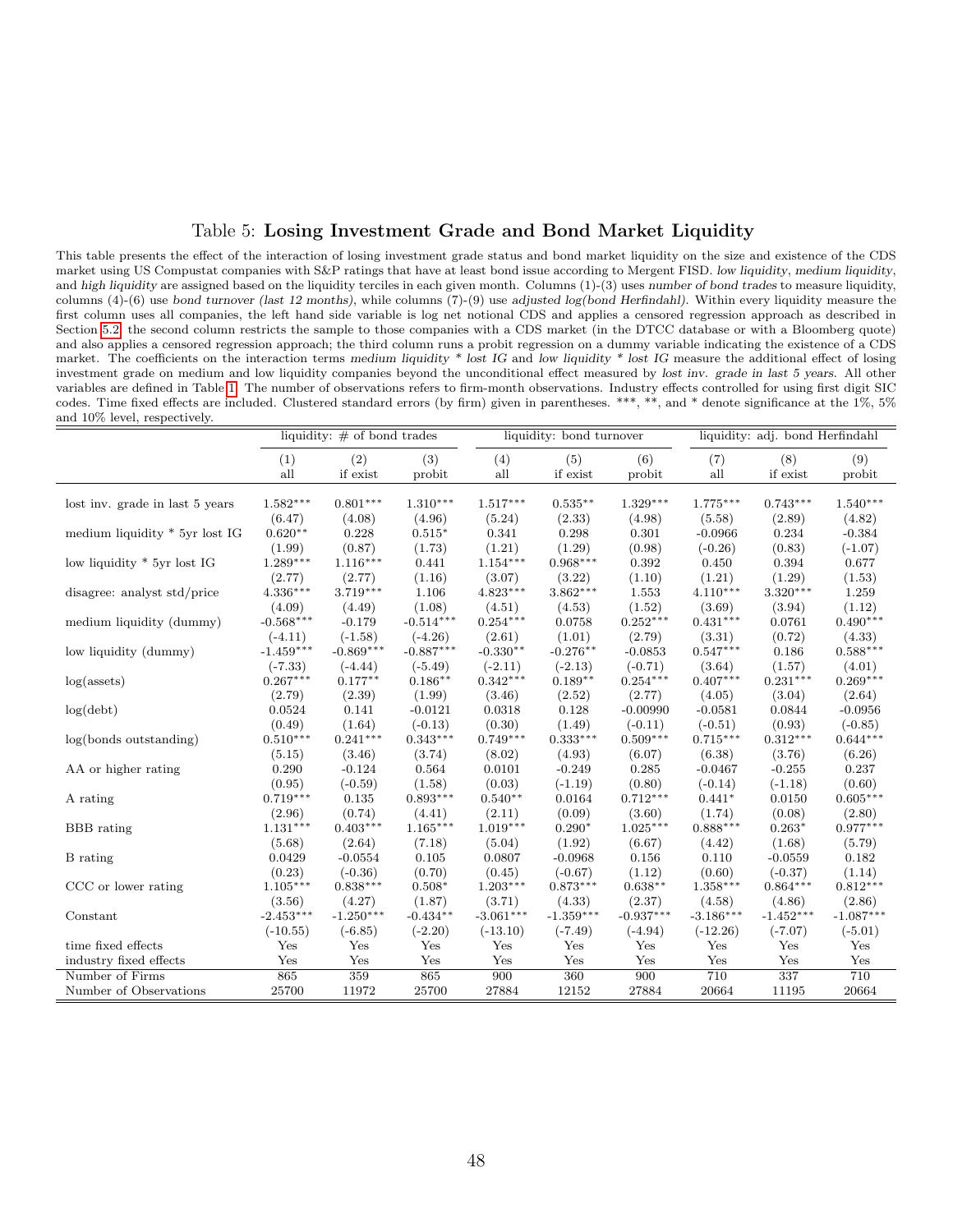### <span id="page-48-0"></span>Table 6: Detailed Debt Structure

This table presents how different types of debt affects the size and existence of the CDS market using Compustat companies with S&P ratings for which we have detailed balance sheet information from Capital IQ using annual data 2008-2011. In columns (1)-(9) we take logs of all components of debt (after adding 10 million USD). Column (1) uses all companies, the left hand side variable is log net notional CDS and applies a censored regression approach as described in Section [5.2;](#page-17-0) the column (2) restricts the sample to those companies with a CDS market (in the DTCC database or with a Bloomberg quote) and also applies a censored regression approach; the column (3) runs a probit regression on a dummy variable indicating the existence of a CDS market. In columns (4)-(6) we restrict the sample to US bonds with at least one bond issue in FISD-Mergent, while in columns (7)-(9) we add further controls to the regressions in columns (4)-(6). The number of observations refer to firm-year observations. Industry effects controlled for using first digit SIC codes. Time fixed effects are included. Clustered standard errors (by firm) given in parentheses. \*\*\*, \*\*, and \* denote significance at the 1%, 5% and 10% level, respectively.

|                                  |             | US and international |              |             | US firms in FISD |                  |                  | US firms in FISD w/ controls |                  |
|----------------------------------|-------------|----------------------|--------------|-------------|------------------|------------------|------------------|------------------------------|------------------|
|                                  | (1)         | (2)                  | (3)          | (4)         | (5)              | (6)              | (7)              | (8)                          | (9)              |
|                                  | all         | if exist             | probit       | all         | if exist         | probit           | all              | if exist                     | probit           |
|                                  |             |                      |              |             |                  |                  |                  |                              |                  |
| $log(bonds+0.01)$                | $0.474***$  | $0.244***$           | $0.300***$   | $0.612***$  | $0.378***$       | $0.313***$       | $0.482***$       | $0.303***$                   | $0.262**$        |
|                                  | (7.13)      | (5.26)               | (5.65)       | (4.98)      | (4.43)           | (3.43)           | (3.83)           | (3.66)                       | (2.47)           |
| $log($ accounts payable $+0.01)$ | 0.0296      | 0.0469               | 0.0495       | 0.0854      | 0.0647           | 0.103            | 0.0448           | 0.0443                       | 0.137            |
|                                  | (0.49)      | (1.11)               | (0.61)       | (1.08)      | (1.22)           | (0.83)           | (0.55)           | (0.74)                       | (0.91)           |
| $log($ term $loans+0.01)$        | $-0.0548**$ | $-0.00123$           | $-0.0777***$ | $-0.0660*$  | 0.00559          | $-0.113***$      | $-0.0529$        | 0.0136                       | $-0.0994**$      |
|                                  | $(-2.40)$   | $(-0.08)$            | $(-2.96)$    | $(-1.90)$   | (0.28)           | $(-2.72)$        | $(-1.56)$        | (0.66)                       | $(-2.18)$        |
| $log(comm. paper+0.01)$          | 0.0204      | $-0.0359**$          | $0.0892**$   | $-0.0294$   | $-0.0731***$     | 0.0428           | $-0.0232$        | $-0.0498**$                  | 0.0167           |
|                                  | (0.81)      | $(-2.11)$            | (2.34)       | $(-0.91)$   | $(-3.35)$        | (0.80)           | $(-0.74)$        | $(-2.26)$                    | (0.27)           |
| $log(other borrowing+0.01)$      | 0.00525     | $0.0739***$          | $-0.109***$  | 0.00753     | $0.0731***$      | $-0.0900**$      | $-0.0206$        | $0.0567**$                   | $-0.152***$      |
|                                  | (0.20)      | (4.06)               | $(-3.39)$    | (0.19)      | (2.80)           | $(-2.07)$        | $(-0.55)$        | (2.34)                       | $(-2.97)$        |
| $log(capital lease+0.01)$        | 0.0187      | 0.00561              | 0.0550       | $-0.00810$  | 0.00703          | 0.0488           | 0.00485          | 0.0164                       | 0.0902           |
|                                  | (0.45)      | (0.19)               | (0.96)       | $(-0.14)$   | (0.17)           | (0.49)           | (0.09)           | (0.42)                       | (0.80)           |
| $log(revolving credit+0.01)$     | $-0.0147$   | $0.0328**$           | $-0.0541$    | 0.0251      | 0.0156           | 0.0306           | 0.0240           | 0.0164                       | 0.0373           |
|                                  | $(-0.52)$   | (1.99)               | $(-1.58)$    | (0.63)      | (0.66)           | (0.64)           | (0.62)           | (0.67)                       | (0.68)           |
| $log(t$ rust preferred $+0.01)$  | $-0.103*$   | 0.0326               | $-0.115***$  | $-0.142**$  | 0.0227           | $-0.153**$       | $-0.138**$       | 0.0307                       | $-0.222***$      |
|                                  | $(-1.91)$   | (0.89)               | $(-2.61)$    | $(-2.24)$   | (0.56)           | $(-2.53)$        | $(-2.21)$        | (0.72)                       | $(-3.08)$        |
| $log($ assets $)$                | $0.346***$  | $0.162**$            | $0.343***$   | $0.337**$   | 0.0928           | $0.382**$        | $0.397**$        | 0.0817                       | $0.639***$       |
|                                  | (3.03)      | (2.09)               | (3.16)       | (2.01)      | (0.82)           | (2.38)           | (2.48)           | (0.72)                       | (3.01)           |
| lost inv. grade in last 5 years  | $0.909***$  | $0.861***$           | 0.468        | $0.680*$    | $1.044***$       | $-0.0203$        | 0.563            | $1.142***$                   | $-0.590$         |
|                                  | (2.83)      | (4.50)               | (1.32)       | (1.93)      | (6.11)           | $(-0.04)$        | (1.48)           | (6.24)                       | $(-1.06)$        |
| bond turnover (last 12 months)   |             |                      |              |             |                  |                  | 0.0780           | 0.202                        | $-0.0482$        |
|                                  |             |                      |              |             |                  |                  | (0.37)           | (1.01)                       | $(-0.18)$        |
| adj. log(bond Herfindahl)        |             |                      |              |             |                  |                  | $-0.793***$      | $-0.359***$                  | $-1.130***$      |
|                                  |             |                      |              |             |                  |                  | $(-4.67)$        | $(-2.59)$                    | $(-4.21)$        |
| disagree: analyst std/price      |             |                      |              |             |                  |                  | $3.663**$        | 1.625                        | 3.082            |
|                                  |             |                      |              |             |                  |                  | (2.12)           | (1.61)                       | (0.75)           |
| Constant                         | $-3.477***$ | $-1.315***$          | $-1.159**$   | $-3.446***$ | $-1.405***$      | $-0.685$         | $-3.426***$      | $-1.293***$                  | $-1.377$         |
|                                  | $(-6.46)$   | $(-3.50)$            | $(-2.04)$    | $(-5.34)$   | $(-2.95)$        | $(-0.80)$        | $(-5.50)$        | $(-2.72)$                    | $(-1.46)$        |
| time fixed effects               | Yes         | Yes                  | Yes          | Yes         | Yes              | Yes              | Yes              | Yes                          | Yes              |
| industry fixed effects           | Yes         | Yes                  | Yes          | Yes         | Yes              | Yes              | Yes              | Yes                          | Yes              |
| rating fixed effects             | Yes         | Yes                  | Yes          | Yes         | Yes              | Yes              | Yes              | Yes                          | Yes              |
| Number of Firms                  | 478         | 325                  | 477          | 255         | 181              | $\overline{255}$ | $\overline{215}$ | 160                          | $\overline{215}$ |
| Number of Observations           | 1734        | 1168                 | 1730         | 918         | 643              | 918              | 739              | 562                          | 739              |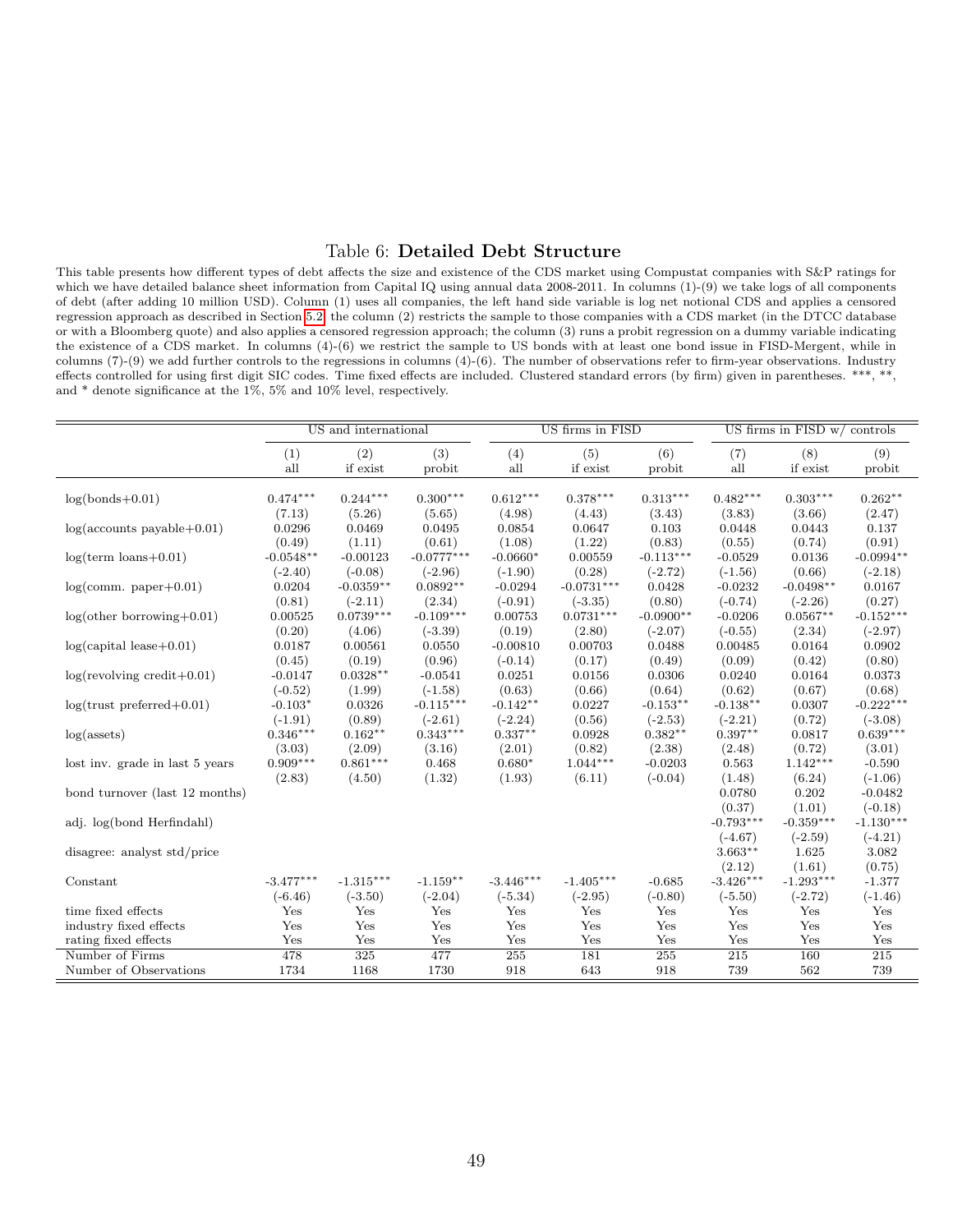#### <span id="page-49-0"></span>Table 7: The CDS-bond basis

This table presents the results of a regression with the dependent variable of log net notional CDS using US companies for which we have S&P ratings and there is at least one bond issue in FISD-Mergent. Column (1) constrains the coefficient on positive and negative basis to be equal, while columns (3) allows them to differ. The CDS-bond basis (mly avg, bps) from Bloomberg is the difference between the CDS spread and the Z-spread of the (up to 5) most liquid fixed-coupon uncollateralized senior bonds of the given company that does not have any embedded options. All other variables are defined in Table [1.](#page-43-0) The number of observations refers to firm-month observations. The CDS basis is winsorized at the 5% and the 95% level to avoid outliers driving the result. Time fixed effects are included. Clustered standard errors (by firm) given in parentheses. \*\*\*, \*\*, and \* denote significance at the  $1\%$ , 5% and 10% level, respectively.

|                                                    | (1)         | (2)         |
|----------------------------------------------------|-------------|-------------|
|                                                    | pooled      | split       |
|                                                    |             |             |
| abs. value of CDS-bond basis (mly avg, $\%$ )      | $0.242***$  |             |
|                                                    | (3.46)      |             |
| abs. value of neg. CDS-bond basis (mly avg, $\%$ ) |             | $0.239***$  |
|                                                    |             | (3.42)      |
| abs. value of pos. CDS-bond basis (mly avg, $\%$ ) |             | $-0.103$    |
|                                                    |             | $(-1.04)$   |
| $log($ assets $)$                                  | 0.101       | 0.107       |
|                                                    | (0.89)      | (1.00)      |
| log(debt)                                          | $0.335***$  | $0.328***$  |
|                                                    | (4.02)      | (4.12)      |
| investment grade                                   | $0.419*$    | 0.387       |
|                                                    | (1.67)      | (1.56)      |
| industry: finance                                  | $-0.243$    | $-0.232$    |
|                                                    | $(-1.42)$   | $(-1.44)$   |
| Constant                                           | $-1.628***$ | $-1.523***$ |
|                                                    | $(-6.41)$   | $(-6.17)$   |
| time fixed effects                                 | Yes         | Yes         |
| Number of Firms                                    | 56          | 56          |
| Number of Observations                             | 1773        | 1773        |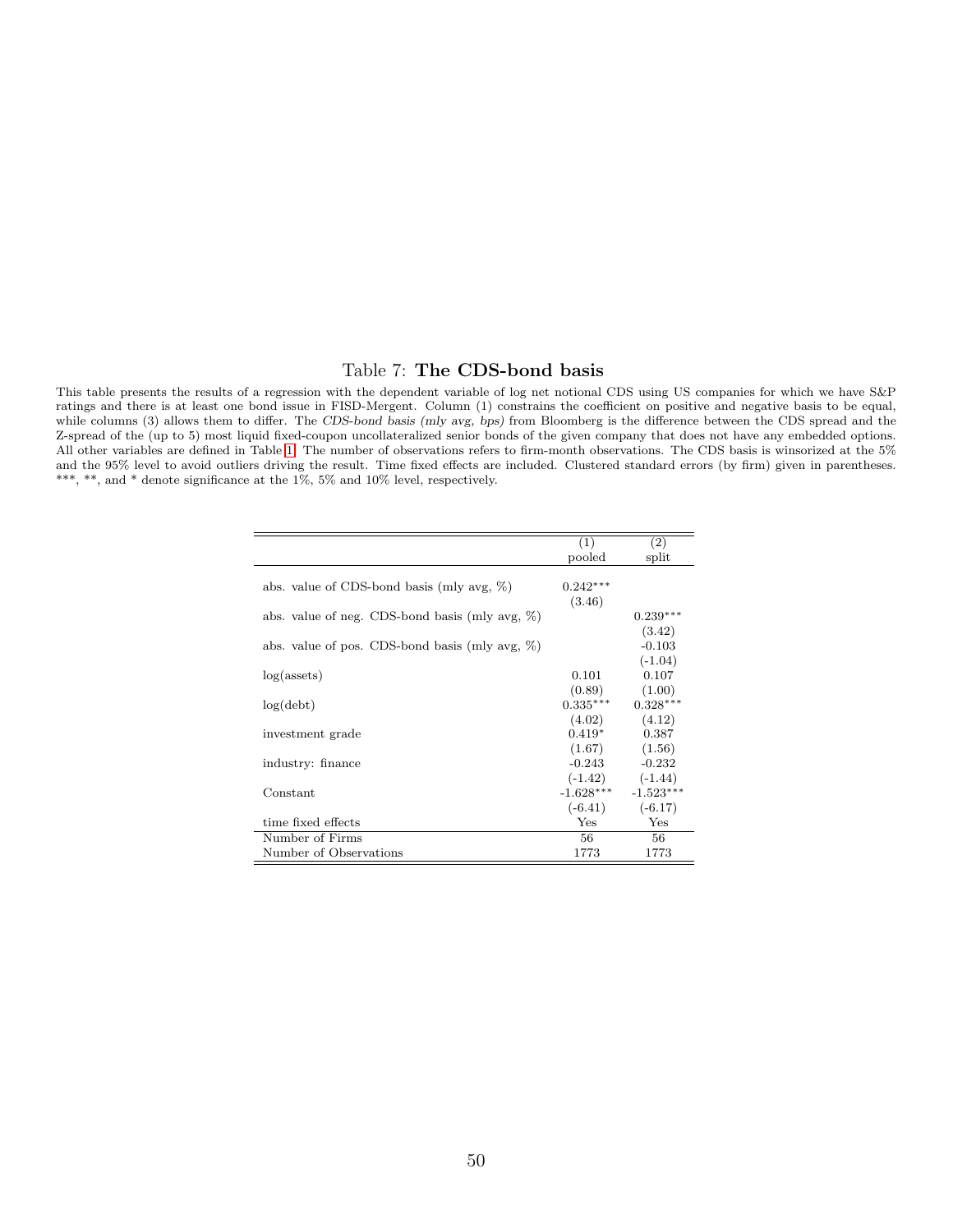# A Online Appendix (not for publication)

## Table A.1: Baseline Results: Including CDS index dummies

This table presents the determinants of the size and existence of the CDS market using Compustat companies with S&P ratings. Columns (1)-(3) use all rated companies; columns (3)-(9) only US companies with at least one bond issue in Mergent FISD. Within every sample the first column uses all companies, the left hand side variable is log net notional CDS and applies a censored regression approach as described in Section [5.2;](#page-17-0) the middle column(s) restricts the sample to those companies with a CDS market (in the DTCC database or with a Bloomberg quote) and also applies a censored regression approach; the last column runs a probit regression on a dummy variable indicating the existence of a CDS market. credit enhancement is an indicator dummy that is one for firms that provide credit enhancement. systemic is a dummy for the top 30 most systemic financial institutions. All other variables are defined in Table [1.](#page-43-0) The number of observations refers to firm-month observations. Industry effects controlled for using first digit SIC codes. Time fixed effects are included. Clustered standard errors (by firm) given in parentheses. \*\*\*, \*\*, and \* denote significance at the 1%, 5% and 10% level, respectively.

|                                    |                        | Baseline: US and international |                          |                          |                         |                          | US firms in FISD         |                          |                          |
|------------------------------------|------------------------|--------------------------------|--------------------------|--------------------------|-------------------------|--------------------------|--------------------------|--------------------------|--------------------------|
|                                    | (1)<br>all             | (2)<br>if exist                | (3)<br>probit            | (4)<br>all               | (5)<br>if exist         | (6)<br>if exist          | (7)<br>if exist          | (8)<br>if exist          | (9)<br>probit            |
| $log($ assets $)$                  | $0.270***$             | $0.0984*$                      | $0.262***$               | $0.268***$               | $0.144**$               | $0.202***$               | $0.123*$                 | $0.178**$                | $0.250**$                |
| log(debt)                          | (3.84)<br>$0.375***$   | (1.85)<br>$0.288***$           | (4.17)<br>$0.171***$     | (2.86)<br>$-0.0240$      | (2.05)<br>0.123         | (2.79)<br>0.125          | (1.79)<br>$0.154**$      | (2.41)<br>$0.172*$       | (2.33)<br>$-0.192$       |
| log(bonds outstanding)             | (6.58)                 | (6.54)                         | (3.32)                   | $(-0.23)$<br>$0.327***$  | (1.53)<br>$0.237***$    | (1.50)<br>$0.135***$     | (2.00)<br>$0.234***$     | (1.88)<br>$0.164*$       | $(-1.60)$<br>$0.501***$  |
| $log(const' d)$ bonds outstanding) |                        |                                |                          | (2.72)<br>0.141          | (4.35)                  | (1.99)                   | (4.33)                   | (1.74)<br>$-0.0302$      | (3.13)<br>0.215          |
| bond turnover (last 12 months)     |                        |                                |                          | (0.93)<br>0.0530         | $-0.109$                |                          |                          | $(-0.24)$<br>$-0.111$    | (1.15)<br>$0.328*$       |
| adj. log(bond Herfindahl)          |                        |                                |                          | (0.37)<br>$-0.477***$    | $(-0.93)$               | $-0.317***$              |                          | $(-0.83)$<br>$-0.262**$  | (1.94)<br>$-0.559***$    |
| disagree: analyst std/price        |                        |                                |                          | $(-3.88)$<br>$2.650**$   |                         | $(-2.99)$                | $3.065***$               | $(-2.47)$<br>$2.916***$  | $(-3.59)$<br>1.224       |
| AA or higher rating                | $0.696***$             | 0.0926                         | $0.697***$               | (2.33)<br>$0.695**$      | 0.155                   | 0.0921                   | (3.72)<br>0.251          | (3.54)<br>0.179          | (1.07)<br>0.283          |
| A rating                           | (3.11)<br>$1.022***$   | (0.49)<br>0.243                | (3.04)<br>$0.960***$     | (2.40)<br>$0.750***$     | (0.63)<br>0.131         | (0.39)<br>0.105          | (1.04)<br>0.239          | (0.73)<br>0.200          | (0.72)<br>$0.651***$     |
| <b>BBB</b> rating                  | (6.24)<br>$1.132***$   | (1.55)<br>$0.420***$           | (6.31)<br>$0.978***$     | (3.32)<br>$0.995***$     | (0.63)<br>$0.322*$      | (0.52)<br>0.272          | (1.16)<br>$0.420**$      | (0.94)<br>$0.369*$       | (2.91)<br>$1.002***$     |
| B rating                           | (7.78)<br>$-0.254*$    | (2.75)<br>$-0.293**$           | (7.82)<br>$-0.0803$      | (5.41)<br>$-0.153$       | (1.74)<br>$-0.171$      | (1.50)<br>$-0.192$       | (2.27)<br>$-0.214*$      | (1.96)<br>$-0.199$       | (5.71)<br>0.172          |
| CCC or lower rating                | $(-1.84)$<br>0.0783    | $(-2.54)$<br>0.0167            | $(-0.63)$<br>$-0.00786$  | $(-0.98)$<br>$0.923***$  | $(-1.35)$<br>0.405      | $(-1.57)$<br>0.465       | $(-1.67)$<br>$0.625***$  | $(-1.59)$<br>$0.678***$  | (1.06)<br>$0.786***$     |
| lost inv. grade in last 5 years    | (0.26)<br>$1.702***$   | (0.06)<br>$0.981***$           | $(-0.04)$<br>$1.348***$  | (3.04)<br>$1.668***$     | (1.20)<br>$1.005***$    | (1.43)<br>$1.014***$     | (3.04)<br>$1.065***$     | (3.29)<br>$1.031***$     | (2.91)<br>$1.570***$     |
| credit enhancement (dummy)         | (10.61)<br>$2.125***$  | (7.38)<br>$1.372***$           | (8.29)<br>$perfect +$    | (9.28)                   | (6.64)                  | (7.18)                   | (7.35)                   | (6.85)                   | (6.86)                   |
| systemic                           | (3.00)<br>$0.787**$    | (3.20)<br>$0.625***$           | (omitted)<br>$perfect +$ |                          |                         |                          |                          |                          |                          |
| CDX NA IG index (dummy)            | (2.50)<br>$1.809***$   | (2.72)<br>$1.025***$           | (omitted)<br>$2.249***$  | $1.292***$               | $0.905***$              | $0.878***$               | $0.901***$               | $0.893***$               | $perfect +$              |
| CDX NA HY index (dummy)            | (17.69)<br>$2.215***$  | (14.25)<br>$0.774***$          | (5.61)<br>$3.571***$     | (9.85)<br>$1.732***$     | (9.28)<br>$0.695***$    | (9.08)<br>$0.664***$     | (9.05)<br>$0.760***$     | (9.05)<br>$0.729***$     | (omitted)<br>$perfect +$ |
| iTraxx Europe index (dummy)        | (18.37)<br>$1.383***$  | (6.51)<br>$0.897***$           | (8.92)<br>$2.335***$     | (11.42)                  | (4.46)                  | (4.38)                   | (4.99)                   | (4.88)                   | (omitted)                |
| industry: finance                  | (12.59)<br>$-1.288***$ | (11.89)<br>$-0.414***$         | (7.91)<br>$-1.136***$    | $-0.955***$              | $-0.330**$              | $-0.412***$              | $-0.346***$              | $-0.437***$              | $-1.129***$              |
| industry: agricultural             | $(-9.40)$<br>0.159     | $(-3.97)$<br>$-0.149$          | $(-8.60)$<br>$-0.0216$   | $(-5.60)$<br>$-0.0190$   | $(-2.53)$<br>$-0.262**$ | $(-3.06)$<br>$-0.291***$ | $(-2.72)$<br>$-0.0761$   | $(-3.31)$<br>$-0.214$    | $(-5.63)$<br>0.253       |
| industry: service                  | (0.50)<br>$-0.394***$  | $(-0.51)$<br>$-0.185**$        | $(-0.05)$<br>$-0.461***$ | $(-0.07)$<br>$-0.329***$ | $(-2.44)$<br>$-0.176*$  | $(-2.89)$<br>$-0.172*$   | $(-0.67)$<br>$-0.168*$   | $(-1.64)$<br>$-0.199**$  | (0.27)<br>$-0.259*$      |
| industry: cons. & mining           | $(-4.22)$<br>0.0940    | $(-2.49)$<br>$-0.00902$        | $(-4.70)$<br>0.00358     | $(-2.69)$<br>$-0.00873$  | $(-1.79)$<br>0.0387     | $(-1.75)$<br>0.0346      | $(-1.69)$<br>$-0.0220$   | $(-1.97)$<br>$-0.0459$   | $(-1.75)$<br>$-0.163$    |
| Constant                           | (0.67)<br>$-3.648***$  | $(-0.09)$<br>$-1.599***$       | (0.02)<br>$-1.416***$    | $(-0.05)$<br>$-2.972***$ | (0.33)<br>$-1.474***$   | (0.30)<br>$-1.533***$    | $(-0.18)$<br>$-1.650***$ | $(-0.38)$<br>$-1.585***$ | $(-0.77)$<br>$-0.802***$ |
| time fixed effects                 | $(-23.14)$<br>Yes      | $(-9.45)$<br>Yes               | $(-10.92)$<br>Yes        | $(-14.18)$<br>Yes        | $(-6.88)$<br>Yes        | $(-7.53)$<br>Yes         | $(-7.88)$<br>Yes         | $(-7.12)$<br>Yes         | $(-3.62)$<br>Yes         |
| Number of Firms                    | 1784<br>57220          | 609                            | 1784<br>57220            | 685<br>19966             | 378<br>12767            | 355<br>11967             | 360<br>12152             | 335                      | 685<br>19966             |
| Number of Observations             |                        | 21095                          |                          |                          |                         |                          |                          | 11101                    |                          |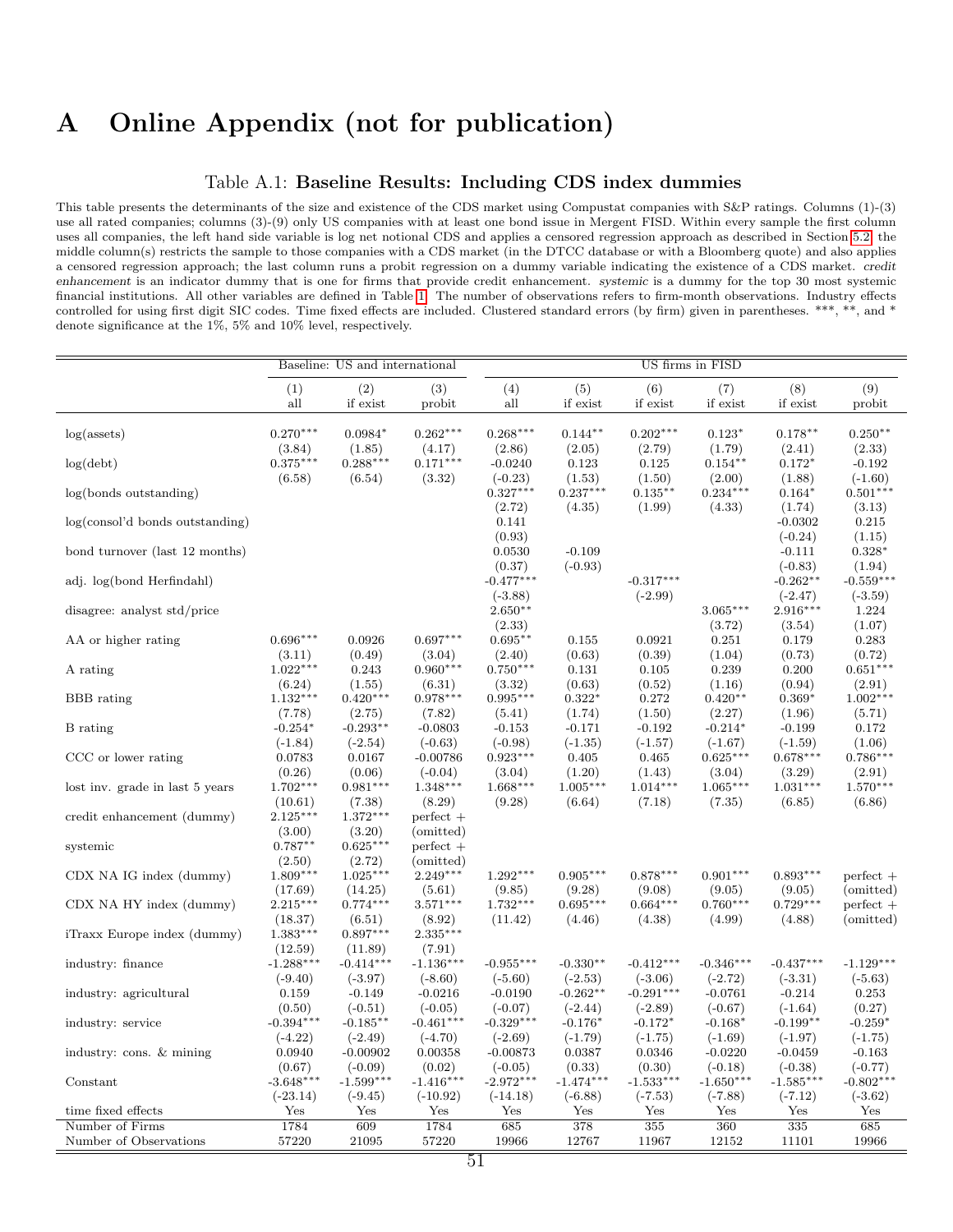#### Table A.2: Baseline Results: using net CDS as dependent variable

This table presents the determinants of the size and existence of the CDS market using Compustat companies with S&P ratings. Columns (1)-(3) use all rated companies; columns (3)-(9) only US companies with at least one bond issue in Mergent FISD. Within every sample the first column uses all companies, the left hand side variable is log net notional CDS and applies a censored regression approach as described in Section [5.2;](#page-17-0) the middle column(s) restricts the sample to those companies with a CDS market (in the DTCC database or with a Bloomberg quote) and also applies a censored regression approach; the last column runs a probit regression on a dummy variable indicating the existence of a CDS market. credit enhancement is an indicator dummy that is one for firms that provide credit enhancement. systemic is a dummy for the top 30 most systemic financial institutions. All other variables are defined in Table [1.](#page-43-0) The number of observations refers to firm-month observations. Industry effects controlled for using first digit SIC codes. Time fixed effects are included. Clustered standard errors (by firm) given in parentheses. \*\*\*, \*\*, and \* denote significance at the 1%, 5% and 10% level, respectively.

|                                   |                      | Baseline: US and international |                         |                        |                         | US firms in FISD       |                        |                          |                          |
|-----------------------------------|----------------------|--------------------------------|-------------------------|------------------------|-------------------------|------------------------|------------------------|--------------------------|--------------------------|
|                                   | (1)                  | (2)                            | (3)                     | (4)                    | (5)                     | (6)                    | (7)                    | (8)                      | (9)                      |
|                                   | all                  | if exist                       | probit                  | all                    | if exist                | if exist               | if exist               | if exist                 | probit                   |
| log(asserts)                      | $0.179***$           | $0.0985**$                     | $0.262***$              | $0.170**$              | $0.109*$                | $0.142**$              | 0.0767                 | $0.144**$                | $0.250**$                |
|                                   | (3.78)               | (2.25)                         | (4.17)                  | (2.53)                 | (1.77)                  | (2.12)                 | (1.29)                 | (2.21)                   | (2.33)                   |
| log(debt)                         | $0.270***$           | $0.256***$                     | $0.171***$              | $0.184*$               | $0.273***$              | $0.287***$             | $0.300***$             | $0.428***$               | $\text{-}0.192$          |
|                                   | (6.48)               | (6.25)                         | (3.32)                  | (1.73)                 | (2.84)                  | (2.81)                 | (3.07)                 | (3.32)                   | $(-1.60)$                |
| log(bonds outstanding)            |                      |                                |                         | $0.331***$             | $0.147***$              | 0.0771                 | $0.149***$             | $0.242***$               | $0.501***$               |
|                                   |                      |                                |                         | (3.31)                 | (3.05)                  | (1.19)                 | (3.10)                 | (2.73)                   | (3.13)                   |
| $log(const'$ d bonds outstanding) |                      |                                |                         | $-0.0534$<br>$(-0.47)$ |                         |                        |                        | $-0.281***$<br>$(-2.15)$ | 0.215<br>(1.15)          |
| bond turnover (last 12 months)    |                      |                                |                         | $-0.0494$              | $-0.137$                |                        |                        | $-0.201*$                | $0.328*$                 |
|                                   |                      |                                |                         | $(-0.50)$              | $(-1.59)$               |                        |                        | $(-1.94)$                | (1.94)                   |
| adj. log(bond Herfindahl)         |                      |                                |                         | $-0.326***$            |                         | $-0.281***$            |                        | $-0.170*$                | $-0.559***$              |
|                                   |                      |                                |                         | $(-3.52)$              |                         | $(-2.93)$              |                        | $(-1.79)$                | $(-3.59)$                |
| disagree: analyst std/price       |                      |                                |                         | $2.623**$              |                         |                        | $3.131***$             | $3.148***$               | 1.224                    |
|                                   |                      |                                |                         | (2.36)                 |                         |                        | (2.95)                 | (2.79)                   | (1.07)                   |
| AA or higher rating               | $0.286*$             | $-0.102$                       | $0.697***$              | 0.368                  | 0.0195                  | $-0.0194$              | 0.147                  | 0.0829                   | 0.283                    |
|                                   | (1.80)               | $(-0.64)$                      | (3.04)                  | (1.48)                 | (0.08)                  | $(-0.08)$              | (0.63)                 | (0.35)                   | (0.72)                   |
| A rating                          | $0.542***$           | 0.0904                         | $0.960***$              | $0.464***$             | 0.0642                  | 0.0581                 | 0.202                  | 0.161                    | $0.651***$               |
|                                   | (5.18)               | (0.77)                         | (6.31)                  | (2.79)                 | (0.39)                  | (0.35)                 | (1.23)                 | (0.93)                   | (2.91)                   |
| <b>BBB</b> rating                 | $0.672***$<br>(7.08) | $0.295***$<br>(2.65)           | $0.978***$<br>(7.82)    | $0.654***$<br>(4.97)   | $0.244*$<br>(1.69)      | 0.222<br>(1.54)        | $0.360**$<br>(2.54)    | $0.328**$<br>(2.23)      | $1.002***$<br>(5.71)     |
| B rating                          | $-0.164*$            | $-0.206**$                     | $-0.0803$               | $-0.108$               | $-0.126$                | $-0.147$               | $-0.155$               | $-0.115$                 | 0.172                    |
|                                   | $(-1.79)$            | $(-2.19)$                      | $(-0.63)$               | $(-0.90)$              | $(-1.10)$               | $(-1.30)$              | $(-1.36)$              | $(-0.97)$                | (1.06)                   |
| CCC or lower rating               | 0.115                | 0.107                          | $-0.00786$              | $0.762***$             | 0.348                   | 0.393                  | $0.548***$             | $0.644***$               | $0.786***$               |
|                                   | (0.53)               | (0.43)                         | $(-0.04)$               | (2.96)                 | (1.02)                  | (1.14)                 | (2.68)                 | (3.05)                   | (2.91)                   |
| lost inv. grade in last 5 years   | $1.109***$           | $0.777***$                     | $1.348***$              | $1.217***$             | $0.849***$              | $0.880***$             | $0.926***$             | $0.899***$               | $1.570***$               |
|                                   | (10.17)              | (7.33)                         | (8.29)                  | (8.90)                 | (6.32)                  | (6.76)                 | (7.36)                 | (6.77)                   | (6.86)                   |
| credit enhancement (dummy)        | $1.755***$           | $1.406***$                     | $perfect +$             |                        |                         |                        |                        |                          |                          |
|                                   | (2.93)               | (2.86)                         | (omitted)               |                        |                         |                        |                        |                          |                          |
| systemic                          | $2.592***$           | $2.335***$                     | $perfect +$             |                        |                         |                        |                        |                          |                          |
|                                   | (5.09)<br>$1.188***$ | (4.78)<br>$0.774***$           | (omitted)<br>$2.249***$ | $0.844***$             | $0.613***$              | $0.592***$             | $0.607***$             | $0.621***$               |                          |
| CDX NA IG index (dummy)           | (14.54)              | (10.83)                        | (5.61)                  | (7.16)                 | (5.64)                  | (5.36)                 | (5.40)                 | (5.75)                   | $perfect +$<br>(omitted) |
| CDX NA HY index (dummy)           | $1.272***$           | $0.521***$                     | $3.571***$              | $1.108***$             | $0.501***$              | $0.478***$             | $0.564***$             | $0.547***$               | $perfect +$              |
|                                   | (15.07)              | (5.40)                         | (8.92)                  | (9.47)                 | (3.79)                  | (3.61)                 | (4.55)                 | (4.31)                   | (omitted)                |
| iTraxx Europe index (dummy)       | $1.098***$           | $0.816***$                     | $2.335***$              |                        |                         |                        |                        |                          |                          |
|                                   | (10.03)              | (7.68)                         | (7.91)                  |                        |                         |                        |                        |                          |                          |
| industry: finance                 | $-0.772***$          | $-0.270***$                    | $-1.136***$             | $-0.506***$            | $-0.0474$               | $-0.106$               | $-0.0542$              | $-0.122$                 | $-1.129***$              |
|                                   | $(-8.48)$            | $(-2.97)$                      | $(-8.60)$               | $(-4.38)$              | $(-0.39)$               | $(-0.84)$              | $(-0.47)$              | $(-0.97)$                | $(-5.63)$                |
| industry: agricultural            | 0.0430               | $-0.128$                       | $-0.0216$               | 0.0970                 | $-0.0487$               | $-0.0336$              | 0.136                  | $-0.0552$                | 0.253                    |
|                                   | (0.24)               | $(-0.59)$                      | $(-0.05)$               | (0.57)                 | $(-0.50)$               | $(-0.36)$              | (1.22)                 | $(-0.47)$                | (0.27)                   |
| industry: service                 | $-0.240***$          | $-0.142**$                     | $-0.461***$             | $-0.226**$             | $-0.167*$               | $-0.169*$              | $-0.148*$              | $-0.146$<br>$(-1.64)$    | $-0.259*$                |
| industry: cons. & mining          | $(-3.87)$<br>0.0190  | $(-2.29)$<br>$-0.0536$         | $(-4.70)$<br>0.00358    | $(-2.41)$<br>$-0.0580$ | $(-1.95)$<br>$-0.00872$ | $(-1.91)$<br>$-0.0122$ | $(-1.69)$<br>$-0.0573$ | $-0.0615$                | $(-1.75)$<br>$-0.163$    |
|                                   | (0.21)               | $(-0.64)$                      | (0.02)                  | $(-0.49)$              | $(-0.09)$               | $(-0.12)$              | $(-0.56)$              | $(-0.58)$                | $(-0.77)$                |
| Constant                          | $-1.125***$          | $-0.0543$                      | $-1.416***$             | $-0.907***$            | $-0.0290$               | $-0.110$               | $-0.209$               | $-0.197$                 | $-0.802***$              |
|                                   | $(-8.95)$            | $(-0.41)$                      | $(-10.92)$              | $(-4.80)$              | $(-0.16)$               | $(-0.60)$              | $(-1.13)$              | $(-0.99)$                | $(-3.62)$                |
| time fixed effects                | Yes                  | Yes                            | Yes                     | Yes                    | Yes                     | Yes                    | Yes                    | Yes                      | Yes                      |
| Number of Firms                   | 1784                 | 609                            | 1784                    | 685                    | 378                     | 355                    | 360                    | 335                      | 685                      |
| Number of Observations            | 57220                | 21095                          | 57220                   | 19966                  | 12767                   | 11967                  | 12152                  | 11101                    | 19966                    |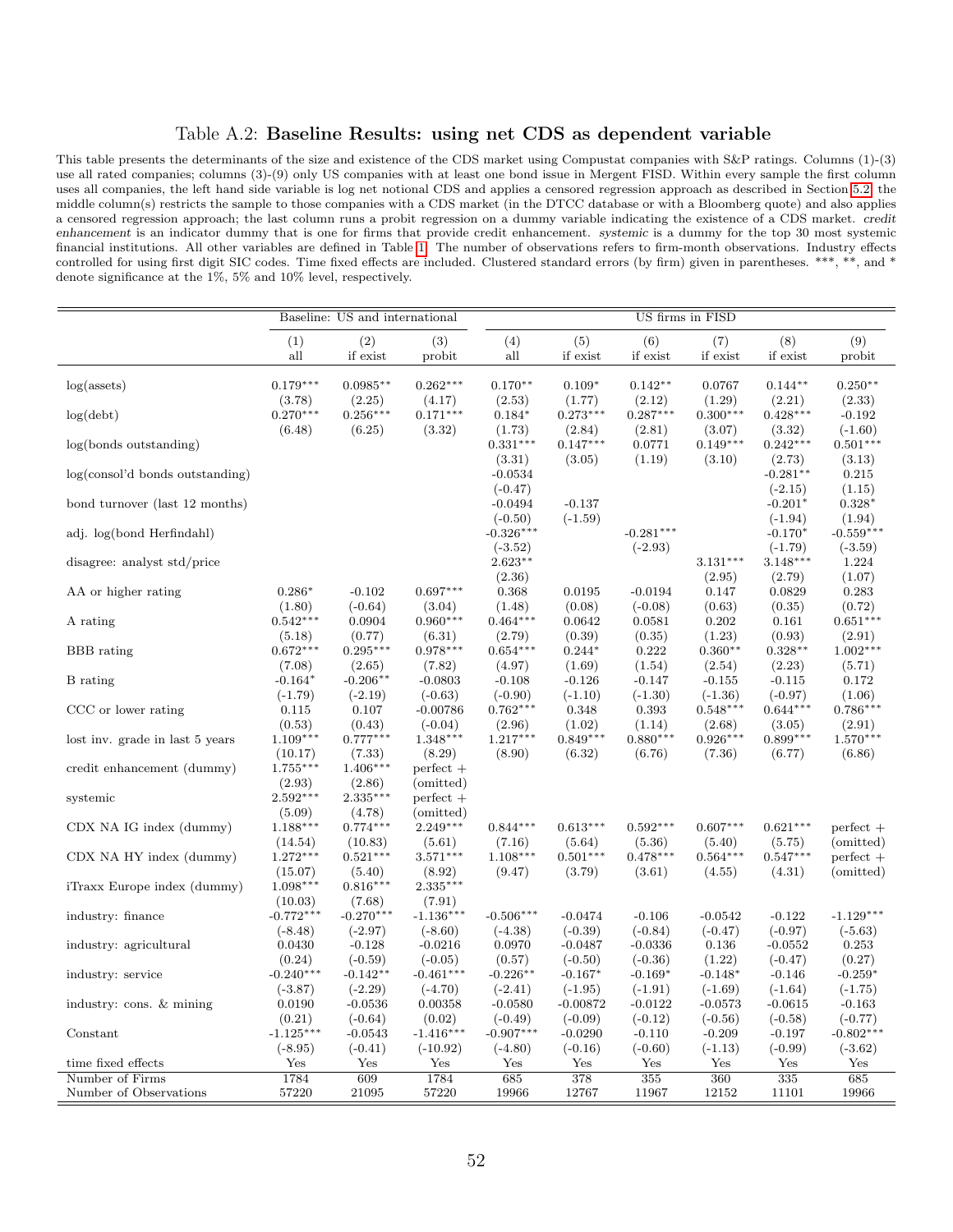#### Table A.3: Disagreement and Bond Market Liquidity: using equity turnover

This table presents the effect of the interaction of disagreement and bond market liquidity on the size and existence of the CDS market using US Compustat companies with S&P ratings that have at least bond issue according to Mergent FISD. low liquidity, medium liquidity, and high liquidity are assigned based on the liquidity terciles in each given month. Columns (1)-(3) uses number of bond trades to measure liquidity, columns (4)-(6) use bond turnover (last 12 months), while columns (7)-(9) use adjusted log(bond Herfindahl). Within every liquidity measure, the first column uses all companies, the left hand side variable is log net notional CDS and applies a censored regression approach as described in Section [5.2;](#page-17-0) the second column restricts the sample to those companies with a CDS market (in the DTCC database or with a Bloomberg quote) and also applies a censored regression approach; the third column runs a probit regression on a dummy variable indicating the existence of a CDS market. The coefficients on the interaction terms medium liquidity \* disagree and low liquidity \* disagree measure the additional effect of disagreement on medium and low liquidity companies beyond the unconditional effect measured by equity turnover. In the interaction terms disagree refers to equity turnover. All other variables are defined in Table [1.](#page-43-0) The number of observations refers to firm-month observations. Industry effects controlled for using first digit SIC codes. Time fixed effects are included. Clustered standard errors (by firm) given in parentheses. \*\*\*, \*\*, and \* denote significance at the 1%, 5% and 10% level, respectively.

|                                                                                                                                                                                                                                                                        |                                                                                                                                                                                           | liquidity: $\#$ of bond trades                                                                                                                                                                  |                                                                                                                                                                                               |                                                                                                                                                                                                                   | liquidity: bond turnover                                                                                                                                                                                                |                                                                                                                                                                                              |                                                                                                                                                                                                            | liquidity: adj. bond Herfindahl                                                                                                                                                                   |                                                                                                                                                                                                                                            |
|------------------------------------------------------------------------------------------------------------------------------------------------------------------------------------------------------------------------------------------------------------------------|-------------------------------------------------------------------------------------------------------------------------------------------------------------------------------------------|-------------------------------------------------------------------------------------------------------------------------------------------------------------------------------------------------|-----------------------------------------------------------------------------------------------------------------------------------------------------------------------------------------------|-------------------------------------------------------------------------------------------------------------------------------------------------------------------------------------------------------------------|-------------------------------------------------------------------------------------------------------------------------------------------------------------------------------------------------------------------------|----------------------------------------------------------------------------------------------------------------------------------------------------------------------------------------------|------------------------------------------------------------------------------------------------------------------------------------------------------------------------------------------------------------|---------------------------------------------------------------------------------------------------------------------------------------------------------------------------------------------------|--------------------------------------------------------------------------------------------------------------------------------------------------------------------------------------------------------------------------------------------|
|                                                                                                                                                                                                                                                                        | (1)                                                                                                                                                                                       | (2)                                                                                                                                                                                             | (3)                                                                                                                                                                                           | (4)                                                                                                                                                                                                               | (5)                                                                                                                                                                                                                     | (6)                                                                                                                                                                                          | (7)                                                                                                                                                                                                        | (8)                                                                                                                                                                                               | (9)                                                                                                                                                                                                                                        |
|                                                                                                                                                                                                                                                                        | all                                                                                                                                                                                       | if exist                                                                                                                                                                                        | probit                                                                                                                                                                                        | all                                                                                                                                                                                                               | if exist                                                                                                                                                                                                                | probit                                                                                                                                                                                       | all                                                                                                                                                                                                        | if exist                                                                                                                                                                                          | probit                                                                                                                                                                                                                                     |
|                                                                                                                                                                                                                                                                        |                                                                                                                                                                                           |                                                                                                                                                                                                 |                                                                                                                                                                                               |                                                                                                                                                                                                                   |                                                                                                                                                                                                                         |                                                                                                                                                                                              |                                                                                                                                                                                                            |                                                                                                                                                                                                   |                                                                                                                                                                                                                                            |
| equity turnover (monthly)                                                                                                                                                                                                                                              | $0.0905***$                                                                                                                                                                               | $0.0671***$                                                                                                                                                                                     | 0.0416                                                                                                                                                                                        | $0.0994***$                                                                                                                                                                                                       | $0.0645***$                                                                                                                                                                                                             | $0.0518**$                                                                                                                                                                                   | $0.0735*$                                                                                                                                                                                                  | $0.0683**$                                                                                                                                                                                        | 0.0443                                                                                                                                                                                                                                     |
|                                                                                                                                                                                                                                                                        | (3.89)                                                                                                                                                                                    | (4.13)                                                                                                                                                                                          | (1.41)                                                                                                                                                                                        | (3.97)                                                                                                                                                                                                            | (4.00)                                                                                                                                                                                                                  | (1.99)                                                                                                                                                                                       | (1.94)                                                                                                                                                                                                     | (2.25)                                                                                                                                                                                            | (1.28)                                                                                                                                                                                                                                     |
| medium liquidity * disagree                                                                                                                                                                                                                                            | 0.0191                                                                                                                                                                                    | $0.0720***$                                                                                                                                                                                     | $-0.00970$                                                                                                                                                                                    | 0.0251                                                                                                                                                                                                            | $0.0505**$                                                                                                                                                                                                              | $-0.0141$                                                                                                                                                                                    | 0.0279                                                                                                                                                                                                     | 0.0292                                                                                                                                                                                            | $-0.0223$                                                                                                                                                                                                                                  |
|                                                                                                                                                                                                                                                                        | (0.60)                                                                                                                                                                                    | (2.64)                                                                                                                                                                                          | $(-0.30)$                                                                                                                                                                                     | (0.77)                                                                                                                                                                                                            | (2.42)                                                                                                                                                                                                                  | $(-0.42)$                                                                                                                                                                                    | (0.69)                                                                                                                                                                                                     | (0.81)                                                                                                                                                                                            | $(-0.59)$                                                                                                                                                                                                                                  |
| low liquidity * disagree                                                                                                                                                                                                                                               | $0.101*$                                                                                                                                                                                  | $0.128*$                                                                                                                                                                                        | 0.0378                                                                                                                                                                                        | $0.0971**$                                                                                                                                                                                                        | $0.102**$                                                                                                                                                                                                               | 0.0452                                                                                                                                                                                       | 0.0705                                                                                                                                                                                                     | 0.0314                                                                                                                                                                                            | 0.0606                                                                                                                                                                                                                                     |
|                                                                                                                                                                                                                                                                        |                                                                                                                                                                                           |                                                                                                                                                                                                 |                                                                                                                                                                                               |                                                                                                                                                                                                                   |                                                                                                                                                                                                                         |                                                                                                                                                                                              |                                                                                                                                                                                                            |                                                                                                                                                                                                   |                                                                                                                                                                                                                                            |
|                                                                                                                                                                                                                                                                        |                                                                                                                                                                                           |                                                                                                                                                                                                 |                                                                                                                                                                                               |                                                                                                                                                                                                                   |                                                                                                                                                                                                                         |                                                                                                                                                                                              |                                                                                                                                                                                                            |                                                                                                                                                                                                   |                                                                                                                                                                                                                                            |
|                                                                                                                                                                                                                                                                        |                                                                                                                                                                                           |                                                                                                                                                                                                 |                                                                                                                                                                                               |                                                                                                                                                                                                                   |                                                                                                                                                                                                                         |                                                                                                                                                                                              |                                                                                                                                                                                                            |                                                                                                                                                                                                   |                                                                                                                                                                                                                                            |
|                                                                                                                                                                                                                                                                        |                                                                                                                                                                                           |                                                                                                                                                                                                 |                                                                                                                                                                                               |                                                                                                                                                                                                                   |                                                                                                                                                                                                                         |                                                                                                                                                                                              |                                                                                                                                                                                                            |                                                                                                                                                                                                   |                                                                                                                                                                                                                                            |
|                                                                                                                                                                                                                                                                        |                                                                                                                                                                                           |                                                                                                                                                                                                 |                                                                                                                                                                                               |                                                                                                                                                                                                                   |                                                                                                                                                                                                                         |                                                                                                                                                                                              |                                                                                                                                                                                                            |                                                                                                                                                                                                   |                                                                                                                                                                                                                                            |
| low liquidity (dummy)                                                                                                                                                                                                                                                  |                                                                                                                                                                                           |                                                                                                                                                                                                 |                                                                                                                                                                                               |                                                                                                                                                                                                                   |                                                                                                                                                                                                                         |                                                                                                                                                                                              |                                                                                                                                                                                                            | 0.123                                                                                                                                                                                             |                                                                                                                                                                                                                                            |
|                                                                                                                                                                                                                                                                        | $(-5.96)$                                                                                                                                                                                 | $(-3.23)$                                                                                                                                                                                       | $(-4.74)$                                                                                                                                                                                     | $(-2.16)$                                                                                                                                                                                                         |                                                                                                                                                                                                                         |                                                                                                                                                                                              |                                                                                                                                                                                                            |                                                                                                                                                                                                   |                                                                                                                                                                                                                                            |
| log(asserts)                                                                                                                                                                                                                                                           | $0.255***$                                                                                                                                                                                | $0.175**$                                                                                                                                                                                       | $0.170*$                                                                                                                                                                                      | $0.311***$                                                                                                                                                                                                        | $0.183**$                                                                                                                                                                                                               | $0.226**$                                                                                                                                                                                    | $0.368***$                                                                                                                                                                                                 | $0.214***$                                                                                                                                                                                        | $0.242**$                                                                                                                                                                                                                                  |
|                                                                                                                                                                                                                                                                        | (2.75)                                                                                                                                                                                    | (2.41)                                                                                                                                                                                          | (1.85)                                                                                                                                                                                        | (3.24)                                                                                                                                                                                                            | (2.49)                                                                                                                                                                                                                  | (2.50)                                                                                                                                                                                       | (3.79)                                                                                                                                                                                                     | (2.87)                                                                                                                                                                                            | (2.40)                                                                                                                                                                                                                                     |
| log(debt)                                                                                                                                                                                                                                                              | 0.0239                                                                                                                                                                                    | 0.110                                                                                                                                                                                           | $-0.00685$                                                                                                                                                                                    | 0.0206                                                                                                                                                                                                            | 0.0986                                                                                                                                                                                                                  | 0.00399                                                                                                                                                                                      | $-0.0441$                                                                                                                                                                                                  | 0.0814                                                                                                                                                                                            | $-0.0651$                                                                                                                                                                                                                                  |
|                                                                                                                                                                                                                                                                        | (0.23)                                                                                                                                                                                    | (1.32)                                                                                                                                                                                          | $(-0.07)$                                                                                                                                                                                     | (0.20)                                                                                                                                                                                                            | (1.18)                                                                                                                                                                                                                  | (0.04)                                                                                                                                                                                       | $(-0.40)$                                                                                                                                                                                                  | (0.94)                                                                                                                                                                                            | $(-0.59)$                                                                                                                                                                                                                                  |
| log(bonds outstanding)                                                                                                                                                                                                                                                 | $0.559***$                                                                                                                                                                                | $0.281***$                                                                                                                                                                                      | $0.358***$                                                                                                                                                                                    | $0.772***$                                                                                                                                                                                                        | $0.361***$                                                                                                                                                                                                              | $0.512***$                                                                                                                                                                                   | $0.702***$                                                                                                                                                                                                 | $0.313***$                                                                                                                                                                                        | $0.626***$                                                                                                                                                                                                                                 |
|                                                                                                                                                                                                                                                                        | (5.73)                                                                                                                                                                                    | (3.98)                                                                                                                                                                                          | (3.97)                                                                                                                                                                                        | (8.54)                                                                                                                                                                                                            | (5.46)                                                                                                                                                                                                                  | (6.26)                                                                                                                                                                                       | (6.41)                                                                                                                                                                                                     | (3.91)                                                                                                                                                                                            | (6.27)                                                                                                                                                                                                                                     |
|                                                                                                                                                                                                                                                                        | $0.547*$                                                                                                                                                                                  | 0.0514                                                                                                                                                                                          | $0.688*$                                                                                                                                                                                      | 0.305                                                                                                                                                                                                             | $-0.0208$                                                                                                                                                                                                               | 0.427                                                                                                                                                                                        | 0.277                                                                                                                                                                                                      | 0.0338                                                                                                                                                                                            | 0.384                                                                                                                                                                                                                                      |
|                                                                                                                                                                                                                                                                        | (1.76)                                                                                                                                                                                    | (0.24)                                                                                                                                                                                          | (1.93)                                                                                                                                                                                        |                                                                                                                                                                                                                   | $(-0.10)$                                                                                                                                                                                                               | (1.20)                                                                                                                                                                                       | (0.86)                                                                                                                                                                                                     | (0.15)                                                                                                                                                                                            |                                                                                                                                                                                                                                            |
|                                                                                                                                                                                                                                                                        | $0.891***$                                                                                                                                                                                | 0.233                                                                                                                                                                                           | $0.988***$                                                                                                                                                                                    | $0.730***$                                                                                                                                                                                                        | 0.161                                                                                                                                                                                                                   | $0.810***$                                                                                                                                                                                   | $0.665***$                                                                                                                                                                                                 | 0.220                                                                                                                                                                                             |                                                                                                                                                                                                                                            |
|                                                                                                                                                                                                                                                                        | (3.72)                                                                                                                                                                                    | (1.26)                                                                                                                                                                                          |                                                                                                                                                                                               |                                                                                                                                                                                                                   | (0.88)                                                                                                                                                                                                                  | (4.13)                                                                                                                                                                                       | (2.67)                                                                                                                                                                                                     | (1.16)                                                                                                                                                                                            |                                                                                                                                                                                                                                            |
|                                                                                                                                                                                                                                                                        | $1.238***$                                                                                                                                                                                | $0.460***$                                                                                                                                                                                      | $1.231***$                                                                                                                                                                                    |                                                                                                                                                                                                                   |                                                                                                                                                                                                                         | $1.093***$                                                                                                                                                                                   |                                                                                                                                                                                                            |                                                                                                                                                                                                   |                                                                                                                                                                                                                                            |
|                                                                                                                                                                                                                                                                        |                                                                                                                                                                                           |                                                                                                                                                                                                 |                                                                                                                                                                                               |                                                                                                                                                                                                                   |                                                                                                                                                                                                                         |                                                                                                                                                                                              |                                                                                                                                                                                                            |                                                                                                                                                                                                   |                                                                                                                                                                                                                                            |
|                                                                                                                                                                                                                                                                        |                                                                                                                                                                                           |                                                                                                                                                                                                 |                                                                                                                                                                                               |                                                                                                                                                                                                                   |                                                                                                                                                                                                                         |                                                                                                                                                                                              |                                                                                                                                                                                                            |                                                                                                                                                                                                   |                                                                                                                                                                                                                                            |
|                                                                                                                                                                                                                                                                        |                                                                                                                                                                                           |                                                                                                                                                                                                 |                                                                                                                                                                                               |                                                                                                                                                                                                                   |                                                                                                                                                                                                                         |                                                                                                                                                                                              |                                                                                                                                                                                                            |                                                                                                                                                                                                   |                                                                                                                                                                                                                                            |
|                                                                                                                                                                                                                                                                        |                                                                                                                                                                                           |                                                                                                                                                                                                 |                                                                                                                                                                                               |                                                                                                                                                                                                                   |                                                                                                                                                                                                                         |                                                                                                                                                                                              |                                                                                                                                                                                                            |                                                                                                                                                                                                   |                                                                                                                                                                                                                                            |
|                                                                                                                                                                                                                                                                        |                                                                                                                                                                                           |                                                                                                                                                                                                 |                                                                                                                                                                                               |                                                                                                                                                                                                                   |                                                                                                                                                                                                                         |                                                                                                                                                                                              |                                                                                                                                                                                                            |                                                                                                                                                                                                   |                                                                                                                                                                                                                                            |
|                                                                                                                                                                                                                                                                        |                                                                                                                                                                                           |                                                                                                                                                                                                 |                                                                                                                                                                                               |                                                                                                                                                                                                                   |                                                                                                                                                                                                                         |                                                                                                                                                                                              |                                                                                                                                                                                                            |                                                                                                                                                                                                   |                                                                                                                                                                                                                                            |
|                                                                                                                                                                                                                                                                        |                                                                                                                                                                                           |                                                                                                                                                                                                 |                                                                                                                                                                                               |                                                                                                                                                                                                                   |                                                                                                                                                                                                                         |                                                                                                                                                                                              |                                                                                                                                                                                                            |                                                                                                                                                                                                   |                                                                                                                                                                                                                                            |
|                                                                                                                                                                                                                                                                        |                                                                                                                                                                                           |                                                                                                                                                                                                 |                                                                                                                                                                                               |                                                                                                                                                                                                                   |                                                                                                                                                                                                                         |                                                                                                                                                                                              |                                                                                                                                                                                                            |                                                                                                                                                                                                   |                                                                                                                                                                                                                                            |
|                                                                                                                                                                                                                                                                        |                                                                                                                                                                                           |                                                                                                                                                                                                 |                                                                                                                                                                                               |                                                                                                                                                                                                                   |                                                                                                                                                                                                                         |                                                                                                                                                                                              |                                                                                                                                                                                                            |                                                                                                                                                                                                   |                                                                                                                                                                                                                                            |
|                                                                                                                                                                                                                                                                        |                                                                                                                                                                                           |                                                                                                                                                                                                 |                                                                                                                                                                                               |                                                                                                                                                                                                                   |                                                                                                                                                                                                                         |                                                                                                                                                                                              |                                                                                                                                                                                                            |                                                                                                                                                                                                   |                                                                                                                                                                                                                                            |
|                                                                                                                                                                                                                                                                        |                                                                                                                                                                                           |                                                                                                                                                                                                 |                                                                                                                                                                                               |                                                                                                                                                                                                                   |                                                                                                                                                                                                                         |                                                                                                                                                                                              |                                                                                                                                                                                                            |                                                                                                                                                                                                   |                                                                                                                                                                                                                                            |
| lost inv. grade in last 5 years<br>medium liquidity (dummy)<br>AA or higher rating<br>A rating<br><b>BBB</b> rating<br><b>B</b> rating<br>CCC or lower rating<br>Constant<br>time fixed effects<br>industry fixed effects<br>Number of Firms<br>Number of Observations | (1.89)<br>$2.128***$<br>(9.94)<br>$-0.536***$<br>$(-3.38)$<br>$-1.407***$<br>(6.34)<br>0.133<br>(0.74)<br>$0.875***$<br>(2.84)<br>$-3.002***$<br>$(-11.70)$<br>Yes<br>Yes<br>910<br>27634 | (1.70)<br>$1.069***$<br>(6.56)<br>$-0.357**$<br>$(-2.56)$<br>$-0.900***$<br>(3.03)<br>$-0.000543$<br>$(-0.00)$<br>$0.570**$<br>(2.35)<br>$-1.653***$<br>$(-7.90)$<br>Yes<br>Yes<br>368<br>12505 | (0.90)<br>$1.663***$<br>(8.39)<br>$-0.421***$<br>$(-2.80)$<br>$-0.905***$<br>(4.89)<br>(7.65)<br>0.132<br>(0.91)<br>0.380<br>(1.58)<br>$-0.711***$<br>$(-3.19)$<br>Yes<br>Yes<br>910<br>27634 | (2.26)<br>$2.059***$<br>(9.36)<br>0.204<br>(1.64)<br>$-0.402**$<br>(0.94)<br>(2.96)<br>$1.138***$<br>(5.85)<br>0.168<br>(0.96)<br>$0.986***$<br>(3.19)<br>$-3.601***$<br>$(-13.86)$<br>Yes<br>Yes<br>945<br>30045 | (2.36)<br>$1.010***$<br>(6.16)<br>$-0.0542$<br>$(-0.57)$<br>$-0.408**$<br>$(-2.42)$<br>$0.390***$<br>(2.64)<br>$-0.0155$<br>$(-0.11)$<br>$0.617***$<br>(2.62)<br>$-1.762***$<br>$(-8.35)$<br>Yes<br>Yes<br>369<br>12691 | (1.18)<br>$1.552***$<br>(8.04)<br>$0.318**$<br>(2.47)<br>$-0.130$<br>$(-0.83)$<br>(7.22)<br>0.168<br>(1.24)<br>$0.508**$<br>(2.11)<br>$-1.223***$<br>$(-5.79)$<br>Yes<br>Yes<br>945<br>30045 | (1.56)<br>$1.980***$<br>(9.33)<br>$0.353**$<br>(2.02)<br>$0.396**$<br>(2.07)<br>$1.036***$<br>(5.26)<br>0.170<br>(0.94)<br>$1.058***$<br>(3.43)<br>$-3.657***$<br>$(-12.71)$<br>Yes<br>Yes<br>752<br>21921 | (0.92)<br>$1.090***$<br>(6.79)<br>0.0277<br>(0.19)<br>(0.78)<br>$0.410***$<br>(2.65)<br>$-0.00865$<br>$(-0.06)$<br>$0.751***$<br>(3.76)<br>$-1.906***$<br>$(-7.56)$<br>Yes<br>Yes<br>345<br>11705 | (1.27)<br>$1.518***$<br>(7.03)<br>$0.531***$<br>(3.25)<br>$0.488**$<br>(2.48)<br>(0.98)<br>$0.718***$<br>(3.34)<br>$1.051***$<br>(6.36)<br>0.207<br>(1.32)<br>$0.476*$<br>(1.80)<br>$-1.361***$<br>$(-5.52)$<br>Yes<br>Yes<br>752<br>21921 |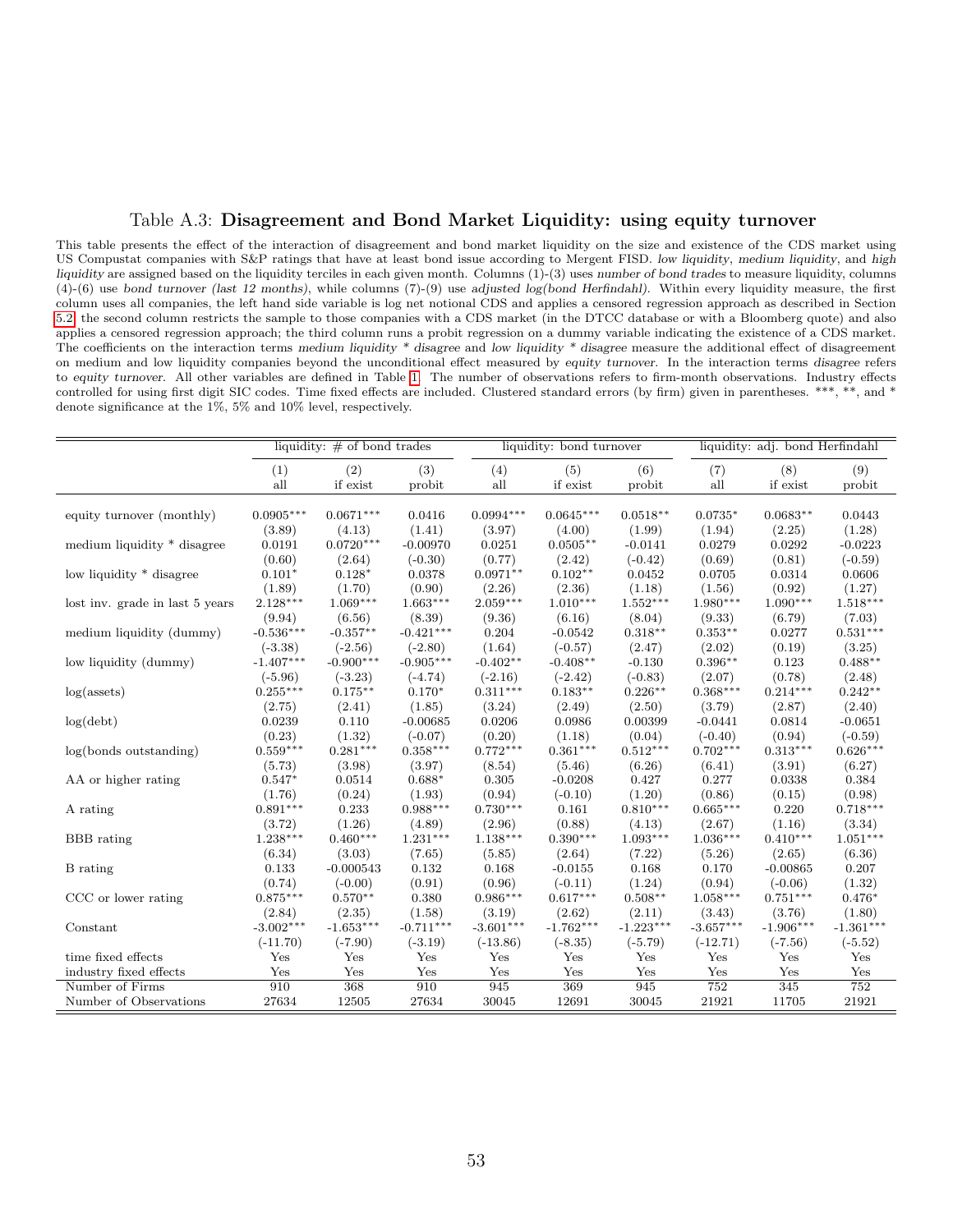#### Table A.4: Disagreement and Bond Market Liquidity: using disagreement scaled by mean

This table presents the effect of the interaction of disagreement and bond market liquidity on the size and existence of the CDS market using US Compustat companies with S&P ratings that have at least bond issue according to Mergent FISD. low liquidity, medium liquidity, and high liquidity are assigned based on the liquidity terciles in each given month. Columns (1)-(3) uses number of bond trades to measure liquidity, columns (4)-(6) use bond turnover (last 12 months), while columns (7)-(9) use adjusted log(bond Herfindahl). Within every liquidity measure, the first column uses all companies, the left hand side variable is log net notional CDS and applies a censored regression approach as described in Section [5.2;](#page-17-0) the second column restricts the sample to those companies with a CDS market (in the DTCC database or with a Bloomberg quote) and also applies a censored regression approach; the third column runs a probit regression on a dummy variable indicating the existence of a CDS market. The coefficients on the interaction terms medium liquidity \* disagree and low liquidity \* disagree measure the additional effect of disagreement on medium and low liquidity companies beyond the unconditional effect measured by analyst disagreement: std/mean. In the interaction terms disagree refers to analyst disagreement: std. All other variables are defined in Table [1.](#page-43-0) The number of observations refers to firm-month observations. Industry effects controlled for using first digit SIC codes. Time fixed effects are included. Clustered standard errors (by firm) given in parentheses. \*\*\*, \*\*, and \* denote significance at the 1%, 5% and 10% level, respectively.

|                                   |             | liquidity: $\#$ of bond trades |             |             | liquidity: bond turnover |             |             | liquidity: adj. bond Herfindahl |             |
|-----------------------------------|-------------|--------------------------------|-------------|-------------|--------------------------|-------------|-------------|---------------------------------|-------------|
|                                   | (1)         | (2)                            | (3)         | (4)         | (5)                      | (6)         | (7)         | (8)                             | (9)         |
|                                   | all         | if exist                       | probit      | all         | if exist                 | probit      | all         | if exist                        | probit      |
| disagree: analyst $std/abs(mean)$ | 0.00408     | $0.225***$                     | $-0.222$    | 0.0218      | 0.101                    | $-0.0299$   | $-0.0602$   | 0.168                           | $-0.0904$   |
|                                   | (0.02)      | (2.05)                         | $(-1.14)$   | (0.12)      | (0.70)                   | $(-0.18)$   | $(-0.26)$   | (0.70)                          | $(-0.35)$   |
| medium liquidity * disagree       | 0.300       | 0.204                          | 0.252       | 0.0959      | $0.335*$                 | $-0.233$    | 0.173       | 0.180                           | $-0.158$    |
|                                   | (1.36)      | (1.02)                         | (1.12)      | (0.40)      | (1.86)                   | $(-1.07)$   | (0.63)      | (0.63)                          | $(-0.56)$   |
| low liquidity * disagree          | $1.021***$  | $1.365***$                     | 0.389       | $0.944***$  | $0.871***$               | 0.345       | $0.505*$    | 0.259                           | 0.280       |
| lost inv. grade in last 5 years   | (3.58)      | (4.94)                         | (1.47)      | (3.73)      | (3.84)                   | (1.58)      | (1.67)      | (0.92)                          | (0.85)      |
|                                   | $2.011***$  | $0.966***$                     | $1.590***$  | $1.926***$  | $0.854***$               | $1.494***$  | $1.840***$  | $0.915***$                      | $1.456***$  |
| medium liquidity (dummy)          | (8.47)      | (4.98)                         | (7.37)      | (8.00)      | (4.36)                   | (7.04)      | (7.82)      | (4.77)                          | (6.06)      |
|                                   | $-0.590***$ | $-0.215*$                      | $-0.538***$ | $0.234**$   | 0.0317                   | $0.299***$  | $0.380***$  | 0.0492                          | $0.497***$  |
| low liquidity (dummy)             | $(-4.17)$   | $(-1.75)$                      | $(-4.27)$   | (2.25)      | (0.38)                   | (3.01)      | (2.66)      | (0.43)                          | (3.87)      |
|                                   | $-1.459***$ | $-0.857***$                    | $-0.944***$ | $-0.369**$  | $-0.256*$                | $-0.150$    | $0.503***$  | 0.184                           | $0.560***$  |
| $log($ assets $)$                 | $(-7.03)$   | $(-4.05)$                      | $(-5.51)$   | $(-2.35)$   | $(-1.89)$                | $(-1.18)$   | (3.14)      | (1.43)                          | (3.57)      |
|                                   | $0.311***$  | $0.181**$                      | $0.225***$  | $0.375***$  | $0.189**$                | $0.281***$  | $0.431***$  | $0.222***$                      | $0.299***$  |
| log(debt)                         | (3.20)      | (2.40)                         | (2.36)      | (3.72)      | (2.48)                   | (3.00)      | (4.18)      | (2.86)                          | (2.89)      |
|                                   | 0.0628      | 0.141                          | $-0.0201$   | 0.0373      | 0.123                    | $-0.0180$   | $-0.0259$   | 0.103                           | $-0.0776$   |
| log(bonds outstanding)            | (0.59)      | (1.61)                         | $(-0.21)$   | (0.35)      | (1.41)                   | $(-0.19)$   | $(-0.23)$   | (1.13)                          | $(-0.68)$   |
|                                   | $0.476***$  | $0.261***$                     | $0.315***$  | $0.733***$  | $0.366***$               | $0.492***$  | $0.675***$  | $0.321***$                      | $0.585***$  |
| AA or higher rating               | (4.88)      | (3.66)                         | (3.49)      | (7.83)      | (5.40)                   | (5.93)      | (6.01)      | (3.82)                          | (5.76)      |
|                                   | 0.176       | $-0.192$                       | 0.489       | $-0.114$    | $-0.318$                 | 0.220       | $-0.126$    | $-0.284$                        | 0.188       |
| A rating                          | (0.60)      | $(-0.93)$                      | (1.39)      | $(-0.36)$   | $(-1.53)$                | (0.62)      | $(-0.39)$   | $(-1.31)$                       | (0.49)      |
|                                   | $0.652***$  | 0.0905                         | $0.844***$  | $0.457*$    | $-0.0270$                | $0.666***$  | 0.397       | 0.00252                         | $0.576***$  |
| <b>BBB</b> rating                 | (2.80)      | (0.51)                         | (4.24)      | (1.83)      | $(-0.15)$                | (3.39)      | (1.59)      | (0.01)                          | (2.69)      |
|                                   | $1.087***$  | $0.348**$                      | $1.150***$  | $0.959***$  | 0.235                    | $1.011***$  | $0.862***$  | 0.242                           | $0.968***$  |
| B rating                          | (5.84)      | (2.35)                         | (7.25)      | (4.98)      | (1.58)                   | (6.66)      | (4.41)      | (1.54)                          | (5.86)      |
|                                   | 0.107       | $-0.0173$                      | 0.119       | 0.163       | $-0.0275$                | 0.179       | 0.205       | 0.00366                         | 0.236       |
| CCC or lower rating               | (0.54)      | $(-0.10)$                      | (0.78)      | (0.85)      | $(-0.17)$                | (1.25)      | (1.04)      | (0.02)                          | (1.41)      |
|                                   | 0.795       | $1.320***$                     | 0.0295      | $0.970*$    | $1.219***$               | 0.302       | $1.161**$   | $1.356***$                      | 0.286       |
| Constant                          | (1.28)      | (5.55)                         | (0.07)      | (1.75)      | (3.81)                   | (0.83)      | (2.23)      | (5.55)                          | (0.77)      |
|                                   | $-2.463***$ | $-1.222***$                    | $-0.449**$  | $-3.026***$ | $-1.315***$              | $-0.950***$ | $-3.196***$ | $-1.444***$                     | $-1.142***$ |
| time fixed effects                | $(-10.79)$  | $(-6.56)$                      | $(-2.25)$   | $(-12.98)$  | $(-6.87)$                | $(-4.96)$   | $(-12.18)$  | $(-6.87)$                       | $(-5.15)$   |
|                                   | Yes         | Yes                            | Yes         | Yes         | Yes                      | Yes         | Yes         | Yes                             | Yes         |
| industry fixed effects            | Yes         | Yes                            | Yes         | Yes         | Yes                      | Yes         | Yes         | Yes                             | Yes         |
| Number of Firms                   | 848         | 352                            | 848         | 884         | 353                      | 884         | 697         | 331                             | 697         |
| Number of Observations            | 24237       | 11348                          | 24237       | 26316       | 11525                    | 26316       | 19466       | 10606                           | 19466       |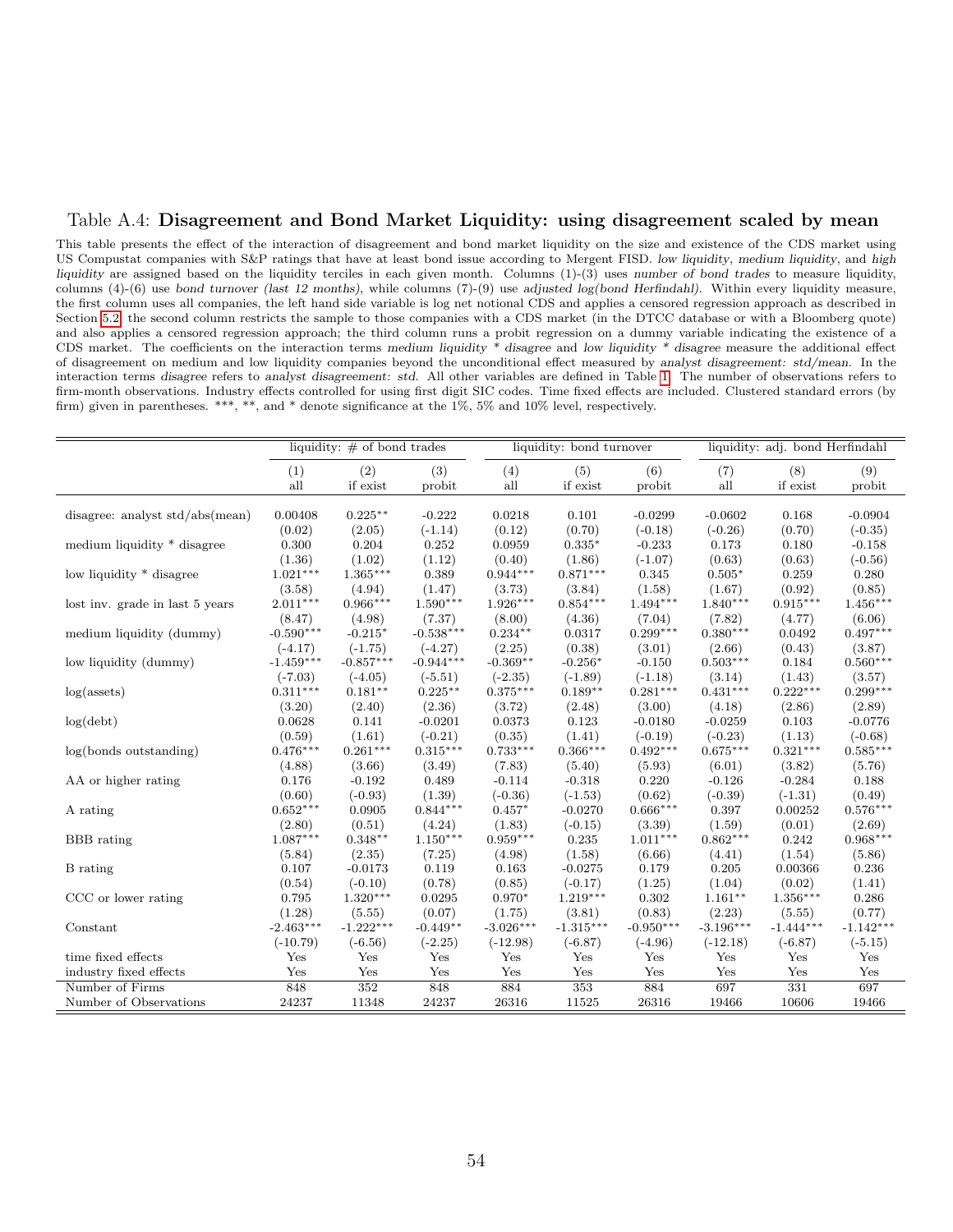#### Table A.5: Disagreement and Bond Market Liquidity: including CDX dummies

This table presents the effect of the interaction of disagreement and bond market liquidity on the size and existence of the CDS market using US Compustat companies with S&P ratings that have at least bond issue according to Mergent FISD. low liquidity, medium liquidity, and high liquidity are assigned based on the liquidity terciles in each given month. Columns (1)-(3) uses number of bond trades to measure liquidity, columns (4)-(6) use bond turnover (last 12 months), while columns (7)-(9) use adjusted log(bond Herfindahl). Within every liquidity measure, the first column uses all companies, the left hand side variable is log net notional CDS and applies a censored regression approach as described in Section [5.2;](#page-17-0) the second column restricts the sample to those companies with a CDS market (in the DTCC database or with a Bloomberg quote) and also applies a censored regression approach; the third column runs a probit regression on a dummy variable indicating the existence of a CDS market. The coefficients on the interaction terms medium liquidity  $*$  disagree and low liquidity  $*$  disagree measure the additional effect of disagreement on medium and low liquidity companies beyond the unconditional effect measured by analyst disagreement: std/mean. In the interaction terms disagree refers to analyst disagreement: std. All other variables are defined in Table [1.](#page-43-0) The number of observations refers to firm-month observations. Industry effects controlled for using first digit SIC codes. Time fixed effects are included. Clustered standard errors (by firm) given in parentheses. \*\*\*, \*\*, and \* denote significance at the 1%, 5% and 10% level, respectively.

|                                 |                                | liquidity: $\#$ of bond trades<br>liquidity: bond turnover |                           |                           |                                | liquidity: adj. bond Herfindahl |                                   |                       |                              |
|---------------------------------|--------------------------------|------------------------------------------------------------|---------------------------|---------------------------|--------------------------------|---------------------------------|-----------------------------------|-----------------------|------------------------------|
|                                 | (1)                            | (2)                                                        | (3)                       | (4)                       | (5)                            | (6)                             | (7)                               | (8)                   | (9)                          |
|                                 | all                            | if exist                                                   | probit                    | all                       | if exist                       | $\operatorname{probit}$         | all                               | if exist              | probit                       |
| disagree: analyst std/price     | 0.276                          | $1.191*$                                                   | 0.997                     | $2.403**$                 | $2.264***$                     | $2.092*$                        | $-3.089*$                         | $-1.018$<br>$(-0.77)$ | $-0.329$                     |
| medium liquidity * disagree     | (0.25)<br>$5.779***$<br>(2.98) | (1.85)<br>$4.858***$<br>(3.36)                             | (0.72)<br>0.448<br>(0.25) | (2.12)<br>0.671<br>(0.44) | (2.73)<br>$2.206***$<br>(2.31) | (1.88)<br>$-2.156$<br>$(-1.47)$ | $(-1.75)$<br>$7.605***$<br>(3.11) | $6.099***$<br>(3.41)  | $(-0.14)$<br>1.141<br>(0.42) |
| low liquidity * disagree        | $6.960***$                     | $12.29***$                                                 | $-0.941$                  | $4.008*$                  | $4.407**$                      | 0.420                           | $5.534**$                         | $2.962*$              | 2.886                        |
|                                 | (2.84)                         | (2.90)                                                     | $(-0.39)$                 | (1.92)                    | (2.31)                         | (0.18)                          | (2.52)                            | (1.84)                | (0.94)                       |
| lost inv. grade in last 5 years | $1.823***$                     | $1.083***$                                                 | $1.676***$                | $1.746***$                | $1.018***$                     | $1.577***$                      | $1.651***$                        | $1.039***$            | $1.507***$                   |
|                                 | (10.12)                        | (7.41)                                                     | (7.98)                    | (9.57)                    | (6.89)                         | (7.71)                          | (9.37)                            | (7.07)                | (6.66)                       |
| medium liquidity (dummy)        | $-0.314***$                    | $-0.110$                                                   | $-0.483***$               | $0.274***$                | 0.101                          | $0.304***$                      | $0.211*$                          | 0.0238                | $0.441***$                   |
|                                 | $(-2.88)$                      | $(-1.20)$                                                  | $(-4.00)$                 | (3.30)                    | (1.54)                         | (3.17)                          | (1.84)                            | (0.25)                | (3.58)                       |
| low liquidity (dummy)           | $-0.868***$                    | $-0.546***$                                                | $-0.839***$               | $-0.0870$                 | $-0.0358$                      | $-0.0557$                       | $0.394***$                        | $0.182*$              | $0.579***$                   |
|                                 | $(-5.08)$                      | $(-2.98)$                                                  | $(-5.03)$                 | $(-0.70)$                 | $(-0.33)$                      | $(-0.44)$                       | (3.08)                            | (1.73)                | (3.82)                       |
| $log($ assets $)$               | $0.188**$                      | $0.114*$                                                   | $0.190**$                 | $0.232***$                | $0.128*$                       | $0.254***$                      | $0.264***$                        | $0.151**$             | $0.265***$                   |
|                                 | (2.22)                         | (1.72)                                                     | (2.03)                    | (2.65)                    | (1.89)                         | (2.77)                          | (2.94)                            | (2.20)                | (2.60)                       |
| log(debt)                       | 0.0779                         | $0.182**$                                                  | $-0.0149$                 | 0.0601                    | $0.164***$                     | $-0.0140$                       | 0.0499                            | $0.177***$            | $-0.0871$                    |
|                                 | (0.88)                         | (2.36)                                                     | $(-0.16)$                 | (0.68)                    | (2.13)                         | $(-0.15)$                       | (0.53)                            | (2.22)                | $(-0.78)$                    |
| log(bonds outstanding)          | $0.354***$                     | $0.166***$                                                 | $0.349***$                | $0.486***$                | $0.225***$                     | $0.514***$                      | $0.405***$                        | $0.146**$             | $0.637***$                   |
|                                 | (4.69)                         | (2.87)                                                     | (3.79)                    | (6.85)                    | (4.17)                         | (6.11)                          | (4.72)                            | (2.14)                | (6.24)                       |
| AA or higher rating             | $0.950***$                     | 0.297                                                      | 0.567                     | $0.794***$                | 0.222                          | 0.285                           | $0.691**$                         | 0.201                 | 0.238                        |
|                                 | (3.36)                         | (1.24)                                                     | (1.60)                    | (2.71)                    | (0.92)                         | (0.80)                          | (2.41)                            | (0.84)                | (0.61)                       |
| A rating                        | $0.992***$                     | 0.307                                                      | $0.893***$                | $0.866***$                | 0.221                          | $0.706***$                      | $0.751***$                        | 0.210                 | $0.604***$                   |
|                                 | (4.71)                         | (1.50)                                                     | (4.41)                    | (3.98)                    | (1.07)                         | (3.55)                          | (3.45)                            | (1.00)                | (2.79)                       |
| <b>BBB</b> rating               | $1.237***$                     | $0.489***$                                                 | $1.164***$                | $1.155***$                | $0.416**$                      | $1.024***$                      | $1.017***$                        | $0.383**$             | $0.974***$                   |
|                                 | (6.96)                         | (2.66)                                                     | (7.16)                    | (6.51)                    | (2.26)                         | (6.63)                          | (5.68)                            | (2.03)                | (5.78)                       |
| B rating                        | $-0.159$                       | $-0.213*$                                                  | 0.118                     | $-0.135$                  | $-0.223*$                      | 0.160                           | $-0.150$                          | $-0.199$              | 0.196                        |
|                                 | $(-1.01)$                      | $(-1.69)$                                                  | (0.80)                    | $(-0.87)$                 | $(-1.75)$                      | (1.16)                          | $(-0.96)$                         | $(-1.56)$             | (1.23)                       |
| CCC or lower rating             | $0.779***$                     | $0.650***$                                                 | $0.526*$                  | $0.801***$                | $0.600***$                     | $0.624**$                       | $0.854***$                        | $0.554***$            | $0.743***$                   |
|                                 | (2.65)                         | (3.47)                                                     | (1.92)                    | (2.68)                    | (2.91)                         | (2.30)                          | (2.87)                            | (2.65)                | (2.72)                       |
| CDX NA IG index (dummy)         | $1.271***$                     | $0.865***$                                                 | $perfect +$               | $1.355***$                | $0.896***$                     | $perfect +$                     | $1.322***$                        | $0.889***$            | $perfect +$                  |
|                                 | (9.94)                         | (8.80)                                                     | (omitted)                 | (10.32)                   | (9.06)                         | (omitted)                       | (10.06)                           | (8.98)                | (omitted)                    |
| CDX NA HY index (dummy)         | $1.840***$                     | $0.768***$                                                 | $perfect +$               | $1.953***$                | $0.774***$                     | $perfect +$                     | $1.782***$                        | $0.735***$            | $perfect +$                  |
|                                 | (11.80)                        | (5.05)                                                     | (omitted)                 | (12.88)                   | (5.20)                         | (omitted)                       | (11.86)                           | (4.86)                | (omitted)                    |
| Constant                        | $-2.845***$                    | $-1.557***$                                                | $-0.461**$                | $-3.287***$               | $-1.690***$                    | $-0.954***$                     | $-3.175***$                       | $-1.654***$           | $-1.056***$                  |
|                                 | $(-14.16)$                     | $(-7.20)$                                                  | $(-2.35)$                 | $(-16.95)$                | $(-8.02)$                      | $(-5.01)$                       | $(-15.71)$                        | $(-7.48)$             | $(-4.76)$                    |
| time fixed effects              | Yes                            | Yes                                                        | Yes                       | Yes                       | Yes                            | Yes                             | Yes                               | Yes                   | Yes                          |
| industry fixed effects          | Yes                            | Yes                                                        | Yes                       | Yes                       | Yes                            | Yes                             | Yes                               | Yes                   | Yes                          |
| Number of Firms                 | 865                            | 359                                                        | 865                       | 900                       | 360                            | 900                             | 710                               | 337                   | 710                          |
| Number of Observations          | 25700                          | 11972                                                      | 25700                     | 27884                     | 12152                          | 27884                           | 20664                             | 11195                 | 20664                        |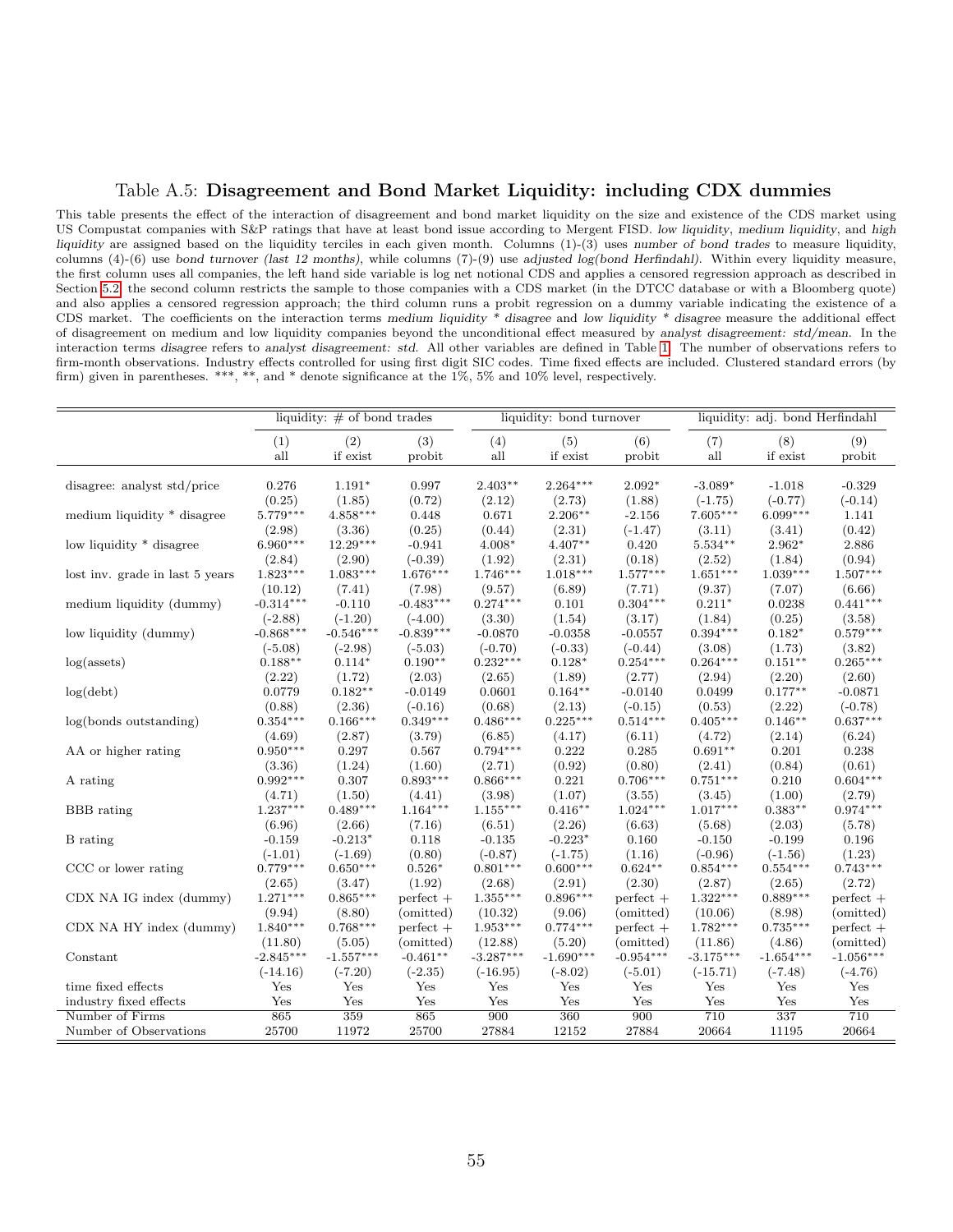#### Table A.6: Disagreement and Bond Market Liquidity: using net CDS as dependent variable

This table presents the effect of the interaction of disagreement and bond market liquidity on the size and existence of the CDS market using US Compustat companies with S&P ratings that have at least bond issue according to Mergent FISD. low liquidity, medium liquidity, and high liquidity are assigned based on the liquidity terciles in each given month. Columns (1)-(3) uses number of bond trades to measure liquidity, columns  $(4)-(6)$  use bond turnover (last 12 months), while columns (7)-(9) use adjusted log(bond Herfindahl). Within every liquidity measure, the first column uses all companies, the left hand side variable is net notional CDS and applies a censored regression approach as described in Section [5.2;](#page-17-0) the second column restricts the sample to those companies with a CDS market (in the DTCC database or with a Bloomberg quote) and also applies a censored regression approach; the third column runs a probit regression on a dummy variable indicating the existence of a CDS market. The coefficients on the interaction terms medium liquidity  $*$  disagree and low liquidity  $*$  disagree measure the additional effect of disagreement on medium and low liquidity companies beyond the unconditional effect measured by analyst disagreement: std/price. In the interaction terms disagree refers to analyst disagreement: std/price. All other variables are defined in Table [1.](#page-43-0) The number of observations refers to firm-month observations. Industry effects controlled for using first digit SIC codes. Time fixed effects are included. Clustered standard errors (by firm) given in parentheses. \*\*\*, \*\*, and \* denote significance at the  $1\%$ , 5% and  $10\%$  level, respectively.

|                                 | liquidity: $\#$ of bond trades |            |             |             | liquidity: bond turnover |             | liquidity: adj. bond Herfindahl |            |             |
|---------------------------------|--------------------------------|------------|-------------|-------------|--------------------------|-------------|---------------------------------|------------|-------------|
|                                 | (1)                            | (2)        | (3)         | (4)         | (5)                      | (6)         | (7)                             | (8)        | (9)         |
|                                 | all                            | if exist   | probit      | all         | if exist                 | probit      | all                             | if exist   | probit      |
| disagree: analyst std/price     | $2.123**$                      | $1.807**$  | 0.997       | $2.854***$  | $2.402**$                | $2.092*$    | $-0.293$                        | 0.425      | $-0.329$    |
|                                 | (2.41)                         | (1.99)     | (0.72)      | (2.94)      | (2.31)                   | (1.88)      | $(-0.18)$                       | (0.26)     | $(-0.14)$   |
| medium liquidity * disagree     | $3.124*$                       | $4.824**$  | 0.448       | 1.774       | $3.587***$               | $-2.156$    | $6.042***$                      | $6.404***$ | 1.141       |
|                                 | (1.69)                         | (2.58)     | (0.25)      | (1.40)      | (3.25)                   | $(-1.47)$   | (2.74)                          | (3.03)     | (0.42)      |
| low liquidity * disagree        | 2.539                          | $10.61***$ | $-0.941$    | 1.868       | $3.642*$                 | 0.420       | 2.311                           | 0.820      | 2.886       |
|                                 | (1.08)                         | (3.49)     | $(-0.39)$   | (1.02)      | (1.82)                   | (0.18)      | (1.30)                          | (0.43)     | (0.94)      |
| lost inv. grade in last 5 years | $1.383***$                     | $0.815***$ | $1.676***$  | $1.345***$  | $0.803***$               | $1.577***$  | $1.287***$                      | $0.860***$ | $1.507***$  |
|                                 | (9.02)                         | (6.01)     | (7.98)      | (8.56)      | (5.82)                   | (7.71)      | (8.56)                          | (6.19)     | (6.66)      |
| medium liquidity (dummy)        | $-0.229**$                     | $-0.0390$  | $-0.483***$ | 0.105       | $-0.00638$               | $0.304***$  | $0.166*$                        | $-0.0284$  | $0.441***$  |
|                                 | $(-2.34)$                      | $(-0.40)$  | $(-4.00)$   | (1.53)      | $(-0.10)$                | (3.17)      | (1.80)                          | $(-0.32)$  | (3.58)      |
| low liquidity (dummy)           | $-0.603***$                    | $-0.308*$  | $-0.839***$ | $-0.123$    | $-0.0835$                | $-0.0557$   | $0.388***$                      | $0.200*$   | $0.579***$  |
|                                 | $(-4.00)$                      | $(-1.85)$  | $(-5.03)$   | $(-1.20)$   | $(-0.86)$                | $(-0.44)$   | (3.55)                          | (1.95)     | (3.82)      |
| $log($ assets $)$               | $0.165***$                     | $0.114*$   | $0.190**$   | $0.189***$  | $0.118*$                 | $0.254***$  | $0.216***$                      | $0.126**$  | $0.265***$  |
|                                 | (2.59)                         | (1.83)     | (2.03)      | (2.96)      | (1.87)                   | (2.77)      | (3.28)                          | (1.97)     | (2.60)      |
| log(debt)                       | $0.146*$                       | $0.285***$ | $-0.0149$   | 0.134       | $0.267***$               | $-0.0140$   | 0.133                           | $0.294***$ | $-0.0871$   |
|                                 | (1.71)                         | (3.00)     | $(-0.16)$   | (1.62)      | (2.79)                   | $(-0.15)$   | (1.48)                          | (2.89)     | $(-0.78)$   |
| log(bonds outstanding)          | $0.407***$                     | $0.214***$ | $0.349***$  | $0.503***$  | $0.235***$               | $0.514***$  | $0.463***$                      | $0.193***$ | $0.637***$  |
|                                 | (5.74)                         | (3.70)     | (3.79)      | (8.23)      | (4.57)                   | (6.11)      | (6.46)                          | (2.92)     | (6.24)      |
| AA or higher rating             | 0.0445                         | $-0.223$   | 0.567       | $-0.0754$   | $-0.231$                 | 0.285       | $-0.120$                        | $-0.213$   | 0.238       |
|                                 | (0.18)                         | $(-1.02)$  | (1.60)      | $(-0.31)$   | $(-1.08)$                | (0.80)      | $(-0.50)$                       | $(-0.99)$  | (0.61)      |
| A rating                        | $0.366**$                      | 0.0199     | $0.893***$  | $0.293*$    | 0.00761                  | $0.706***$  | 0.235                           | 0.0281     | $0.604***$  |
|                                 | (2.26)                         | (0.13)     | (4.41)      | (1.76)      | (0.05)                   | (3.55)      | (1.39)                          | (0.18)     | (2.79)      |
| <b>BBB</b> rating               | $0.650***$                     | $0.235*$   | $1.164***$  | $0.598***$  | $0.217*$                 | $1.024***$  | $0.534***$                      | $0.237*$   | $0.974***$  |
|                                 | (4.96)                         | (1.93)     | (7.16)      | (4.57)      | (1.83)                   | (6.63)      | (4.03)                          | (1.90)     | (5.78)      |
| B rating                        | 0.0202                         | $-0.0563$  | 0.118       | 0.0401      | $-0.0726$                | 0.160       | 0.0722                          | $-0.0127$  | 0.196       |
|                                 | (0.17)                         | $(-0.47)$  | (0.80)      | (0.34)      | $(-0.59)$                | (1.16)      | (0.60)                          | $(-0.10)$  | (1.23)      |
| CCC or lower rating             | $0.811***$                     | $0.701***$ | $0.526*$    | $0.800***$  | $0.613***$               | $0.624**$   | $0.896***$                      | $0.565***$ | $0.743***$  |
|                                 | (3.61)                         | (4.14)     | (1.92)      | (3.51)      | (3.32)                   | (2.30)      | (4.34)                          | (2.96)     | (2.72)      |
| Constant                        | $-0.550***$                    | 0.0955     | $-0.461**$  | $-0.786***$ | 0.0590                   | $-0.954***$ | $-0.876***$                     | $-0.0262$  | $-1.056***$ |
|                                 | $(-3.14)$                      | (0.57)     | $(-2.35)$   | $(-4.74)$   | (0.37)                   | $(-5.01)$   | $(-4.66)$                       | $(-0.14)$  | $(-4.76)$   |
| time fixed effects              | Yes                            | Yes        | Yes         | Yes         | Yes                      | Yes         | Yes                             | Yes        | Yes         |
| industry fixed effects          | Yes                            | Yes        | Yes         | Yes         | Yes                      | Yes         | Yes                             | Yes        | Yes         |
| Number of Firms                 | 865                            | 359        | 865         | 900         | 360                      | 900         | 710                             | 337        | 710         |
| Number of Observations          | 25700                          | 11972      | 25700       | 27884       | 12152                    | 27884       | 20664                           | 11195      | 20664       |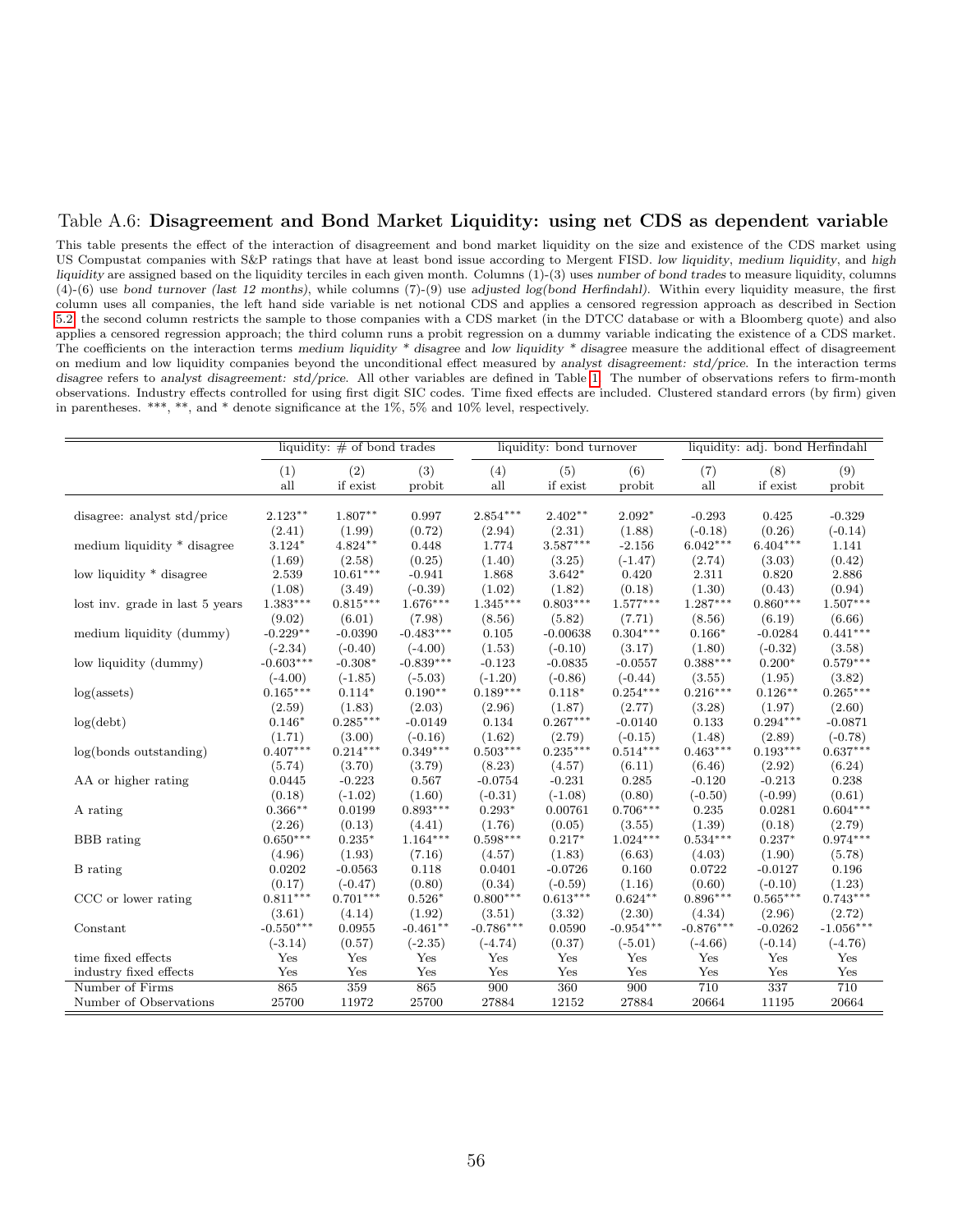### Table A.7: Losing Investment Grade and Bond Market Liquidity: including CDX dummies

This table presents the effect of the interaction of losing investment grade status and bond market liquidity on the size and existence of the CDS market using US Compustat companies with S&P ratings that have at least bond issue according to Mergent FISD. low liquidity, medium liquidity, and high liquidity are assigned based on the liquidity terciles in each given month. Columns (1)-(3) uses number of bond trades to measure liquidity, columns (4)-(6) use bond turnover (last 12 months), while columns (7)-(9) use adjusted log(bond Herfindahl). Within every liquidity measure the first column uses all companies, the left hand side variable is log net notional CDS and applies a censored regression approach as described in Section [5.2;](#page-17-0) the second column restricts the sample to those companies with a CDS market (in the DTCC database or with a Bloomberg quote) and also applies a censored regression approach; the third column runs a probit regression on a dummy variable indicating the existence of a CDS market. The coefficients on the interaction terms medium liquidity \* lost IG and low liquidity \* lost IG measure the additional effect of losing investment grade on medium and low liquidity companies beyond the unconditional effect measured by lost inv. grade in last 5 years. All other variables are defined in Table [1.](#page-43-0) The number of observations refers to firm-month observations. Industry effects controlled for using first digit SIC codes. Time fixed effects are included. Clustered standard errors (by firm) given in parentheses. \*\*\*, \*\*, and \* denote significance at the 1%, 5% and 10% level, respectively.

|                                 | liquidity: $\#$ of bond trades |                               |                                  |                                | liquidity: bond turnover       |                                   | liquidity: adj. bond Herfindahl |                                |                                   |
|---------------------------------|--------------------------------|-------------------------------|----------------------------------|--------------------------------|--------------------------------|-----------------------------------|---------------------------------|--------------------------------|-----------------------------------|
|                                 | (1)                            | (2)                           | (3)                              | (4)                            | (5)                            | (6)                               | (7)                             | (8)                            | (9)                               |
|                                 | all                            | if exist                      | probit                           | all                            | if exist                       | $\operatorname{probit}$           | all                             | if exist                       | probit                            |
| lost inv. grade in last 5 years | $1.271***$                     | $0.860***$                    | $1.310***$                       | $1.269***$                     | $0.655***$                     | $1.329***$                        | $1.575***$                      | $0.866***$                     | $1.540***$                        |
| medium liquidity * 5yr lost IG  | (7.15)                         | (5.58)                        | (4.96)                           | (6.34)                         | (3.80)                         | (4.98)                            | (6.04)                          | (4.06)                         | (4.82)                            |
|                                 | $0.792***$                     | 0.325                         | $0.515*$                         | $0.380*$                       | $0.316*$                       | 0.301                             | 0.00814                         | 0.186                          | $-0.384$                          |
| low liquidity * 5yr lost IG     | (3.18)                         | (1.54)                        | (1.73)                           | (1.82)                         | (1.77)                         | (0.98)                            | (0.03)                          | (0.78)                         | $(-1.07)$                         |
|                                 | $1.309***$                     | $1.022***$                    | 0.441                            | $0.987***$                     | $0.806***$                     | 0.392                             | 0.231                           | 0.284                          | 0.677                             |
| disagree: analyst std/price     | (3.47)                         | (3.03)                        | (1.16)                           | (3.47)                         | (3.42)                         | (1.10)                            | (0.65)                          | (1.08)                         | (1.53)                            |
|                                 | $2.843***$                     | $3.070***$                    | 1.106                            | $3.115***$                     | $3.241***$                     | 1.553                             | $2.606**$                       | $2.766***$                     | 1.259                             |
| medium liquidity (dummy)        | (2.65)                         | (3.92)                        | (1.08)                           | (2.89)                         | (3.99)                         | (1.52)                            | (2.30)                          | (3.38)                         | (1.12)                            |
|                                 | $-0.313***$                    | $-0.0805$                     | $-0.514***$                      | $0.266***$                     | $0.119*$                       | $0.252***$                        | $0.318***$                      | 0.0872                         | $0.490***$                        |
|                                 | $(-2.90)$                      | $(-0.89)$                     | $(-4.26)$                        | (3.35)                         | (1.87)                         | (2.79)                            | (2.88)                          | (0.93)                         | (4.33)                            |
| low liquidity (dummy)           | $-0.983***$                    | $-0.606***$                   | $-0.887***$                      | $-0.159$                       | $-0.0975$                      | $-0.0853$<br>$(-0.71)$            | $0.441***$                      | $0.186*$                       | $0.588***$                        |
| $log($ assets $)$               | $(-5.72)$<br>$0.182**$         | $(-3.39)$<br>$0.118*$         | $(-5.49)$<br>$0.186**$           | $(-1.28)$<br>$0.232***$        | $(-0.89)$<br>$0.129*$          | $0.254***$                        | (3.51)<br>$0.269***$            | (1.79)<br>$0.158***$           | (4.01)<br>$0.269***$              |
| log(debt)                       | (2.16)<br>0.0945               | (1.78)<br>$0.190**$<br>(2.46) | (1.99)<br>$-0.0121$<br>$(-0.13)$ | (2.67)<br>0.0765               | (1.92)<br>$0.178**$            | (2.77)<br>$-0.00990$<br>$(-0.11)$ | (2.99)<br>0.0358<br>(0.37)      | (2.30)<br>$0.167**$            | (2.64)<br>$-0.0956$               |
| log(bonds outstanding)          | (1.06)<br>$0.327***$<br>(4.34) | $0.144**$<br>(2.53)           | $0.343***$<br>(3.74)             | (0.87)<br>$0.463***$<br>(6.51) | (2.31)<br>$0.205***$<br>(3.71) | $0.509***$<br>(6.07)              | $0.410***$<br>(4.76)            | (2.06)<br>$0.145***$<br>(2.11) | $(-0.85)$<br>$0.644***$<br>(6.26) |
| AA or higher rating             | $0.987***$<br>(3.48)           | 0.353<br>(1.48)               | 0.564<br>(1.58)                  | $0.802***$                     | 0.243<br>(1.02)                | 0.285<br>(0.80)                   | $0.698**$<br>(2.43)             | 0.196                          | 0.237<br>(0.60)                   |
| A rating                        | $1.029***$<br>(4.86)           | $0.364*$<br>(1.78)            | $0.893***$<br>(4.41)             | (2.74)<br>$0.886***$<br>(4.07) | 0.247<br>(1.20)                | $0.712***$<br>(3.60)              | $0.759***$<br>(3.49)            | (0.81)<br>0.208<br>(0.99)      | $0.605***$<br>(2.80)              |
| <b>BBB</b> rating               | $1.278***$                     | $0.553***$                    | $1.165***$                       | $1.174***$                     | $0.447**$                      | $1.025***$                        | $1.017***$                      | $0.377**$                      | $0.977***$                        |
|                                 | (7.17)                         | (2.99)                        | (7.18)                           | (6.64)                         | (2.45)                         | (6.67)                            | (5.68)                          | (2.00)                         | (5.79)                            |
| B rating                        | $-0.167$                       | $-0.195$                      | 0.105                            | $-0.140$                       | $-0.221*$                      | 0.156                             | $-0.161$                        | $-0.207$                       | 0.182                             |
|                                 | $(-1.06)$                      | $(-1.49)$                     | (0.70)                           | $(-0.91)$                      | $(-1.82)$                      | (1.12)                            | $(-1.02)$                       | $(-1.64)$                      | (1.14)                            |
| CCC or lower rating             | $0.799***$                     | $0.675***$                    | $0.508*$                         | $0.867***$                     | $0.705***$                     | $0.638**$                         | $0.915***$                      | $0.675***$                     | $0.812***$                        |
|                                 | (2.79)                         | (3.30)                        | (1.87)                           | (2.79)                         | (3.19)                         | (2.37)                            | (3.09)                          | (3.50)                         | (2.86)                            |
| CDX NA IG index (dummy)         | $1.255***$                     | $0.854***$                    | $perfect +$                      | $1.338***$                     | $0.880***$                     | $perfect +$                       | $1.321***$                      | $0.888***$                     | $perfect +$                       |
|                                 | (9.85)                         | (8.75)                        | (omitted)                        | (10.24)                        | (8.95)                         | (omitted)                         | (10.05)                         | (8.97)                         | (omitted)                         |
| CDX NA HY index (dummy)         | $1.854***$                     | $0.785***$                    | $perfect +$                      | $1.951***$                     | $0.782***$                     | $perfect +$                       | $1.764***$                      | $0.722***$                     | $perfect +$                       |
|                                 | (12.48)                        | (5.26)                        | (omitted)                        | (13.12)                        | (5.36)                         | (omitted)                         | (11.73)                         | (4.73)                         | (omitted)                         |
| Constant                        | $-2.864***$<br>$(-14.09)$      | $-1.618***$<br>$(-7.63)$      | $-0.434**$                       | $-3.295***$<br>$(-17.07)$      | $-1.714***$<br>$(-8.36)$       | $-0.937***$<br>$(-4.94)$          | $-3.247***$<br>$(-16.13)$       | $-1.683***$<br>$(-7.52)$       | $-1.087***$                       |
| time fixed effects              | Yes                            | Yes                           | $(-2.20)$<br>Yes                 | Yes                            | Yes                            | Yes                               | Yes                             | Yes                            | $(-5.01)$<br>Yes                  |
| industry fixed effects          | Yes                            | Yes                           | Yes                              | Yes                            | Yes                            | Yes                               | Yes                             | Yes                            | Yes                               |
| Number of Firms                 | 865                            | 359                           | 865                              | 900                            | 360                            | 900                               | 710                             | 337                            | 710                               |
| Number of Observations          | 25700                          | 11972                         | 25700                            | 27884                          | 12152                          | 27884                             | 20664                           | 11195                          | 20664                             |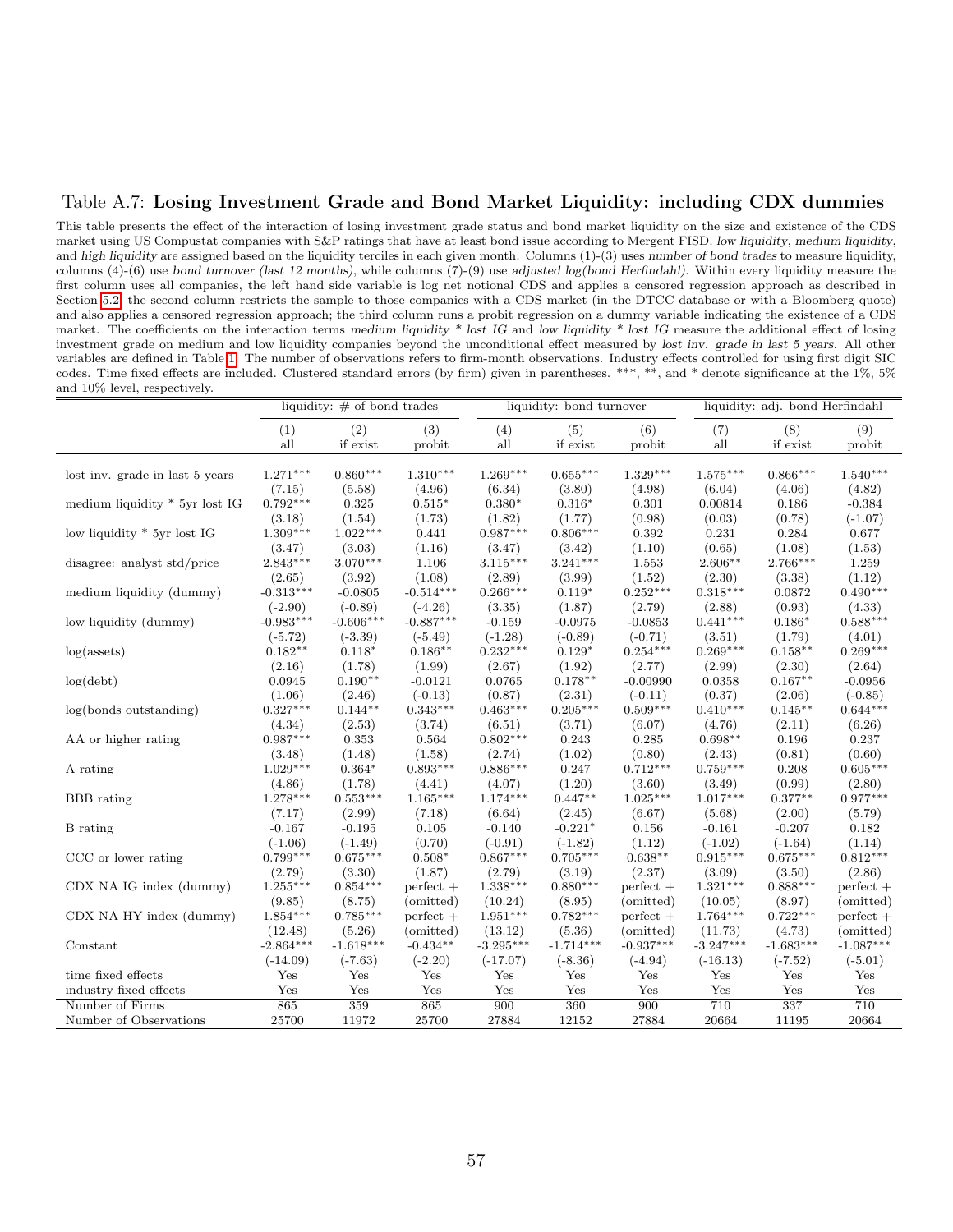## <span id="page-57-0"></span>Table A.8: Losing Investment Grade and Bond Market Liquidity: using net CDS as dependent variable

This table presents the effect of the interaction of losing investment grade status and bond market liquidity on the size and existence of the CDS market using US Compustat companies with S&P ratings that have at least bond issue according to Mergent FISD. low liquidity, medium liquidity, and high liquidity are assigned based on the liquidity terciles in each given month. Columns (1)-(3) uses number of bond trades to measure liquidity, columns (4)-(6) use bond turnover (last 12 months), while columns (7)-(9) use adjusted log(bond Herfindahl). Within every liquidity measure the first column uses all companies, the left hand side variable is net notional CDS and applies a censored regression approach as described in Section [5.2;](#page-17-0) the second column restricts the sample to those companies with a CDS market (in the DTCC database or with a Bloomberg quote) and also applies a censored regression approach; the third column runs a probit regression on a dummy variable indicating the existence of a CDS market. The coefficients on the interaction terms medium liquidity \* lost IG and low liquidity \* lost IG measure the additional effect of losing investment grade on medium and low liquidity companies beyond the unconditional effect measured by lost inv. grade in last 5 years. All other variables are defined in Table [1.](#page-43-0) The number of observations refers to firm-month observations. Industry effects controlled for using first digit SIC codes. Time fixed effects are included. Clustered standard errors (by firm) given in parentheses. \*\*\*, \*\*, and \* denote significance at the 1%, 5% and 10% level, respectively.

|                                 |             |            | liquidity: $\#$ of bond trades<br>liquidity: bond turnover |             |            | liquidity: adj. bond Herfindahl |             |            |             |
|---------------------------------|-------------|------------|------------------------------------------------------------|-------------|------------|---------------------------------|-------------|------------|-------------|
|                                 | (1)         | (2)        | (3)                                                        | (4)         | (5)        | (6)                             | (7)         | (8)        | (9)         |
|                                 | all         | if exist   | probit                                                     | all         | if exist   | probit                          | all         | if exist   | probit      |
|                                 |             |            |                                                            |             |            |                                 |             |            |             |
| lost inv. grade in last 5 years | $1.134***$  | $0.724***$ | $1.310***$                                                 | $0.976***$  | $0.439***$ | $1.329***$                      | $1.186***$  | $0.666***$ | $1.540***$  |
|                                 | (6.27)      | (4.23)     | (4.96)                                                     | (5.13)      | (2.59)     | (4.98)                          | (5.35)      | (3.16)     | (4.82)      |
| medium liquidity * 5yr lost IG  | 0.302       | 0.100      | $0.515*$                                                   | $0.348*$    | $0.399**$  | 0.301                           | 0.0588      | 0.324      | $-0.384$    |
|                                 | (1.32)      | (0.46)     | (1.73)                                                     | (1.84)      | (2.25)     | (0.98)                          | (0.22)      | (1.31)     | $(-1.07)$   |
| low liquidity * 5yr lost IG     | $0.709**$   | $0.705***$ | 0.441                                                      | $0.716***$  | $0.705***$ | 0.392                           | 0.261       | 0.246      | 0.677       |
|                                 | (2.11)      | (2.17)     | (1.16)                                                     | (2.80)      | (3.01)     | (1.10)                          | (0.97)      | (0.92)     | (1.53)      |
| disagree: analyst std/price     | $3.431***$  | $3.585***$ | 1.106                                                      | $3.592***$  | $3.657***$ | 1.553                           | $3.286***$  | $3.240***$ | 1.259       |
|                                 | (3.62)      | (3.45)     | (1.08)                                                     | (3.86)      | (3.45)     | (1.52)                          | (3.16)      | (2.95)     | (1.12)      |
| medium liquidity (dummy)        | $-0.212**$  | 0.0215     | $-0.514***$                                                | $0.114*$    | 0.0213     | $0.252***$                      | $0.256***$  | 0.0288     | $0.490***$  |
|                                 | $(-2.19)$   | (0.22)     | $(-4.26)$                                                  | (1.71)      | (0.33)     | (2.79)                          | (2.88)      | (0.34)     | (4.33)      |
| low liquidity (dummy)           | $-0.692***$ | $-0.332**$ | $-0.887***$                                                | $-0.186*$   | $-0.131$   | $-0.0853$                       | $0.392***$  | $0.179*$   | $0.588***$  |
|                                 | $(-4.75)$   | $(-2.09)$  | $(-5.49)$                                                  | $(-1.81)$   | $(-1.35)$  | $(-0.71)$                       | (3.60)      | (1.77)     | (4.01)      |
| $log($ assets $)$               | $0.162**$   | $0.119*$   | $0.186**$                                                  | $0.188***$  | $0.117*$   | $0.254***$                      | $0.225***$  | $0.138**$  | $0.269***$  |
|                                 | (2.52)      | (1.89)     | (1.99)                                                     | (2.94)      | (1.86)     | (2.77)                          | (3.39)      | (2.11)     | (2.64)      |
| log(debt)                       | $0.156*$    | $0.288***$ | $-0.0121$                                                  | $0.147*$    | $0.282***$ | $-0.00990$                      | 0.117       | $0.280***$ | $-0.0956$   |
|                                 | (1.79)      | (3.00)     | $(-0.13)$                                                  | (1.75)      | (2.92)     | $(-0.11)$                       | (1.29)      | (2.71)     | $(-0.85)$   |
| log(bonds outstanding)          | $0.393***$  | $0.199***$ | $0.343***$                                                 | $0.487***$  | $0.216***$ | $0.509***$                      | $0.466***$  | $0.191***$ | $0.644***$  |
|                                 | (5.56)      | (3.45)     | (3.74)                                                     | (7.92)      | (4.13)     | (6.07)                          | (6.43)      | (2.85)     | (6.26)      |
| AA or higher rating             | 0.0640      | $-0.180$   | 0.564                                                      | $-0.0679$   | $-0.215$   | 0.285                           | $-0.114$    | $-0.218$   | 0.237       |
|                                 | (0.26)      | $(-0.82)$  | (1.58)                                                     | $(-0.28)$   | $(-1.01)$  | (0.80)                          | $(-0.47)$   | $(-1.01)$  | (0.60)      |
| A rating                        | $0.383**$   | 0.0596     | $0.893***$                                                 | $0.305*$    | 0.0237     | $0.712***$                      | 0.244       | 0.0271     | $0.605***$  |
|                                 | (2.35)      | (0.40)     | (4.41)                                                     | (1.82)      | (0.16)     | (3.60)                          | (1.44)      | (0.17)     | (2.80)      |
| <b>BBB</b> rating               | $0.669***$  | $0.277**$  | $1.165***$                                                 | $0.610***$  | $0.239**$  | $1.025***$                      | $0.539***$  | $0.234*$   | $0.977***$  |
|                                 | (5.06)      | (2.26)     | (7.18)                                                     | (4.66)      | (2.02)     | (6.67)                          | (4.05)      | (1.88)     | (5.79)      |
| B rating                        | 0.0266      | $-0.0284$  | 0.105                                                      | 0.0353      | $-0.0644$  | 0.156                           | 0.0597      | $-0.0268$  | 0.182       |
|                                 | (0.22)      | $(-0.23)$  | (0.70)                                                     | (0.30)      | $(-0.55)$  | (1.12)                          | (0.49)      | $(-0.22)$  | (1.14)      |
| CCC or lower rating             | $0.841***$  | $0.738***$ | $0.508*$                                                   | $0.854***$  | $0.732***$ | $0.638**$                       | $0.959***$  | $0.710***$ | $0.812***$  |
|                                 | (3.64)      | (3.85)     | (1.87)                                                     | (3.61)      | (3.73)     | (2.37)                          | (4.40)      | (4.23)     | (2.86)      |
| Constant                        | $-0.565***$ | 0.0348     | $-0.434**$                                                 | $-0.795***$ | 0.0353     | $-0.937***$                     | $-0.931***$ | $-0.0509$  | $-1.087***$ |
|                                 | $(-3.21)$   | (0.21)     | $(-2.20)$                                                  | $(-4.82)$   | (0.22)     | $(-4.94)$                       | $(-4.89)$   | $(-0.28)$  | $(-5.01)$   |
| time fixed effects              | Yes         | Yes        | Yes                                                        | Yes         | Yes        | Yes                             | Yes         | Yes        | Yes         |
| industry fixed effects          | Yes         | Yes        | Yes                                                        | Yes         | Yes        | Yes                             | Yes         | Yes        | Yes         |
| Number of Firms                 | 865         | 359        | 865                                                        | 900         | 360        | 900                             | 710         | 337        | 710         |
| Number of Observations          | 25700       | 11972      | 25700                                                      | 27884       | 12152      | 27884                           | 20664       | 11195      | 20664       |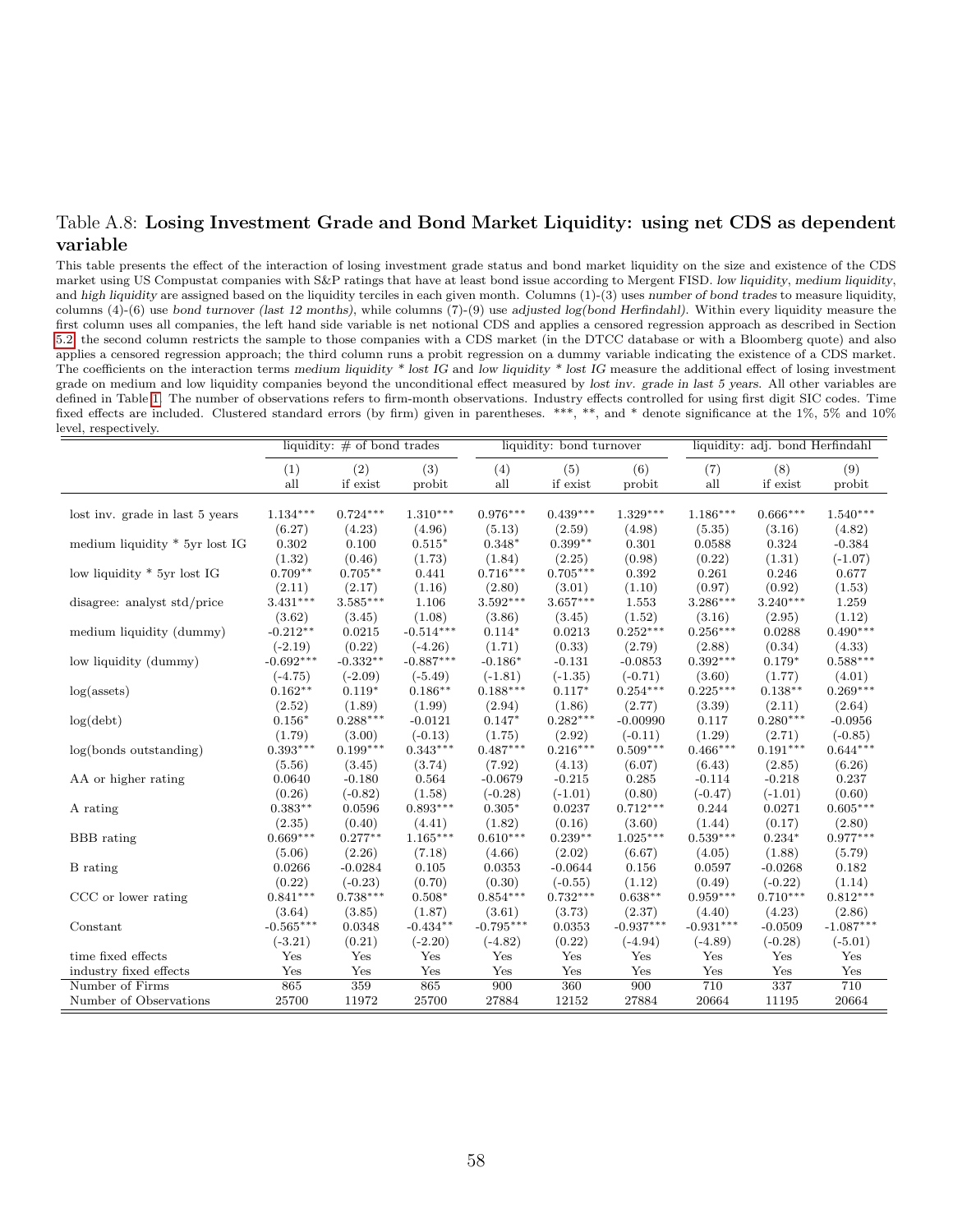## <span id="page-58-0"></span>Table A.9: Detailed Debt Structure: including CDS index dummies

This table presents how different types of debt affects the size and existence of the CDS market using Compustat companies with S&P ratings for which we have detailed balance sheet information from Capital IQ using annual data 2008-2011. In columns (1)-(9) we take logs of all components of debt (after adding 10 million USD). Column (1) uses all companies, the left hand side variable is log net notional CDS and applies a censored regression approach as described in Section [5.2;](#page-17-0) the column (2) restricts the sample to those companies with a CDS market (in the DTCC database or with a Bloomberg quote) and also applies a censored regression approach; the column (3) runs a probit regression on a dummy variable indicating the existence of a CDS market. In columns (4)-(6) we restrict the sample to US bonds with at least one bond issue in FISD-Mergent, while in columns (7)-(9) we add further controls to the regressions in columns (4)-(6). The number of observations refer to firm-year observations. Industry effects controlled for using first digit SIC codes. Time fixed effects are included. Clustered standard errors (by firm) given in parentheses. \*\*\*, \*\*, and \* denote significance at the 1%, 5% and 10% level, respectively.

|                                  | US and international  |                      |                          |                  | US firms in FISD |             | US firms in FISD w/ controls |                        |                          |
|----------------------------------|-----------------------|----------------------|--------------------------|------------------|------------------|-------------|------------------------------|------------------------|--------------------------|
|                                  | (1)                   | (2)                  | (3)                      | (4)              | (5)              | (6)         | (7)                          | (8)                    | (9)                      |
|                                  | all                   | if exist             | probit                   | all              | if exist         | probit      | all                          | if exist               | $\operatorname{probit}$  |
| $log(bonds + 0.01)$              | $0.323***$            | $0.179***$           | $0.243***$               | $0.431***$       | $0.280***$       | $0.313***$  | $0.354***$                   | $0.231***$             | $0.262**$                |
| $log($ accounts payable $+0.01)$ | (6.02)                | (4.41)               | (4.71)                   | (4.53)           | (4.29)           | (3.43)      | (3.64)                       | (3.62)                 | (2.47)                   |
|                                  | $-0.00471$            | 0.0190               | 0.0606                   | 0.0344           | 0.0271           | 0.103       | 0.0197                       | 0.0141                 | 0.137                    |
| $log($ term $loans+0.01)$        | $(-0.10)$             | (0.56)               | (0.66)                   | (0.54)           | (0.64)           | (0.83)      | (0.28)                       | (0.28)                 | (0.91)                   |
|                                  | $-0.0259$             | 0.0120               | $-0.0588**$              | $-0.0531*$       | 0.0104           | $-0.113***$ | $-0.0480$                    | 0.0139                 | $-0.0994**$              |
| $log(comm. paper+0.01)$          | $(-1.26)$             | (0.84)               | $(-2.11)$                | $(-1.73)$        | (0.54)           | $(-2.72)$   | $(-1.54)$                    | (0.68)                 | $(-2.18)$                |
|                                  | $0.0362*$             | $-0.0168$            | $0.109***$               | 0.00907          | $-0.0431**$      | 0.0428      | 0.00426                      | $-0.0303*$             | 0.0167                   |
|                                  | (1.75)                | $(-1.24)$            | (2.85)                   | (0.32)           | $(-2.46)$        | (0.80)      | (0.16)                       | $(-1.66)$              | (0.27)                   |
| $log(other borrowing+0.01)$      | $-0.00606$            | $0.0529***$          | $-0.103***$              | 0.0267           | $0.0784***$      | $-0.0900**$ | 0.00914                      | $0.0696***$            | $-0.152***$              |
|                                  | $(-0.28)$             | (3.52)               | $(-3.18)$                | (0.81)           | (3.69)           | $(-2.07)$   | (0.28)                       | (3.36)                 | $(-2.97)$                |
| $log(capital lease+0.01)$        | 0.0000674             | 0.00217              | 0.0320                   | $-0.0656$        | $-0.0239$        | 0.0488      | $-0.0530$                    | $-0.0174$              | 0.0902                   |
|                                  | (0.00)                | (0.09)               | (0.51)                   | $(-1.31)$        | $(-0.68)$        | (0.49)      | $(-1.09)$                    | $(-0.51)$              | (0.80)                   |
| $log(revolving credit+0.01)$     | $-0.00832$            | $0.0316**$           | $-0.0562$                | 0.0260           | 0.0238           | 0.0306      | 0.0229                       | 0.0242                 | 0.0373                   |
|                                  | $(-0.37)$             | (2.29)               | $(-1.57)$                | (0.82)           | (1.27)           | (0.64)      | (0.71)                       | (1.21)                 | (0.68)                   |
| $log(t$ rust preferred $+0.01)$  | $-0.0428$             | $0.0639**$           | $-0.107**$               | $-0.0624$        | $0.0651**$       | $-0.153**$  | $-0.0757$                    | $0.0609*$              | $-0.222***$              |
|                                  | $(-0.98)$             | (2.13)               | $(-2.36)$                | $(-1.19)$        | (1.98)           | $(-2.53)$   | $(-1.46)$                    | (1.71)                 | $(-3.08)$                |
| $log($ assets $)$                | $0.280***$            | $0.131**$            | $0.353***$               | $0.250*$         | 0.0522           | $0.382**$   | $0.323**$                    | 0.0652                 | $0.639***$               |
|                                  | (3.06)                | (2.01)               | (3.17)                   | (1.84)           | (0.57)           | (2.38)      | (2.46)                       | (0.70)                 | (3.01)                   |
| lost inv. grade in last 5 years  | $0.868***$            | $0.865***$           | 0.521                    | $0.536*$         | $0.892***$       | $-0.0203$   | 0.412                        | $0.988***$             | $-0.590$                 |
|                                  | (3.35)                | (5.15)               | (1.21)                   | (1.86)           | (5.78)           | $(-0.04)$   | (1.38)                       | (6.30)                 | $(-1.06)$                |
| bond turnover (last 12 months)   |                       |                      |                          |                  |                  |             | $-0.0857$<br>$(-0.47)$       | 0.0351<br>(0.23)       | $-0.0482$<br>$(-0.18)$   |
| adj. log(bond Herfindahl)        |                       |                      |                          |                  |                  |             | $-0.560***$<br>$(-3.83)$     | $-0.225*$<br>$(-1.92)$ | $-1.130***$<br>$(-4.21)$ |
| disagree: analyst std/price      |                       |                      |                          |                  |                  |             | $2.315*$<br>(1.65)           | 1.102<br>(1.15)        | 3.082<br>(0.75)          |
| CDX NA IG index (dummy)          | $1.309***$            | $0.811***$           | $1.654***$               | $1.195***$       | $0.779***$       | $perfect +$ | $0.995***$                   | $0.695***$             | $perfect +$              |
|                                  | (10.95)               | (10.27)              | (3.38)                   | (8.03)           | (7.96)           | (omitted)   | (6.89)                       | (7.25)                 | (omitted)                |
| CDX NA HY index (dummy)          | $1.464***$            | $0.557***$           | $2.410***$               | $1.400***$       | $0.605***$       | $perfect +$ | $1.288***$                   | $0.480**$              | $perfect +$              |
|                                  | (7.65)                | (3.45)               | (4.82)                   | (5.70)           | (3.05)           | (omitted)   | (4.92)                       | (2.25)                 | (omitted)                |
| iTraxx Europe index (dummy)      | $1.255***$<br>(10.70) | $0.759***$<br>(9.45) | $perfect +$<br>(omitted) |                  |                  |             |                              |                        |                          |
| Constant                         | $-3.261***$           | $-1.226***$          | $-1.467**$               | $-3.275***$      | $-1.230***$      | $-0.685$    | $-3.311***$                  | $-1.130**$             | $-1.377$                 |
|                                  | $(-7.09)$             | $(-3.66)$            | $(-2.37)$                | $(-5.29)$        | $(-2.69)$        | $(-0.80)$   | $(-5.46)$                    | $(-2.43)$              | $(-1.46)$                |
| time fixed effects               | Yes                   | Yes                  | Yes                      | Yes              | Yes              | Yes         | Yes                          | Yes                    | Yes                      |
| industry fixed effects           | Yes                   | Yes                  | Yes                      | Yes              | Yes              | Yes         | Yes                          | Yes                    | Yes                      |
| rating fixed effects             | Yes                   | Yes                  | Yes                      | Yes              | Yes              | Yes         | Yes                          | Yes                    | $\operatorname{Yes}$     |
| Number of Firms                  | 478                   | 325                  | 477                      | $\overline{255}$ | 181              | 255         | $\overline{215}$             | 160                    | $\overline{215}$         |
| Number of Observations           | 1734                  | 1168                 | 1730                     | 918              | 643              | 918         | 739                          | 562                    | 739                      |
|                                  |                       |                      |                          |                  |                  |             |                              |                        |                          |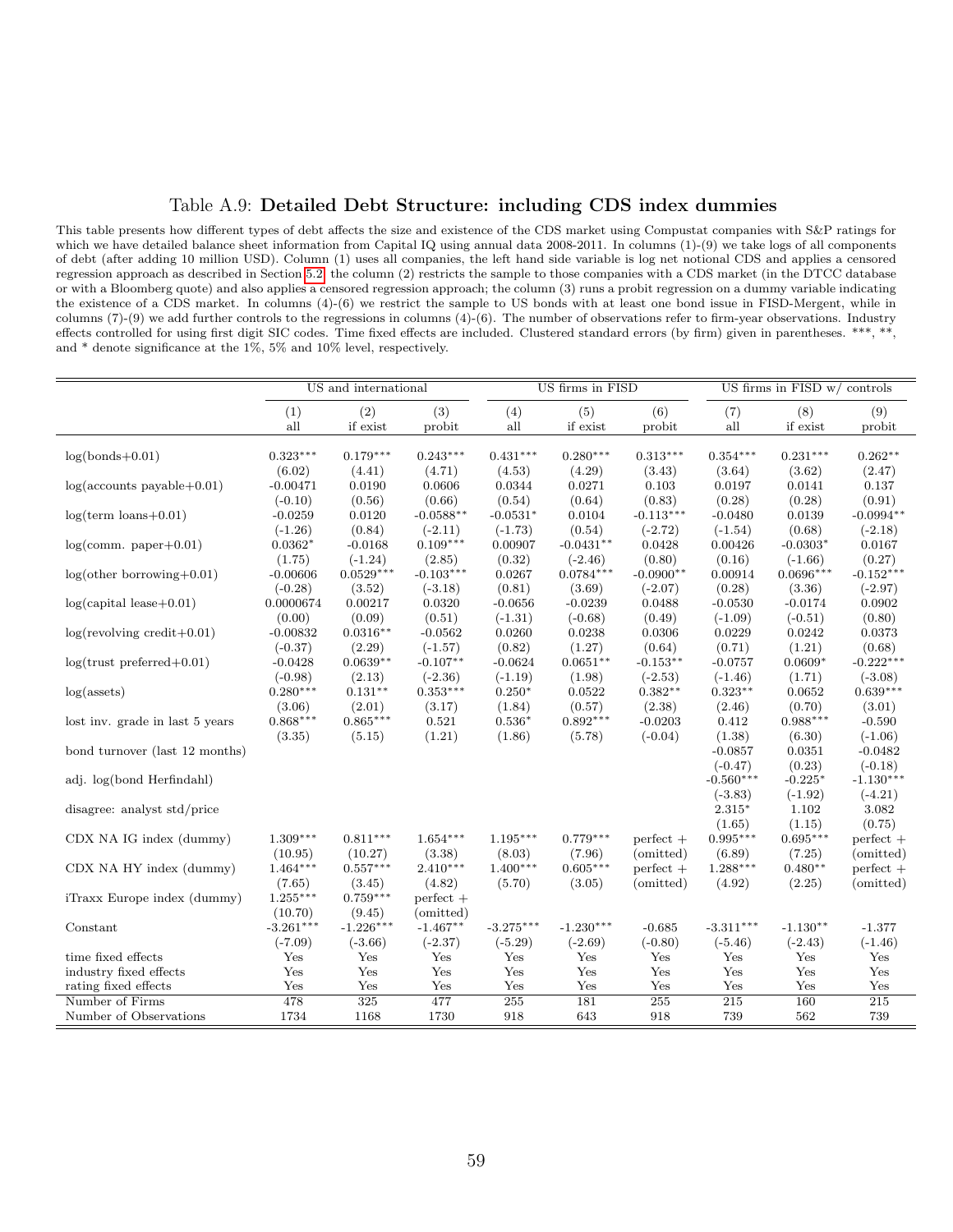### <span id="page-59-0"></span>Table A.10: Detailed Debt Structure: using net CDS as dependent variable

This table presents how different types of debt affects the size and existence of the CDS market using Compustat companies with S&P ratings for which we have detailed balance sheet information from Capital IQ using annual data 2008-2011. In columns (1)-(9) we take logs of all components of debt (after adding 10 million USD). Column (1) uses all companies, the left hand side variable is log net notional CDS and applies a censored regression approach as described in Section [5.2;](#page-17-0) the column (2) restricts the sample to those companies with a CDS market (in the DTCC database or with a Bloomberg quote) and also applies a censored regression approach; the column (3) runs a probit regression on a dummy variable indicating the existence of a CDS market. In columns (4)-(6) we restrict the sample to US bonds with at least one bond issue in FISD-Mergent, while in columns (7)-(9) we add further controls to the regressions in columns (4)-(6). The number of observations refer to firm-year observations. Industry effects controlled for using first digit SIC codes. Time fixed effects are included. Clustered standard errors (by firm) given in parentheses. \*\*\*, \*\*, and  $*$  denote significance at the 1%, 5% and 10% level, respectively.

|                                  |             | US and international |              |             | US firms in FISD |             |             | US firms in FISD w/ controls |             |
|----------------------------------|-------------|----------------------|--------------|-------------|------------------|-------------|-------------|------------------------------|-------------|
|                                  | (1)         | (2)                  | (3)          | (4)         | (5)              | (6)         | (7)         | (8)                          | (9)         |
|                                  | all         | if exist             | probit       | all         | if exist         | probit      | all         | if exist                     | probit      |
|                                  |             |                      |              |             |                  |             |             |                              |             |
| $log(bonds + 0.01)$              | $0.376***$  | $0.209***$           | $0.300***$   | $0.511***$  | $0.340***$       | $0.313***$  | $0.438***$  | $0.305***$                   | $0.262**$   |
|                                  | (6.21)      | (4.54)               | (5.65)       | (4.73)      | (4.54)           | (3.43)      | (3.87)      | (3.95)                       | (2.47)      |
| $log($ accounts payable $+0.01)$ | $-0.00736$  | 0.00494              | 0.0495       | 0.00361     | 0.00307          | 0.103       | $-0.0143$   | 0.00562                      | 0.137       |
|                                  | $(-0.14)$   | (0.11)               | (0.61)       | (0.05)      | (0.06)           | (0.83)      | $(-0.19)$   | (0.09)                       | (0.91)      |
| $log($ term $loans+0.01)$        | $-0.0266$   | 0.0149               | $-0.0777***$ | $-0.0552$   | 0.0120           | $-0.113***$ | $-0.0435$   | 0.0245                       | $-0.0994**$ |
|                                  | $(-1.29)$   | (0.91)               | $(-2.96)$    | $(-1.60)$   | (0.53)           | $(-2.72)$   | $(-1.19)$   | (1.03)                       | $(-2.18)$   |
| $log(comm. paper+0.01)$          | 0.0332      | $-0.0225$            | $0.0892**$   | $-0.000719$ | $-0.0545***$     | 0.0428      | 0.000682    | $-0.0365*$                   | 0.0167      |
|                                  | (1.48)      | $(-1.14)$            | (2.34)       | $(-0.02)$   | $(-2.69)$        | (0.80)      | (0.02)      | $(-1.66)$                    | (0.27)      |
| $log(other\ borrowing+0.01)$     | 0.0247      | $0.0882***$          | $-0.109***$  | 0.0344      | $0.102***$       | $-0.0900**$ | 0.0214      | $0.0958***$                  | $-0.152***$ |
|                                  | (1.10)      | (4.42)               | $(-3.39)$    | (1.07)      | (3.91)           | $(-2.07)$   | (0.65)      | (3.68)                       | $(-2.97)$   |
| $log(capital lease+0.01)$        | 0.0137      | 0.0172               | 0.0550       | $-0.0262$   | 0.00992          | 0.0488      | $-0.0204$   | 0.0117                       | 0.0902      |
|                                  | (0.39)      | (0.57)               | (0.96)       | $(-0.50)$   | (0.23)           | (0.49)      | $(-0.38)$   | (0.27)                       | (0.80)      |
| $log(revolving credit+0.01)$     | $-0.0209$   | 0.0284               | $-0.0541$    | 0.00463     | 0.00985          | 0.0306      | $-0.00211$  | 0.0130                       | 0.0373      |
|                                  | $(-0.78)$   | (1.47)               | $(-1.58)$    | (0.13)      | (0.40)           | (0.64)      | $(-0.05)$   | (0.51)                       | (0.68)      |
| $log(t$ rust preferred $+0.01$ ) | 0.0108      | $0.172***$           | $-0.115***$  | $-0.00960$  | $0.182***$       | $-0.153**$  | 0.00725     | $0.201***$                   | $-0.222***$ |
|                                  | (0.19)      | (2.92)               | $(-2.61)$    | $(-0.16)$   | (3.32)           | $(-2.53)$   | (0.11)      | (3.45)                       | $(-3.08)$   |
| $log($ assets $)$                | $0.385***$  | $0.257***$           | $0.343***$   | $0.349**$   | 0.139            | $0.382**$   | $0.369**$   | 0.101                        | $0.639***$  |
|                                  | (3.73)      | (3.47)               | (3.16)       | (2.47)      | (1.43)           | (2.38)      | (2.56)      | (0.98)                       | (3.01)      |
| lost inv. grade in last 5 years  | $0.744***$  | $0.756***$           | 0.468        | $0.603**$   | $0.954***$       | $-0.0203$   | $0.559*$    | $1.087***$                   | $-0.590$    |
|                                  | (2.92)      | (3.78)               | (1.32)       | (2.27)      | (5.89)           | $(-0.04)$   | (1.87)      | (5.40)                       | $(-1.06)$   |
| bond turnover (last 12 months)   |             |                      |              |             |                  |             | 0.0744      | 0.154                        | $-0.0482$   |
|                                  |             |                      |              |             |                  |             | (0.44)      | (0.89)                       | $(-0.18)$   |
| adj. log(bond Herfindahl)        |             |                      |              |             |                  |             | $-0.532***$ | $-0.203$                     | $-1.130***$ |
|                                  |             |                      |              |             |                  |             | $(-3.67)$   | $(-1.60)$                    | $(-4.21)$   |
| disagree: analyst std/price      |             |                      |              |             |                  |             | $3.078**$   | 1.162                        | 3.082       |
|                                  |             |                      |              |             |                  |             | (2.20)      | (0.86)                       | (0.75)      |
| Constant                         | $-1.317***$ | 0.519                | $-1.159**$   | $-1.286**$  | 0.697            | $-0.685$    | $-1.245**$  | $0.863*$                     | $-1.377$    |
|                                  | $(-2.89)$   | (1.33)               | $(-2.04)$    | $(-2.40)$   | (1.51)           | $(-0.80)$   | $(-2.20)$   | (1.80)                       | $(-1.46)$   |
| time fixed effects               | Yes         | Yes                  | Yes          | Yes         | Yes              | Yes         | Yes         | Yes                          | Yes         |
| industry fixed effects           | Yes         | Yes                  | Yes          | Yes         | Yes              | Yes         | Yes         | Yes                          | Yes         |
| rating fixed effects             | Yes         | Yes                  | Yes          | Yes         | Yes              | Yes         | Yes         | Yes                          | Yes         |
| Number of Firms                  | 478         | $325\,$              | 477          | $255\,$     | 181              | 255         | 215         | 160                          | 215         |
| Number of Observations           | 1734        | 1168                 | 1730         | 918         | 643              | 918         | 739         | 562                          | 739         |